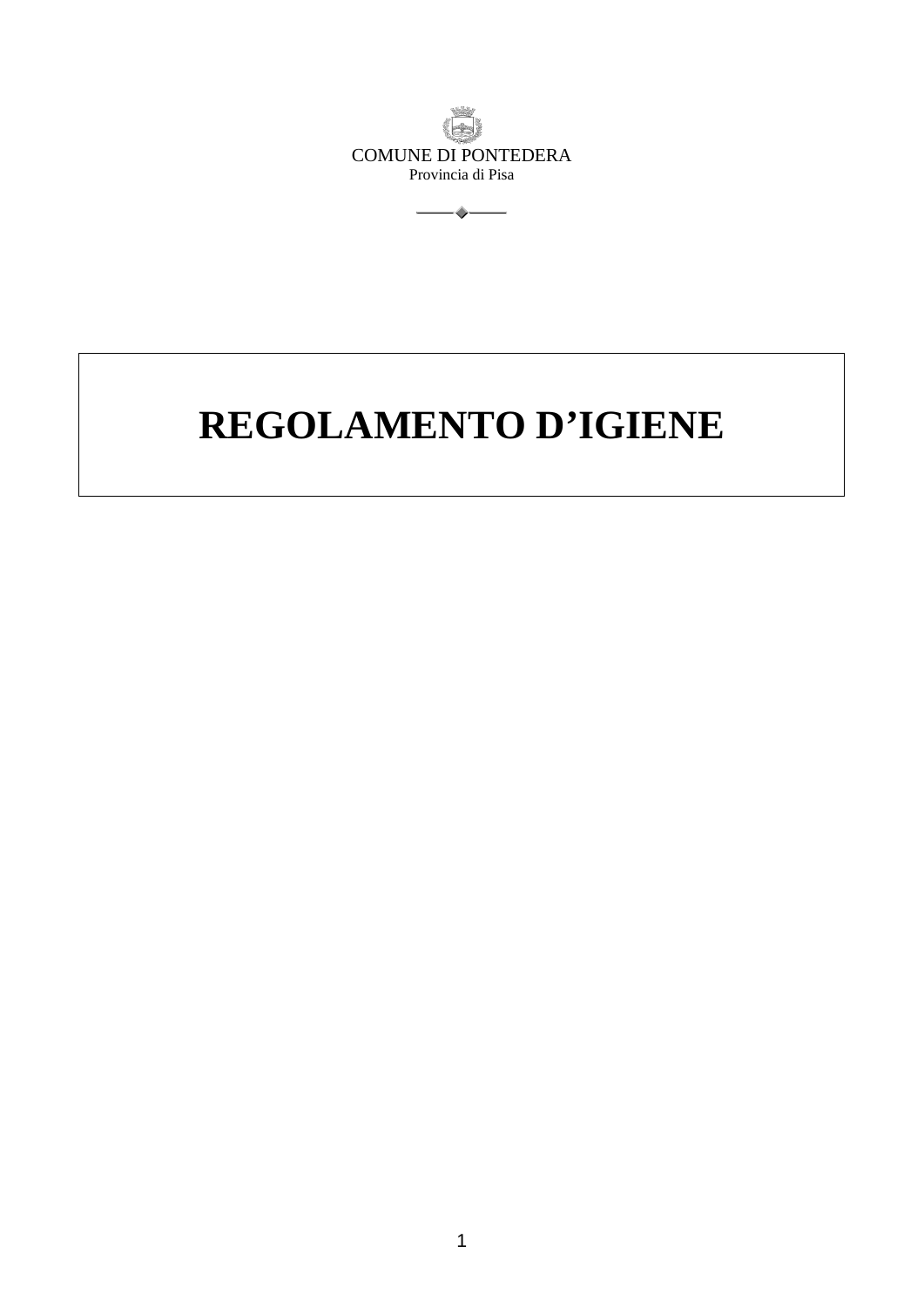| . The contract of the contract of the contract of $\mathcal{G}$<br><b>TITOLO I</b>                                                                                                           |    |
|----------------------------------------------------------------------------------------------------------------------------------------------------------------------------------------------|----|
|                                                                                                                                                                                              |    |
| $\overline{\phantom{a}}$ , and the contract of the contract of the contract of the contract of $\overline{\phantom{a}}$ , $\overline{\phantom{a}}$<br>CAPOI                                  |    |
| Vigilanza sanitaria $\frac{9}{\text{Art. 1 - Autorit\AA}}$ sanitaria comunale $\frac{9}{9}$                                                                                                  |    |
|                                                                                                                                                                                              |    |
|                                                                                                                                                                                              |    |
|                                                                                                                                                                                              |    |
|                                                                                                                                                                                              |    |
|                                                                                                                                                                                              |    |
|                                                                                                                                                                                              |    |
| ART. 8 - DIVIETO DI ESERCIZIO DELLE PROFESSIONI SANITARIE SUL SUOLO PUBBLICO ______ 11                                                                                                       |    |
| ART. 9 - ASSISTENZA SANITARIA GRATUITA AI POVERI<br>11                                                                                                                                       |    |
| ART.10 – FORMAZIONE DELL'ELENCO DEI POVERI – RICONOSCIMENTO DELLA QUALITÀ DI                                                                                                                 |    |
| <b>POVERO</b><br>$\overline{\phantom{a}}$ 11                                                                                                                                                 |    |
|                                                                                                                                                                                              |    |
| ART. 13 – ELENCO PER L'ASSISTENZA VETERINARIA GRATUITA AI POVERI                                                                                                                             |    |
|                                                                                                                                                                                              |    |
| ART. 14 - SOMMINISTRAZIONE GRATUITA DEI MEDICINALI AI POVERI _________________________ 12                                                                                                    |    |
| ART. 16 - COMPETENZA PER LA RICHIESTA DEI MEDICINALI - CASI DI URGENZA ___________ 12                                                                                                        |    |
|                                                                                                                                                                                              |    |
| ART. 17 – FORMULAZIONE DELLE RICHIESTE DI MEDICINALI<br>ART. 18 – REVISIONE E TARIFFAZIONE DELLE RICETTE.<br>ART. 19 – DISPOSIZIONI COMUNI AI SANITARI CONDOTTI DELL'ESERCIZIO DI ATTIVITÀ   |    |
|                                                                                                                                                                                              |    |
|                                                                                                                                                                                              |    |
| $TITOLO II$ $13$                                                                                                                                                                             |    |
|                                                                                                                                                                                              |    |
|                                                                                                                                                                                              |    |
| $CAPOI^{\bullet}$ 13                                                                                                                                                                         |    |
|                                                                                                                                                                                              |    |
|                                                                                                                                                                                              |    |
| ART. 21 - RACCOLTA D'ACQUA A SCOPO AGRICOLO E INDUSTRIALE                                                                                                                                    |    |
|                                                                                                                                                                                              |    |
|                                                                                                                                                                                              |    |
|                                                                                                                                                                                              |    |
| ART. 26 – IMMONDIZIE E MATERIE PUTRESCIBILI<br>15                                                                                                                                            |    |
|                                                                                                                                                                                              |    |
|                                                                                                                                                                                              |    |
|                                                                                                                                                                                              |    |
|                                                                                                                                                                                              |    |
| ART. 31 – DISTANZA DELLE STALLE DALL'ABITATO<br>ART. 31 BIS – POLLAME ED ANIMALI DA CORTILE, BOVINI, SUINI, ECC. 16                                                                          |    |
|                                                                                                                                                                                              |    |
| ART. 31 TER - DEPOSITI DI ANIMALI PICCOLI, POLLAME VIVO ED ALTRO<br>16                                                                                                                       |    |
|                                                                                                                                                                                              |    |
| $\begin{tabular}{l} ART.33 - PROTEZIONE DEL SOTTOSUOLO \\ \hline ART.34 - SOTTERRAMENTO ANIMALI MORTI - RIFIUTI CARNI MACELLATE \end{tabular} \begin{tabular}{l} 17 \\ \hline \end{tabular}$ |    |
|                                                                                                                                                                                              |    |
|                                                                                                                                                                                              |    |
|                                                                                                                                                                                              |    |
| CAPOII<br><u> 1989 - Jan James James James James James James James James James James James James James James James James J</u>                                                               | 18 |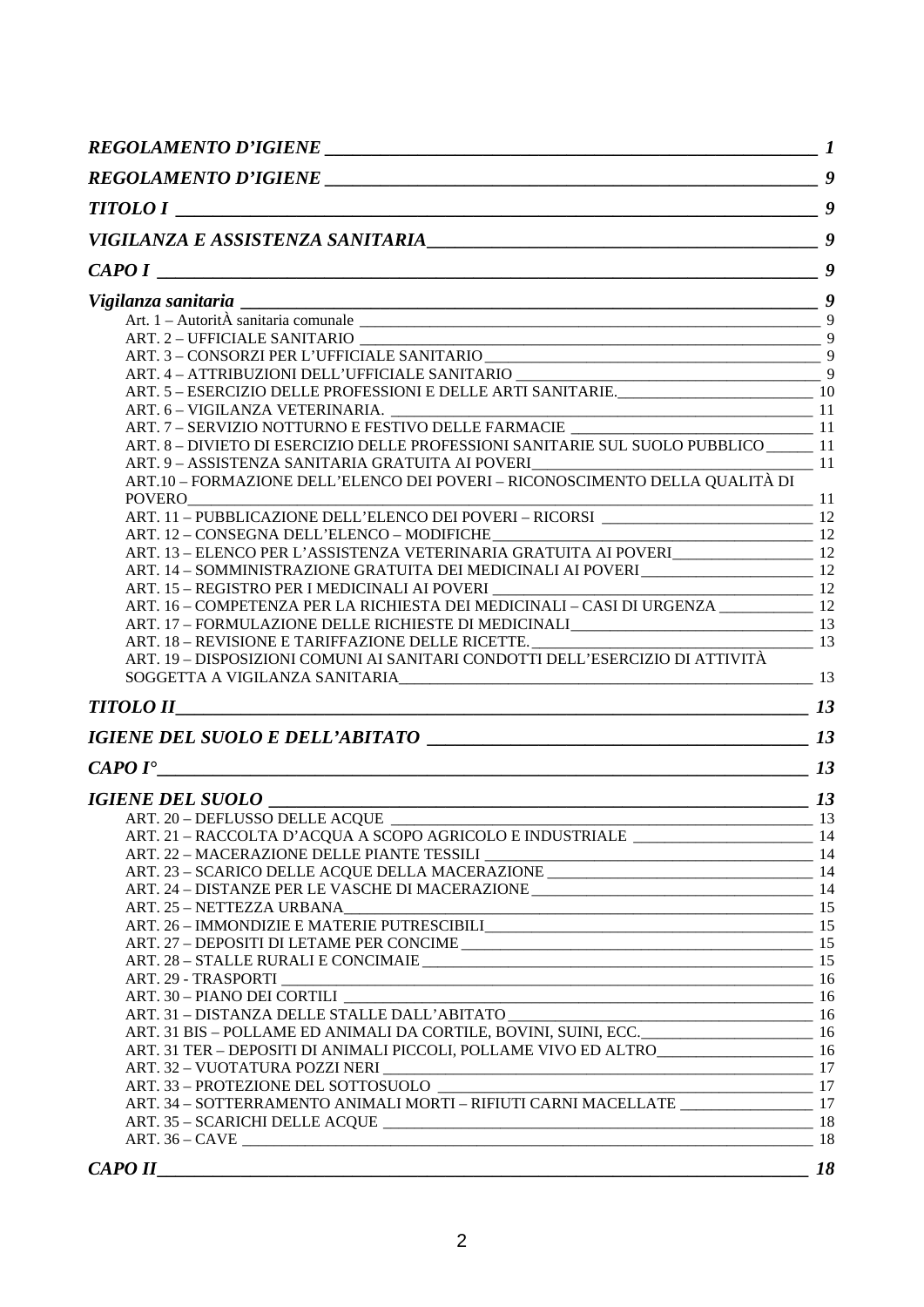| <b>IGIENE DELL'ABITATO</b>                                                                                                                 |    |
|--------------------------------------------------------------------------------------------------------------------------------------------|----|
| ART. 37 - AUTORIZZAZIONE PER LA COSTRUZIONE, RICOSTRUZIONE, SOPRAELEVAZIONE O                                                              |    |
| MODIFICAZIONE DI EDIFICI ESISTENTI                                                                                                         |    |
| $\frac{\text{MODIFICAZIONE DI EDIFICI ESISTENTI}}{\text{ART. } 38 - \text{ALTEZZA DELLE CASE E NUMERO DEI PLANI}} \frac{18}{\text{ADIT.}}$ |    |
|                                                                                                                                            |    |
| ART. 40 – CORTILI                                                                                                                          |    |
|                                                                                                                                            |    |
|                                                                                                                                            |    |
| ART. 43 - FINESTRE 20                                                                                                                      |    |
|                                                                                                                                            |    |
|                                                                                                                                            |    |
| ART. 45 - SOLAI 20<br>ART. 46 - ANDITI, VESTIBOLI, CORRIDOI, SCALE 20<br>20                                                                |    |
|                                                                                                                                            |    |
|                                                                                                                                            |    |
|                                                                                                                                            |    |
|                                                                                                                                            |    |
| ART. 51 - ABITATI RURALI 21                                                                                                                |    |
|                                                                                                                                            |    |
|                                                                                                                                            |    |
| ART. 54 - ABITAZIONI COLLETTIVE                                                                                                            |    |
| ART. 55 - RIPARAZIONI DI FABBRICATI                                                                                                        |    |
| $\frac{1}{100 \cdot 555}$                                                                                                                  |    |
|                                                                                                                                            |    |
|                                                                                                                                            |    |
|                                                                                                                                            |    |
|                                                                                                                                            |    |
| <b>CAPO III</b>                                                                                                                            | 23 |
|                                                                                                                                            |    |
|                                                                                                                                            |    |
|                                                                                                                                            |    |
|                                                                                                                                            |    |
|                                                                                                                                            |    |
|                                                                                                                                            |    |
|                                                                                                                                            |    |
|                                                                                                                                            |    |
|                                                                                                                                            |    |
|                                                                                                                                            |    |
|                                                                                                                                            |    |
|                                                                                                                                            |    |
|                                                                                                                                            |    |
|                                                                                                                                            |    |
| CAPO <sub>IV</sub>                                                                                                                         |    |
|                                                                                                                                            |    |
|                                                                                                                                            |    |
|                                                                                                                                            |    |
|                                                                                                                                            |    |
| ART. 73 - DIVIETI                                                                                                                          |    |
| ART. 74 – RICOVERI PER GLI OPERAI AVVENTIZI<br>ART. 75 – ABITAZIONI AL PERSONALE ADDETTO AD OPERE PUBBLICHE                                |    |
|                                                                                                                                            |    |
| ART. 76 – IDONEITÀ DEI RICOVERI<br>ART. 77 – CESSAZIONE DELL'OBBLIGO DEI RICOVERI<br>27                                                    |    |
|                                                                                                                                            |    |
| CAPOV                                                                                                                                      | 27 |
|                                                                                                                                            |    |
|                                                                                                                                            |    |
|                                                                                                                                            |    |
|                                                                                                                                            |    |
|                                                                                                                                            |    |
|                                                                                                                                            |    |
|                                                                                                                                            |    |
|                                                                                                                                            |    |
| ART. 84 – COSTRUZIONE E MANUTENZIONE DEI POZZI                                                                                             |    |
|                                                                                                                                            | 28 |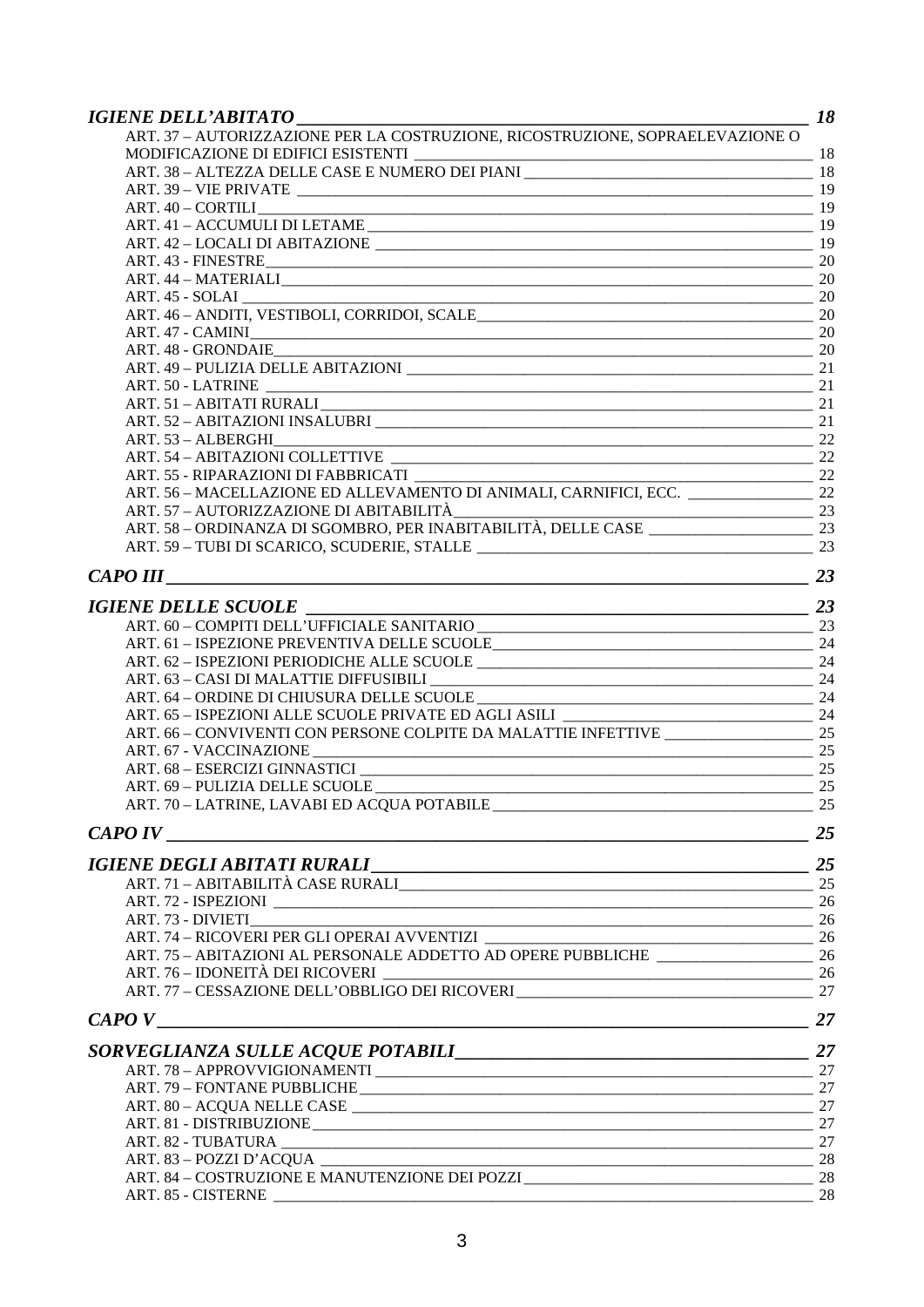| $\begin{tabular}{l} ART. 89 - FABBRICHE, STABILIMENTI & \begin{tabular}{l} \multicolumn{2}{c}{} \multicolumn{2}{c}{} \multicolumn{2}{c}{} \multicolumn{2}{c}{} \multicolumn{2}{c}{} \multicolumn{2}{c}{} \multicolumn{2}{c}{} \multicolumn{2}{c}{} \multicolumn{2}{c}{} \multicolumn{2}{c}{} \multicolumn{2}{c}{} \multicolumn{2}{c}{} \multicolumn{2}{c}{} \multicolumn{2}{c}{} \multicolumn{2}{c}{} \multicolumn{2}{c}{} \multicolumn{2}{c}{} \multicolumn{2}{c}{} \multicolumn{2$ |                |
|--------------------------------------------------------------------------------------------------------------------------------------------------------------------------------------------------------------------------------------------------------------------------------------------------------------------------------------------------------------------------------------------------------------------------------------------------------------------------------------|----------------|
|                                                                                                                                                                                                                                                                                                                                                                                                                                                                                      |                |
| ART. 90 - INCONVENIENTI IGIENICI                                                                                                                                                                                                                                                                                                                                                                                                                                                     |                |
|                                                                                                                                                                                                                                                                                                                                                                                                                                                                                      |                |
| ART. 92 - FABBRICHE DI CONCIMI CHIMICI - DEPOSITI DI CENCI, DI CRISALIDI, SANSE, DI                                                                                                                                                                                                                                                                                                                                                                                                  |                |
|                                                                                                                                                                                                                                                                                                                                                                                                                                                                                      |                |
| DISPOSIZIONI COMUNI AI CAPI PRECEDENTI<br>20                                                                                                                                                                                                                                                                                                                                                                                                                                         |                |
|                                                                                                                                                                                                                                                                                                                                                                                                                                                                                      |                |
| $TITOLO III$ $\qquad \qquad \qquad \qquad$ 31                                                                                                                                                                                                                                                                                                                                                                                                                                        |                |
| IGIENE DEGLI ALIMENTI, DELLE BEVANDE E DEGLI OGGETTI DI USO DOMESTICO                                                                                                                                                                                                                                                                                                                                                                                                                |                |
| $\sim$ 31                                                                                                                                                                                                                                                                                                                                                                                                                                                                            |                |
|                                                                                                                                                                                                                                                                                                                                                                                                                                                                                      |                |
|                                                                                                                                                                                                                                                                                                                                                                                                                                                                                      |                |
|                                                                                                                                                                                                                                                                                                                                                                                                                                                                                      |                |
|                                                                                                                                                                                                                                                                                                                                                                                                                                                                                      |                |
|                                                                                                                                                                                                                                                                                                                                                                                                                                                                                      |                |
| ART. 97 – LOCALI 232<br>ART. 98 – BILANCE, STADERE, PESI 232                                                                                                                                                                                                                                                                                                                                                                                                                         |                |
| ART. 99 - RECIPIENTI<br>ART. 100 - RESPONSABILITÀ 32                                                                                                                                                                                                                                                                                                                                                                                                                                 |                |
|                                                                                                                                                                                                                                                                                                                                                                                                                                                                                      |                |
| ART. 101 - PRODOTTI ADULTERATI<br>23                                                                                                                                                                                                                                                                                                                                                                                                                                                 |                |
|                                                                                                                                                                                                                                                                                                                                                                                                                                                                                      |                |
|                                                                                                                                                                                                                                                                                                                                                                                                                                                                                      |                |
|                                                                                                                                                                                                                                                                                                                                                                                                                                                                                      |                |
|                                                                                                                                                                                                                                                                                                                                                                                                                                                                                      |                |
| CAPOII                                                                                                                                                                                                                                                                                                                                                                                                                                                                               | $\frac{33}{2}$ |
|                                                                                                                                                                                                                                                                                                                                                                                                                                                                                      |                |
|                                                                                                                                                                                                                                                                                                                                                                                                                                                                                      |                |
|                                                                                                                                                                                                                                                                                                                                                                                                                                                                                      |                |
|                                                                                                                                                                                                                                                                                                                                                                                                                                                                                      |                |
|                                                                                                                                                                                                                                                                                                                                                                                                                                                                                      |                |
|                                                                                                                                                                                                                                                                                                                                                                                                                                                                                      |                |
|                                                                                                                                                                                                                                                                                                                                                                                                                                                                                      |                |
| ART. 112 - LABORATORI CARNI INSACCATE, SALATE O COMUNQUE PREPARATE ______________ 34                                                                                                                                                                                                                                                                                                                                                                                                 |                |
|                                                                                                                                                                                                                                                                                                                                                                                                                                                                                      |                |
| <i>CAPO III</i>                                                                                                                                                                                                                                                                                                                                                                                                                                                                      |                |
| ESTRATTI ALIMENTARI – ANIMALI DA CORTILE – SELVAGGINA – PESCE –                                                                                                                                                                                                                                                                                                                                                                                                                      |                |
|                                                                                                                                                                                                                                                                                                                                                                                                                                                                                      |                |
|                                                                                                                                                                                                                                                                                                                                                                                                                                                                                      |                |
|                                                                                                                                                                                                                                                                                                                                                                                                                                                                                      |                |
|                                                                                                                                                                                                                                                                                                                                                                                                                                                                                      |                |
|                                                                                                                                                                                                                                                                                                                                                                                                                                                                                      |                |
|                                                                                                                                                                                                                                                                                                                                                                                                                                                                                      |                |
|                                                                                                                                                                                                                                                                                                                                                                                                                                                                                      | 37             |
|                                                                                                                                                                                                                                                                                                                                                                                                                                                                                      |                |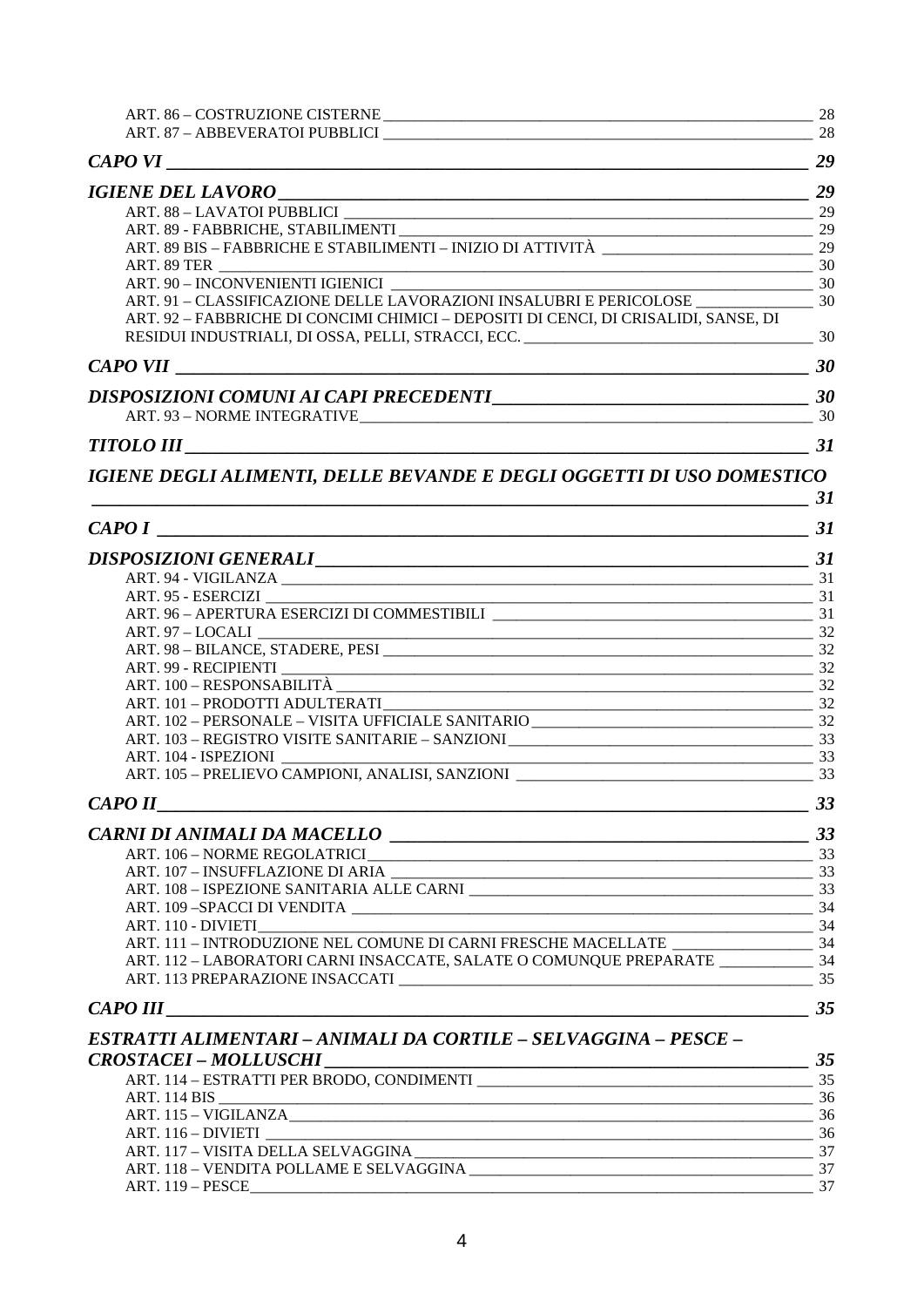| LATTE – BURRO – FORMAGGI – MARGARINA – LATTICINI – STRUTTO – OLI – VINI –<br>39<br><b>ACETO</b>      |    |
|------------------------------------------------------------------------------------------------------|----|
| ART. 129 - NORME APPLICABILI PER IL LATTE                                                            | 39 |
| ART. 130 - NORME APPLICABILI PER IL BURRO E SURROGATI, FORMAGGI, STRUTTO, OLIO, VINI,<br>39<br>ACETO |    |
|                                                                                                      |    |
| <u>2006 - Parameter Schwarzen, amerikan produktor (h. 1888).</u><br>ART. 131 BIS - ACETO             |    |
|                                                                                                      |    |
|                                                                                                      | 41 |
|                                                                                                      |    |
|                                                                                                      |    |
| ART. 134 – VISITA PREVENTIVA PER LA VENDITA FUNGHI                                                   |    |
|                                                                                                      |    |
| CAFFÉ - THE - CACAO E CIOCCOLATO - DROGHE E COLONIALI - SCIROPPI E                                   |    |
| CONSERVE DI FRUTTA - ACQUE GASSOSE - BIRRA E LIMONATE ___________________________ 41                 |    |
| <b>ART. 135 – CACAO</b>                                                                              |    |
|                                                                                                      |    |
|                                                                                                      |    |
|                                                                                                      |    |
|                                                                                                      |    |
| ART. 140 – CAFFÉ<br>$\overline{a}$ 42                                                                |    |
|                                                                                                      |    |
|                                                                                                      |    |
|                                                                                                      |    |
|                                                                                                      |    |
| ART. 145 – DIVIETI                                                                                   |    |
|                                                                                                      |    |
|                                                                                                      |    |
|                                                                                                      |    |
| 45<br>ART. 149 - PERSONALE                                                                           |    |
|                                                                                                      |    |
|                                                                                                      |    |
|                                                                                                      |    |
|                                                                                                      |    |
|                                                                                                      |    |
|                                                                                                      |    |
| <b>CAPO VIII</b><br>SUPPELLETTILI DA CUCINA E DA TAVOLA - GIOCATTOLI - POPPATOI - GHIACCIO E         | 46 |

# NOCIVI.

| CIVI                |  |
|---------------------|--|
| ART. 154 – DIVIETI  |  |
| ART. 155 – POPPATOI |  |
| ART. 156 – GHIACCIO |  |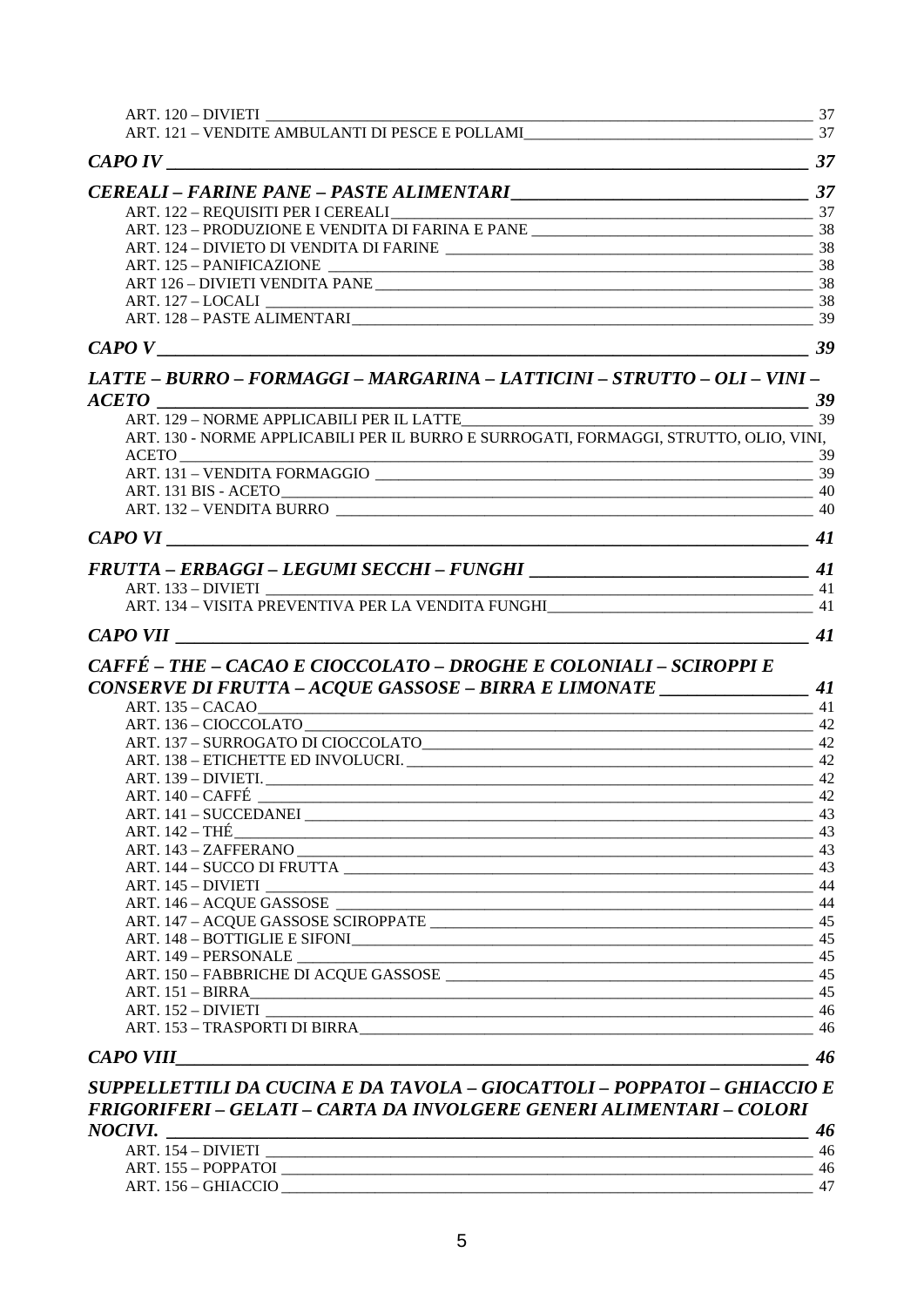| ART. 157 - FRIGORIFERI                                                                   | 47        |
|------------------------------------------------------------------------------------------|-----------|
| ART. 158 - CARTA DA INVOLGERE GENERI ALIMENTARI __________________________________ 47    |           |
|                                                                                          |           |
| ART. 160 - VENDITA AMBULANTE DI GELATI, DI DOLCIUMI E DI BIBITE _____________________ 48 |           |
|                                                                                          |           |
|                                                                                          |           |
|                                                                                          |           |
|                                                                                          |           |
|                                                                                          | <b>50</b> |
|                                                                                          | 50        |
| CAPO I                                                                                   | 50        |
| <b>DISPOSIZIONI GENERALI - RACCOLTA ED ESPORTAZIONE MATERIE PUTRESCIBILI</b>             |           |

|                                                                                                                       | <i><b>50</b></i> |
|-----------------------------------------------------------------------------------------------------------------------|------------------|
|                                                                                                                       |                  |
|                                                                                                                       |                  |
| ART. 165 - ASPORTAZIONE DELLE IMMONDIZIE E DELLE MATERIE PUTRESCIBILI 51                                              |                  |
|                                                                                                                       |                  |
| ART. 167 – GIARDINI URBANI E TERRENI COLTIVATI NEL CENTRO DI POPOLAZIONE                                              |                  |
|                                                                                                                       |                  |
| $CAPO II$ 51                                                                                                          |                  |
|                                                                                                                       |                  |
|                                                                                                                       |                  |
|                                                                                                                       |                  |
|                                                                                                                       |                  |
|                                                                                                                       |                  |
|                                                                                                                       |                  |
|                                                                                                                       |                  |
| ART. 174 – STABILIMENTI DI SOSTANZE ALIMENTARI<br>ART. 175 – ISTITUTI DI RICOVERO E DI CURA – COLLETTIVITÀ (2008) 253 |                  |
|                                                                                                                       |                  |
|                                                                                                                       |                  |
|                                                                                                                       |                  |
|                                                                                                                       |                  |
| $TITOLO$ $V$ $54$                                                                                                     |                  |
| MISURE CONTRO LE MALATTIE INFETTIVE E DIFFUSIVE DELL'UOMO E DEGLI                                                     |                  |

| ANIMALI                                                               | 54  |
|-----------------------------------------------------------------------|-----|
|                                                                       | 54  |
|                                                                       |     |
|                                                                       |     |
|                                                                       |     |
|                                                                       |     |
| ART. 180 - NORME INTEGRATIVE - DISINFEZIONI - LOCALI DI ISOLAMENTO 56 |     |
|                                                                       |     |
|                                                                       |     |
|                                                                       |     |
|                                                                       |     |
|                                                                       | 58  |
|                                                                       | 58  |
|                                                                       |     |
|                                                                       | -58 |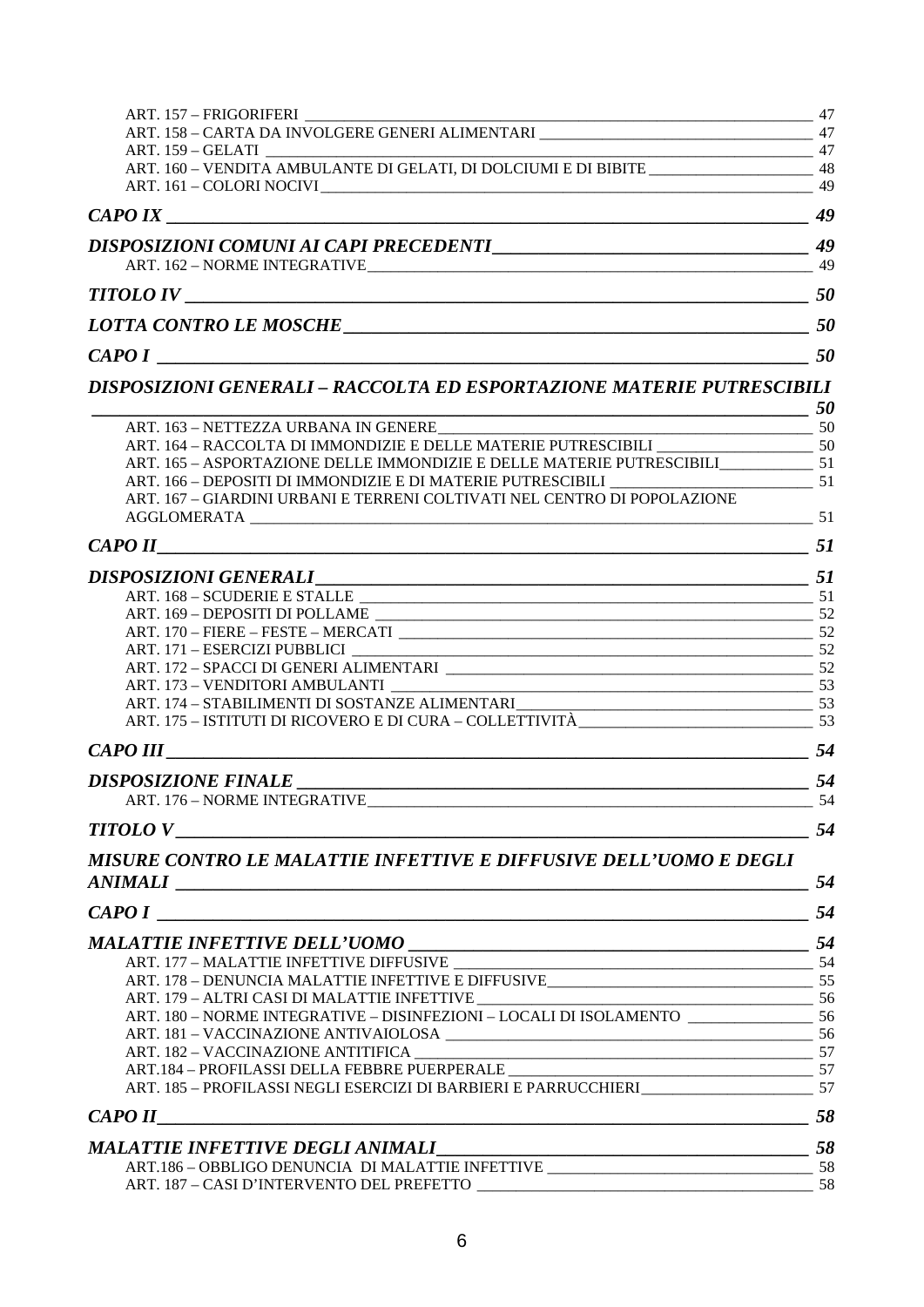| ART. 192 – MISURE PER IMPEDIRE IL DIFFONDERSI DI MALATTIE DEL BESTIAME                                                 |  |
|------------------------------------------------------------------------------------------------------------------------|--|
|                                                                                                                        |  |
| ART. 193 - CASI DI FARCINO, MOCCIO O CIMURRO<br><u> </u> 60                                                            |  |
|                                                                                                                        |  |
| ART. 195 – DISINFEZIONE CARRI TRASPORTO<br>ART. 196 – VIGILANZA SU FIERE, MERCATI, STALLE DI SOSTA E DI DEPOSITO<br>60 |  |
|                                                                                                                        |  |
| POLIZIA MORTUARIA <sub>200</sub> 00                                                                                    |  |
| $\overbrace{0}$<br>CAPOI                                                                                               |  |
| DENUNCIA DELLE CAUSE DI MORTE E ACCERTAMENTI DI DECESSI _____________ 60                                               |  |
|                                                                                                                        |  |
|                                                                                                                        |  |
|                                                                                                                        |  |
|                                                                                                                        |  |
|                                                                                                                        |  |
|                                                                                                                        |  |
|                                                                                                                        |  |
| $CAPO II$ 62                                                                                                           |  |
| DISPOSIZIONI TECNICHE                                                                                                  |  |
|                                                                                                                        |  |
| ART. 205 - DEPOSITI DI OSSERVAZIONE 63                                                                                 |  |
|                                                                                                                        |  |
|                                                                                                                        |  |
|                                                                                                                        |  |
|                                                                                                                        |  |
|                                                                                                                        |  |
|                                                                                                                        |  |
| ART. 210 - TRASPORTO PRIMA DEL PERIODO DI OSSERVAZIONE 64                                                              |  |
|                                                                                                                        |  |
|                                                                                                                        |  |
|                                                                                                                        |  |
|                                                                                                                        |  |
| ART. 215 – ORARI E PERCORSI<br>ART. 216 – TRASPORTI FUORI DEL COMUNE                                                   |  |
|                                                                                                                        |  |
| DISPOSIZIONI GENERALI SUL SERVIZIO DEL CIMITERO ________________________________ 66                                    |  |
|                                                                                                                        |  |
|                                                                                                                        |  |
|                                                                                                                        |  |
|                                                                                                                        |  |
|                                                                                                                        |  |
|                                                                                                                        |  |
|                                                                                                                        |  |
|                                                                                                                        |  |
| SEPOLTURE PRIVATE NEI CIMITERI<br>69                                                                                   |  |
|                                                                                                                        |  |
|                                                                                                                        |  |
|                                                                                                                        |  |
|                                                                                                                        |  |
|                                                                                                                        |  |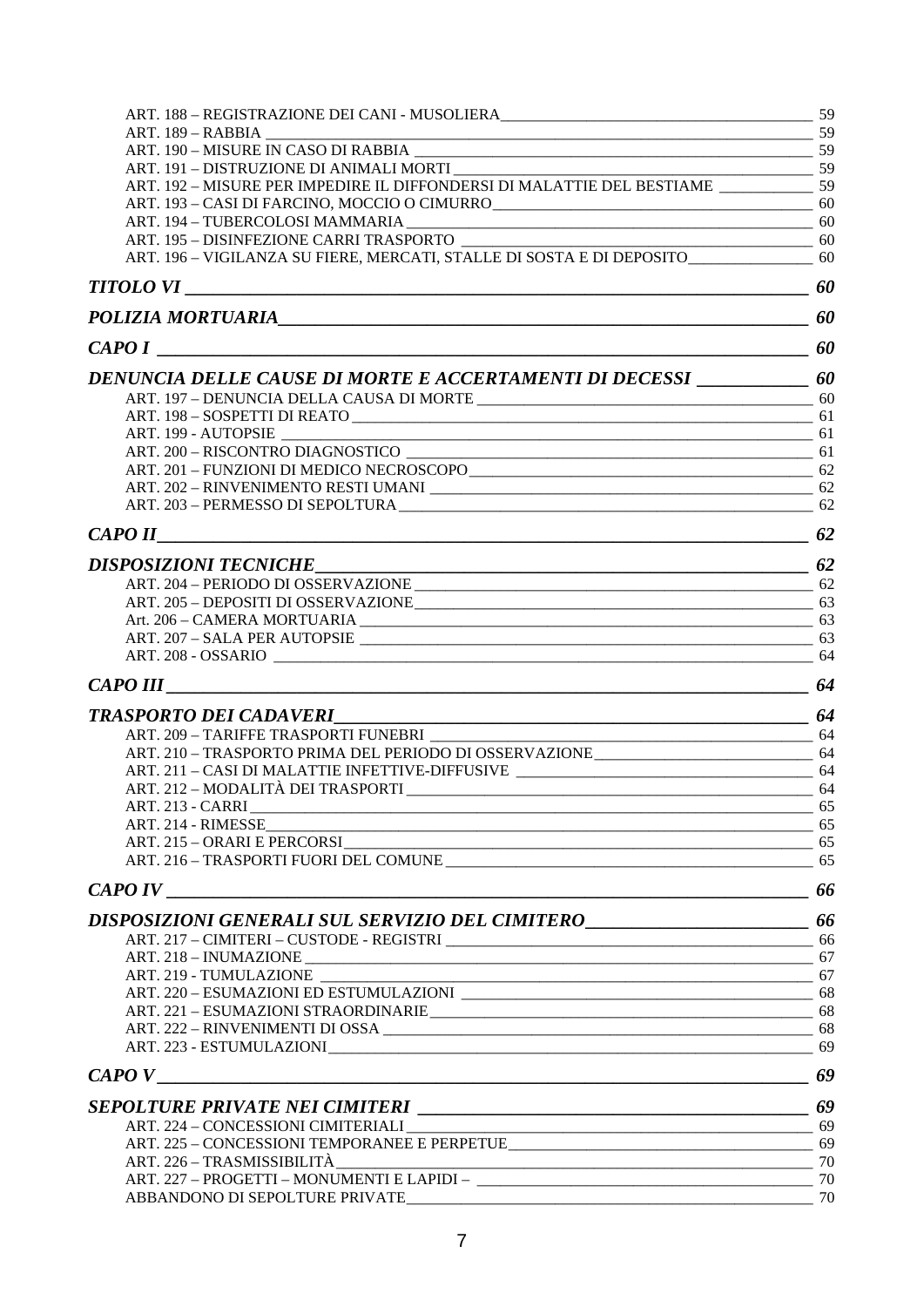| ART. 230 - REPARTI SPECIALI ENTRO I CIMITERI E SEPOLTURE PRIVATE FUORI DEI CIMITERI 71     |  |
|--------------------------------------------------------------------------------------------|--|
|                                                                                            |  |
|                                                                                            |  |
|                                                                                            |  |
|                                                                                            |  |
|                                                                                            |  |
|                                                                                            |  |
|                                                                                            |  |
|                                                                                            |  |
| $TITOLO$ VII $\_\_$ 73                                                                     |  |
|                                                                                            |  |
|                                                                                            |  |
|                                                                                            |  |
|                                                                                            |  |
| ART. 240 - SEQUESTRI PER CONTRAVVENZIONI - PRELIEVO DI CAMPIONI ________________________73 |  |
|                                                                                            |  |
|                                                                                            |  |
|                                                                                            |  |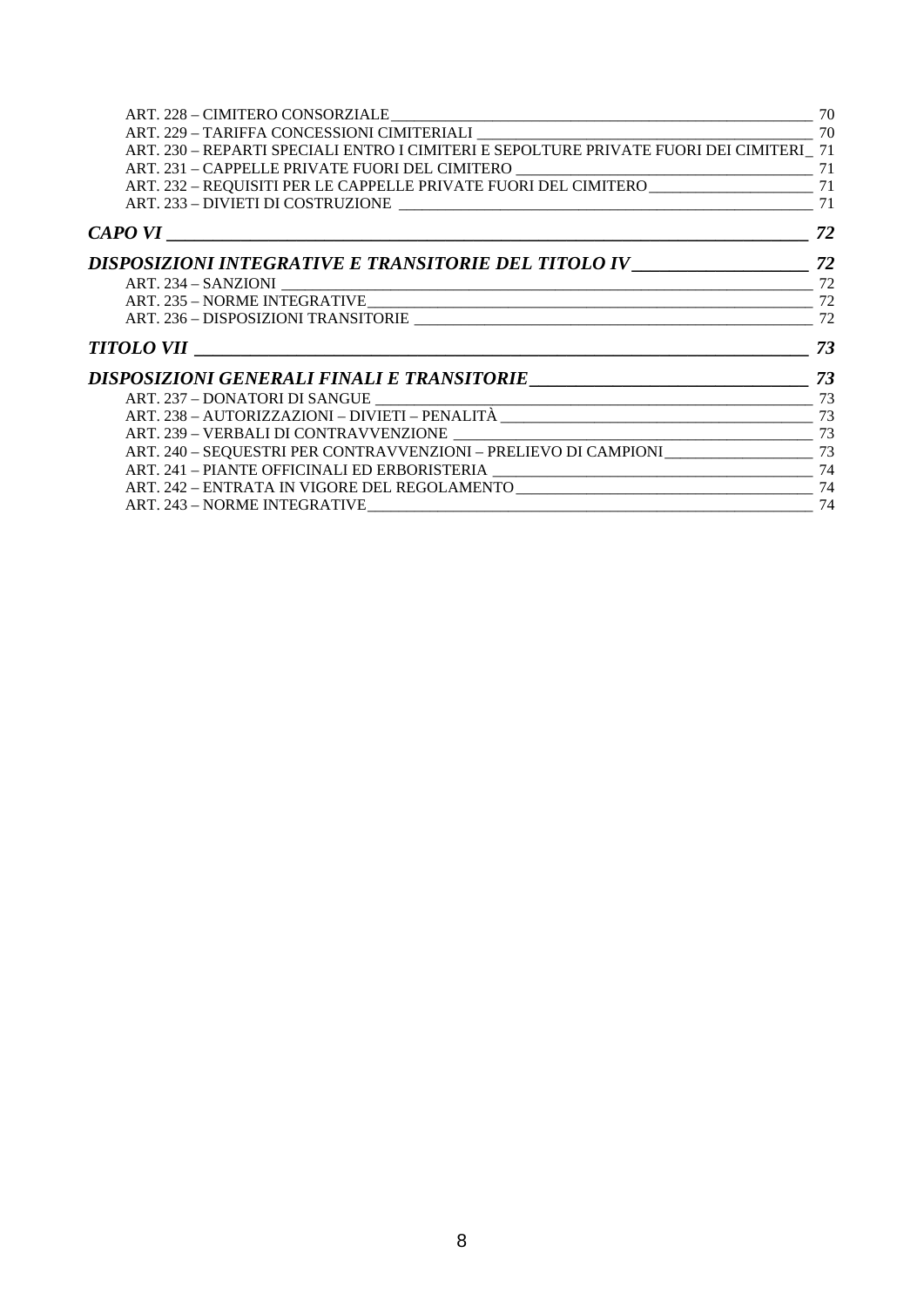# | INDICE |

<span id="page-8-0"></span>

#### **REGOLAMENTO D'IGIENE**

# **TITOLO I**

## **VIGILANZA E ASSISTENZA SANITARIA**

#### **CAPO I**

# **VIGILANZA SANITARIA**

## ART. 1 – AUTORITÀ SANITARIA COMUNALE

1. Il Sindaco, ai sensi degli artt. 1 e 2 del t.u. delle leggi sanitarie 27 luglio 1934, n. 1265, è l'autorità sanitaria del Comune cui, a mezzo dell'Ufficiale Sanitario (e dell'Ufficio di Igiene ove esista), sono affidate la vigilanza e la tutela dell'igiene e della sanità pubblica e la profilassi delle malattie trasmissibili.

## ART. 2 – UFFICIALE SANITARIO

1. L'organo comunale sanitario preminente, alle dipendenze del Sindaco, è l'Ufficiale Sanitario. Questi, come ufficiale governativo, dipende direttamente dall'autorità sanitaria provinciale, di cui esegue gli ordini.

#### ART. 3 – CONSORZI PER L'UFFICIALE SANITARIO

1. Nei casi di costituzione di consorzio per l'Ufficiale Sanitario le attribuzioni delle autorità comunali, di cui all'articolo precedente, sono esercitate dal Presidente del Consorzio.

#### ART. 4 – ATTRIBUZIONI DELL'UFFICIALE SANITARIO

1. L'Ufficiale Sanitario:

a. vigila sulle condizioni igieniche e sanitarie del Comune o dei Comuni consorziati e ne tiene informato il Medico Provinciale;

b. vigila sull'igiene delle scuole e degli istituti di educazione, degli opifici e in genere di tutti gli stabilimenti ove si compie lavoro in comune, riferendone al Sindaco ed al Medico Provinciale;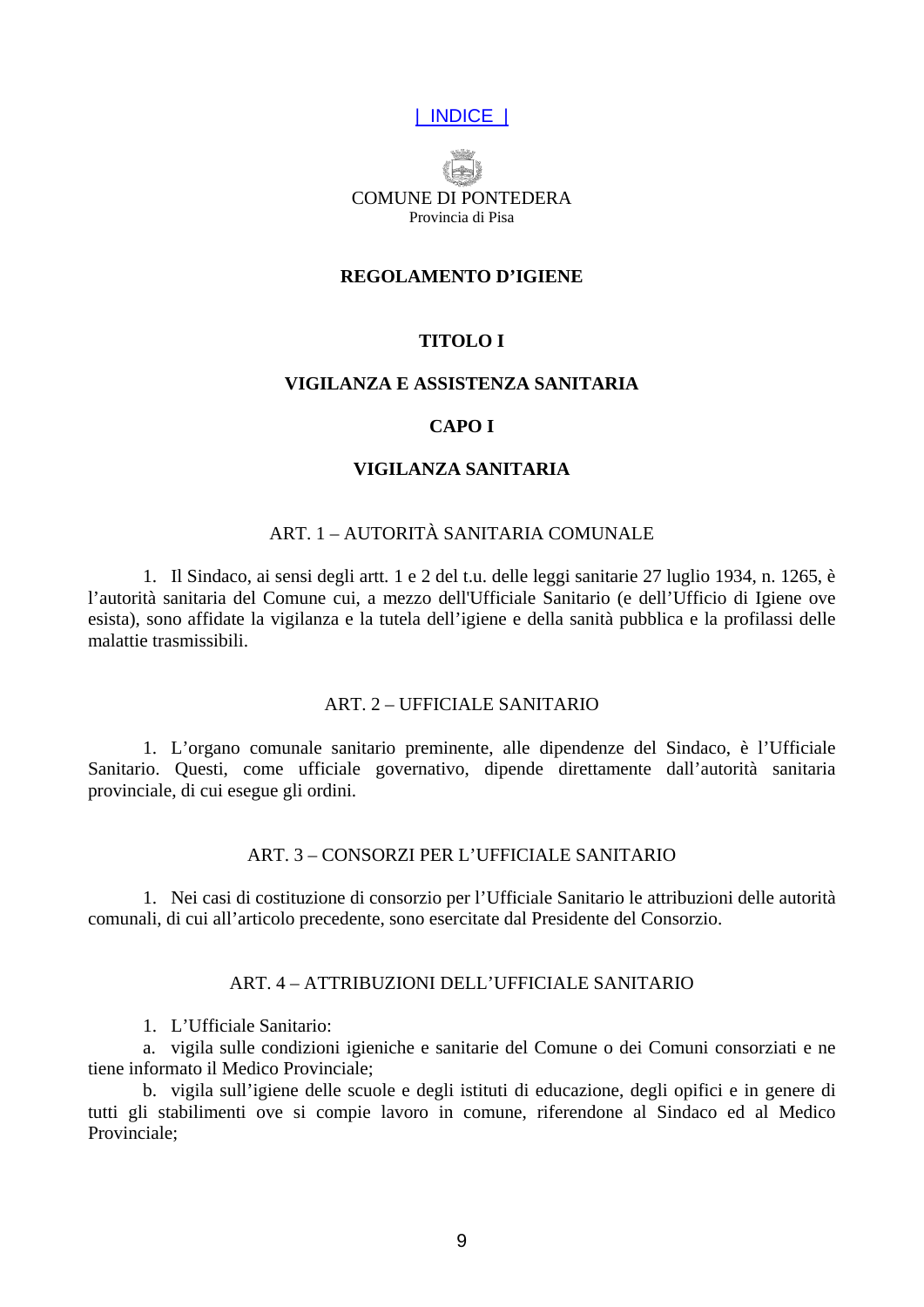<span id="page-9-0"></span>c. denunzia al Sindaco ed al Medico Provinciale ogni trasgressione alle leggi ed ai regolamenti sanitari, fermo restando, in ogni caso, l'obbligo del referto ai sensi dell'art. 365 del codice penale, e dell'art. 4 del codice di procedura penale;

d. riferisce sollecitamente al Sindaco ed al Medico Provinciale tutto ciò che, nell'interesse della sanità pubblica, possa reclamare speciali e straordinari provvedimenti;

e. assiste il Sindaco nell'esecuzione di tutti i provvedimenti sanitari ordinati sia dall'autorità comunale, sia dalle autorità superiori;

f. raccoglie tutti gli elementi per la relazione annuale sullo stato sanitario del Comune, uniformandosi alle istruzioni del Medico Provinciale;

g. nell'espletamento del suo servizio l'Ufficiale Sanitario può chiedere il concorso degli altri Uffici comunali, secondo le rispettive competenze;

h. l'Ufficiale Sanitario dirige il laboratorio di ricerche (quando esista) ed ha a disposizione vigili sanitari e disinfettatori.

2. Sono pure alle dipendenze ed a disposizione dell'Ufficiale Sanitario i medici condotti ed il veterinario comunale non solo per le mansioni a loro spettanti per obbligo di capitolato, ma per tutte le questioni che più specialmente siano attinenti all'igiene e polizia sanitaria.

3. Il personale addetto all'Ufficio di igiene dovrà per disposizione dell'Ufficiale Sanitario eseguire ispezioni sulle condizioni del suolo ed abitato, bevande, sostanze alimentari, oggetti d'uso domestico messi in commercio e su quanto, insomma, interessa la sanità pubblica.

4. I vigili sanitari debbono essere muniti di tessera di riconoscimento rilasciata dal Sindaco da presentare a richiesta, od essere accompagnati da guardia municipale in divisa.

5. Si procede all'ispezione sanitaria quando ci sia motivo a contravvenzione della quale si redigerà apposito verbale sottoscritto dal contravventore; quando questi si rifiuti ne sarà fatta menzione indicando i motivi addotti.

6. Il materiale per cui si procede a contravvenzione sarà sottoposto a registrazione ed i registri porteranno la firma dell'agente e del contravventore.

7. Di ogni sostanza da analizzare verranno presi tre campioni da prelevarsi con le prescritte modalità dei quali uno resterà all'interessato, uno all'Ufficio di igiene a disposizione dell'autorità giudiziaria, uno si troverà al laboratorio di analisi.

8. Gli incaricati delle ispezioni dovranno trasmettere rapporto giornaliero all'Ufficio di igiene.

9. Quando una sostanza sequestrata risulti comunque insalubre il Sindaco potrà ordinarne la distruzione o destinarla agli usi indicati dall'Ufficiale Sanitario.

10. Quando risulti che la adulterazione è avvenuta per colpa del fabbricante, l'Ufficiale Sanitario promuoverà col Medico Provinciale la denuncia del fatto all'autorità giudiziaria del luogo di residenza del fabbricante prima di dare il risultato dell'analisi all'esercente presso il quale è stato effettuato il prelevamento.

11. I campioni non facilmente alterabili vanno conservati per un mese.

12. In caso di recidiva l'autorità comunale pubblicherà il nome dei contravventori al regolamento d'igiene.

## ART. 5 – ESERCIZIO DELLE PROFESSIONI E DELLE ARTI SANITARIE.

1. Chiunque intenda esercitare nel Comune la professione di medico-chirurgo, veterinario, farmacista, levatrice, assistente sanitaria visitatrice o infermiera professionale, deve far registrare il proprio diploma di abilitazione nell'Ufficio Sanitario Comunale.

2. L'esercizio delle arti ausiliarie delle professioni sanitarie (odontotecnici, ottici, meccanici, ortopedici ed ernisti, infermieri autorizzati od abilitati, massaggiatori) è subordinato alla registrazione della licenza o del certificato di abilitazione nell'Ufficio Sanitario del Comune ai sensi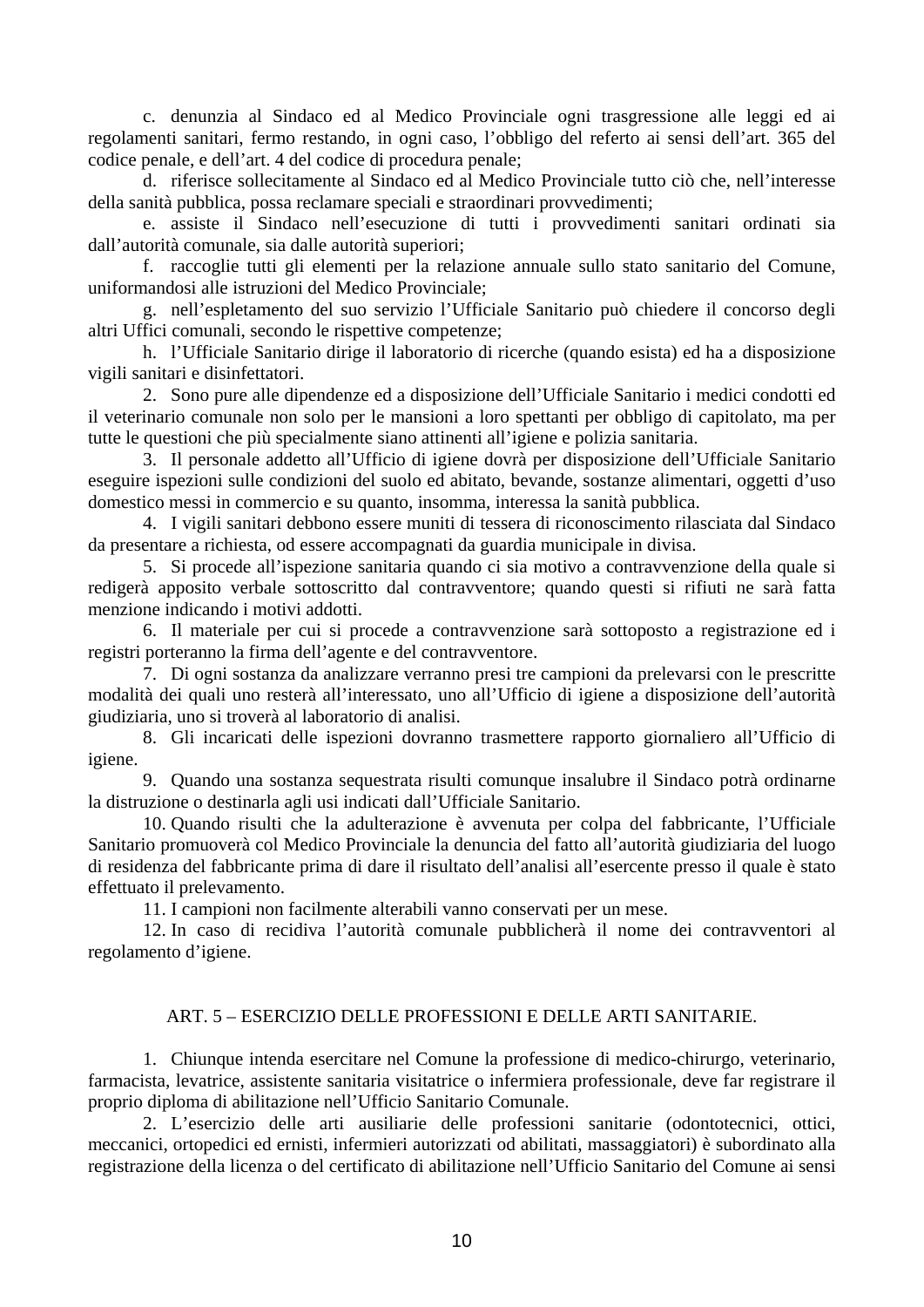<span id="page-10-0"></span>del regolamento 31 maggio 1928, n. 1334, per l'esecuzione della legge 23 giugno 1927, n. 1264, sulla disciplina delle arti sanitarie e delle professioni sanitarie.

## ART. 6 – VIGILANZA VETERINARIA.

1. Il veterinario condotto deve:

- a. denunziare ogni caso di malattia infettiva negli animali e curare l'esecuzione dei provvedimenti di legge per impedirne la diffusione;
- b. accertarsi delle cause di morte degli animali per determinare l'uso o la distruzione delle carni;
- c. vigilare sull'igiene delle stalle, sulle condizioni di salute degli animali destinati alla produzione del latte;
- d. ispezionare gli animali da macello, i locali in cui si fa la macellazione, le carni macellate e gli spacci delle medesime;
- e. riferire, periodicamente, all'Ufficiale Sanitario ed al Sindaco (od al Presidente del Consorzio), sullo stato sanitario del bestiame.

# ART. 7 – SERVIZIO NOTTURNO E FESTIVO DELLE FARMACIE

1. Il farmacista deve prestare il suo servizio anche di notte nei giorni festivi, ad ogni chiamata.

2. Ove esistano più farmacie, viene stabilito un turno per il servizio notturno e per quello festivo.

# ART. 8 – DIVIETO DI ESERCIZIO DELLE PROFESSIONI SANITARIE SUL SUOLO PUBBLICO

1. Sul suolo pubblico sono vietati l'esercizio delle professioni sanitarie, salvo i casi di assoluta urgenza, la vendita dei medicinali ad uso interno ed esterno, la distribuzione, anche gratuita, di campioni medicinali, a scopo pubblicitario.

# ART. 9 – ASSISTENZA SANITARIA GRATUITA AI POVERI

1. Il comune ha l'obbligo di procedere alla formazione di uno speciale ed unico elenco degli aventi diritto all'assistenza medico-chirurgica ed ostetrica gratuita. Agli iscritti nell'elenco predetto il Comune è tenuto a somministrare gratuitamente anche i medicinali loro occorrenti.

2. Se esistano Opere Pie od altre fondazioni che provvedono in tutto o in parte all'assistenza gratuita ai poveri ed alla somministrazione gratuita dei medicinali, il Comune è soltanto obbligato a completarla.

# ART.10 – FORMAZIONE DELL'ELENCO DEI POVERI – RICONOSCIMENTO DELLA QUALITÀ DI POVERO

1. La compilazione dell'elenco dei poveri è effettuata dalla Giunta Comunale sentiti i medici condotti, non più tardi del 15 dicembre di ogni anno. La qualifica di povero è attribuita non soltanto a quelli che vivono a carico della pubblica beneficienza ma anche a chi versi in eccezionali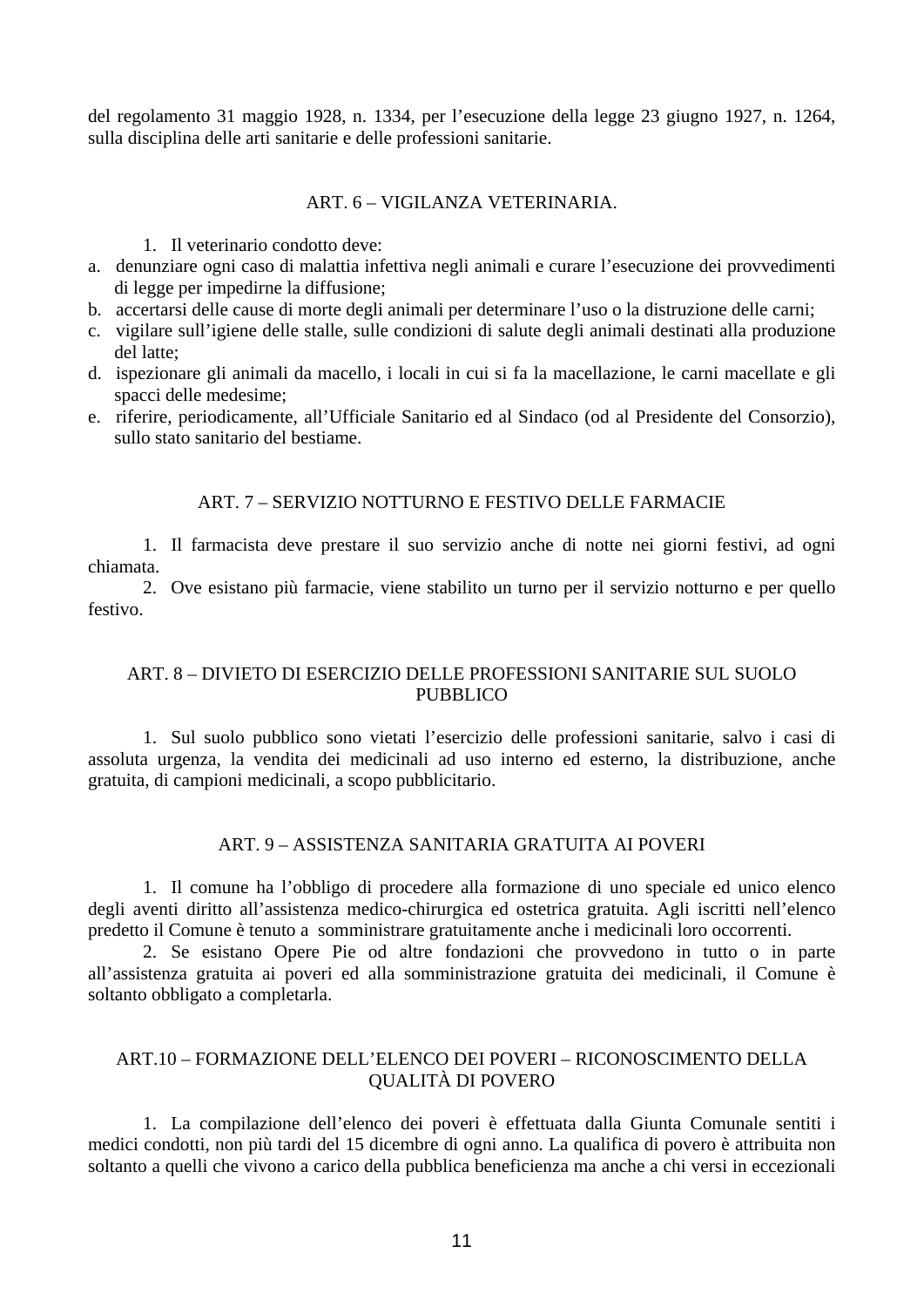<span id="page-11-0"></span>ristrettezze economiche, per mancanza di mezzi finanziari adeguati. Il riconoscimento di tale qualità non può essere mai subordinato a condizioni di domicilio o di residenza nel territorio comunale.

# ART. 11 – PUBBLICAZIONE DELL'ELENCO DEI POVERI – RICORSI

1. L'elenco viene pubblicato all'albo pretorio per trenta giorni e contro di esso, nello stesso termine, chiunque se ne senta leso, può ricorrere al Consiglio Comunale, che decide definitivamente con deliberazione motivata.

2. Il ricorso al Consiglio Comunale non ha effetto sospensivo.

# ART. 12 – CONSEGNA DELL'ELENCO – MODIFICHE

1. Divenuto definitivo, l'elenco viene dal Sindaco consegnato ai medici ed alle ostetriche condotte.

2. Durante l'anno, le aggiunte all'elenco già deliberato vengono fatte con lo stesso procedimento di cui agli articoli precedenti. Per i poveri di passaggio nel Comune, provvede il Sindaco, salvo l'approvazione della Giunta Comunale.

3. I sanitari debbono prestare gratuitamente la loro assistenza anche alle persone la cui iscrizione sia contestata, sempre che esse siano iscritte nell'elenco dei poveri dell'anno precedente e fino a che non sia stata risolta definitivamente la contestazione.

# ART. 13 – ELENCO PER L'ASSISTENZA VETERINARIA GRATUITA AI POVERI

1. Il Comune compila un altro speciale elenco annuale dei possessori di bestiame che, essendo in condizioni di povertà, abbiano diritto alle prestazioni gratuite da parte del veterinario comunale. Per la formazione dell'elenco deve essere sentito anche il veterinario condotto e vengono osservate le disposizioni di cui ai precedenti articoli, in quanto applicabili.

# ART. 14 – SOMMINISTRAZIONE GRATUITA DEI MEDICINALI AI POVERI

1. Il Sindaco rilascia, ai poveri cui è concessa la gratuita somministrazione dei medicinali, una tessera od un libretto di ammissione, nel quale vengono annotati il nome e cognome del concessionario e delle persone della sua famiglia alle quali è esteso tale beneficio.

2. Sotto il nome di medicinali si comprendono, oltre i farmaci, anche i materiali di disinfezione, i bendaggi, le fasciature e gli altri presidi strettamente necessari a completare la cura.

# ART. 15 – REGISTRO PER I MEDICINALI AI POVERI

1. Le ricette compilate dal medico condotto debbono essere presentate all'Ufficio Sanitario per il visto del Sindaco e dell'Ufficiale Sanitario, che provvederà anche ad annotare su apposito registro le prescrizioni stesse.

# ART. 16 – COMPETENZA PER LA RICHIESTA DEI MEDICINALI – CASI DI URGENZA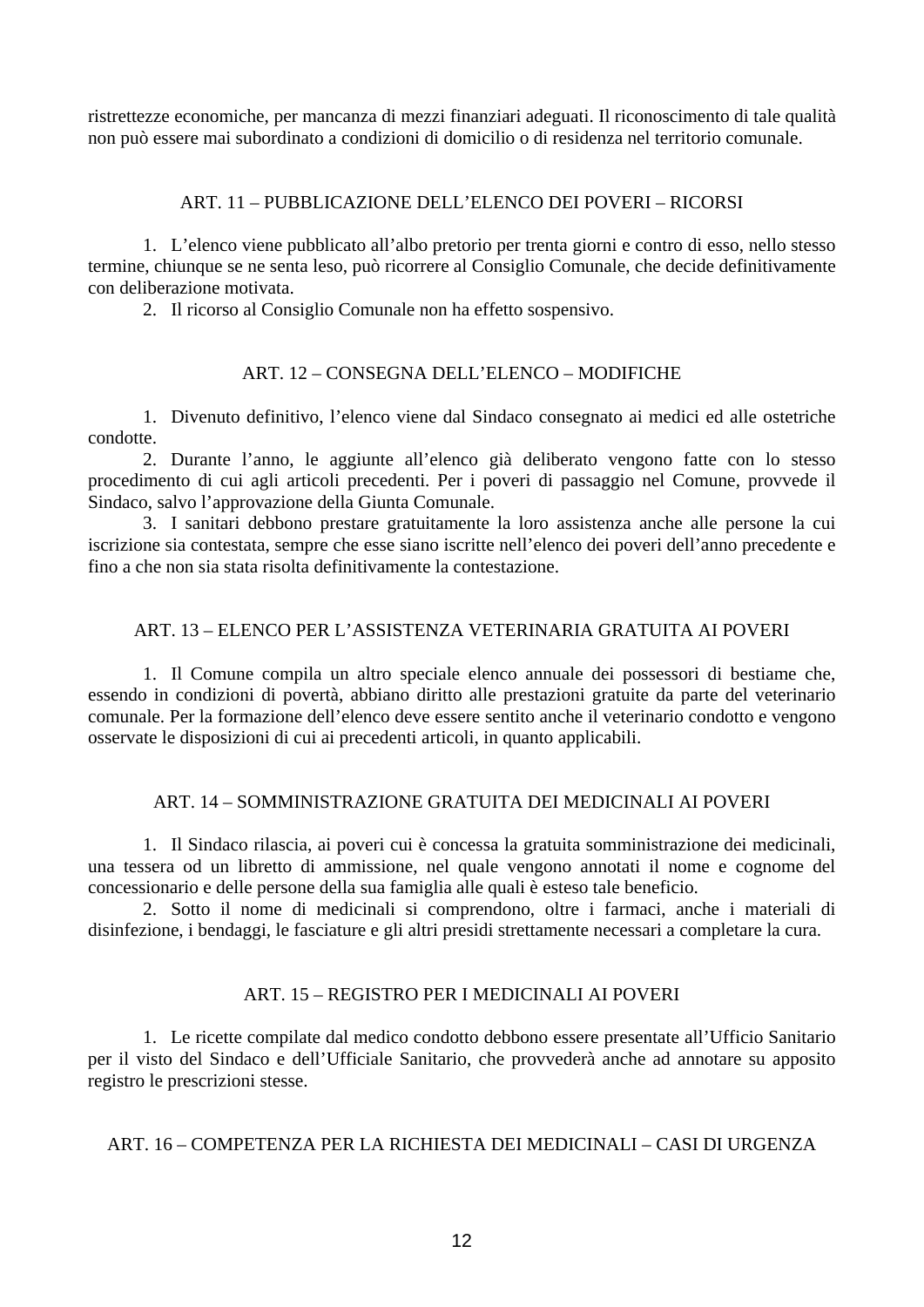<span id="page-12-0"></span>1. Ogni medico condotto ed ogni ostetrica è autorizzato a rilasciare richiesta soltanto per i malati poveri e per le donne gestanti povere della sua circoscrizione, che risultino iscritti nell'elenco di cui all'art. 9. Però, in caso d'urgenza, qualunque sanitario legalmente esercitante può fare prescrizione per i primi soccorsi e, sotto la sua personale responsabilità, ordinare che la richiesta venga spedita, salvo ratifica del Sindaco.

## ART. 17 – FORMULAZIONE DELLE RICHIESTE DI MEDICINALI

1. Salvo il caso di cui all'ultimo comma dell'articolo precedente, ogni richiesta (o ricetta) deve indicare il nome, cognome e domicilio della persona a cui favore viene rilasciata e la diagnosi. La richiesta, da compilarsi tutta di pugno del sanitario, deve, inoltre, stabilire in termini propri, chiari e precisi, escluso ogni linguaggio convenzionale, i componenti e le dosi del farmaco da somministrarsi. Una richiesta vale per una sola volta anche quando porti l'indicazione "da ripetersi per due o più giorni".

## ART. 18 – REVISIONE E TARIFFAZIONE DELLE RICETTE.

1. La revisione e la tariffazione delle ricette esibite dal farmacista per la liquidazione, sono di competenza dell'Ufficiale Sanitario.

2. Le ricette vistate restano giacenti presso l'Ufficio Sanitario.

# ART. 19 – DISPOSIZIONI COMUNI AI SANITARI CONDOTTI DELL'ESERCIZIO DI ATTIVITÀ SOGGETTA A VIGILANZA SANITARIA

1. Per quanto non è previsto in questo titolo, i sanitari condotti devono osservare le disposizioni integrative contenute nel regolamento comunale sullo stato giuridico ed economico dei sanitari condotti.

2. Per l'esercizio di attività soggette a vigilanza sanitaria (ivi compresa l'apertura eventuale di stabilimenti balneari, termali, idroterapici, di cure fisiche ed affini) si applicano le disposizioni del Capo V del T.U. delle leggi sanitarie e successive modificazioni.

## **TITOLO II**

## **IGIENE DEL SUOLO E DELL'ABITATO**

## **CAPO I°**

## **IGIENE DEL SUOLO**

#### ART. 20 – DEFLUSSO DELLE ACQUE

1. I proprietari di terreni non paludosi, anche fuori degli aggregati urbani, qualunque ne sia l'uso e la destinazione, debbono conservare i terreni stessi costantemente liberi da impaludamenti, provvedendoli, qualora occorra, dei necessari canali di scolo e mantenendo questi sempre in buono stato di funzionamento.

2. I proprietari di case distrutte dovranno provvedere a riordinare gli accumuli di macerie e ad impedire, con opportuni recinti, che sul suolo di loro proprietà vi possano essere depositate immondizie, escrementi, ecc.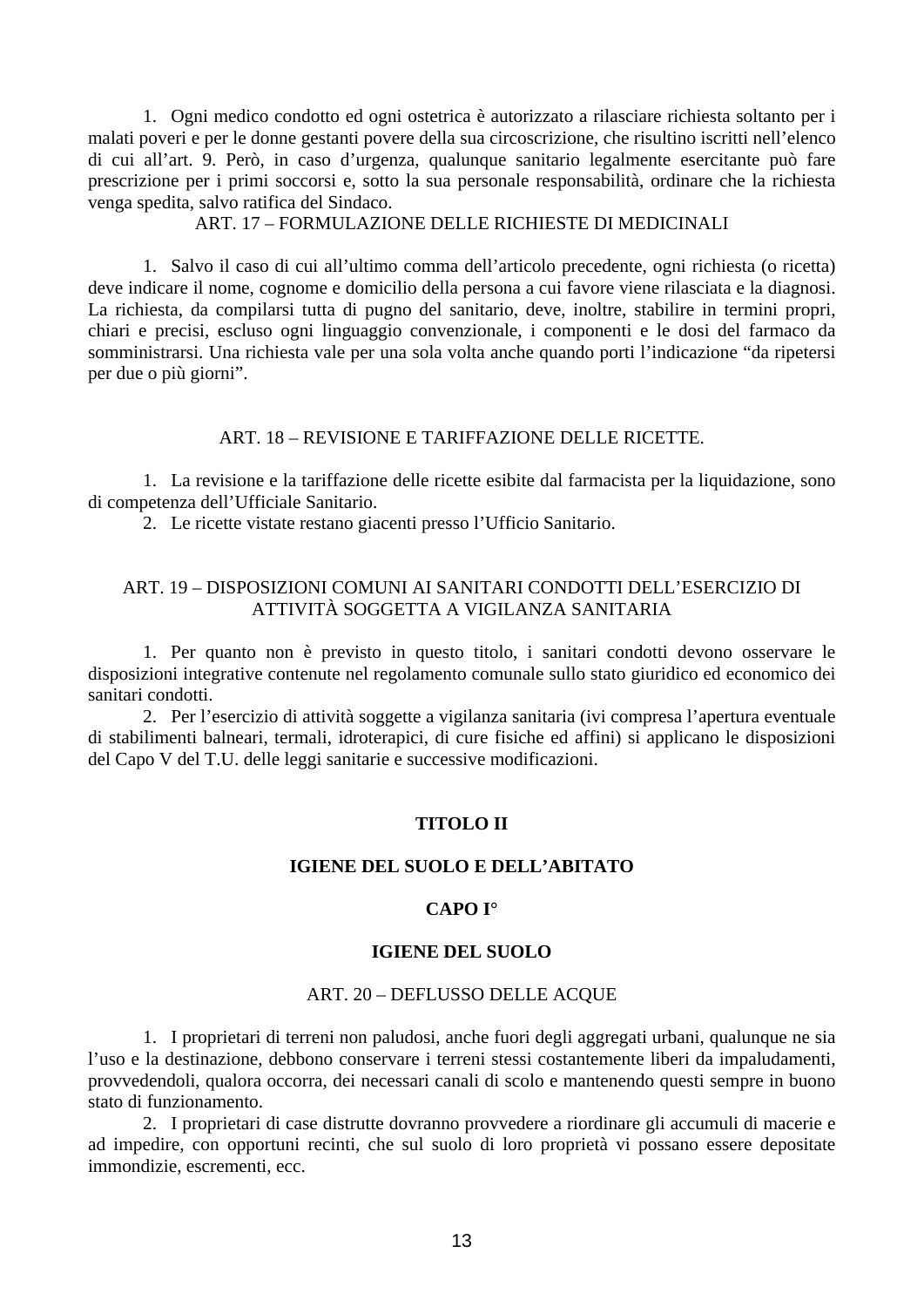<span id="page-13-0"></span>3. Se in detta superficie esistessero dei pozzi accessibili che sia provveduto ad impedire il libero prelevamento dell'acqua.

4. Sono vietate perciò:

a. le opere, qualunque sia il loro scopo, che impediscono il normale deflusso delle acque dei terreni;

b. le opere nel sottosuolo che determinino inconvenienti igienici e le irrigazioni a scopo agricolo che apportino danno ai fabbricati prossimi per sopraelevazione dell'umidità sotterranea e per le quali si debba mantenere per qualche tempo l'acqua sul terreno, salvo che per questa non avvenga un continuo ricambio;

c. le escavazioni di fosse, buche, vasche, ecc. che possano dar luogo a raccolta di acque stagnanti.

## ART. 21 – RACCOLTA D'ACQUA A SCOPO AGRICOLO E INDUSTRIALE

1. Gli sbarramenti dei corsi delle acque superficiali a scopo agricolo od a scopo industriale possono essere autorizzati dal Sindaco, sentito l'Ufficiale Sanitario, sempre che essi non determinino impaludamenti dannosi alla salute pubblica.

2. I bacini di raccolta di acqua a scopi agricoli ed industriali devono avere il fondo e le pareti fatte in modo che sia impedito qualsiasi impaludamento.

# ART. 22 – MACERAZIONE DELLE PIANTE TESSILI

1. La macerazione del lino, della canapa ed in genere delle piante tessili non è permessa che in vasche a pareti e fondo fatti in modo che sia impedito qualunque loro impaludamento e costruite, preferibilmente, in muratura. Le pareti delle vasche debbono essere raccordate col fondo per evitare l'accumulo dei residui negli angoli, e per rendere più agevole la pulitura. Non è permessa tale macerazione nelle correnti e nei bacini di acqua di uso pubblico.

## ART. 23 – SCARICO DELLE ACQUE DELLA MACERAZIONE

1. Il canale di scarico delle acque della macerazione deve essere costruito con pareti e con fondo impermeabili fino allo sbocco. Questo deve farsi in località ed in maniera da impedire alle acque di macerazione ogni danno alla salute pubblica.

2. Durante la macerazione l'acqua deve ricoprire costantemente nelle vasche i materiali e ricambiarsi il più possibile. Finita la macerazione, la vasca deve essere accuratamente ripulita ed i residui che si estraggono dal fondo della vasca stessa devono essere sparsi sul terreno circostante, all'asciutto, od altrimenti distrutti.

## ART. 24 – DISTANZE PER LE VASCHE DI MACERAZIONE

1. Le vasche destinate alla macerazione devono essere collocate alla distanza di almeno duecento metri da ogni aggregato di abitazioni con un assieme di popolazione superiore alle cento persone, da scuole, da convitti, da caserme, da manifatture industriali o da sorgenti e pozzi situati a valle, ed alla distanza di almeno cinquanta metri da qualunque casa isolata, pozzo, serbatoio di acqua potabile o acquedotto.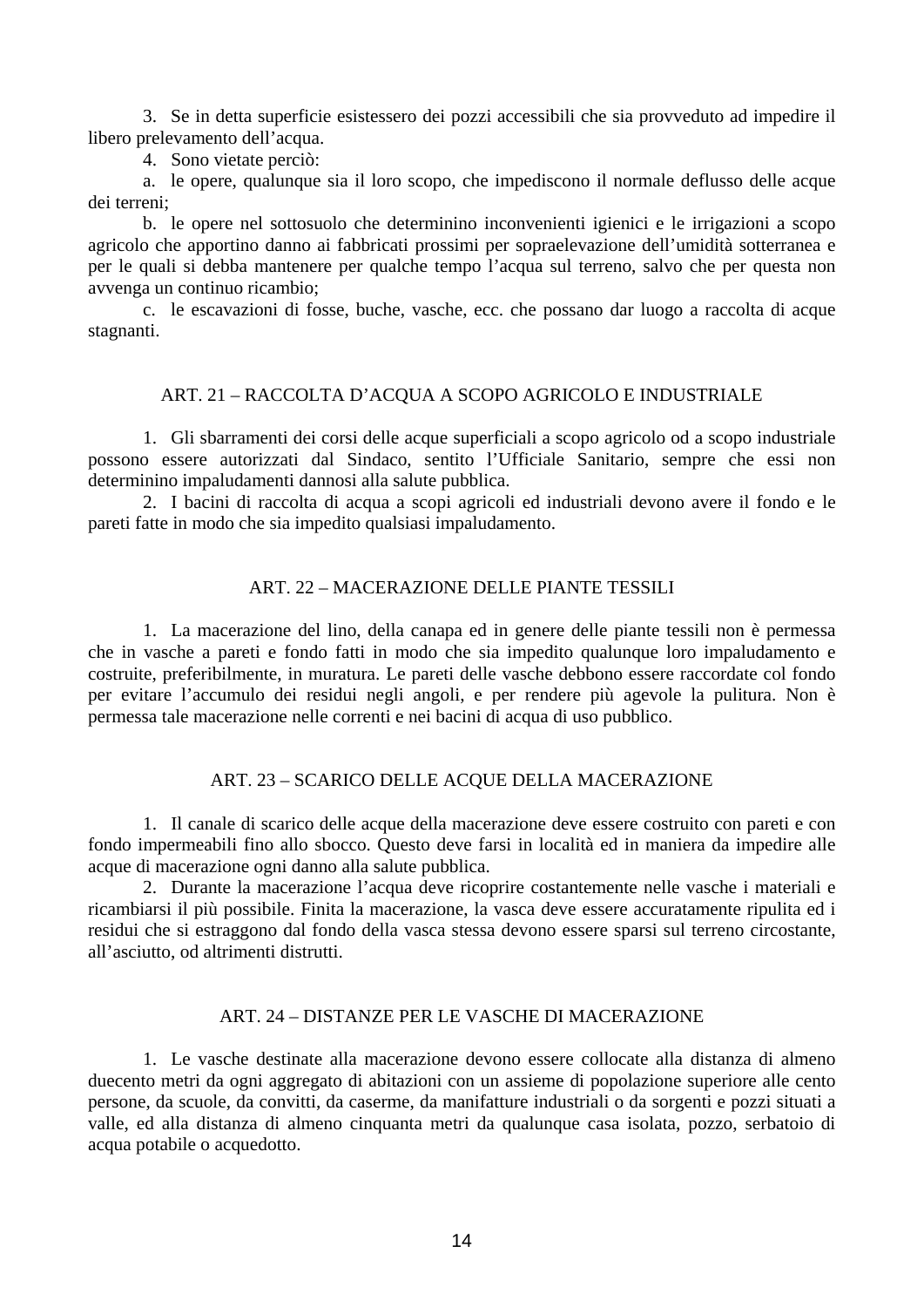#### ART. 25 – NETTEZZA URBANA

<span id="page-14-0"></span>1. È proibito gettare sulle pubbliche piazze e vie, sia di giorno che di notte, sostanze putrescibili ed altre immondezze o lasciarvi defluire acque di rifiuto domestiche od industriali.

2. È vietato pure spazzare fuori dai negozi, magazzini, abitazioni ecc. aperti verso l'area pubblica, rifiuti di qualsiasi genere.

3. Quando il carico e lo scarico di qualsiasi materia debba per necessità farsi sulla pubblica via, dovrà sempre eseguirsi in modo da non arrecare guasto o lasciare lordure sul suolo pubblico e sgombrando e spazzando, ove occorra, prontamente la strada.

4. Il Comune provvederà alla continua nettezza delle piazze e delle strade dell'abitato; ed impedirà che in qualunque punto dello spazio pubblico si facciano depositi di immondizie e di letame.

5. La spazzatura pubblica sarà preferibilmente eseguita nelle prime ore del giorno (non oltre le 7 d'estate e le 9 d'inverno) e nelle prime ore della sera e dovrà farsi in modo che non venga sollevata eccessiva quantità di povere, innaffiando il suolo ove occorra.

6. I fossi di scolo delle acque pluviali dovranno essere livellati in modo che le acque defluiscano liberamente; e saranno convenientemente espurgati da chi ne ha l'obbligo.

7. Si applicano le disposizioni per la lotta contro le mosche di cui agli articoli 163 e seguenti.

#### ART. 26 – IMMONDIZIE E MATERIE PUTRESCIBILI

1. Le immondizie e le materie putrescibili provenienti dalle case, dagli esercizi pubblici e, in genere, dagli spacci di vendita al pubblico debbono essere tenute, fino al momento della loro asportazione, in recipienti coperti. Sono vietati il gettito delle immondizie e delle materie putrescibili ed il loro deposito, anche temporaneo, nelle pubbliche vie o nei terreni pubblici e privati.

2. Le aree scoperte entro fabbricati o interposte ad essi, come pure le strade praticabili, sia private, sia consorziali, debbono essere tenute sgombre, a cura dei proprietari, amministratori o conduttori, da immondizie e da materie putrescibili.

3. Si applica l'ultimo comma dell'articolo precedente.

## ART. 27 – DEPOSITI DI LETAME PER CONCIME

1. I depositi di letame per concime asportato dall'abitato, non potranno che essere fatti in aperta campagna, a distanza di almeno cinquecento metri da ogni abitazione, e di metri cinquanta dalle strade provinciali e comunali.

## ART. 28 – STALLE RURALI E CONCIMAIE

1. Le stalle rurali per bovini ed equini adibiti a più di due capi adulti, devono essere dotate di una concimaia, atta ad evitare disperdimenti di liquidi ed avente platea impermeabile.

2. Nelle stalle per equini poste nell'aggregato urbano dovrà essere riservato uno spazio, rivestito di materia impermeabile per un'altezza di metri 2 per la raccolta del letame che dovrà essere prelevato mattina e sera d'estate e la mattina d'inverno per essere trasportato in apposite concimaie distanti dall'abitato.

3. Per tutto quanto concerne le concimaie comunali si richiamano le disposizioni degli articoli 6, 7, 8 e 9 del R.D.L. 1° dicembre 1930, n. 1682. Tutti i conduttori di stalle sono tenuti a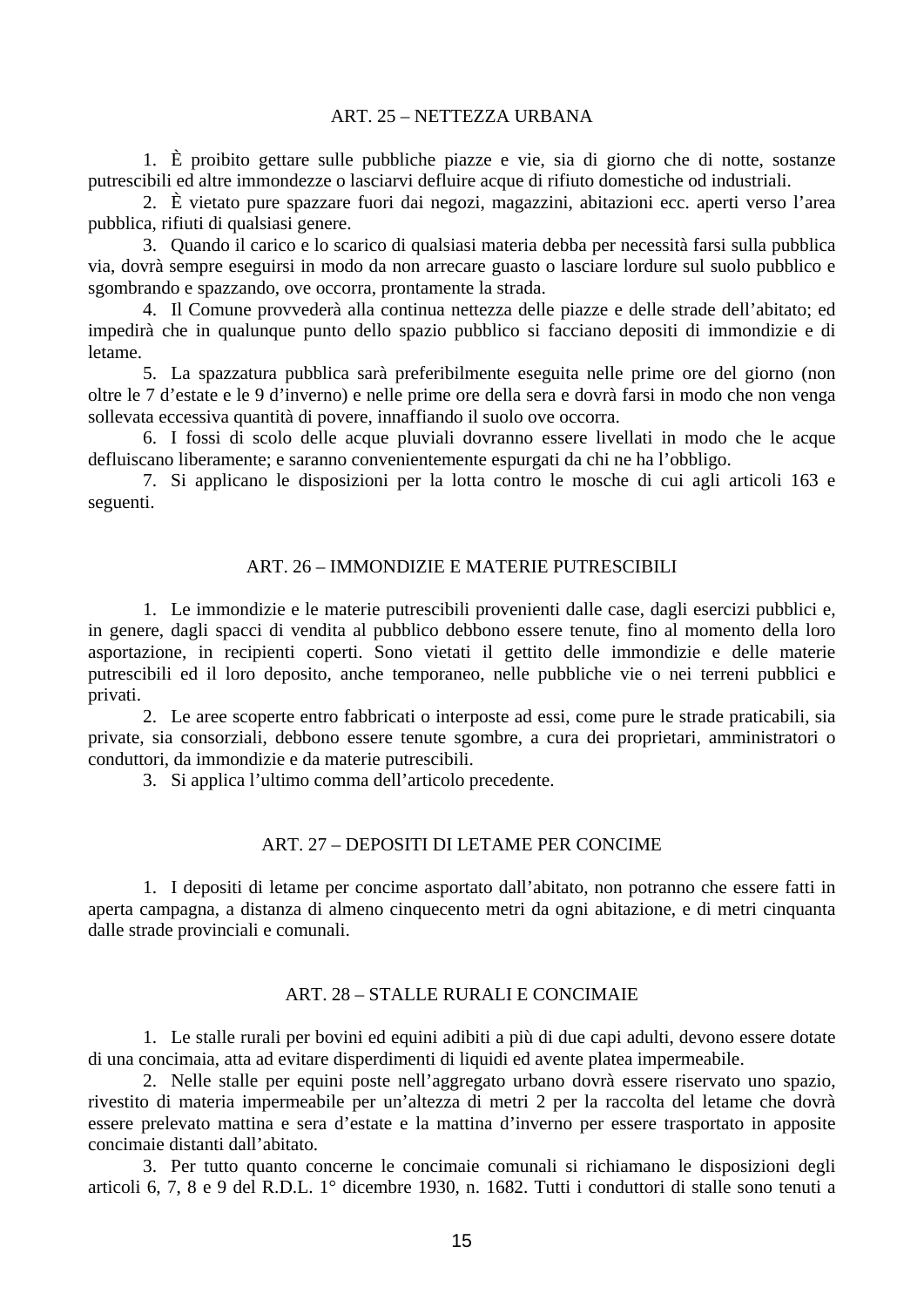<span id="page-15-0"></span>servirsi della concimaia esistente presso le stalle per il deposito del letame ed a conservare la stessa ed il bottino dei liquidi in perfetto stato di funzionamento.

## ART. 29 - TRASPORTI

1. Per il trasporto delle materie di qualunque genere si dovranno adoperare sempre carri e recipienti bene adatti a trasportarle e contenerle, in modo che nessuna parte delle medesime abbia a cadere sugli spazi pubblici. Il trasporto dei letami dovrà essere effettuato a mezzo di carri provvisti di copertura.

2. Il trasporto del letame e delle spazzature fuori dell'abitato dovrà essere eseguito in modo da riuscire il meno molesto alla popolazione e durante i mesi caldi soltanto nelle prime ore del mattino e della notte.

3. Il letame che esalasse grave fetore dovrà essere asportato giornalmente.

## ART. 30 – PIANO DEI CORTILI

1. I cortili il cui livello fosse inferiore al terreno circostante, per cui in seguito alle piogge l'acqua vi ristagnasse, saranno colmati a spese dei proprietari, o muniti di fognatura di scarico.

2. Nessuno potrà effettuare innovazioni di sorta al piano stradale, e praticarvi rialzi od avvallamenti per qualsiasi scopo.

## ART. 31 – DISTANZA DELLE STALLE DALL'ABITATO

1. È proibito allevare maiali, pecore ecc. nell'abitato ed animali da cortile sulle terrazze annesse alle abitazioni.

2. Gli ovili e i porcili posti alla periferia dell'abitato dovranno distare almeno 30 metri dall'abitazione più vicina.

3. Anche fuori dell'abitato gli ovili, porcili, ecc. saranno tenuti distanti dalle case di abitazione; dovranno essere giornalmente ripuliti e sgombrati dal letame, e provvisti di cisterne cementate per raccoglievi le urine degli animali, quando queste non siano avviate nella concimaia. Il minimo di cubatura sarà di almeno 30 mc. per ogni capo di bestiame e mc. 20 per il bestiame minuto, come pecore, capre, maiali.

4. Il soffitto, le pareti, il pavimento delle stalle, nonché le rastrelliere e le mangiatoie dovranno essere costruiti con materiale da potersi facilmente ripulire e disinfettare.

5. Le stalle saranno provvedute di sufficienti finestre per la luce e per la ventilazione, munite di reti metalliche.

## ART. 31 BIS – POLLAME ED ANIMALI DA CORTILE, BOVINI, SUINI, ECC.

1. Nell'interno della città e degli agglomerati urbani, siccome risultano delimitati negli atti ufficiali del censimento generale della popolazione, è vietato tenere bovini, equini, suini, polli ed animali da cortile in genere.

ART. 31 TER – DEPOSITI DI ANIMALI PICCOLI, POLLAME VIVO ED ALTRO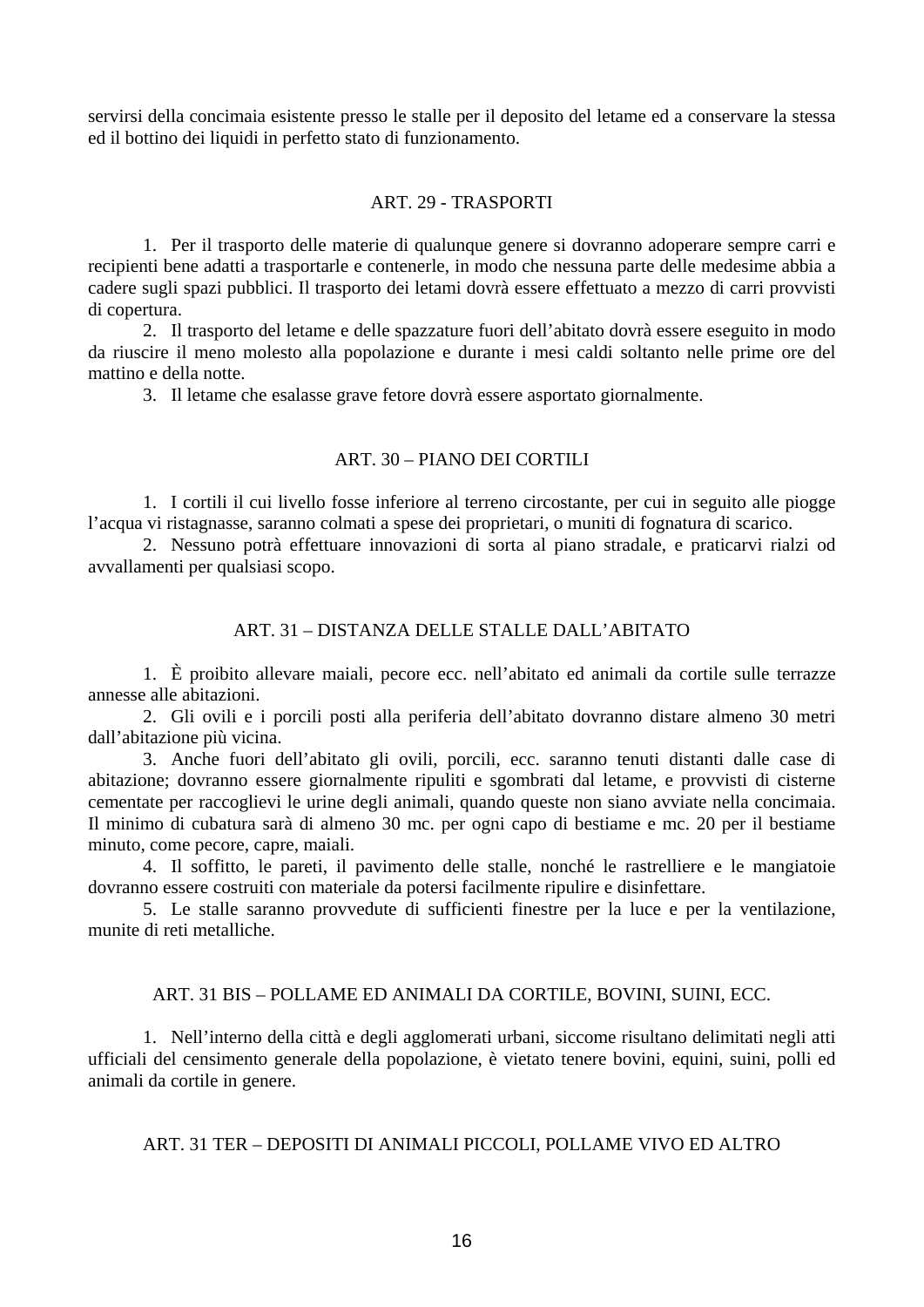<span id="page-16-0"></span>1. I depositi di pollame vivo o di altri piccoli animali a scopo di industria o di commercio fuori della cerchia urbana devono essere autorizzati dal Comune dietro domanda scritta dell'interessato e su parere dell'Ufficiale Sanitario e del Veterinario Comunale, ferme restando le disposizioni del Regolamento di polizia veterinaria approvato con D.P.R. 8 febbraio 1954, n. 320.

2. I depositi e gli allevamenti di animali vivi dovranno sempre rispondere ai seguenti requisiti:

a. Le pareti dei pollai e delle colombaie devono essere levigate, con gli spigoli arrotondati; il pavimento impermeabile, suscettibile di lavaggio e coperto di uno spesso strato di sabbia che dovrà essere periodicamente rinnovato; i posatoi e i nidi sospesi e separati dai muri a mezzo di isolatori atti ad impedire la circolazione dei parassiti;

b. Le conigliere debbono essere provviste di sottofondo di zinco, lamiera o cemento a piano inclinato verso una doccia, la quale condurrà le urine ad un tubo di scarico; la conigliera sarà giornalmente ripulita ed il sottofondo lavato in modo da impedire che si formino esalazioni moleste;

c. Gli ambienti debbono essere provvisti di ampie aperture comunicanti con l'esterno.

3. Restano comunque vietati i depositi suddetti a qualunque titolo e gli allevamenti domestici nel territorio del capoluogo ed in genere nei centri abitati, salve le eccezioni e le esenzioni che possono essere accordate dall'Autorità comunale a determinate categorie e in determinate zone.

4. È vietato comunque tenere a qualsiasi titolo animali di qualunque specie in depositi o discariche di rifiuti solidi urbani (immondizie), od a distanze inferiori a ml. 500 dai detti depositi o discariche.

5. Ai detentori di animali di qualsiasi specie è in ogni caso fatto obbligo di impedire agli animali medesimi di accedere ai predetti depositi o discariche.

#### ART. 32 – VUOTATURA POZZI NERI

1. È vietato esporre materie fecali umane nei recinti dei luoghi abitati, e sulle vie e piazze.

2. La vuotatura dei pozzi neri e dei serbatoi di rifiuti liquidi (latrine, cisterne delle orine e degli sciacquatoi, ecc.) dovrà essere fatta con sistemi inodori. Nei mesi da maggio a tutto settembre, non potrà essere fatta dopo le 9 antimeridiane.

3. Nel praticare la vuotatura dei pozzi neri, delle fogne, ecc. e nell'eseguire le riparazioni ai medesimi, si dovranno prendere tutte le precauzioni che saranno indicate dall'Ufficio Sanitario, per prevenire l'asfissia degli operai ed altre nocive conseguenze.

#### ART. 33 – PROTEZIONE DEL SOTTOSUOLO

1. Per evitare l'inquinamento delle acque del sottosuolo sono proibite le cisterne a fondo filtrante.

## ART. 34 – SOTTERRAMENTO ANIMALI MORTI – RIFIUTI CARNI MACELLATE

1. Il trasporto delle carogne degli animali morti di malattia infettiva o diffusiva alla sardigna comunale ai sensi del seguente articolo 191 od al luogo dove dovranno essere infossati, si farà sotto la diretta sorveglianza degli agenti comunali mediante carro apposito o con altro mezzo di trasporto che impedisca la dispersione dei materiali infettati e con tutte quelle atre cautele che verranno indicate, caso per caso, dall'autorità sanitaria.

2. In qualunque caso l'interramento verrà fatto a distanza di almeno 500 metri dall'abitato alla profondità di almeno due metri, oppure in luogo appartato del fondo o della proprietà cui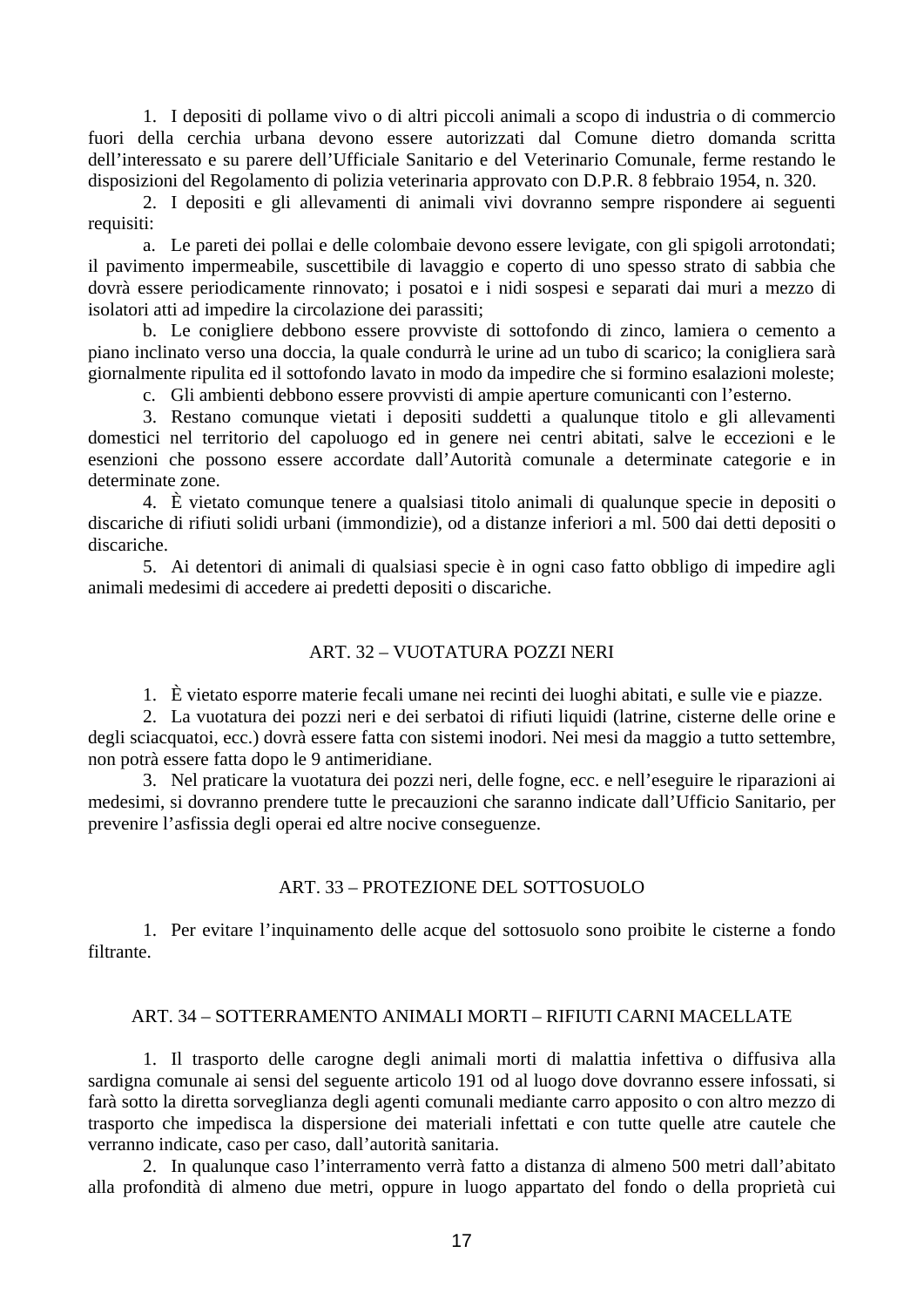<span id="page-17-0"></span>l'animale appartiene, dopo che la carogna sia stata irrorata con liquidi disinfettanti e tali da renderne impossibile ogni diversa utilizzazione.

3. Le spese per il trasporto, la distribuzione od il seppellimento delle carogne degli animali di cui sopra, sono a carico dei rispettivi proprietari. È vietato gettare carogne di animali nei corsi di acqua.

4. Le parti di rifiuto degli animali macellati saranno pure sotterrate a distanza dai luoghi abitati, e sempre a valle dei medesimi, in località designata dall'autorità comunale.

#### ART. 35 – SCARICHI DELLE ACQUE

1. È vietato di fare sboccare nei corsi d'acqua, salvo se coperti ed incanalati con pareti impermeabili, per tutto il tratto del corso d'acqua compreso negli aggregati di abitazioni, fogne od altri materiali in cui vengano immessi i materiali delle latrine, le acque domestiche di rifiuto ed altre acque immonde, fatta eccezione per quelle residue delle industrie, se convenientemente depurate, e per le meteoriche.

## ART. 36 – CAVE

1. È necessaria la licenza del Prefetto (art. 327 T.U. leggi sanitarie) per l'apertura di cave di prestito necessarie alla costruzione di strade, di canali e di altre opere e per il prelevamento di materiali di qualunque uso. Nella licenza sono indicate le norme alle quali gli imprenditori debbono ottemperare, per evitare ristagni d'acqua o avvallamenti di terreni non dotati di facile scolo.

#### **CAPO II**

## **IGIENE DELL'ABITATO**

## ART. 37 – AUTORIZZAZIONE PER LA COSTRUZIONE, RICOSTRUZIONE, SOPRAELEVAZIONE O MODIFICAZIONE DI EDIFICI ESISTENTI

1. Nessuna nuova costruzione può essere iniziata senza l'autorizzazione del Sindaco, che deve sentire il parere dell'Ufficiale Sanitario e della Commissione Edilizia. Le domande devono essere accompagnate dal progetto, con i disegni in duplice copia da cui dovrà risultare la distribuzione degli ambienti, con notizie intorno alla costituzione del terreno su cui s'intende fabbricare ed alla falda acquea in esso, nonché quanto riguarda:

a) i pozzi o i serbatoi di acqua potabile o la distribuzione dell'acqua condottata;

b) le latrine o i pozzi o condotti neri;

c) il sistema di allontanamento di tutti i rifiuti domestici con gli occorrenti particolari.

2. L'autorità sanitaria comunale ha il dovere di vigilare sull'esecuzione dei lavori per assicurarne la rispondenza ai criteri ed alle norme sull'igiene.

3. Le disposizioni contenute nel presente regolamento sono integrate da quelle sul regolamento edilizio comunale.

## ART. 38 – ALTEZZA DELLE CASE E NUMERO DEI PIANI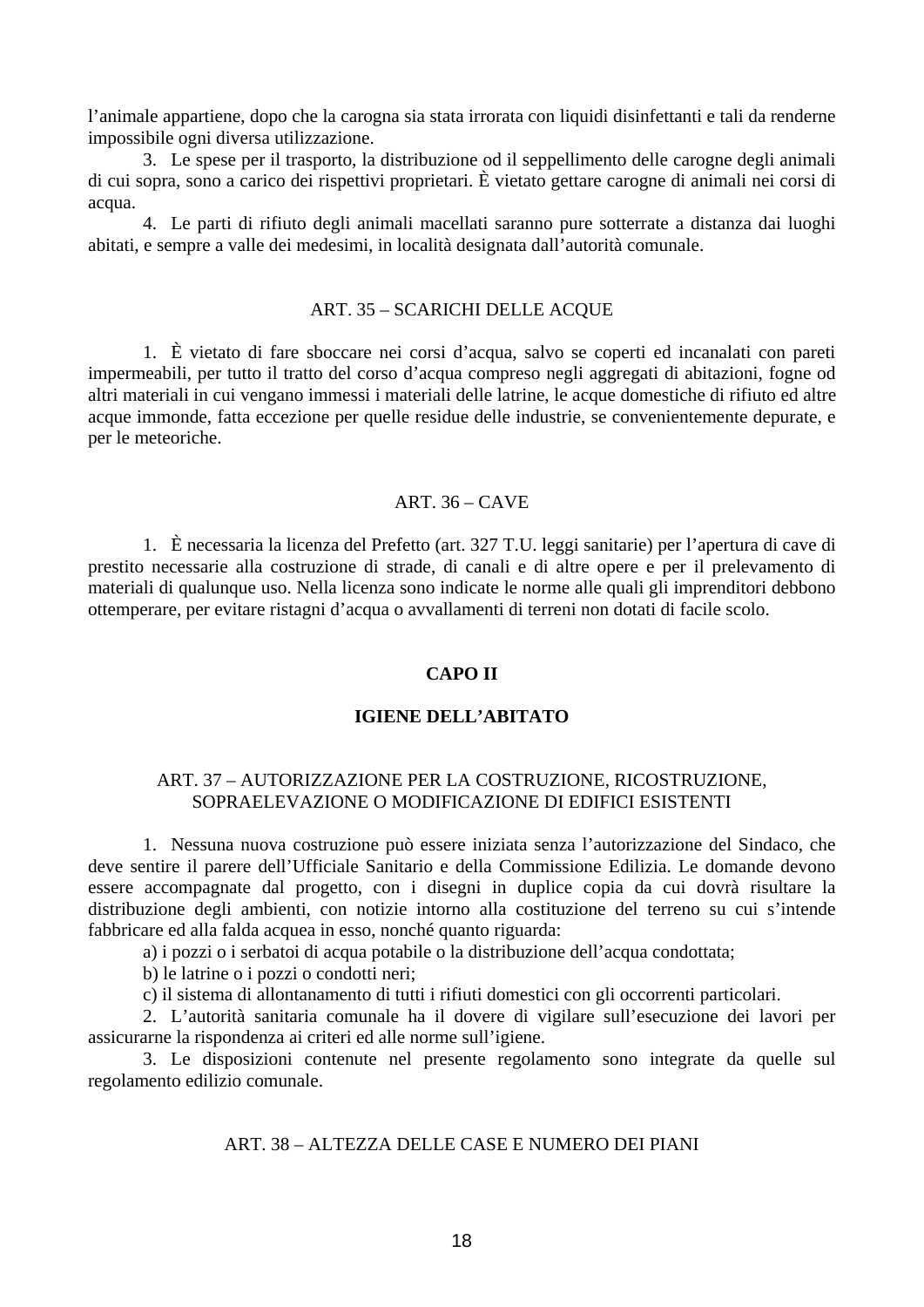<span id="page-18-0"></span>1. L'altezza delle case prospicienti vie pubbliche non potrà essere superiore alla larghezza delle vie stesse, eccezion fatta per le case prospicienti vie con direzione da nord a sud, per le quali l'altezza potrà essere anche di cinque quarti della larghezza della strada. Il numero dei piani delle case potrà essere di:

|  |  | 5 per quelle dell'altezza di m. 18 e più |  |  |
|--|--|------------------------------------------|--|--|
|  |  | 4 " " " " " " 14 " "                     |  |  |
|  |  | 3 " " " " " " " 11 " "                   |  |  |
|  |  | $2u$ and $uu$ and $uu$ and $2u$ and $2u$ |  |  |

sempre compresi il piano terreno e gli ammezzati e le soffitte abitabili.

2. L'altezza delle case, al cornicione, non sarà superiore a m. 22 misurata tra il punto del piano stradale o del cortile da cui parte il muro di facciata, fino al margine più elevato del muro stesso.

#### ART. 39 – VIE PRIVATE

1. Le vie private sono soggette alle stesse prescrizioni delle vie pubbliche, dovendo alla loro regolare manutenzione provvedere i proprietari, salvo che questa spetti al Comune per diritto acquisito al libero passaggio per esse.

2. Gli spazi concessi dalla legge per separazione fra casa e casa dovranno essere chiusi e saranno soggetti alle stesse regole stabilite per i cortili, riguardo, alla pavimentazione, agli scoli ed alla pulizia.

#### ART. 40 – CORTILI

1. L'ampiezza dei cortili sarà di almeno un quinto della superficie dei muri che li limitano. L'altezza massima dei muri prospicienti i cortili non dovrà essere superiore ad una volta e mezzo la distanza media fra essi ed il limite dello spazio scoperto che sta loro di fronte.

2. I cortili, i pozzi di luce e qualunque altra superficie di suolo privato nell'area fabbricabile che rimanga scoperta, devono essere provveduti di conveniente scolo delle acque meteoriche. Non potranno mai versarsi su tali suoli acque o materiali di rifiuto della casa.

## ART. 41 – ACCUMULI DI LETAME

1. Sono proibiti gli accumuli di letame o di altre immondizie sui suoli indicati nell'articolo precedente. Il Sindaco potrà concedere l'uso di letamai fatti a regola d'arte e coperti convenientemente, per deposito provvisorio dello stallatico, i quali dovranno, in ogni caso, essere vuotati frequentemente.

## ART. 42 – LOCALI DI ABITAZIONE

1. I locali sotterranei non possono essere adibiti ad uso di abitazione. Potrà essere tuttavia tollerata l'abitabilità dei locali in cui essa era ammessa prima se i locali stessi abbiano almeno l'altezza di tre metri e per un metro almeno siano fuori terra; se siano separati con un intercapedine di metri 1,50 almeno dal terreno del cortile o della strada; se abbiano coperture sufficienti per la ventilazione e illuminazione dirette degli ambienti; se, ancora, la falda acquea sotterranea disti in ogni tempo di due metri almeno dalla base dei muri di fondazione.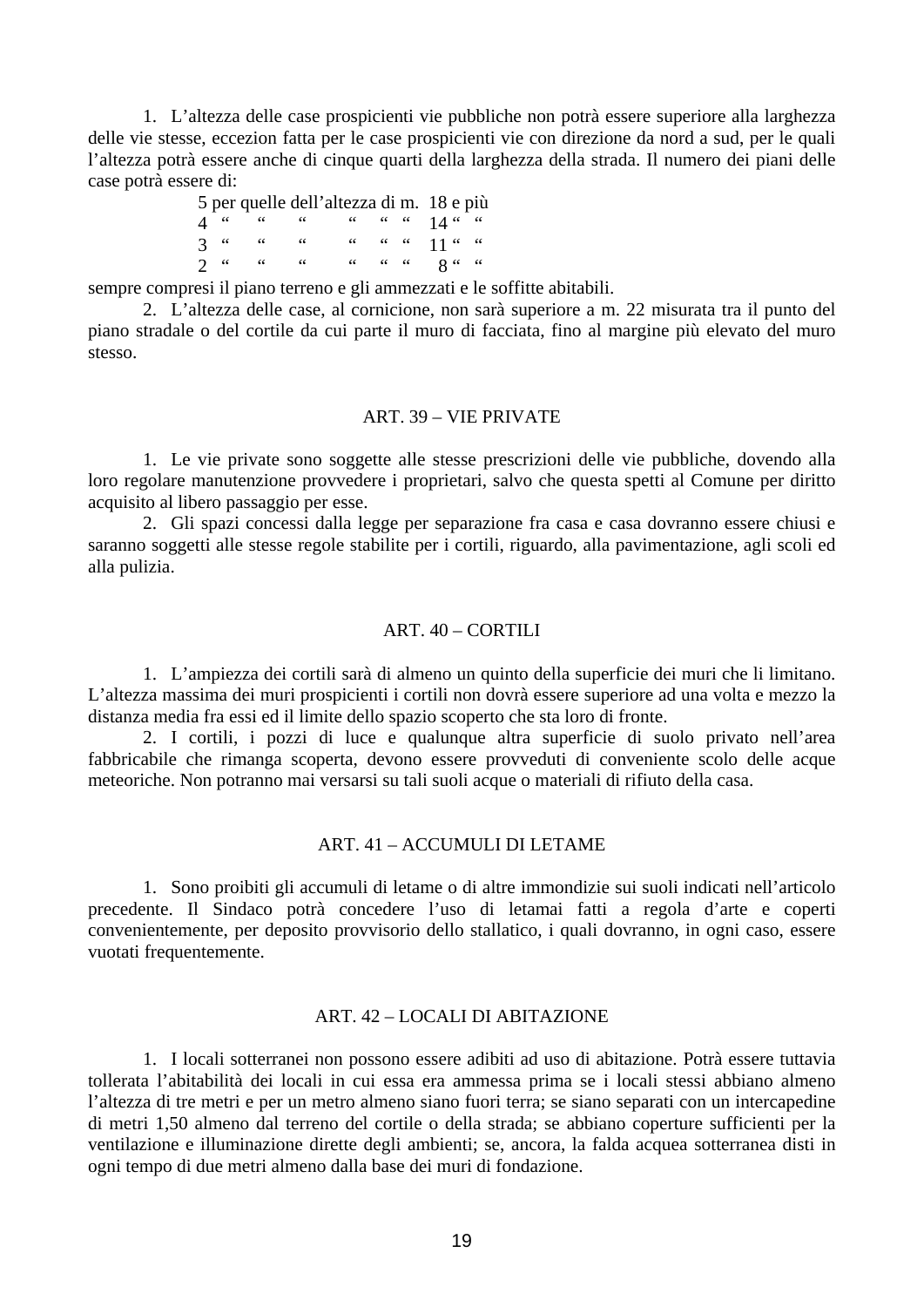#### ART. 43 - FINESTRE

<span id="page-19-0"></span>1. Ogni ambiente che debba servire per abitazione dovrà avere almeno una finestra che si apra immediatamente all'aria libera. La superficie illuminata dalle finestre sarà non minore di un decimo della superficie della stanza e quando vi sia una sola apertura di finestra, questa non avrà una superficie minore di mq. 2. Nelle soffitte sarà tollerata una ampiezza di luce delle finestre uguale almeno ad un quindicesimo della superficie del pavimento e di un massimo di metri quadri 1,50.

#### ART. 44 – MATERIALI

1. Nella costruzione dei muri e nei rinterri o riempimento di pavimenti e di coperture è proibito l'impiego di materiali di demolizione di vecchie pareti o di vecchi pavimenti salnitrati o inquinati, come pure l'uso di terra proveniente da luoghi malsani o di altri materiali non ben puliti. È pure proibito l'uso di materiali troppo igroscopici.

#### ART. 45 - SOLAI

1. Nei sottotetti inabitabili il solaio non dovrà essere costituito dalle sole falde del tetto, ma vi dovrà essere sempre un rivestimento interno o controsoffitto, con spazio d'aria interposta per impedire la troppo diretta influenza della variazione di temperatura. Tale spazio dovrà essere sempre tenuto qualunque sia il sistema di copertura della casa.

#### ART. 46 – ANDITI, VESTIBOLI, CORRIDOI, SCALE

1. Gli anditi, i vestiboli, i corridoi comuni e le gabbie delle scale saranno ben illuminati ed areati ed avranno le pareti, fino ad un'altezza di m. 1,50 almeno, rivestite di materiale di facile ripulitura.

#### ART. 47 - CAMINI

1. Ogni gola di camino nelle case da costruirsi a nuovo dovrà servire per un solo focolare, camino, stufa, calorifero o cucina. Esse saranno costruite con tubi in terracotta o canne murali impermeabili ed in modo che si possa praticarne la pulitura meccanica. Saranno protratte fin fuori del tetto, almeno per un metro, e mai più basse del tetto delle case adiacenti, terminate da fumaioli solidi e solidamente assicurati e munite di mitrie o cappelli di ventilazione.

#### ART. 48 - GRONDAIE

1. Tutte le coperture di fabbricati devono essere munite, tanto verso il suolo pubblico quanto verso i cortili ed altri spazi scoperti, di canali metallici di gronda, sufficientemente ampi da ricevere e tradurre le acque pluviali ai tubi di sfogo, è assolutamente vietato d'immettere acque lorde o di lavatura domestica provenienti dai cessi, acquai, ecc.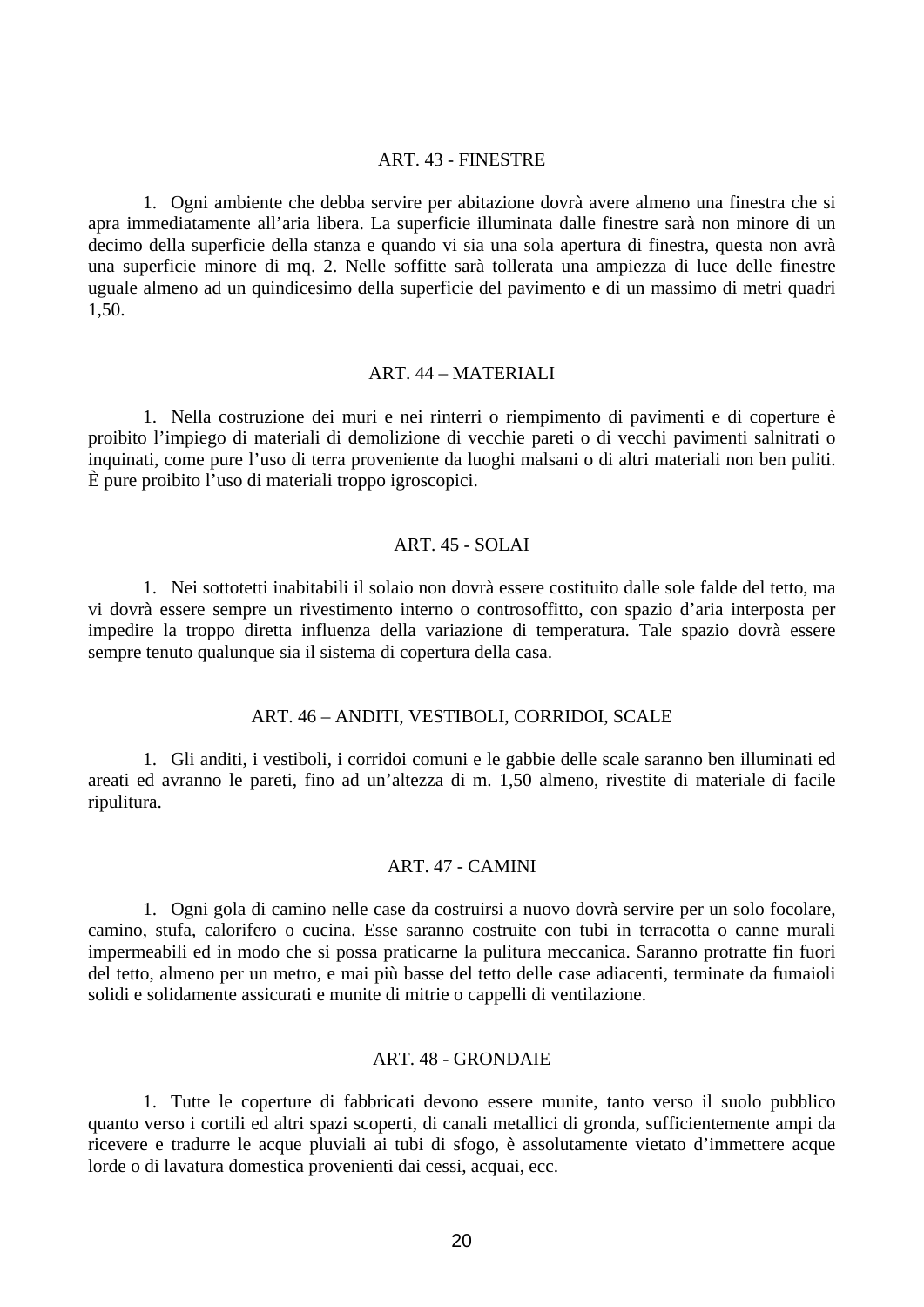<span id="page-20-0"></span>2. I tubi di sfogo dovranno essere in numero sufficiente e preferibilmente in ferro o ghisa negli ultimi tre metri, per il corso dei quali saranno incastrati nel muro esterno della casa, quando sia prospiciente strade o piazze pubbliche.

#### ART. 49 – PULIZIA DELLE ABITAZIONI

1. Gli inquilini sono tenuti a mantenere pulita e sgombra da immondizie la propria abitazione.

2. Il pozzo nero dovrà distare almeno dieci metri da ogni pozzo di acqua potabile, e metri due dai muri dell'edificio.

3. Le fogne fisse dei pozzi neri saranno sempre costruite in buona muratura e cementate in modo da riuscire di perfetta tenuta.

4. Per le case prospicienti l'aperta campagna sarà tollerato l'uso di fosse nel terreno, purché distanti almeno dieci metri dall'abitazione, e venti metri dal pozzo dell'acqua potabile.

5. In queste fosse le materie fecali saranno ricoperte con terra.

6. È proibito tenere animali sudici nei locali abitati dalle persone.

#### ART. 50 - LATRINE

1. Ogni fabbricato destinato ad abitazione dovrà essere dotato di latrina, una per famiglia. Per i locali destinati a dormitori per più persone, o a laboratori, opifici, ecc. ve ne sarà una almeno ogni trenta persone e ve ne saranno separate qualora vi siano i due sessi. Le latrine avranno il pavimento e, possibilmente, anche il rivestimento delle pareti, fino all'altezza di m. 1,50 di materiale impermeabile e facilmente lavabile. Dovranno inoltre ricevere aria e luce direttamente dall'esterno in modo che vi sia continuo ricambio d'aria. Le latrine non potranno mai aprirsi direttamente in cucina o in altra camera di abitazione. Le camere delle latrine saranno provvedute di sifoni o di interruttori idraulici prolungati in alto oltre il tetto e muniti di mitre o cappelli di ventilazione.

## ART. 51 – ABITATI RURALI

1. Le abitazioni rurali dovranno avere il pavimento rialzato almeno da un gradino sul suolo circostante; l'altezza delle camere di nuova costruzione non sarà inferiore a metri tre e l'ampiezza delle finestre raggiungerà in complesso almeno un decimo della superficie del pavimento, evitando più che si può che i muri perimetrali delle case siano addossati ad elevazioni del suolo, terrapieni e simili.

2. Si richiama il Capo IV del presente titolo.

#### ART. 52 – ABITAZIONI INSALUBRI

1. Ferma restando l'osservanza dell'art. 221 del t.u. delle leggi sanitarie 27 luglio 1934, n. 1265, e degli artt. 89 e 91 del Regolamento Sanitario generale 3 febbraio 1901, n. 45, ed in virtù dell'art. 97 del regolamento medesimo, si dovranno considerare come insalubri anche le abitazioni nelle quali a giudizio dell'autorità sanitaria si riscontrino:

a. grado così notevole di umidità del pavimento o delle pareti, da riuscire pregiudizievole per la salute;

b. mancanza di pavimentazione;

c. mancanza di ogni intavellatura, impalcatura o soffitto, che divida l'ambiente abitabile dalle nude tegole;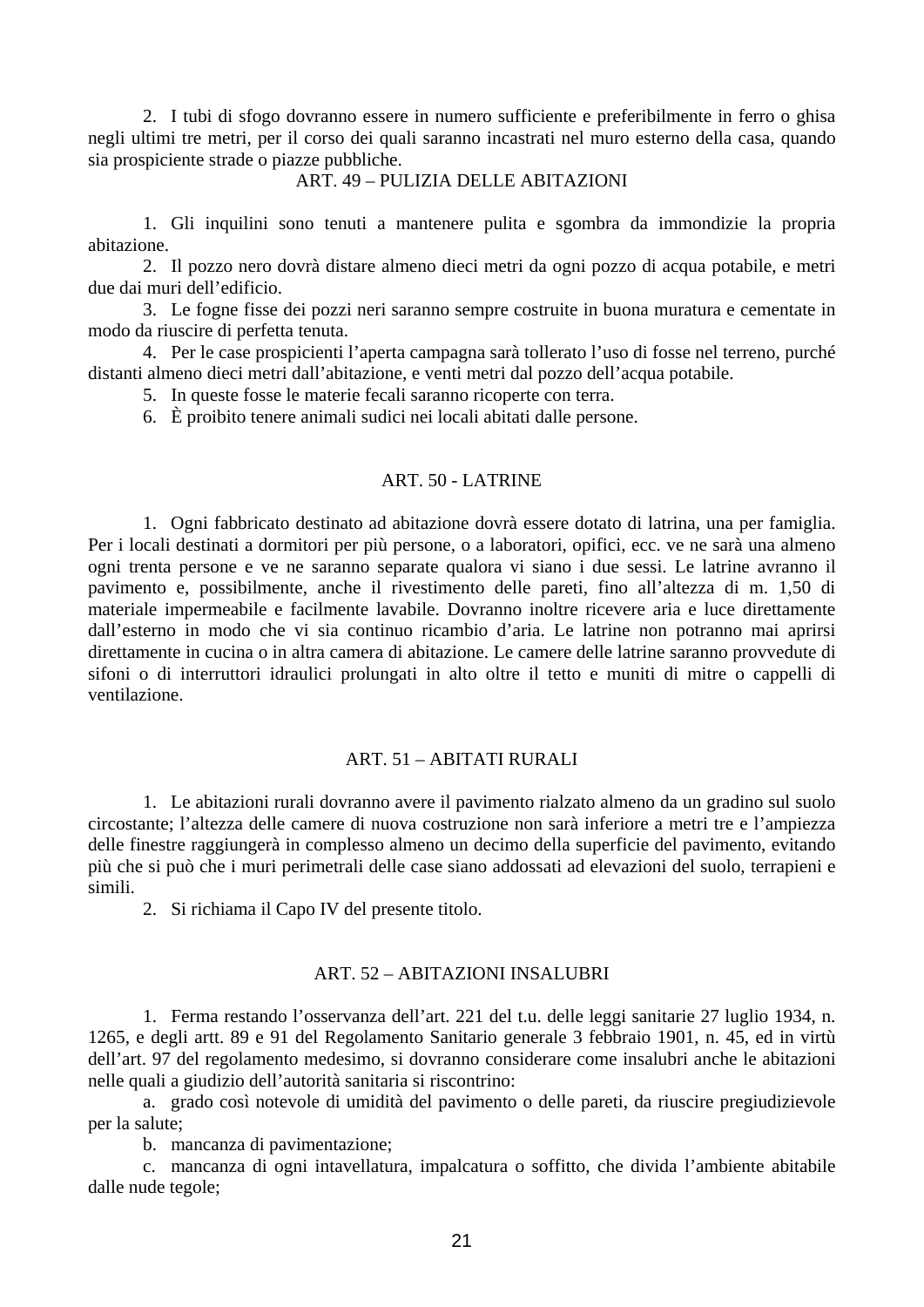<span id="page-21-0"></span>d. mancanza di serramenti con telaio a vetri od insufficienza loro a riparare dalle intemperie l'ambiente abitato;

- e. mancanza di condotto di scarico del fumo del focolare;
- f. grave difetto di luce naturale o di ventilazione;
- g. mancanza di un pozzo di acqua potabile;
- h. mancanza di latrina

## ART. 53 – ALBERGHI

1. Indipendentemente dall'autorizzazione prescritta dalla legge sulla pubblica sicurezza e da quanto è prescritto ai fini dell'edilizia, per l'apertura degli alberghi, occorrerà, ai fini igienicosanitari, anche l'autorizzazione del Sindaco, da concedere su parere favorevole dell'Ufficiale Sanitario. Per ottenere la prescritta autorizzazione i richiedenti trasmetteranno al Sindaco il progetto sia delle nuove costruzioni, sia delle trasformazioni di locali ad uso di albergo.

2. Anche quando non si debba eseguire alcuna trasformazione di locali, sarà trasmessa al Sindaco la pianta di tutti i locali da occupare.

3. Contro il rifiuto di autorizzazione da parte del Sindaco è dato ricorso al Prefetto, che decide sentito il Medico Provinciale.

4. La decisione del Prefetto è provvedimento definitivo.

5. Chi eserciterà l'industria alberghiera nonostante il rifiuto della prescritta autorizzazione sarà punito a termini dell'art. 451, comma 2°, del Codice Penale.

## ART. 54 – ABITAZIONI COLLETTIVE

1. I convitti, gli ospizi, i conventi, i collegi ecc. devono avere locali separati per il bagno, l'infermeria, gli uffici per malattie contagiose. Tutte le abitazioni collettive, compresi gli ospedali, gli uffici, gli opifici, gli alberghi, devono essere sottoposti, almeno una volta all'anno, a disinfezione generale.

2. I cinematografi, teatri, alberghi, trattorie, osterie, caffè, ecc. devono essere provveduti di un numero sufficiente di latrine ed orinatoi per uso esclusivo, disposti ed ubicati in modo da avere luce diretta e sufficientemente riforniti di acqua corrente.

3. Latrine ed orinatoi devono essere tenuti in perfetto stato di manutenzione e di nettezza da parte dei proprietari dell'esercizio.

## ART. 55 - RIPARAZIONI DI FABBRICATI

1. I proprietari delle case sono obbligati a provvedere prontamente a quelle riparazioni di fabbricati, la cui trascuratezza possa riuscire di imminente pericolo alla salute od alla incolumità delle persone.

#### ART. 56 – MACELLAZIONE ED ALLEVAMENTO DI ANIMALI, CARNIFICI, ECC.

1. Nei locali ove si esegue la macellazione di animali bovini, suini od altri, e dove sono stabili industrie di caseificio, di allevamento ecc., si dovrà mantenere la più scrupolosa nettezza. I prodotti di rifiuto saranno versati verso l'aperta campagna, od allontanati dall'abitato con sistema di fognatura costruita secondo le prescrizioni dell'igiene.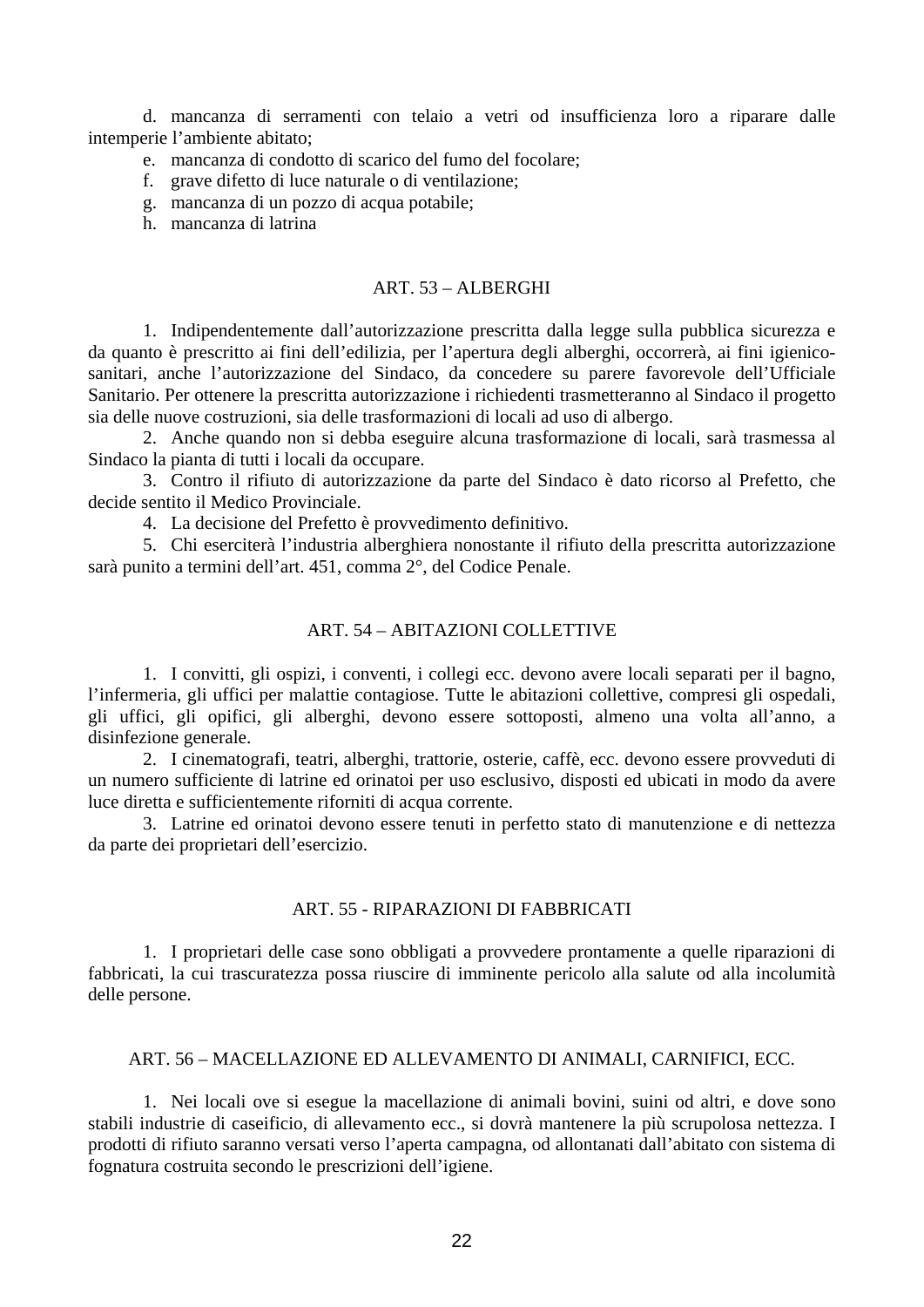<span id="page-22-0"></span>2. Le pelli, le unghie, le budella delle bestie macellate saranno depositate nei locali distanti dalle abitazioni, per modo che le loro esalazioni non riescano di nocumento alle persone, o producano odori, anche solo molesti.

3. Il trasporto delle carni macellate dal mattatoio al negozio di vendita deve essere fatto a mezzo di veicoli completamente chiusi e rivestiti internamente di lamiera.

4. Durante il trasporto tutte le carni dovranno essere disposte nell'interno del carro e non sporgere all'esterno. Così pure gli strumenti e quant'altro sia stato necessario alla macellazione.

#### ART. 57 – AUTORIZZAZIONE DI ABITABILITÀ

1. Le case di nuova costruzione, od in parte rifatte, non possono essere abitate se non dopo autorizzazione del Sindaco, il quale l'accorderà solo quando, previa ispezione dell'Ufficiale Sanitario o di tecnico a ciò delegato, sia dimostrato:

a. essere le mura convenientemente prosciugate;

b. non esservi difetto di aria e di luce;

c. essersi provveduto allo smaltimento delle acque immonde, delle materie escrementizie e di altri rifiuti, in modo da non inquinare il sottosuolo, e secondo le altre norme prescritte dal presente regolamento;

d. essere le latrine, gli acquai, gli scaricatori costruiti e collocati in modo da evitare le esalazioni dannose e le infiltrazioni;

e. essere l'acqua potabile nei pozzi o in altri serbatoi o nelle condutture garantita da inquinamento:

f. non esservi altra manifesta causa di insalubrità.

## ART. 58 – ORDINANZA DI SGOMBRO, PER INABITABILITÀ, DELLE CASE

1. Il Sindaco, sentito l'Ufficiale Sanitario, o su richiesta del Medico Provinciale, può dichiarare inabitabile una casa o parte di essa per ragioni igieniche ed ordinarne lo sgombro.

## ART. 59 – TUBI DI SCARICO, SCUDERIE, STALLE

1. I tubi di scarico degli acquai, dei lavandini e delle tinozze per bagni ed ogni altro smaltitoio di acqua domestica, dovranno essere muniti di chiusura idraulica. I pavimenti e le copertura delle scuderie, come pure i muri divisori di esse da luoghi destinati ad abitazione devono essere resi impermeabili. Le scuderie e le stalle situate a pianterreno delle case abitate non avranno comunicazione interna con le case; avranno le pareti facilmente lavabili ed il loro soffitto sarà diviso mediante uno strato impermeabile dal piano sovrastante; saranno inoltre munite di canne di ventilazione fino al tetto.

2. Le finestre saranno munite di reti metalliche.

# **CAPO III**

#### **IGIENE DELLE SCUOLE**

## ART. 60 – COMPITI DELL'UFFICIALE SANITARIO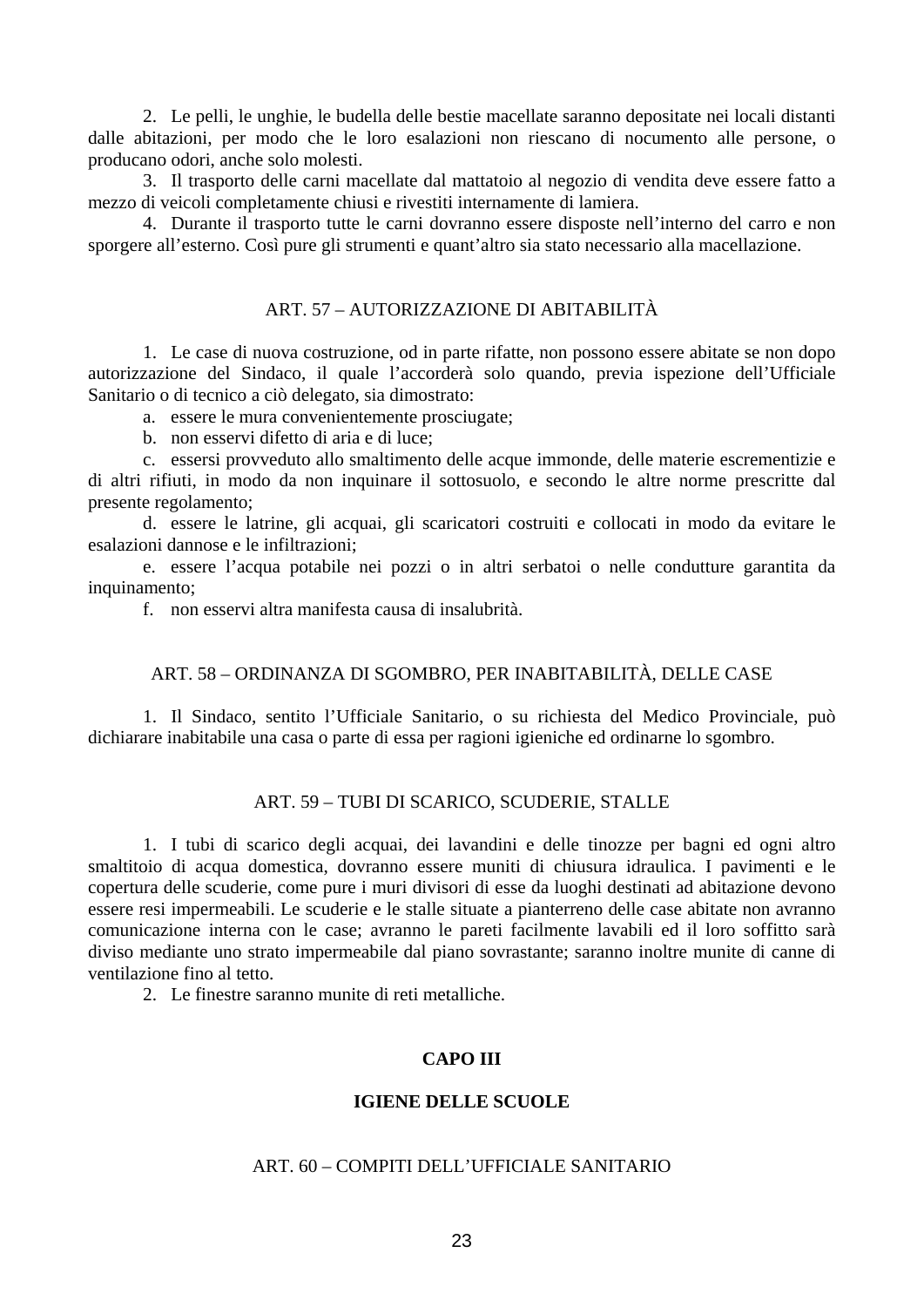<span id="page-23-0"></span>1. L'Ufficiale Sanitario, un mese prima dell'inizio dell'anno scolastico, eseguirà un'accurata ispezione ai locali delle scuole, riferendo per iscritto al Sindaco ed al Medico Provinciale quali provvedimenti siano da lui suggeriti affinché i locali stessi riescano salubri per rispetto all'ampiezza, asciuttezza, luce, mezzi di riscaldamento, ventilazione, mobili scolastici, nettezza delle pareti e del pavimento.

2. L'Ufficiale sanitario provvederà durante le vacanze estive a far eseguire un'accurata disinfezione di tutti i locali delle scuole.

3. Egli curerà la rigorosa osservanza del r.d. 9 ottobre 1921, n. 1981, circa la difesa contro le malattie infettive nelle scuole.

## ART. 61 – ISPEZIONE PREVENTIVA DELLE SCUOLE

1. Nell'ispezione dei locali scolastici l'Ufficiale Sanitario dirigerà pure la sua attenzione alla qualità dell'acqua potabile, alla costruzione e tenuta delle latrine, al cortile o porticato, agli attrezzi per la ginnastica, e a ciò che sta nelle adiacenze della scuola, procurando che ne siano rimosse, ove esistano, le cause di insalubrità.

## ART. 62 – ISPEZIONI PERIODICHE ALLE SCUOLE

1. Durante l'anno scolastico l'Ufficiale Sanitario ispezionerà senza preavviso due volte al mese le scuole, portando la sua attenzione sullo stato di salute degli allievi, e sulla possibilità delle malattie diffusibili per contagio nella scuola stessa in cui al succitato r.d. 9 ottobre 1921, n. 1981, disponendo per l'esclusione degli allievi che ne fossero affetti e prescrivendo ogni altra misura necessaria ad evitare contagi.

2. Gli insegnanti dal canto loro dovranno segnalare immediatamente all'Ufficio Sanitario i casi di malattie infettive accertati o solo sospetti che eventualmente si verificassero nella comunità scolastica.

## ART. 63 – CASI DI MALATTIE DIFFUSIBILI

1. Nei casi di sviluppo nel Comune di malattie infettive diffusibili le ispezioni alle scuole diverranno più frequenti; saranno date all'Ufficiale Sanitario, ai maestri ed alle maestre istruzioni verbali per riconoscere i primi sintomi della malattia, ove tendesse a diffondersi, affinché possano far ricondurre al proprio domicilio i bambini che, ammalati, si fossero recati alla scuola.

#### ART. 64 – ORDINE DI CHIUSURA DELLE SCUOLE

1. Quando vi sia fondato timore che le scuole possano essere mezzo di diffusione di malattie contagiose, esse saranno chiuse con ordinanza del Sindaco su parere conforme dell'Ufficiale Sanitario, per il tempo che si reputerà strettamente necessario per arrestare l'epidemia. Il Sindaco ne riferirà all'autorità sanitaria provinciale ed al Provveditore agli Studi.

2. Prima di riammettervi gli allievi si provvederà ad una accurata disinfezione generale dei banchi, delle pareti, del pavimento e di tutti gli attrezzi scolastici.

# ART. 65 – ISPEZIONI ALLE SCUOLE PRIVATE ED AGLI ASILI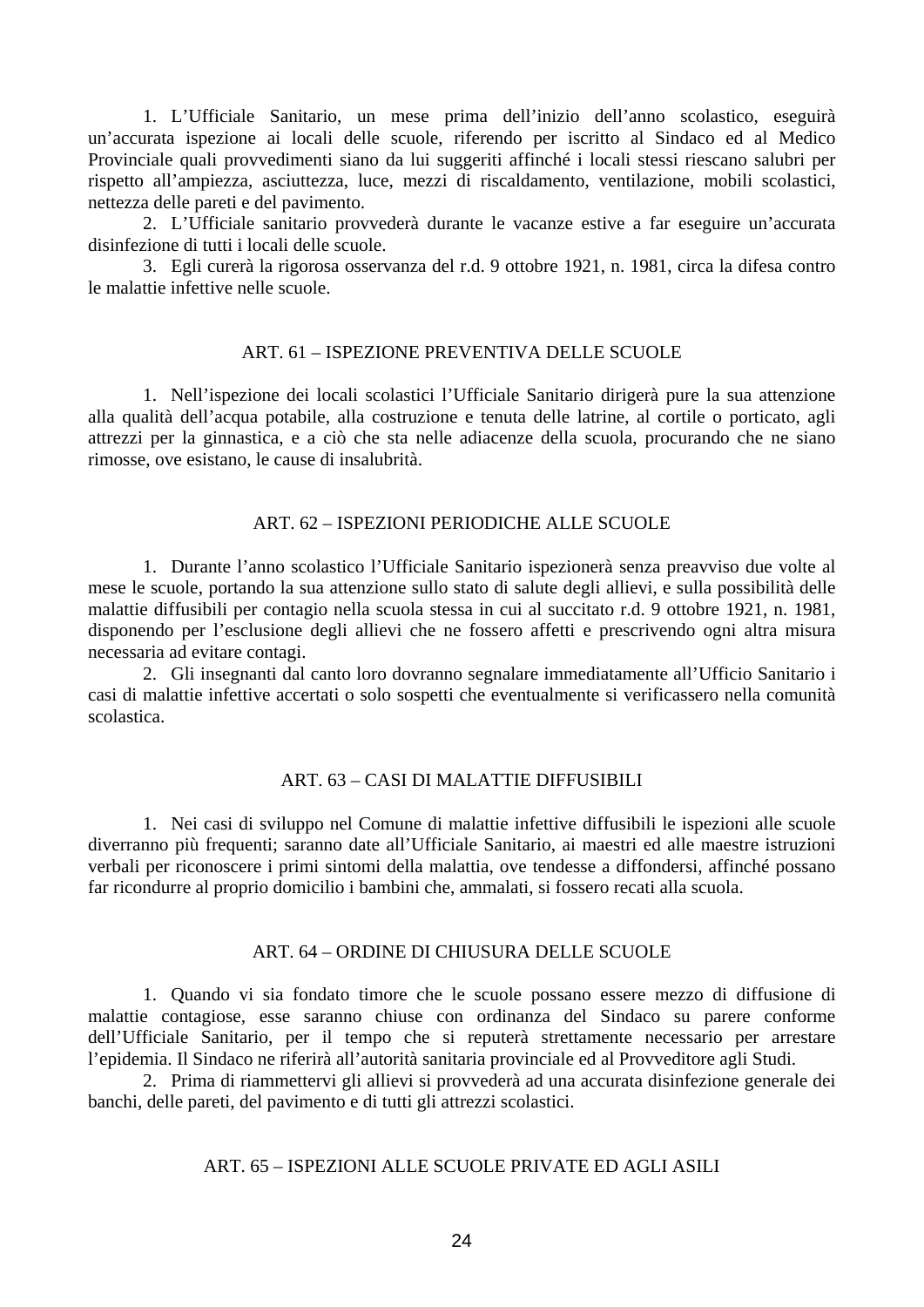<span id="page-24-0"></span>1. Ispezioni e provvedimenti simili agli anzidetti nei precedenti articoli si adotteranno anche per le scuole private e per gli asili infantili e sale di custodia esistenti nel Comune.

#### ART. 66 – CONVIVENTI CON PERSONE COLPITE DA MALATTIE INFETTIVE

1. I conviventi con persone colpite da malattie infettive, dovranno essere allontanati immediatamente dalle scuole, siano insegnanti, alunni, inservienti od altre persone che le frequentino.

2. L'allontanamento dalle scuole durerà il tempo che sarà ritenuto necessario dall'autorità comunale, su dichiarazione dell'Ufficiale Sanitario.

3. I bambini esclusi dalle scuole per malattie infettive non vi saranno riammessi se non in seguito a dichiarazione medica, dalla quale risulti che sia trascorso tutto il periodo di contagiosità, e che il convalescente fu assoggettato alle disinfezioni necessarie da praticarsi nel dato caso.

## ART. 67 - VACCINAZIONE

1. Non saranno ammessi alle scuole i bambini che non abbiano ancora subito la vaccinazione obbligatoria antivaiolosa.

2. Nella stagione primaverile saranno rivaccinati gli allievi che avendo superato l'ottavo anno di età, non fossero stati rivaccinati.

## ART. 68 – ESERCIZI GINNASTICI

1. Gli esercizi ginnastici saranno regolati in modo che agli allievi sia evitato il pericolo di lesioni violente, e di malattie dovute al raffreddamento del corpo sudato.

## ART. 69 – PULIZIA DELLE SCUOLE

1. La spazzatura dell'aula scolastica sarà eseguita dal bidello o da altro inserviente comunale, non mai però durante la permanenza degli allievi nella scuola.

#### ART. 70 – LATRINE, LAVABI ED ACQUA POTABILE

1. Le latrine annesse alle scuole devono essere in numero corrispondente alle aule; devono essere divise per sesso ed essere quotidianamente disinfettate. Le scuole devono essere dotate di acque salubri per la pulizia e per l'uso potabile degli scolari.

## **CAPO IV**

## **IGIENE DEGLI ABITATI RURALI**

# ART. 71 – ABITABILITÀ CASE RURALI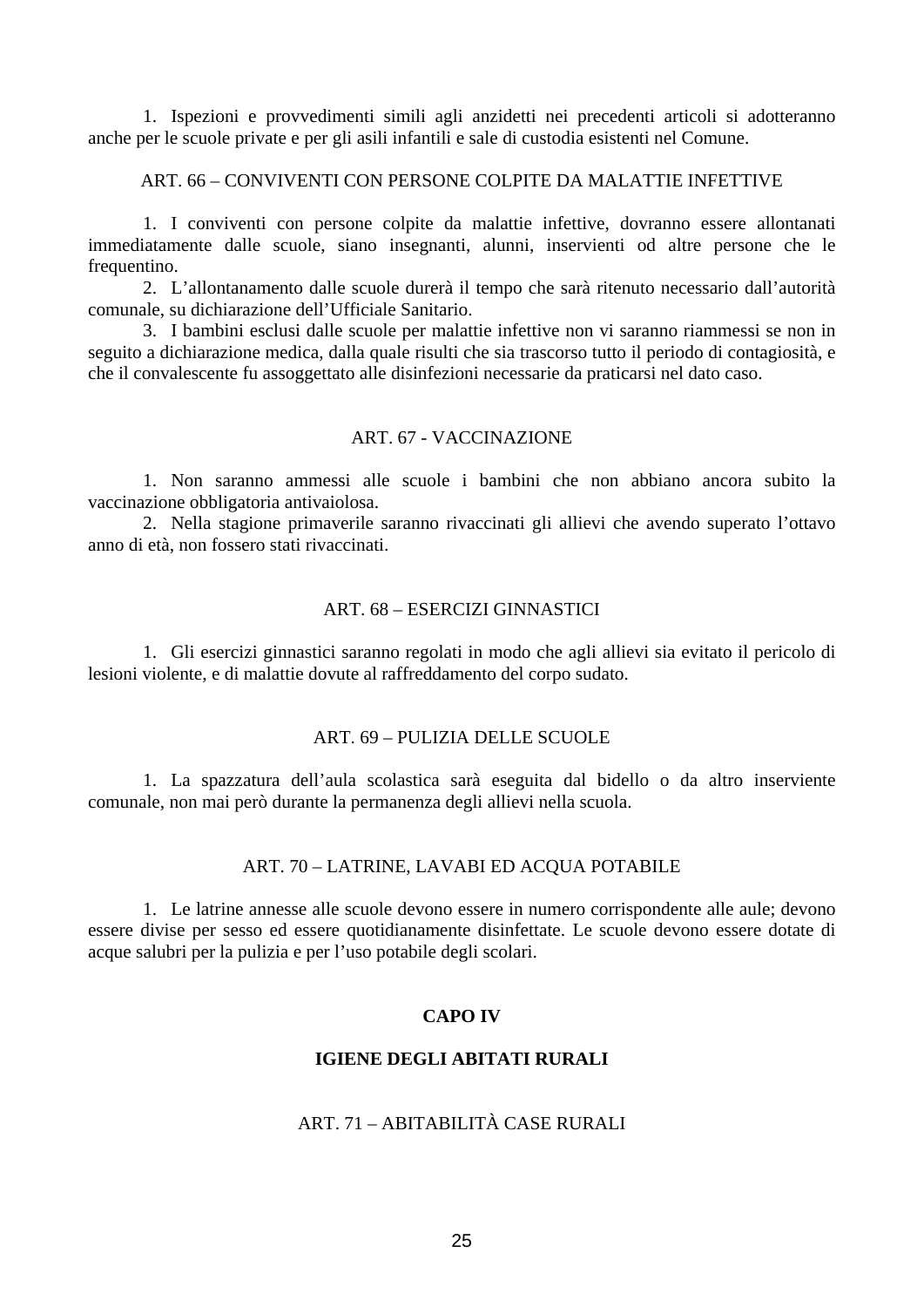<span id="page-25-0"></span>1. Le condizioni minime di abitabilità delle case rurali debbono essere comprese nei limiti delle norme di massima stabiliti dal Consiglio Provinciale Sanitario, con riguardo allo stato di fatto esistente, ed alle speciali condizioni topografiche, climatiche ed agricole.

#### ART. 72 - ISPEZIONI

1. Nel corso di ciascun triennio, l'Ufficiale Sanitario accerterà, mediante apposita ispezione, le condizioni di abitabilità, in rapporto al precedente articolo, delle abitazioni rurali esistenti nel territorio del Comune, e di ogni visita stenderà apposita relazione con le necessarie proposte, rimettendo un esemplare al Sindaco ed un altro alla autorità sanitaria provinciale.

#### ART. 73 - DIVIETI

1. Dove risulti che manchino in tutto od in parte le condizioni minime di abitabilità, il Sindaco notificherà, per iscritto, le risultanze e proposte della relazione al proprietario dell'abitazione o delle abitazioni, invitandolo a provvedere alle riparazioni ed alle aggiunte necessarie nel termine che sarà stabilito per ciascun caso.

2. Nel caso che il proprietario non provveda, il Sindaco, fatti eseguire dall'Ufficiale Sanitario gli accertamenti, ne riferisce al Prefetto, il quale richiede all'Ufficio del Genio Civile la perizia dei lavori occorrenti e la trasmette al Sindaco. Questi comunica la perizia al proprietario, fissandogli un termine per la esecuzione dei lavori ritenuti strettamente necessari. Se il proprietario omette o ritarda l'esecuzione dei lavori predetti, il Sindaco provvede d'ufficio alle riparazioni e completamenti nei modi e termini stabiliti dal testo unico della legge comunale e provinciale.

## ART. 74 – RICOVERI PER GLI OPERAI AVVENTIZI

1. I proprietari di fondi coltivati mediante l'opera di operai avventizi, non aventi abitazione stabile nel Comune o nei Comuni dove i fondi sono posti, hanno l'obbligo di provvedere gli operai di ricoveri rispondenti alle necessità igieniche e sanitarie, tenuto conto delle condizioni e della natura della località.

2. Nel caso di inadempimento si provvede d'ufficio con le modalità stabilite nell'articolo precedente.

#### ART. 75 – ABITAZIONI AL PERSONALE ADDETTO AD OPERE PUBBLICHE

1. Quando i contratti per esecuzione di lavori a carico dello Stato, delle provincie, dei Comuni o di altri enti pubblici includono l'obbligo di assicurare l'abitazione al personale impiegato nei lavori stessi, l'assuntore dei lavori è tenuto a provvedere che nell'abitazione medesima, sia essa in locali provvisori o permanenti, vengano osservate le norme di igiene, dettate dall'autorità sanitaria, per quanto riguarda cubatura, ventilazione, illuminazione, fornitura di acqua potabile, smaltimento dei rifiuti ed ogni altra sistemazione necessaria a tutelare la salute delle persone alloggiate.

# ART. 76 – IDONEITÀ DEI RICOVERI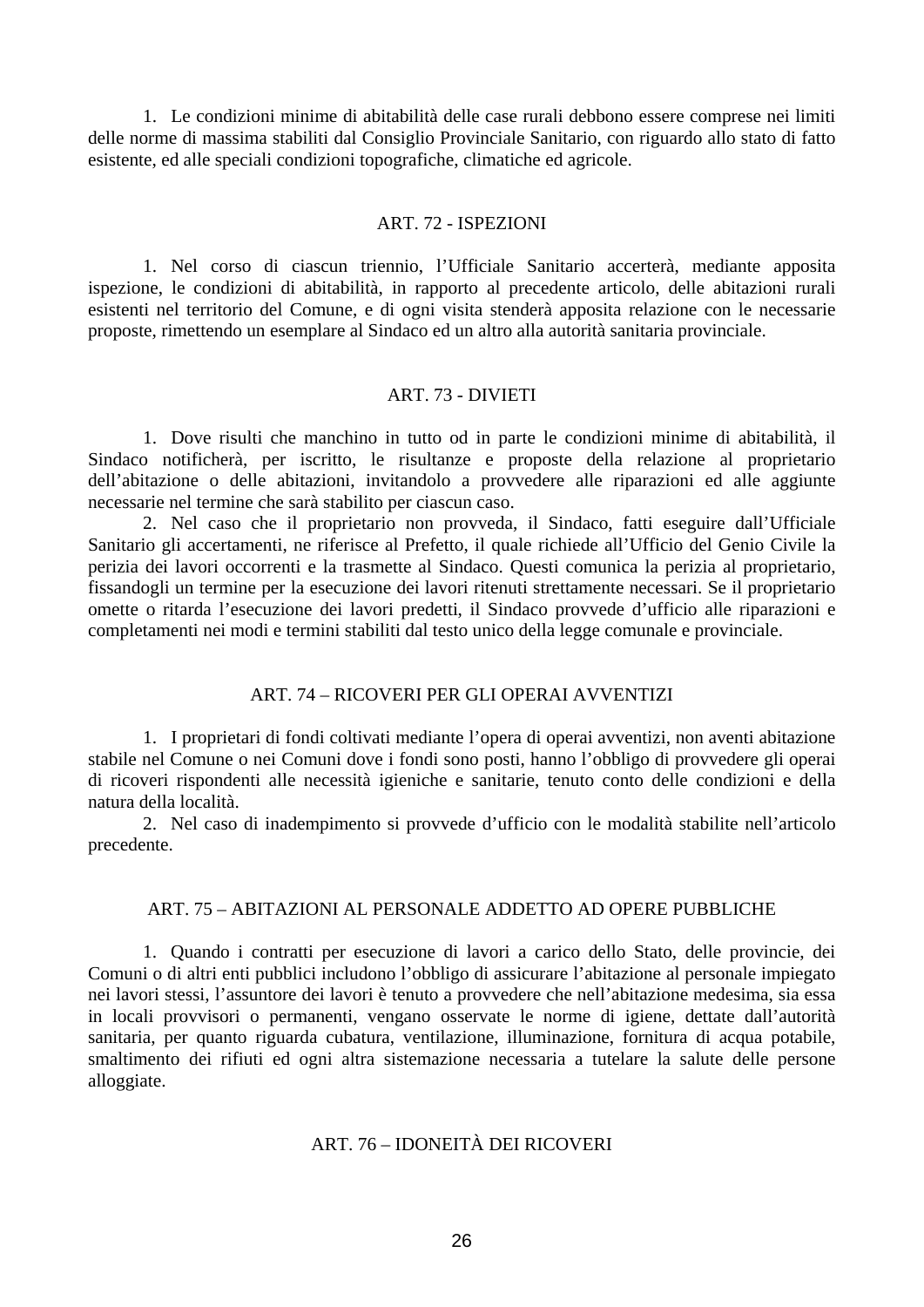<span id="page-26-0"></span>1. Le condizioni minime di idoneità dei ricoveri indicati nei precedenti articoli debbono essere comprese nei limiti delle norme di massima tracciate dal Consiglio Provinciale Sanitario, anche nei riguardi della tutela speciale delle donne e dei fanciulli ed alla difesa dei lavoratori dalla infezione malarica.

#### ART. 77 – CESSAZIONE DELL'OBBLIGO DEI RICOVERI

1. L'obbligo imposto ai proprietari di fondi rustici di mantenere in condizioni di abitabilità dal punto di vista igienico le loro case adibite per abitazione dei coltivatori dei fondi, cessa se la casa viene destinata ad uso diverso.

2. Similmente i proprietari dei fondi coltivati mediante l'opera temporanea di operai avventizi non aventi stabile abitazione nel Comune o nei Comuni dove i fondi sono situati, non hanno l'obbligo di fornire tali operai di ricovero notturno a termine di legge, se costoro dimorano stabilmente in altri Comuni vicini ove possano agevolmente recarsi la sera, a lavoro compiuto.

#### **CAPO V**

#### **SORVEGLIANZA SULLE ACQUE POTABILI**

#### ART. 78 – APPROVVIGIONAMENTI

1. L'approvvigionamento di acqua per uso potabile sarà fatto sempre in seguito ad esame, da parte del laboratorio provinciale di igiene e profilassi, sempre che essa risulti buona per composizione chimica e scevra da ogni indizio di inquinamento, e in seguito ad esame del luogo di derivazione, che assicuri l'impossibilità di infiltrazioni prossime o remote, capaci di alterarne in avvenire le buone condizioni.

#### ART. 79 – FONTANE PUBBLICHE

1. Le fontane pubbliche debbono essere costruite in modo che non sia possibile l'inquinamento dell'acqua al suo attingimento.

## ART. 80 – ACQUA NELLE CASE

1. Nessuna casa sarà dichiarata abitabile e potrà essere data in tutto o in parte in affitto se non sia fornita di una quantità sufficiente di acqua riconosciuta potabile dall'Ufficiale Sanitario.

#### ART. 81 - DISTRIBUZIONE

1. La distribuzione dell'acqua della condotta pubblica per uso domestico sarà fatta, preferibilmente, col sistema del contatore direttamente dai tubi stradali.

## ART. 82 - TUBATURA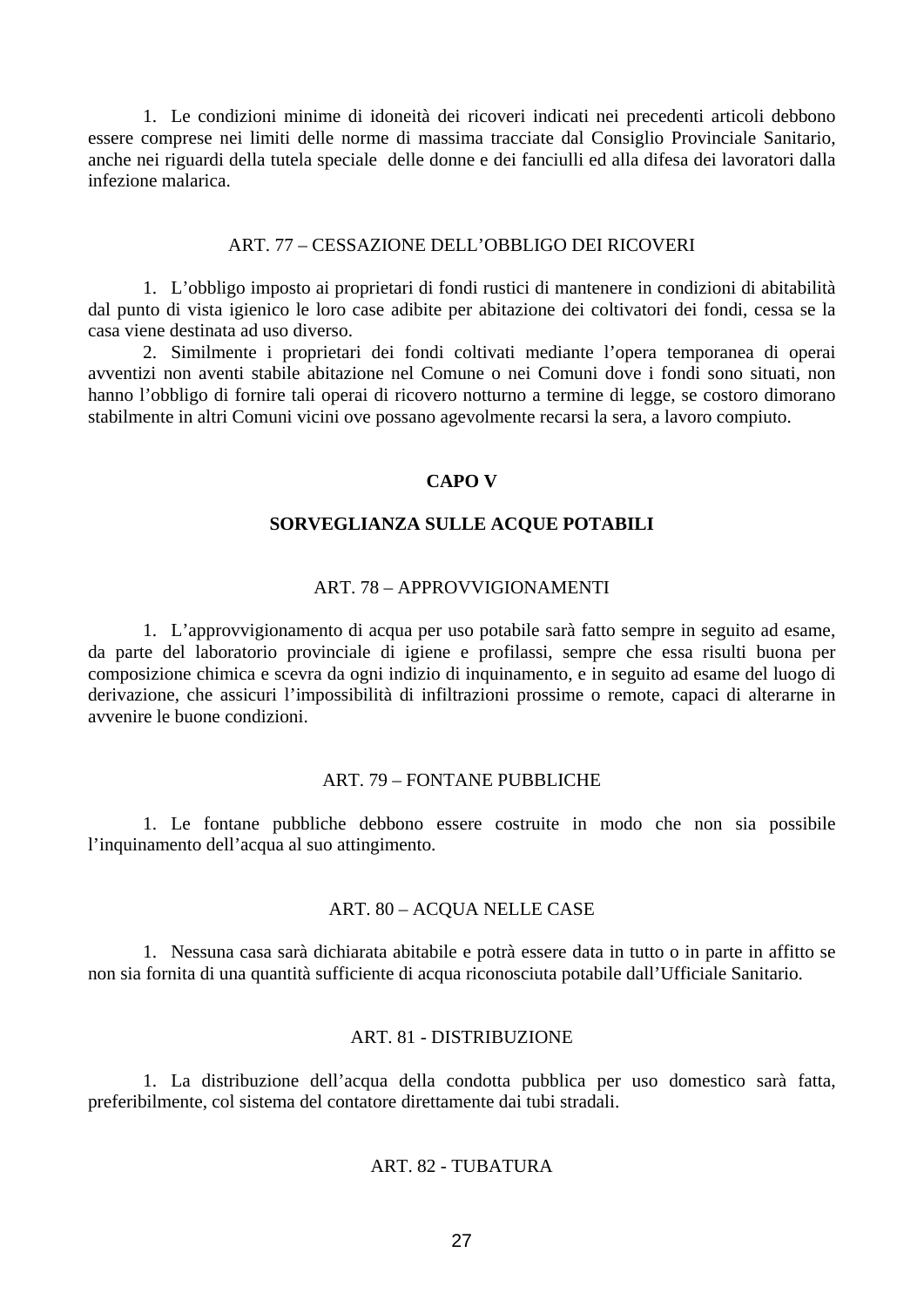<span id="page-27-0"></span>1. La tubatura di distribuzione e di scarico dell'acqua per uso potabile non dovrà mai avere alcuna continuità con quella per la distribuzione e scarico dell'acqua delle latrine.

## ART. 83 – POZZI D'ACQUA

1. I pozzi d'acqua per uso potabile e domestico dovranno essere scavati, per quanto possibile, lontani da qualunque ragione di inquinamento da parte del terreno circostante, tenendo presente la direzione del movimento della falda liquida sotterranea.

2. In ogni caso dovranno distare di almeno dieci metri dai pozzi neri o dai depositi di letame od altre immondizia. La loro apertura sarà contornata da uno spazio di suolo libero ed impermeabile con pendenza verso il di fuori.

## ART. 84 – COSTRUZIONE E MANUTENZIONE DEI POZZI

1. I pozzi dovranno essere costruiti con buona muratura rivestita internamente di uno strato di cemento o con pareti rese altrimenti impermeabili, per impedire infiltrazione di acque inquinate superficiali o profonde dal suolo circostante.

2. Essi dovranno essere sempre chiusi alla loro bocca, e muniti possibilmente di tromba per la presa dell'acqua.

3. I pozzi dovranno essere frequentemente spurgati.

4. Sempre che un pozzo debba servire a più famiglie, dovrà essere coperto e munito di tromba o, per lo meno, di un secchio fisso, preferibilmente metallico. Qualunque volta un pozzo venga abbandonato, dovrà essere riempito con sabbia e ghiaia e chiuso in modo che non serva mai all'immissione di materiali luridi.

5. In ogni caso saranno preferiti i pozzi tubolari.

#### ART. 85 - CISTERNE

1. Sarà permesso l'uso delle cisterne là dove non sia possibile provvedersi d'acqua in altro modo.

## ART. 86 – COSTRUZIONE CISTERNE

1. Le pareti delle cisterne e dei loro condotti di alimentazione dovranno essere fatti di materiale assolutamente impermeabile. La prima acqua piovana dovrà essere esclusa dalle cisterne, le quali devono essere frequentemente spurgate.

#### ART. 87 – ABBEVERATOI PUBBLICI

1. I pubblici abbeveratoi per animali saranno costruiti a diversi scompartimenti e di materiale facile a ripulirsi, per evitare l'abbeveramento degli animali stessi in vasca comune.

2. L'acqua di rifiuto degli abbeveratoi per animali non potrà servire per i lavatoi o per altro uso domestico.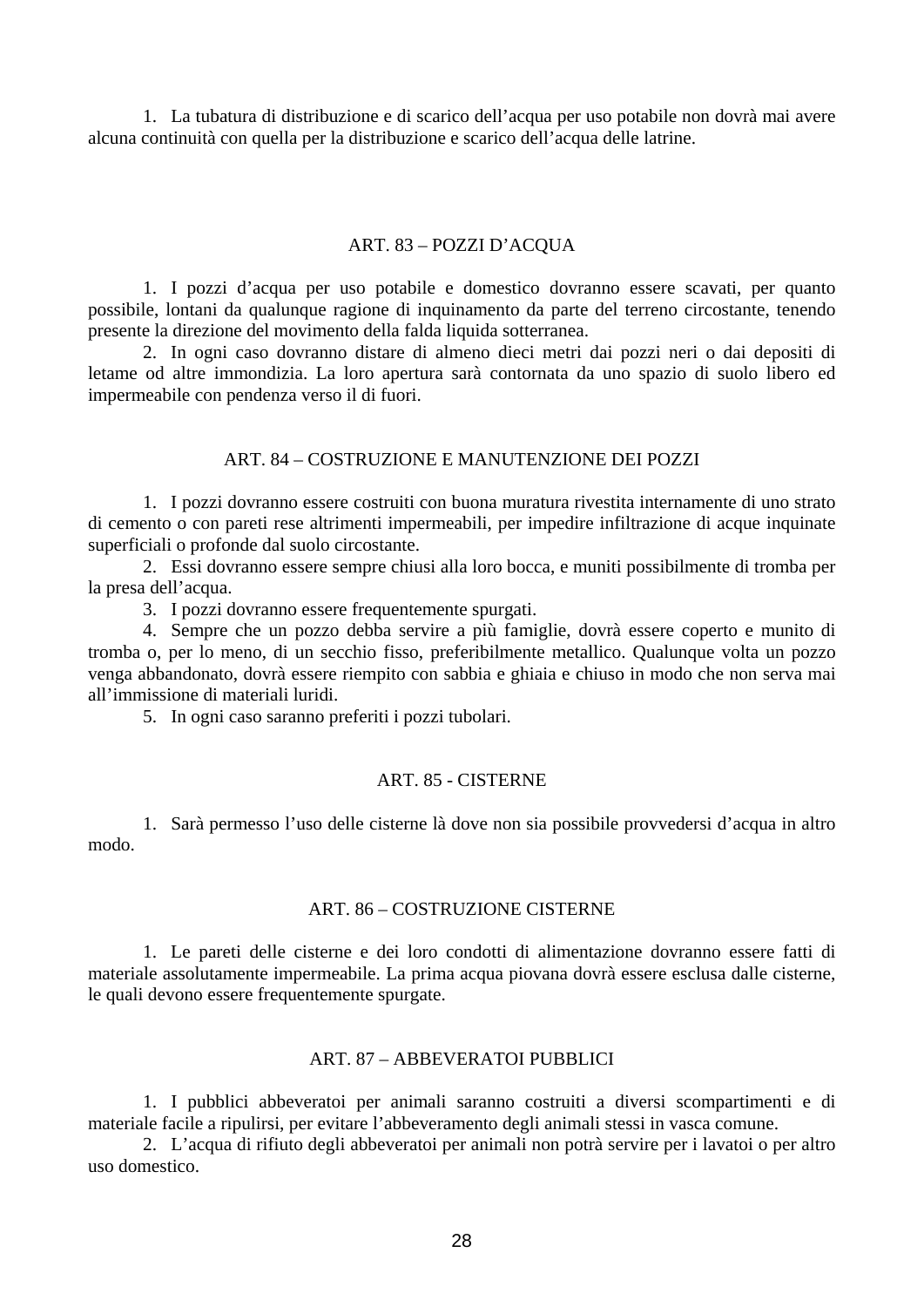## **CAPO VI**

#### **IGIENE DEL LAVORO**

#### ART. 88 – LAVATOI PUBBLICI

<span id="page-28-0"></span>1. I lavatoi pubblici per gli oggetti d'uso personale o domestico sudici, saranno costruiti a più scompartimenti distinti, aventi ognuno una speciale bocca di entrata e di uscita di acqua, escludendovi il lavaggio in una stessa vasca di oggetti di diversa provenienza.

2. Ai lavatoi sarà distribuita acqua che non abbia servito ad altro uso domestico, industriale ed agricolo, per cui possa essere stata in qualche modo inquinata.

3. L'acqua di rifiuto dei lavatoi non sarà immessa in canali di acqua che possa servire per uso potabile e domestico, o per lavaggio di erbaggi o di altri materiali d'uso alimentare per l'uomo o per gli animali.

#### ART. 89 - FABBRICHE, STABILIMENTI

1. Chiunque intenda attivare nel Comune una qualsiasi industria, fabbrica o manifattura, dovrà darne avviso quindici giorni prima all'autorità comunale la quale, sentito il parere dell'Ufficiale Sanitario, rilascerà, ove nulla osti, l'autorizzazione scritta in cui verranno richiamate le speciali cautele da osservarsi nel caso si tratti di manifatture od industrie contemplate nell'articolo 216 del t.u. 27 luglio 1934, n. 1265.

2. Per le lavorazioni insalubri e pericolose viene presentata al Sindaco apposita domanda di autorizzazione corredata dal progetto delle opere tutte da eseguire nella fabbrica o stabilimento da impiantare.

3. L'autorizzazione è necessaria anche nel caso in cui non si tratti di lavorazioni insalubri e pericolose.

#### ART. 89 BIS – FABBRICHE E STABILIMENTI – INIZIO DI ATTIVITÀ

1. Chiunque intenda:

a. iniziare una attività lavorativa comportante la produzione o la trasformazione di beni, la fornitura di servizi, il deposito o la movimentazione di sostanze in locali per i quali risulti acquisito il parere di agibilità,

b. o modificare in maniera significativa la struttura edilizia e/o il ciclo tecnologico di una lavorazione per la quale risulti acquisito il presente nulla-osta,

oltre alle autorizzazioni speciali di competenza di altri Enti previste dalle leggi, deve ottenere il nulla-osta di inizio di attività dal Sindaco che lo rilascerà su richiesta dell'interessato e dietro parere favorevole della U.S.L.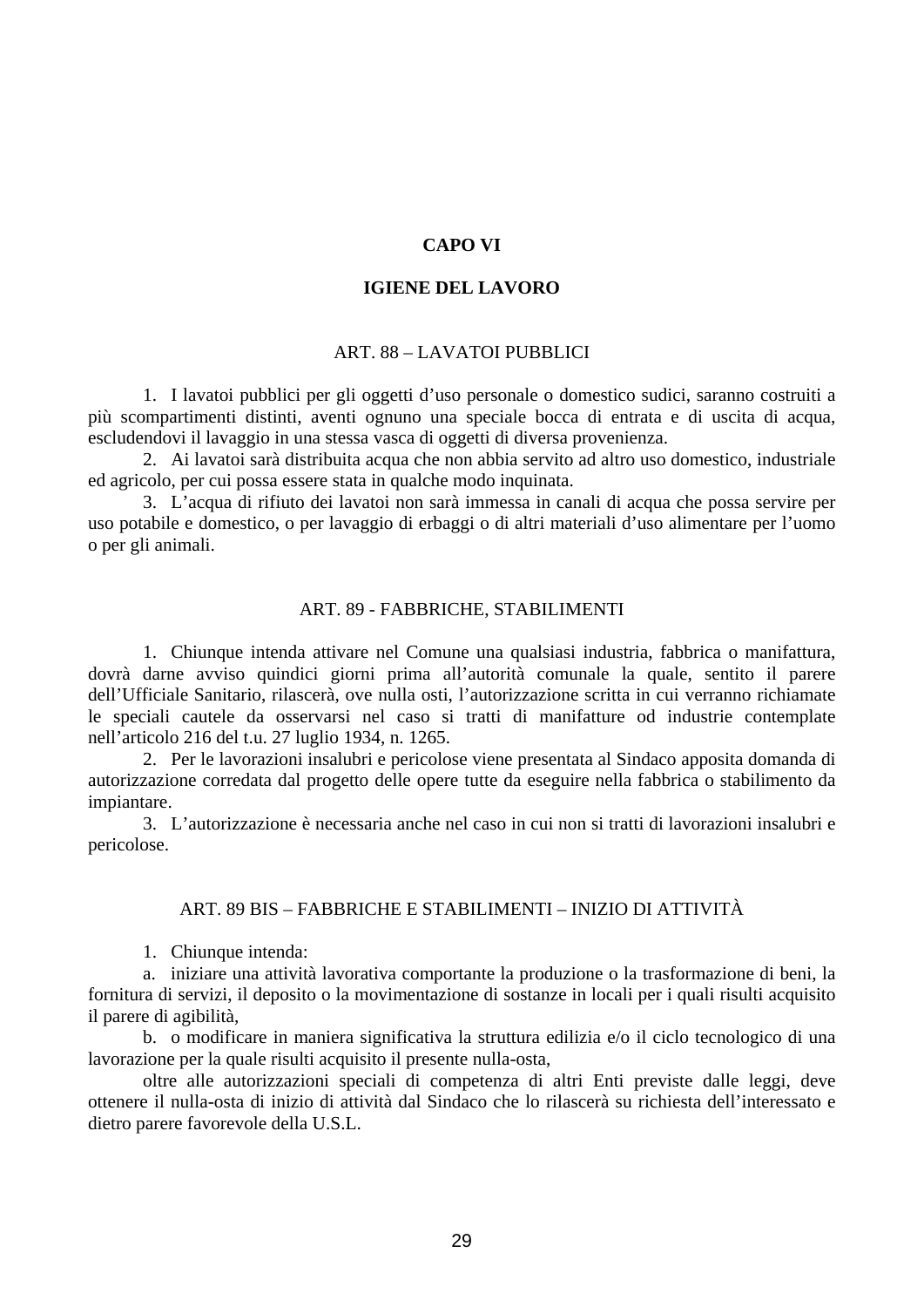#### ART. 89 TER

<span id="page-29-0"></span>1. Sono soggetti all'osservanza della norma sopraddetta tutti coloro che, fuori dalla propria abitazione con o senza collaboratori, con o senza l'ausilio di macchine, intendano dedicarsi ad una attività lavorativa.

#### ART. 90 – INCONVENIENTI IGIENICI

1. Quando vapori, gas od altre esalazioni, scoli di acque, rifiuti solidi o liquidi provenienti da manifatture o fabbriche, possono riuscire di pericolo o di danno per la salute pubblica, il Sindaco prescrive le norme da applicare per prevenire il danno o il pericolo e si assicura della loro esecuzione ed efficienza.

2. Nel caso di inadempimento il Sindaco può provvedere d'ufficio nei modi e termini stabiliti nel testo unico della legge comunale e provinciale.

#### ART. 91 – CLASSIFICAZIONE DELLE LAVORAZIONI INSALUBRI E PERICOLOSE

1. Quando sorga dissenso in relazione all'art. 216 del t.u. delle leggi sanitarie, circa la classificazione della manifattura o fabbrica, e quindi sulla ubicazione di queste, la controversia viene deferita, per la soluzione, all'autorità sanitaria provinciale che decide sentito il Consiglio Provinciale Sanitario e nei congrui casi anche l'Ufficio del Genio Civile.

#### ART. 92 – FABBRICHE DI CONCIMI CHIMICI – DEPOSITI DI CENCI, DI CRISALIDI, SANSE, DI RESIDUI INDUSTRIALI, DI OSSA, PELLI, STRACCI, ECC.

1. Nessun deposito di cenci, crisalidi, di sanse, residui industriali, ossa pelli, stracci, ecc. può essere istituito senza l'autorizzazione del Sindaco che, sentito l'Ufficiale Sanitario, prescrive le opportune cautele per la tutela dell'igiene anche circa la ubicazione del deposito.

2. La fabbricazione e la manipolazione dei concimi chimici deve essere effettuata fuori dell'abitato quando sia insalubre e pericolosa.

#### **CAPO VII**

## **DISPOSIZIONI COMUNI AI CAPI PRECEDENTI**

#### ART. 93 – NORME INTEGRATIVE

1. Per quanto non è previsto nel presente titolo si applicano oltre le disposizioni del t.u. delle leggi sanitarie, anche:

a. per l'igiene del suolo e dell'abitato, le disposizioni di cui alle istruzioni ministeriali 20 giugno 1896 per la compilazione dei regolamenti locali sull'igiene del suolo e dell'abitato; per gli alberghi le disposizioni di cui al r.d. 24 maggio 1925, n. 1102, circa la attuazione di migliorie igieniche e sanitarie negli alberghi; per la lotta contro le mosche gli artt. 163 e seguenti del presente regolamento;

b. per le risaie il regolamento provinciale di cui all'art. 204 del t.u. delle leggi sanitarie ed il regolamento per la risicoltura di cui al r.d. 27 marzo 1908, n. 157;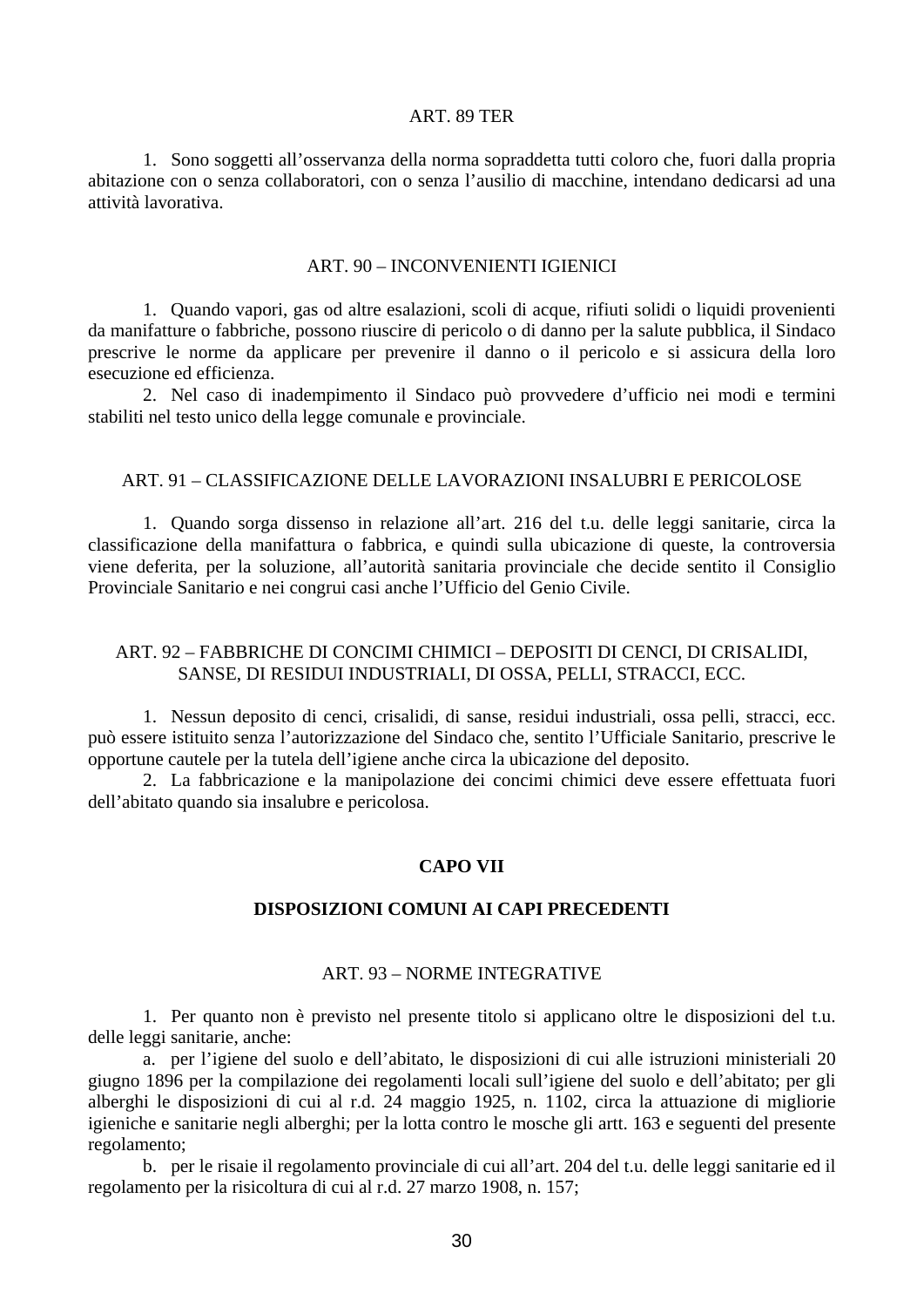<span id="page-30-0"></span>c. per le zone malariche, il regolamento 28 gennaio 1935, n. 93, per l'applicazione delle norme volte a diminuire le cause della malaria ed ogni altra disposizione vigente;

d. per le scuole il r.d. 9 ottobre 1921, n. 1981, per la difesa contro le malattie infettive delle scuole;

e. per gli abitati rurali la circolare ministeriale 27 agosto 1907, n. 20900.28, circa l'igiene degli abitati rurali;

f. per l'igiene del lavoro, il r.d. 14 aprile 1927, n. 530, sull'igiene del lavoro, il r.d. 25 luglio 1913, n. 998, contenente disposizioni per l'igiene dei cantieri delle opere pubbliche, le leggi sulle assicurazioni sociali contro gli infortuni sul lavoro e le malattie professionali, sul lavoro delle donne e dei fanciulli, sul lavoro notturno, sul riposo settimanale, sulla maternità delle lavoratrici;

g. per la classificazione delle manifatture e fabbriche, fino a quando non sia emanato il nuovo elenco previsto dall'art. 216 del t.u. delle leggi sanitarie, l'elenco delle industrie insalubri approvato con d.m. 12 luglio 1912, nonché l'art. 64 del t.u. di pubblica sicurezza del 1931, e gli articoli 101, 102 e 93 del regolamento generale sanitario 3 febbraio 1901, n. 45.

## **TITOLO III**

## **IGIENE DEGLI ALIMENTI, DELLE BEVANDE E DEGLI OGGETTI DI USO DOMESTICO**

#### **CAPO I**

## **DISPOSIZIONI GENERALI**

#### ART. 94 - VIGILANZA

1. La preparazione ed il commercio delle sostanze alimentari sono soggetti alla vigilanza sanitaria.

#### ART. 95 - ESERCIZI

1. Tutti gli esercizi soggetti a vigilanza sanitaria non potranno essere aperti senza avere ottenuta la licenza della Commissione Comunale di cui al r.d. 16 dicembre 1926, n. 2174, la quale la concederà dopo ispezione tecnico-igienica, che accerti che i locali si trovano nelle condizioni volute dal presente regolamento.

#### ART. 96 – APERTURA ESERCIZI DI COMMESTIBILI

1. Qualunque esercente fabbrica o vendita di sostanze commestibili, dovrà dichiarare al Sindaco:

- a. l'oggetto della propria industria e commercio;
- b. tutti i locali che servono allo spaccio o deposito;
- c. i cambiamenti ed ampliamenti che successivamente vi fossero effettuati;
- d. la cessazione dell'esercizio.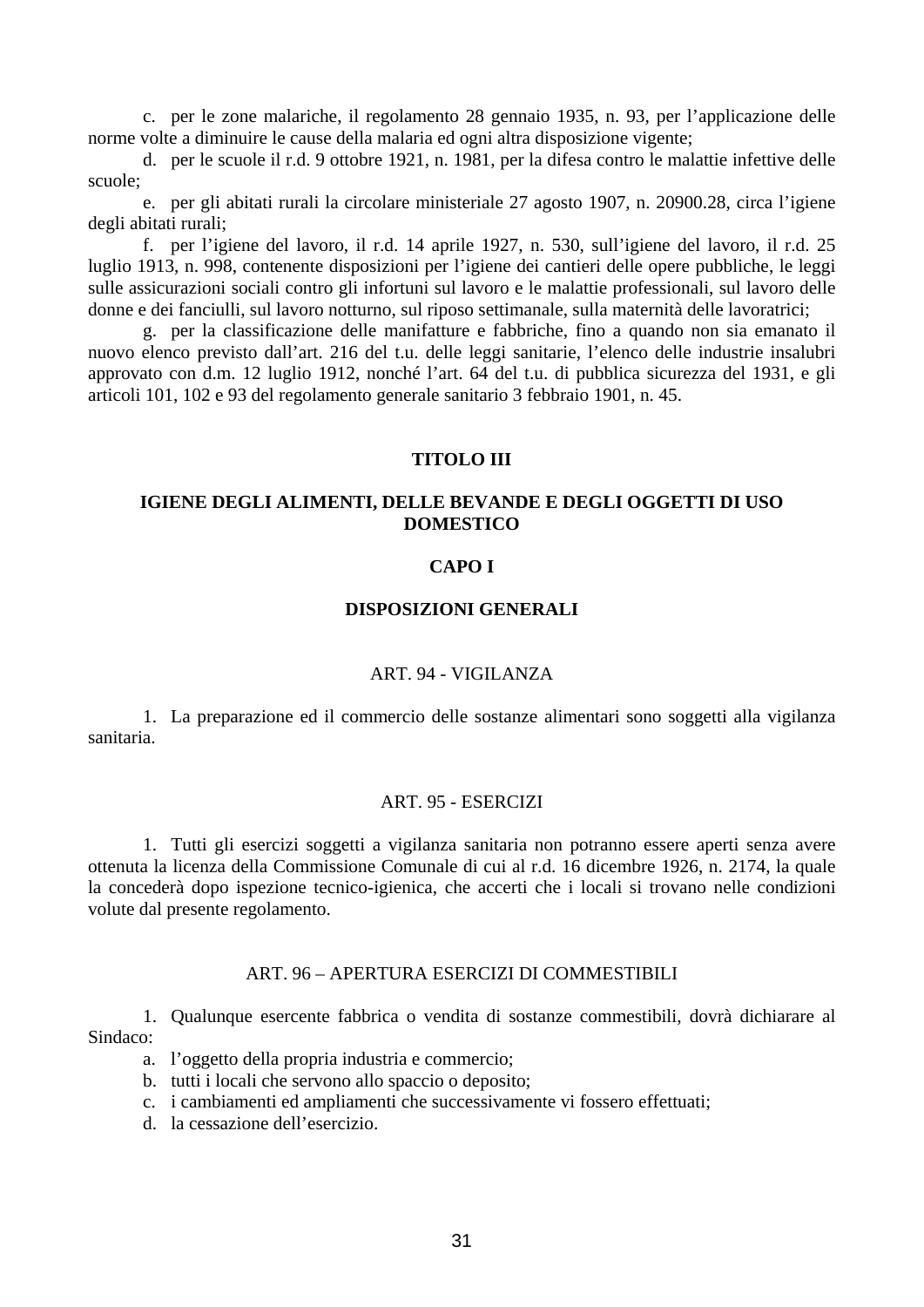## ART. 97 – LOCALI

<span id="page-31-0"></span>1. I locali di cui all'articolo precedente dovranno essere tenuti asciutti, ben ventilati, in perfetta pulizia, in modo da non dare esalazioni moleste o nocive. Negli esercizi pubblici dovranno anche essere osservate le norme per l'attuazione della legge 23 marzo 1928, n. 858 e delle relative norme esecutive approvate con Decreto del Capo del Governo 20 maggio 1928, per la lotta contro le mosche e le ordinanze in materia emanate dal Ministero per l'Interno di cui all'art. 236 del t.u. delle leggi sanitarie 27 luglio 1934, n. 1265.

#### ART. 98 – BILANCE, STADERE, PESI

1. Le bilance, stadere, pesi, misure, devono conservarsi continuamente pulite ed accessibili ai compratori.

# ART. 99 - RECIPIENTI

1. Gli utensili ed i recipienti destinati alla preparazione o alla conservazione di alimenti o bevande debbono essere stagnati, se di rame, in modo che non siano nocivi alla salute.

## ART. 100 – RESPONSABILITÀ

1. Il titolare è responsabile delle adulterazioni e falsificazioni compiute ai cibi e bevande dai propri dipendenti.

## ART. 101 – PRODOTTI ADULTERATI

1. Si considera adulterato e ne è quindi proibita anche la detenzione, anche se non giudicato nocivo, ogni prodotto o bevanda:

a. non rispondente per natura, sostanza e qualità alla denominazione con la quale viene designato o richiesto;

- b. se spogliato in parte delle materie nutrienti proprie;
- c. se mescolato a materie di qualità inferiore;
- d. se trattato in modo da variarne la composizione naturale.

2. La vendita così modificata sarà permessa eventualmente quando gli alimenti o bevande portino scritto in modo evidente l'indicazione delle modificazioni subite.

## ART. 102 – PERSONALE – VISITA UFFICIALE SANITARIO

1. Non possono essere addette alla preparazione, manipolazione e vendita di alimenti e bevande, persone che non abbiano precedentemente subito la visita dell'Ufficiale Sanitario, il quale accerta che le persone medesime non sono affette da malattia infettiva diffusiva o da postumi di essa che le mettano in condizioni di contagiare altri.

2. Gli addetti alla vendita di prodotti alimentari dovranno essere muniti di vestaglia da indossare solo nell'interno dello spaccio.

3. Il contravventore è punito ai sensi di legge (art. 262 t.u. leggi sanitarie). Chiunque assume o trattiene in servizio, per la preparazione, manipolazione e vendita di alimenti e bevande,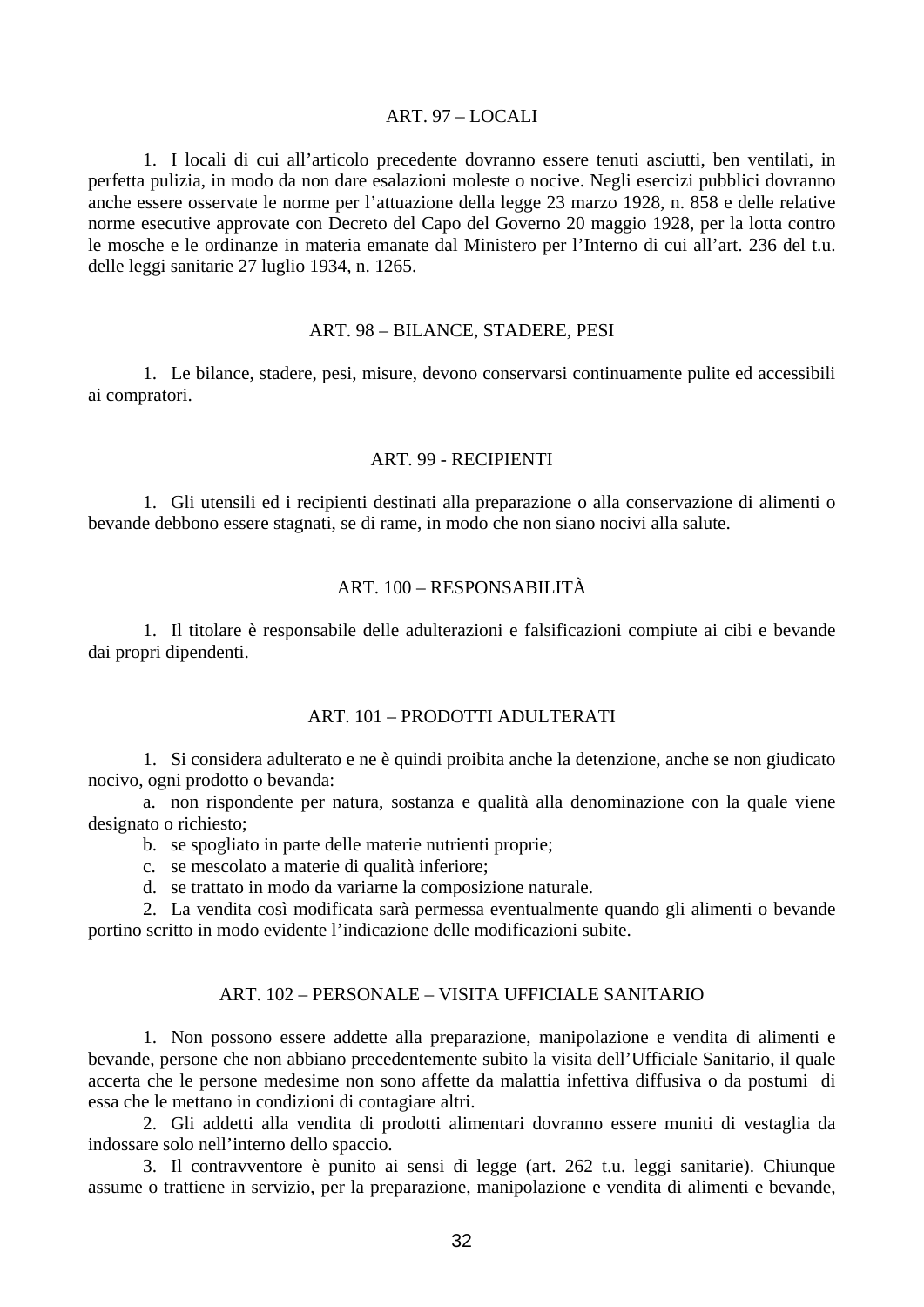<span id="page-32-0"></span>persona, anche se appartenente alla propria famiglia, che dalla visita sanitaria sia risultata nelle condizioni indicate nel primo comma, è denunziato all'autorità giudiziaria e punito ai sensi di legge. La stessa denunzia si effettua a carico di chi, malgrado la visita sanitaria, abbia constatato sulla sua persona la sussistenza delle condizioni predette, continui ad attendere direttamente alla preparazione, manipolazione e vendita di alimenti e bevande (articolo 262 t.u. leggi sanitarie).

4. Il Sindaco, quando ritenga che possano sussistere i pericoli di contagio indicati nel primo comma, ha facoltà di disporre gli opportuni accertamenti sanitari, e di adottare i provvedimenti necessari alla tutela della salute pubblica.

#### ART. 103 – REGISTRO VISITE SANITARIE – SANZIONI

1. Ogni esercente sarà provvisto di apposito registro in cui verranno notate le visite effettuate da parte dell'Ufficiale Sanitario, comprese quelle di cui all'articolo precedente, e le contravvenzioni o penalità cui eventualmente andrà incontro.

## ART. 104 - ISPEZIONI

1. Le ispezioni sulle sostanze alimentari e bevande saranno eseguite dall'Ufficiale Sanitario insieme, nei congrui casi, al veterinario condotto.

2. Queste ispezioni potranno essere compite in qualunque tempo e luogo.

#### ART. 105 – PRELIEVO CAMPIONI, ANALISI, SANZIONI

1. Per il prelievo di campioni, per l'analisi delle sostanze prelevate e per le sanzioni si richiamano gli articoli 162 e 241 del presente regolamento.

## **CAPO II**

#### **CARNI DI ANIMALI DA MACELLO**

#### ART. 106 – NORME REGOLATRICI

1. Le norme e le disposizioni che regolano la macellazione, la visita sanitaria, la classificazione e la bollatura delle carni fresche e congelate, il deposito, il trasporto, la bassa macelleria, i frigoriferi ecc. sono quelle stabilite dal regolamento per la vigilanza sanitaria delle carni approvato con r.d. 20 dicembre 1928, n. 3298, e dal r.d. 26 settembre 1930, n. 1458.

#### ART. 107 – INSUFFLAZIONE DI ARIA

1. La insufflazione di aria nel connettivo sottocutaneo e nei polmoni deve sempre eseguirsi con mezzi meccanici, riconosciuti idonei dal direttore del macello.

## ART. 108 – ISPEZIONE SANITARIA ALLE CARNI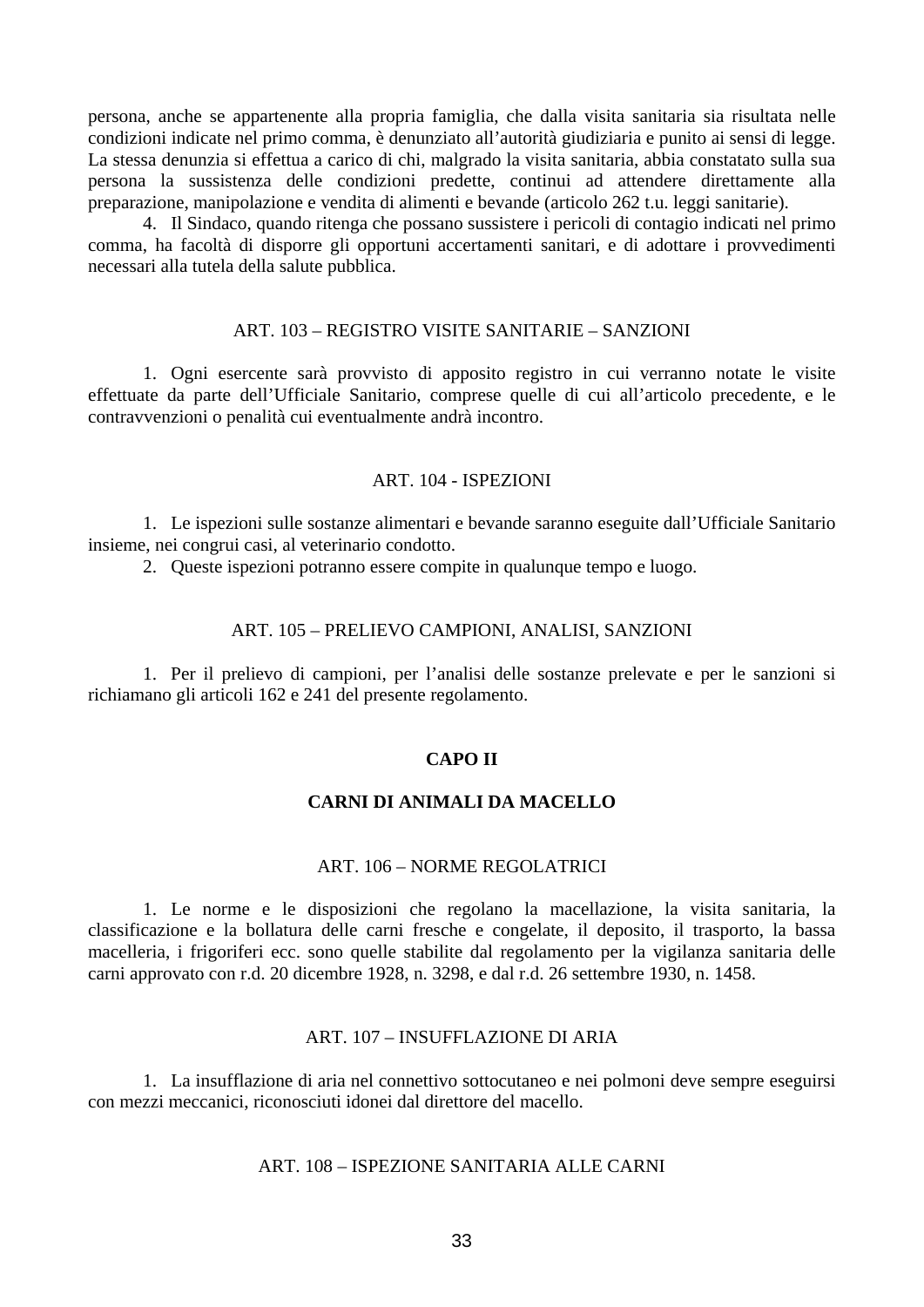<span id="page-33-0"></span>1. Gli animali da macello devono essere sottoposti alla visita sanitaria immediatamente prima della macellazione. L'ispezione sanitaria delle carni deve seguire appena avvenuta la macellazione stessa.

2. A prova dell'avvenuta ispezione, la carne ed i visceri degli animali ammessi a regolare consumo, qualunque sia la specie cui l'animale appartiene, verranno contrassegnate col bollo del Comune, munito della sigla v.s. (visita sanitaria) prima dell'uscita dal macello delle carni e dei visceri stessi. Le carni equine porteranno in aggiunta a grandi lettere la scritta "equino".

3. Le carni macellate fresche devono essere contraddistinte oltre che dal bollo suddetto, anche da altro bollo speciale portante per esteso, per le singole specie, la indicazione della categoria degli animali da cui le carni provengono, ai sensi del r.d. 26 settembre 1930, n. 1458.

#### ART. 109 –SPACCI DI VENDITA

1. Chiunque intenda aprire uno spaccio per la vendita di carne fresca, congelata o comunque preparata deve farne domanda all'autorità comunale, la quale concederà l'autorizzazione quando, in seguito ad accertamento del veterinario comunale, risulti che i locali a ciò destinati soddisfino alle esigenze dell'igiene. In ogni caso detti locali debbono avere il pavimento e le pareti fino all'altezza di almeno due metri, impermeabili e facilmente lavabili, ed i banchi per la vendita o di marmo o di altro materiale idoneo.

2. Gli esercizi di vendita al pubblico delle carni fresche e di quelle congelate devono essere contraddistinti con insegne o tabelle, esterne ed interne, ben visibili, che indichino in maniera precisa la specie o le specie animali per le cui carni è autorizzata la vendita.

#### ART. 110 - DIVIETI

1. È vietato di tenere e di vendere nello stesso spaccio carni ammesse al libero commercio e carni di bassa macelleria.

2. È proibito di vendere, di distribuire, od anche soltanto tenere negli spacci o negli annessi locali di deposito e di conservazione, carni che siano riconosciute in via di decomposizione, o comunque alterate. I contravventori sono deferiti all'autorità giudiziaria e le carni confiscate e distrutte.

3. Le carni dichiarate di bassa macelleria debbono essere escluse dalla congelazione.

#### ART. 111 – INTRODUZIONE NEL COMUNE DI CARNI FRESCHE MACELLATE

1. L'introduzione nel Comune della carne fresca macellata altrove, destinata agli spacci pubblici ed agli stabilimenti industriali, è permessa alle seguenti condizioni:

a. che sia marcata col bollo del Comune di origine;

b. che sia accompagnata da un certificato da rilasciarsi dall'autorità comunale con la dichiarazione del veterinario comunale che la carne portante il bollo impresso e descritto sul certificato appartiene ad animale perfettamente sano e regolarmente macellato;

c. che sia sottoposta a nuova visita da parte del Comune di destinazione.

2. La carne dovrà essere protetta da idonei involucri e contenuta in cesti debitamente foderati all'interno.

## ART. 112 – LABORATORI CARNI INSACCATE, SALATE O COMUNQUE PREPARATE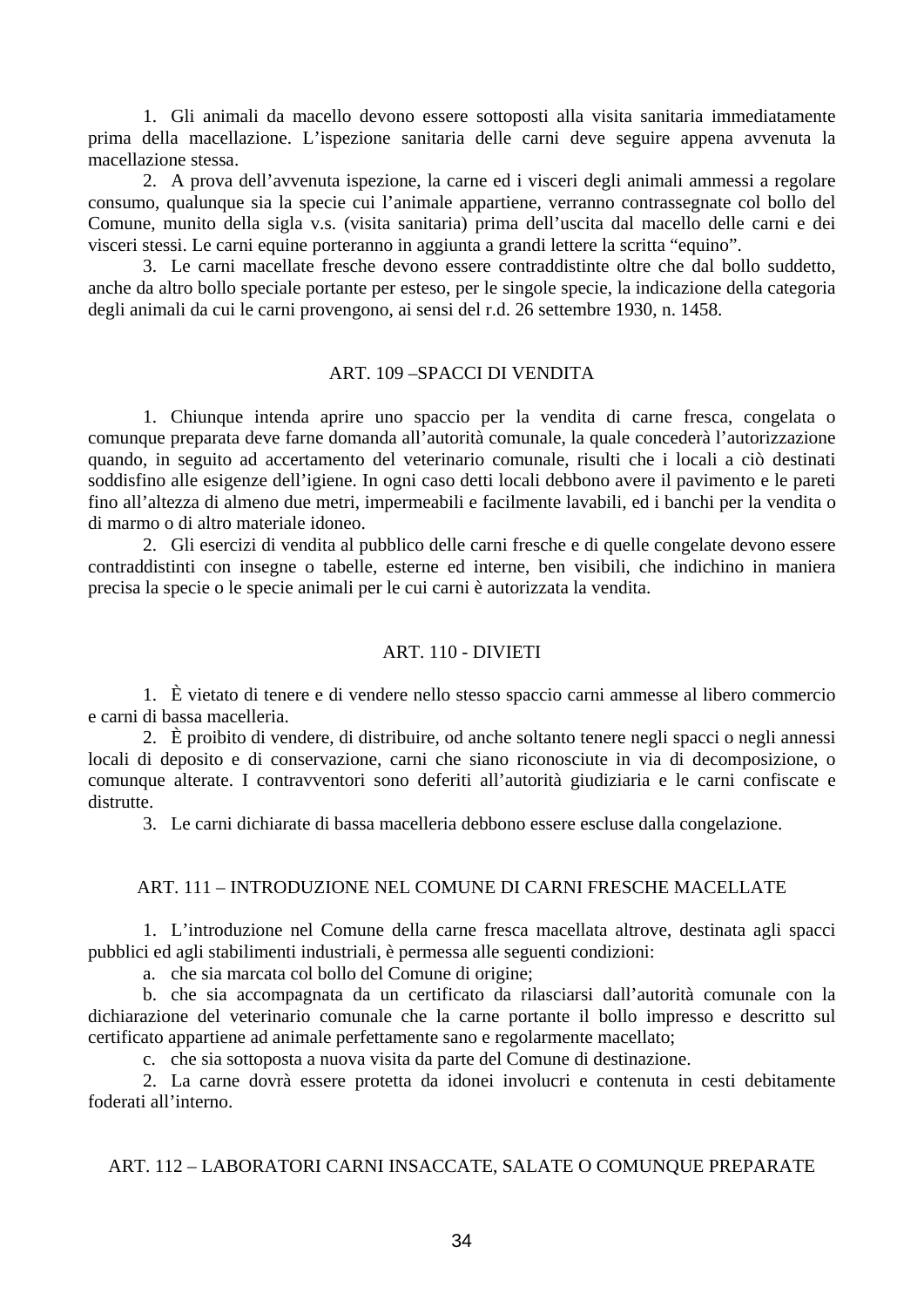<span id="page-34-0"></span>1. Chiunque intenda aprire un laboratorio per la produzione di carni insaccate, salate o comunque preparate, deve farne domanda all'autorità comunale, che concede l'autorizzazione quando in seguito a visita del veterinario comunale risulti che i locali, gli arredamenti e i macchinari corrispondono alle esigenze dell'igiene.

2. Il personale addetto ai laboratori di carne insaccata, o comunque preparata, deve risultare, da regolare certificato medico, immune da malattie trasmissibili ed essere sottoposto a periodiche visite di controllo da parte dell'Ufficiale Sanitario.

3. Nessun animale può essere macellato in detti laboratori e nessuna carne può esservi introdotta senza aver subito il controllo veterinario.

4. All'ingresso di ogni laboratorio sarà collocato in modo visibile al pubblico un cartello indicante le specie delle carni che vi si lavorano. Nei laboratori per la produzione di carni insaccate, salate, ecc. sono proibiti l'introduzione e l'impiego di carni di bassa macelleria. Quelle che vi vengono trovate sono sequestrate ed i contravventori deferiti all'autorità giudiziaria.

#### ART. 113 PREPARAZIONE INSACCATI

1. Nella preparazione degli insaccati destinati al commercio non si possono mescolare carni appartenenti a specie diverse di animali, né impiegare carni congelate senza la preventiva autorizzazione dell'autorità sanitaria provinciale alla quale l'interessato deve rivolgere apposita domanda.

2. Detti insaccati debbono essere muniti appena preparati di un bollo metallico da applicarsi allo spago con cui l'insaccato è legato; il bollo porterà impresso da un lato il nome della ditta produttrice ed il luogo di produzione, e dall'altro le lettere iniziali della specie o delle specie animali le cui carni entrano a costituire l'insaccato e cioè: S per le carni suine; B per le carni bovine; O per le carni ovine; E per le carni equine.

3. Un secondo bollo metallico dovrà essere posto accanto a quello sopra indicato nei casi in cui l'insaccato contenga carni congelate.

4. Sono esclusi dall'obbligo del bollo i piccoli insaccati preparati in filze e destinati ad essere consumati freschi nel luogo di produzione. Quelli però da esportarsi fuori Comune, dovranno avere almeno un bollo al principio ed uno alla fine della filza, sempre restando fermo che l'apposizione del bollo si effettui appena compiuta la preparazione dell'insaccato.

5. È vietato l'impiego di materie coloranti e l'aggiunta di sostanze amidacee nonché di qualsiasi altra sostanza che possa comunque modificare la normale costituzione degli insaccati.

6. Non è da considerarsi illecita la presenza, negli insaccati, di zucchero, quando si tratti di saccarosio e per una proporzione minima non superiore all'1 per cento.

# **CAPO III**

## **ESTRATTI ALIMENTARI – ANIMALI DA CORTILE – SELVAGGINA – PESCE – CROSTACEI – MOLLUSCHI**

#### ART. 114 – ESTRATTI PER BRODO, CONDIMENTI

1. Gli estratti per brodo e per condimento possono essere ottenuti da materie prime diverse, quali la carne, il lievito, le proteine del latte, i legumi, i cereali, i vegetali in genere.

2. Gli estratti di qualsiasi specie devono essere venduti in barattoli chiusi recanti all'esterno ed in modo ben visibile in lingua italiana:

a. La dicitura "estratto di carne, lievito, proteine del latte, legumi, cereali, vegetali, ecc.";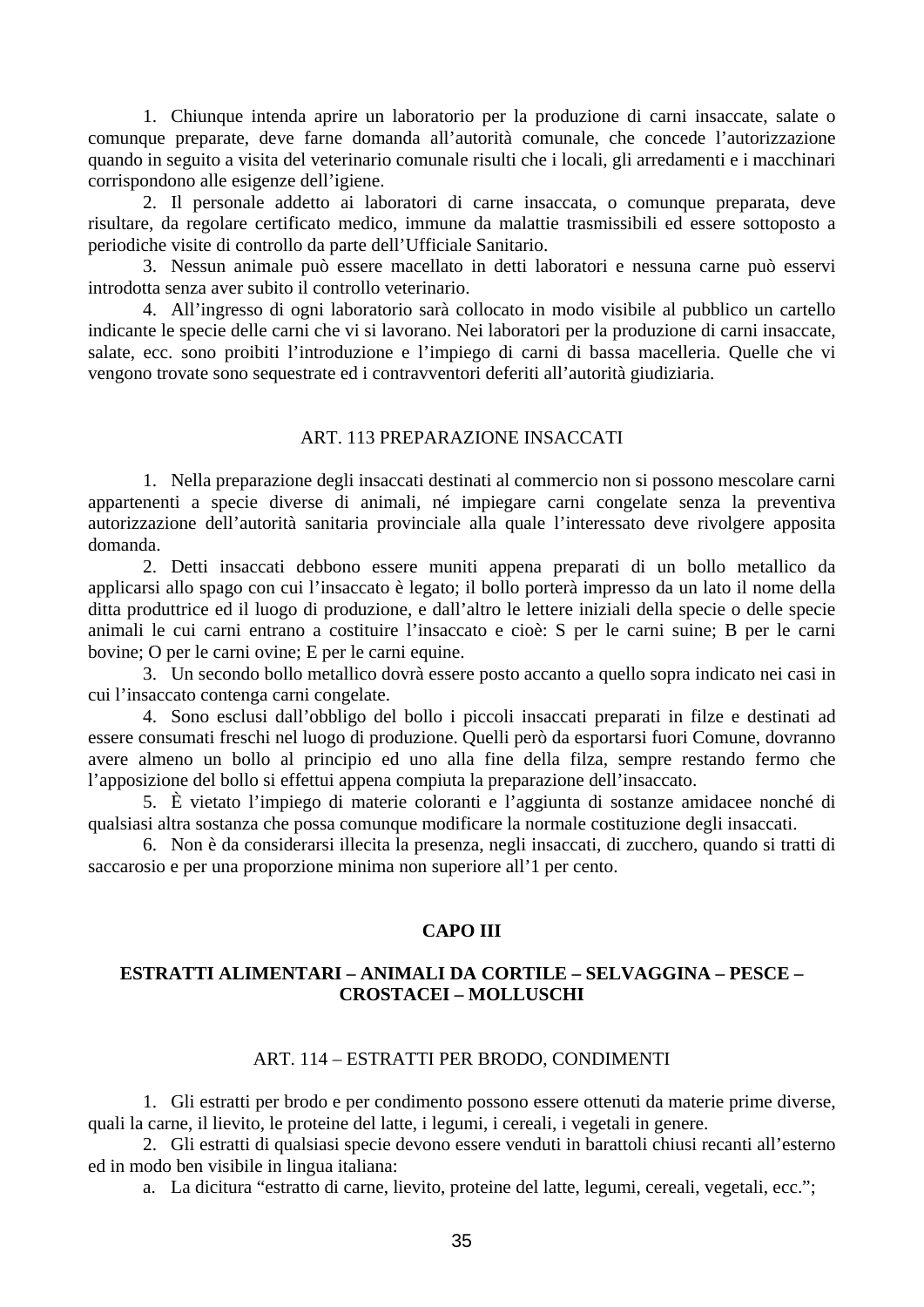<span id="page-35-0"></span>b. Il nome o la ragione sociale della ditta produttrice e confezionatrice o semplicemente confezionatrice, e la sede dello stabilimento;

c. Il peso netto del contenuto espresso in grammi;

d. La dichiarazione "rispondente ai requisiti fissati dalle norme vigenti in materia";

e. Le indicazioni relative alla composizione.

2. I marchi di fabbrica e le denominazioni di fantasia eventualmente usati per contraddistinguere i prodotti, non debbono essere tali da trarre in inganno sulla natura della merce, né potranno essere scritti in carattere di maggiori dimensioni di quelli usati per la dicitura del prodotto.

3. È vietata la vendita al pubblico di estratti prelevati da recipienti aperti.

4. I dadi per brodo dovranno portare sull'involucro le indicazioni di cui sopra.

#### ART. 114 BIS

1. È severamente proibito conservare generi alimentari in latte stagnate di recupero. Tanto le ditte fabbricanti, quanto i grossisti e i rivenditori sono responsabili delle infrazioni che motiveranno la dispersione della merce e la denuncia all'Autorità giudiziaria.

2. Si ricorda che nella confezione dello scatolame deve essere usata solamente banda stagnata di nuova produzione o altro materiale riconosciuto idoneo per la conservazione degli alimenti e che, comunque non presenti incompatibilità con le disposizioni di cui al R.D. 23 giugno 1940, n. 369.

## ART. 115 – VIGILANZA

1. Sono soggetti a speciale sorveglianza dell'autorità sanitaria i mercati e gli spacci di pollame in genere, allo scopo di sequestrare e distruggere i polli morti per malattia, quelli molto deteriorati per il trasporto o in stato di incipiente putrefazione.

2. Saranno inoltre sequestrati e distrutti i polli, i conigli, anitre, paperi, tacchini, ecc. che venissero trovati già morti nel recinto del mercato.

3. In caso di recidiva, oltre al sequestro, sarà elevata contravvenzione.

## ART. 116 – DIVIETI

1. È vietato insufflare aria sotto la pelle di tali animali allo scopo di farli apparire più grassi; tenerli nell'acqua per conservarli o sottommetterli a qualsiasi operazione che possa nascondere l'iniziata decomposizione.

2. È vietato di vendere, detenere per vendere e di acquistare selvaggina nobile stanziale morta, eccettuata quella proveniente dalle riserve e che sarà identificata con apposito contrassegno.

3. Sono altresì vietati in ogni tempo il commercio e la detenzione di selvaggina presa con mezzi proibiti.

4. Dal quinto giorno dalla chiusura della caccia è vietato vendere, detenere per vendere e comperare selvaggina morta alla quale si riferisce la chiusura della caccia.

5. La selvaggina presa nelle località in cui è libera la caccia non può essere trasportata, a scopo di commercio, nelle località in cui la caccia di quella determinata specie è vietata.

6. Non si potranno mettere in vendita conigli magri, vecchi od affetti da psorospermosi o da altre malattie e così pure le cavie (nelle stesse condizioni) destinate al consumo.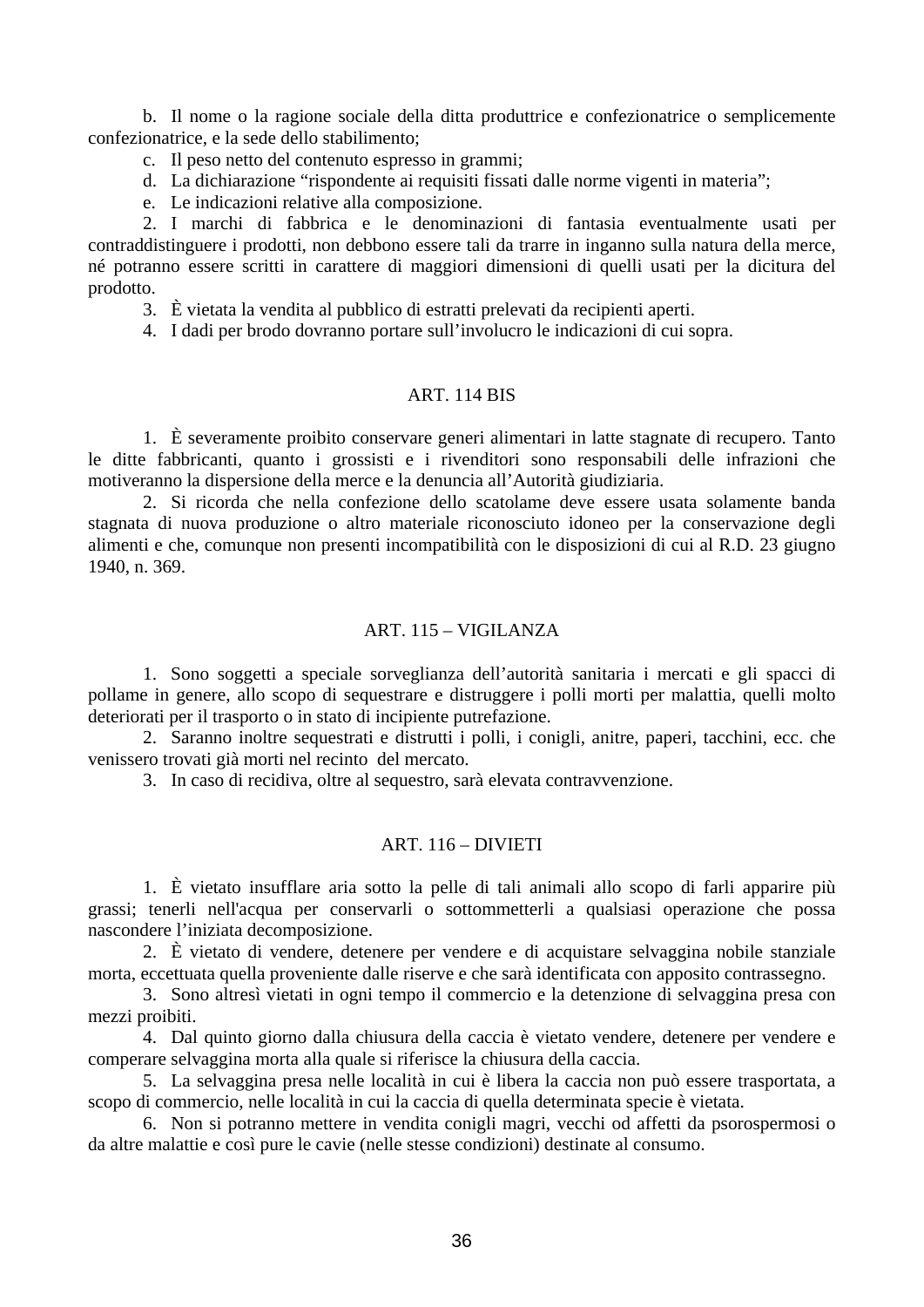## ART. 117 – VISITA DELLA SELVAGGINA

1. La selvaggina destinata all'alimentazione dovrà pure sottostare alla visita sanitaria, in specie quella a pelo, come cinghiale, capriolo, cervo, daino e lepre specie in rapporto alla possibilità che tali animali siano colpiti da malattie che affettino gli animali da macello.

## ART. 118 – VENDITA POLLAME E SELVAGGINA

1. La vendita del pollame, della selvaggina e del pesce è permessa sui banchi all'aperto, nei luoghi stabiliti dal Sindaco.

### ART. 119 – PESCE

1. Tanto i mercati quanto le rivendite di pesce, andranno soggetti a vigilanza sanitaria.

2. Saranno sequestrati e distrutti i pesci in stato di incipiente alterazione, quelli uccisi con sostanze narcotiche o altrimenti nocive e pescati in acque pantanose o di macerazione del lino o della canapa, ed infine quelle specie notoriamente nocive, in particolare durante l'estate o nell'epoca della fregola.

3. La vendita dei molluschi potrà effettuarsi soltanto a posto fisso ed in prossimità di fontane.

4. Il venditore dovrà esibire ad ogni richiesta del personale di sorveglianza il regolare certificato di provenienza dove siano chiaramente indicate la data, la qualità e la quantità della merce.

### ART. 120 – DIVIETI

1. È proibito l'impiego delle sostanze coloranti anche non nocive, allo scopo di far apparire come freschi i crostacei, pesci e molluschi in stato di incipiente alterazione.

2. È vietata la fabbricazione dei salami e delle salsicce di pesce con carni guaste.

### ART. 121 – VENDITE AMBULANTI DI PESCE E POLLAMI

1. La vendita ambulante di pesce e pollame è permessa dietro licenza del Sindaco.

2. È proibito cuocere il pesce all'aperto, sulle vie o piazze pubbliche.

## **CAPO IV**

## **CEREALI – FARINE PANE – PASTE ALIMENTARI**

## ART. 122 – REQUISITI PER I CEREALI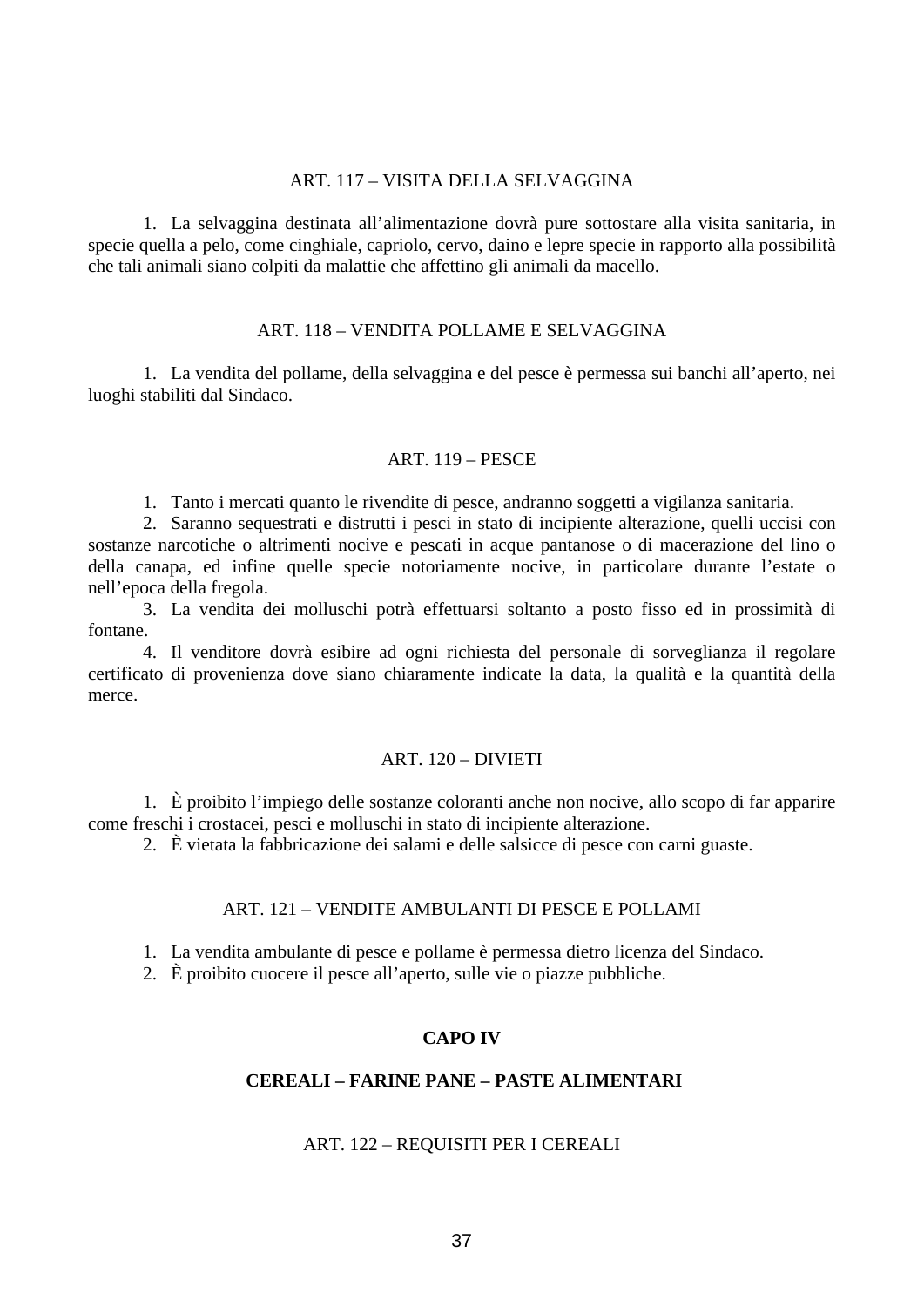1. È vietata la vendita per uso alimentare di cerali immaturi, umidi, commisti a sostanze minerali estranee, od a semi di altra specie, invasi da crittogame o da altri parassiti nocivi, alterati nel sapore ed odore, od avariati in qualsiasi modo, nonché delle farine da essi provenienti. I cereali impuri ed avariati che si vogliono vendere per alimentazione degli animali domestici o per uso industriale, devono essere fatti conoscere al pubblico mediante un cartello applicato sui recipienti che li contengono ed indicante chiaramente la loro natura.

### ART. 123 – PRODUZIONE E VENDITA DI FARINA E PANE

1. La produzione e la vendita della farina e del pane è disciplinata dalle disposizioni di legge in vigore. Si richiama la riguardo la legge 2 agosto 1948, n. 1036, sulla disciplina dei tipi e delle caratteristiche degli sfarinati del pane e della pasta.

2. È vietata l'introduzione del pane a scopo di vendita da fuori del Comune.

# ART. 124 – DIVIETO DI VENDITA DI FARINE

1. È proibita la vendita di farine:

a. Ottenute da cereali che si trovino nelle condizioni enumerate nell'art. 122;

b. Mescolate con sostanze minerali, come allume, solfato di zinco, talco, creta, gesso o comunque falsificate con polveri estranee;

c. Alterate per fermentazione, inacidimento ecc. o invase da parassiti animali o vegetali.

### ART. 125 – PANIFICAZIONE

1. L'esercizio dell'industria della panificazione è regolato dalle disposizioni di legge in vigore.

### ART 126 – DIVIETI VENDITA PANE

1. È vietata la vendita del pane fabbricato con le farine di cui all'art. 124, mal lievitato, mal cotto, fermentato, ammuffito o comunque alterato.

2. È vietata la vendita del pane, paste alimentari e farina non rispondenti alle disposizioni legislative e regolamenti che verranno di volta in volta emanate anche dopo l'entrata in vigore del presente regolamento.

3. È vietata la vendita ambulante del pane.

4. È permesso il trasporto a domicilio del consumatore del pane, a condizione che il medesimo sia chiuso in sacchetti di tela o comunque protetto dalla polvere.

5. È vietato ai panettieri di ricevere pane di ritorno sia dai privati, che dagli esercizi pubblici.

# ART. 127 – LOCALI

1. I locali di deposito delle farine e degli attrezzi e suppellettili del panificio o pastificio e quelli per la preparazione del pane e della pasta devono essere asciutti e puliti, bene illuminati e ventilati, con finestre comunicanti con l'aria libera, non devono servire ad uso di abitazione e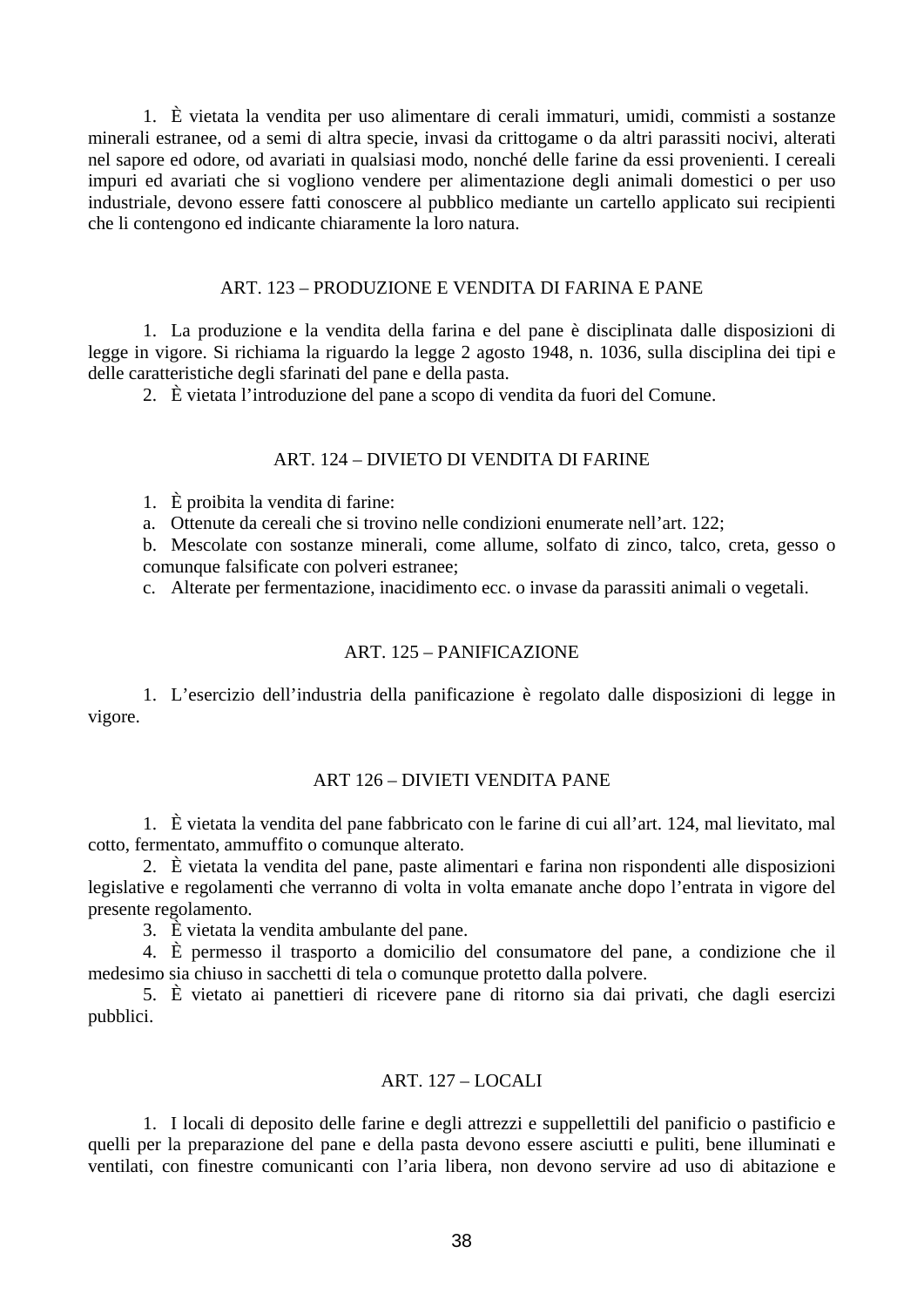dormitorio, né contenere oggetti sudici o sostanze con odori comunicabili al pane, né avere comunicazione diretta con latrine ed orinatoi.

2. Gli operai che attendono alla preparazione del pane e della pasta devono tenersi sempre puliti ed a tale scopo dovrà essere posto a disposizione degli operai del panificio un lavabo ad alimentazione continua d'acqua in posizione comoda ed un locale ad uso spogliatoio.

3. È vietato esporre nei cortili ed appoggiare direttamente sul pavimento le tavole sulle quali è posto il pane in lievitazione.

4. Gli apparecchi e le suppellettili del panificio (macchinario, marne, tavole, tele, mastelli, ecc.) devono essere mantenuti in stato di scrupolosa nettezza.

5. Ove non esista acquedotto pubblico, l'acqua da usarsi per la panificazione dovrà essere riconosciuta potabile dall'Ufficiale Sanitario.

6. Non sono tollerati forni o laboratori sotterranei per la confezione e la cottura del pane.

7. Gli orari per la lavorazione del pane sono quelli stabiliti dalla legge.

### ART. 128 – PASTE ALIMENTARI

1. È vietata la vendita delle paste preparate con le farine di cui all'art. 124 od alterate per cattiva conservazione o colorate artificiosamente con qualsiasi sostanza, o ammuffite o invase da parassiti animali o vegetali.

2. È vietata la vendita ambulante delle paste alimentari.

## **CAPO V**

# **LATTE – BURRO – FORMAGGI – MARGARINA – LATTICINI – STRUTTO – OLI – VINI – ACETO**

### ART. 129 – NORME APPLICABILI PER IL LATTE

1. Per quanto riguarda il ricovero degli animali lattiferi, il personale addetto, la mungitura e la manipolazione del latte, le latterie, le centrali del latte, il latte di capra, di asina e pecora, il latte reintegrato, scremato e degli animali allo stato brado, devono essere osservate le norme indicate nel R. D. 9 maggio 1929, n. 994, sulla vigilanza igienica del latte destinato al consumo diretto.

2. Per le autorizzazioni alle rivendite di latte deve poi essere eseguito il pagamento delle tasse di concessione governativa (R.D. 26 settembre 1935, n. 1749).

# ART. 130 - NORME APPLICABILI PER IL BURRO E SURROGATI, FORMAGGI, STRUTTO, OLIO, VINI, ACETO

1. Per il burro e succedanei (margarina ecc.), per il formaggio, per lo strutto, per l'olio, per i vini e l'aceto valgono le norme contenute nelle leggi indicate nell'art. 162 del presente regolamento.

2. La vendita del formaggio è permessa alle seguenti condizioni: la denominazione di "formaggio pecorino" è riservata al prodotto ricavato esclusivamente dal latte di pecora.

# ART. 131 – VENDITA FORMAGGIO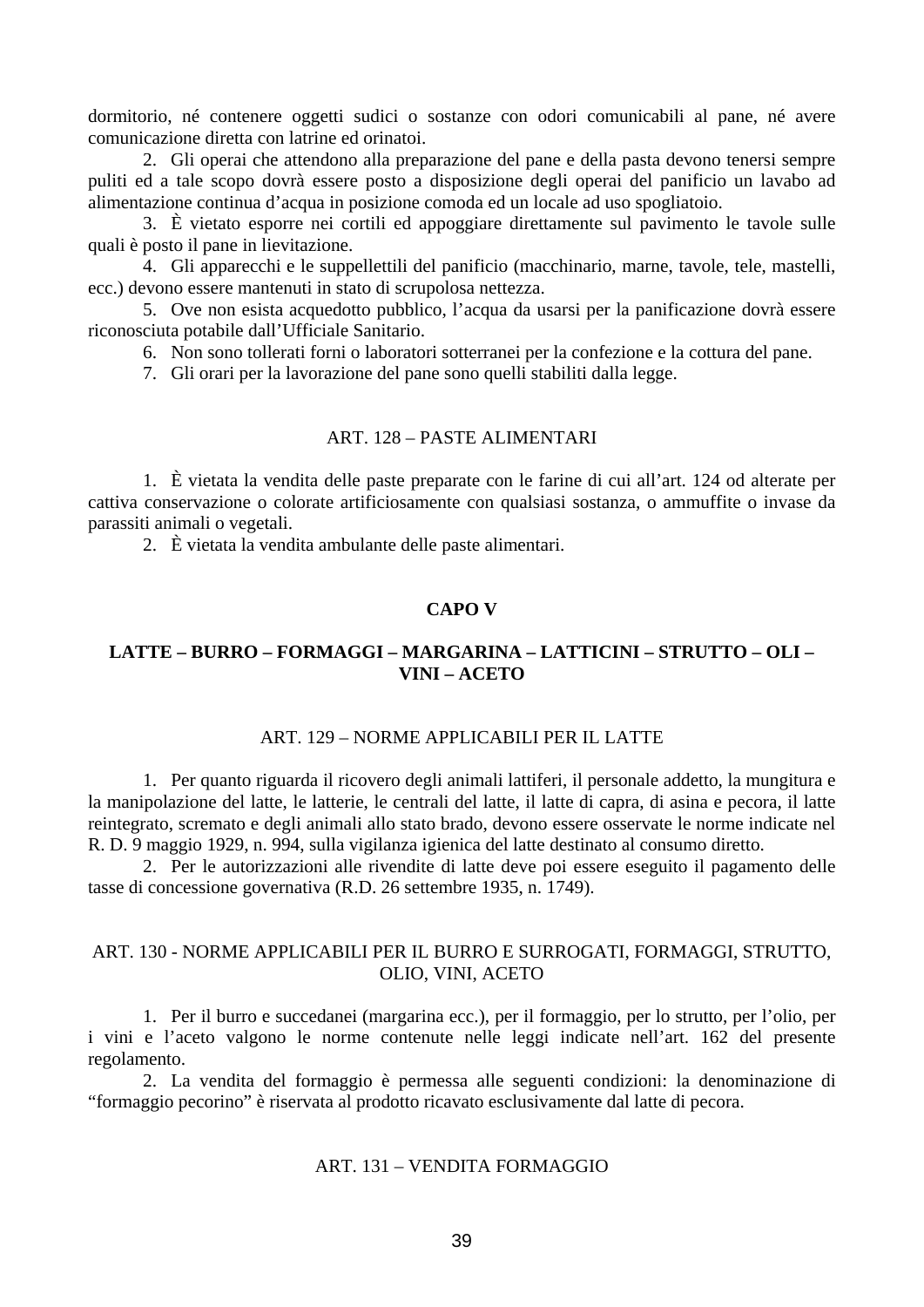1. I formaggi ricavati da latte diverso da quello di pecora, oppure soltanto parzialmente da latte di pecora, i quali siano confezionati in forme di peso superiore ai Kg. 3 e presentino caratteristiche simili a quelle del formaggio pecorino, debbono essere denominate "formaggio vacchino". Il formaggio definito vacchino a norma del precedente comma, anche se importato o destinato all'esportazione, non può essere posto in commercio se non provvisto di una timbratura recante la legenda "vacchino".

2. L'importazione dei formaggi freschi, ricotte ecc. destinati agli spazi pubblici è permessa a condizione:

a. Che siano marcati col bollo del Comune di origine e confezionati in pacchi sigillati come disposto per la vendita del burro;

b. Che siano accompagnati da certificato dell'Ufficio Sanitario del Comune di provenienza il quale attesti che detti prodotti sono stati forniti da bestiame e confezionati da personale immuni da malattie infettive, e che nel territorio di provenienza non si sono verificati sia negli uomini che nel bestiame casi di malattie infettive con particolare riguardo al tifo, brucellosi, ecc.

## ART. 131 BIS - ACETO

1. È proibito mettere in commercio e vendere aceto come tale o come conservativo aromatizzante se non prodotto dalla fermentazione selezionata del vino ed è altresì proibito aggiungere all'aceto di vino, acido acetico anche se puro.

# ART. 132 – VENDITA BURRO

1. La vendita del burro deve sottoporsi alle seguenti prescrizioni:

2. Il burro ed i suoi succedanei posti in vendita per il consumo diretto debbono essere confezionati in pacchi sigillati, aventi peso netto non superiore ad un chilogrammo. Il sigillo deve essere congegnato in modo che, in seguito all'apertura del pacco, venga reso ulteriormente inservibile. Sull'involucro che racchiude il burro ed i suoi succedanei debbono risultare, con caratteri indelebili e ben visibili, mediante timbratura, la denominazione del prodotto, il peso del solido, il nome e cognome o la ragione sociale ed il luogo di residenza del produttore.

3. Il venditore non può dissigillare un nuovo pacco prima che sia esaurito quello precedentemente aperto. Quando nel locale esistono più banchi di vendita o più commessi adibiti allo smercio dei medesimi prodotti è consentita la dissigillatura di tanti pacchi quanti sono i commessi.

4. La vendita al dettaglio del burro e dei suoi succedanei non può essere fatta in locali che abbiano comunicazione interna con quelli nei quali i detti prodotti vengono fabbricati e lavorati.

5. Le spedizioni e le consegne di burro e dei suoi succedanei non destinati alla vendita per il consumo diretto debbono essere in ogni caso accompagnate da apposita bolletta recante la dichiarazione della destinazione del prodotto, nonché l'esatta indicazione della ditta fornitrice, di quella ricevente, della denominazione e del peso del prodotto e della data della spedizione e della consegna.

6. In mancanza della bolletta la merce si intenderà destinata la consumo diretto.

7. Il nome di "burro" è riservato alla materia grassa ricavata con operazioni meccaniche unicamente dal latte di vacca. La materia grassa ricavata dal latte di pecora può essere venduta o comunque messa in commercio soltanto con la denominazione "burro di pecora".

8. È vietata la vendita ambulante di burro, formaggi freschi e ricotta.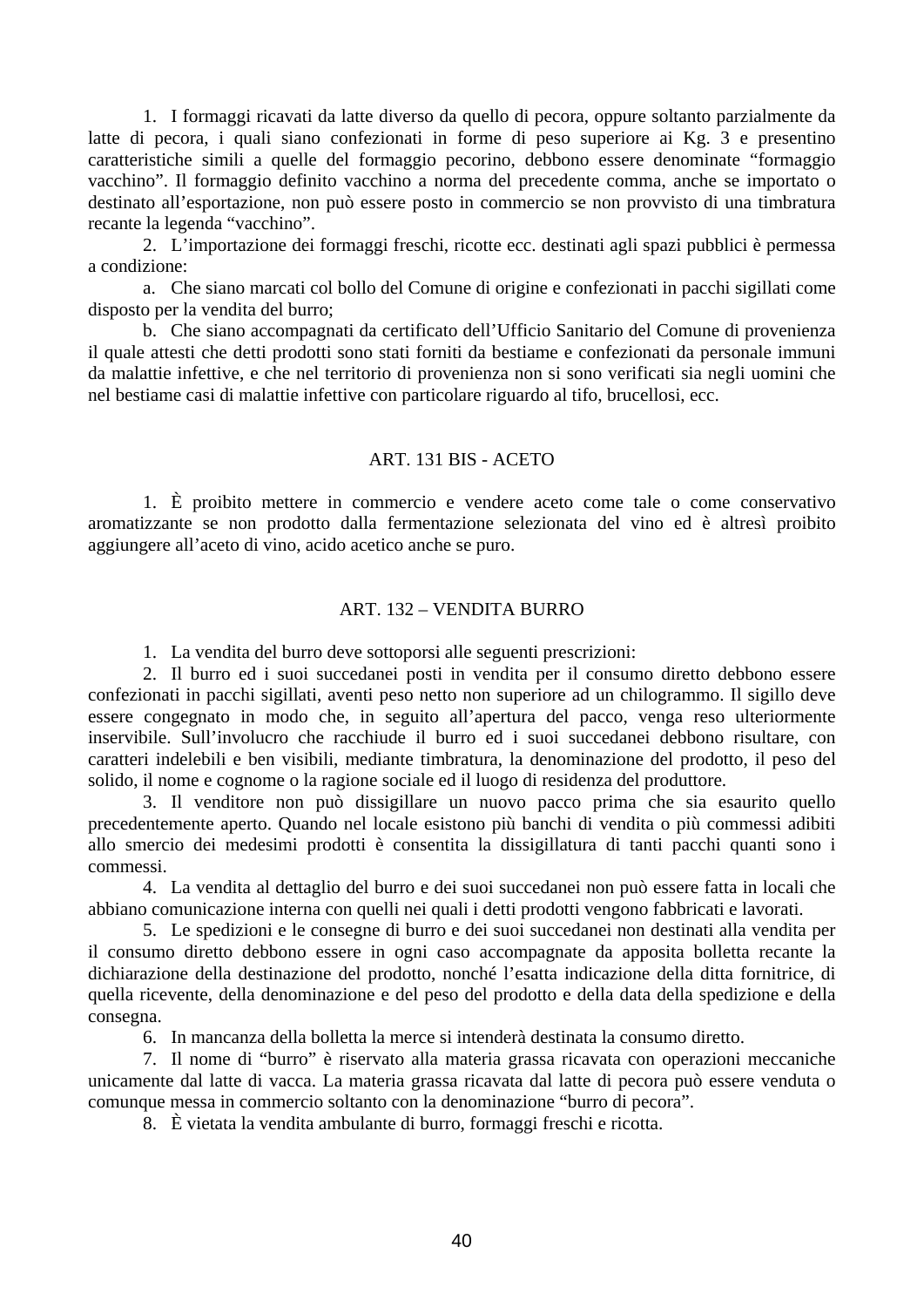### **CAPO VI**

## **FRUTTA – ERBAGGI – LEGUMI SECCHI – FUNGHI**

#### ART. 133 – DIVIETI

1. È proibito vendere:

a. Frutta immatura se destinata all'alimentazione immediata, ammuffita o comunque guasta od artificialmente colorata;

b. Erbaggi e legumi troppo maturi, germogliati od appassiti, sudici, ammuffiti;

c. Patate ed altri tuberi germogliati e che hanno subito la congelazione od affetti da malattie parassitarie.

2. È proibita la vendita dei funghi:

a. Vecchi, coriacei, molto corrosi, guasti, rammolliti dalla pioggia;

b. Ridotti in frammenti disseccati, o che essendo essicati non appartengano chiaramente alla specie di porcini (boleti); di questi allo stato secco non si potrà vendere che quella porzione del fungo detta testa o cappello e non il gambo isolato a meno che sia attaccato al cappello.

c. Ed in genere quelli che per la qualità, la provenienza, il condizionamento e le subite alterazioni non offrano una sufficiente garanzia igienica.

## ART. 134 – VISITA PREVENTIVA PER LA VENDITA FUNGHI

1. I venditori di funghi anche secchi dovranno assoggettare la loro merce alla visita preventiva dell'Ufficiale Sanitario e la vendita sarà permessa solo a posto fisso.

#### **CAPO VII**

# **CAFFÉ – THE – CACAO E CIOCCOLATO – DROGHE E COLONIALI – SCIROPPI E CONSERVE DI FRUTTA – ACQUE GASSOSE – BIRRA E LIMONATE**

## ART. 135 – CACAO

1. Il nome di cacao è riservato ai semi dell'albero di cacao che abbiano subito o no la torrefazione, mondatura o frantumazione.

2. La denominazione di cacao con l'aggiunta dei termini: in polvere o polverizzato, alimentare o dei termini similari, è riservata al prodotto ottenuto mediante la macinazione dei semi di cacao decorticati, torrefatti e separati dai germi.

- 3. Il cacao in polvere ed il cacao solubile non debbono contenere:
- a. Sostanze estranee alla composizione del prodotto;
- b. Gli elementi della corteccia del seme.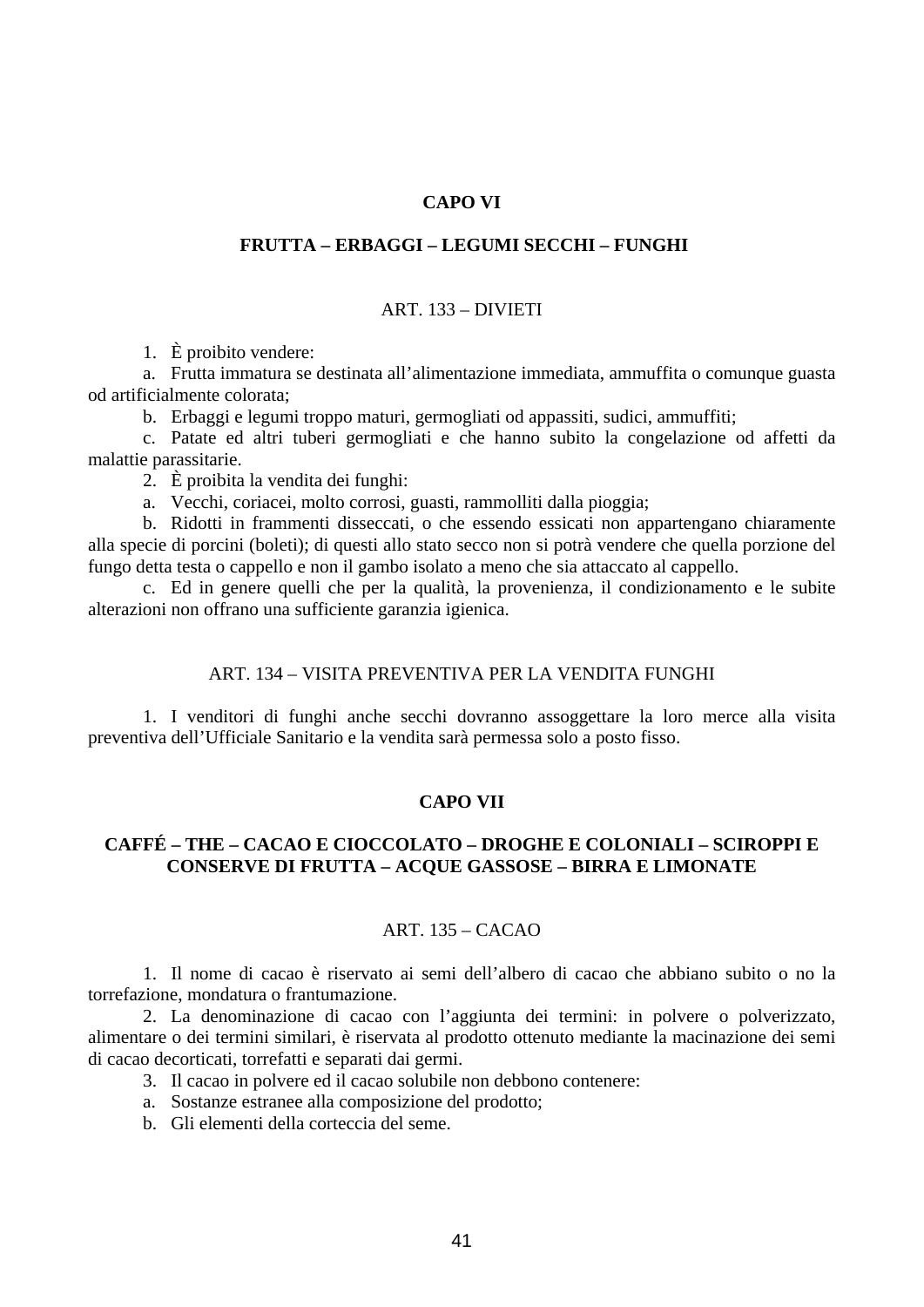### ART. 136 – CIOCCOLATO

1. La denominazione di cioccolato è riservata esclusivamente al prodotto composto di cacao e zucchero con o senza aggiunta di burro di cacao e di aromi. Il tenore di zucchero (saccarosio) non deve essere superiore al 65 per cento, e quello della sostanza grassa (burro di cacao) non inferiore al 16 per cento. È tollerata la presenza di zuccheri diversi dal saccarosio purché in misura non eccedente il 5 per cento della quantità di zucchero impiegata.

2. È permessa la fabbricazione e la vendita di cioccolati speciali con l'aggiunta di sostanze diverse da quelle contemplate nel precedente comma.

3. Tali cioccolati dovranno essere venduti con denominazioni che indichino la natura dei costituenti, come ad esempio, cioccolato al latte, cioccolato alle nocciole, cioccolato alle noci, cioccolato alle mandorle, alla crema, al liquore, cioccolato al caffè e simili. Il cioccolato al biscotto è permesso, purché il biscotto sia interno ed in pezzi.

### ART. 137 – SURROGATO DI CIOCCOLATO

1. Il cioccolato preparato con aggiunta di qualsiasi farina o di fecole, di sostanze grasse estranee diverse dal burro di cacao, di arachidi o di altri semi che non siano le noci, le nocciole, le mandorle, di zuccheri diversi dal saccarosio in quantità superiore a quella indicata nell'articolo precedente, o comunque di sostanze diverse da quelle nominate nell'articolo precedente, deve essere venduto sotto la denominazione di surrogato di cioccolato.

2. La denominazione di surrogato di cioccolato deve essere impressa sul prodotto nelle sue varie forme, sulle etichette e sugli involucri in modo evidente ed in ogni caso la parola "surrogato" deve essere stampata con caratteri non meno visibili di ogni altra parola e denominazione contenuta sul prodotto o sull'etichetta.

### ART. 138 – ETICHETTE ED INVOLUCRI.

1. I prodotti di cui all'art. 135, all'articolo 136 e all'art. 137, dovranno inoltre, portare ben chiaro sulle etichette e sugli involucri esterni di qualsiasi genere, il nome della ditta fabbricante ed il luogo di fabbricazione.

2. Se il cioccolato è venduto nudo, il nome della ditta fabbricante ed il luogo di fabbricazione devono essere impressi chiaramente sul prodotto stesso.

### ART. 139 – DIVIETI.

1. È vietato di porre in commercio prodotti di alimentazione dolciaria indicati con nomi di caramelle, biscotti e confetti che non portino impresso in modo chiaro sui recipienti e sugli involti di qualunque genere in cui fossero contenuti, il nome della ditta fabbricante ed il luogo di fabbricazione dei prodotti stessi.

2. Il cioccolato al latte, se non fabbricato con latte intero, dovrà essere venduto con la denominazione di cioccolato al latte magro.

3. È vietata la vendita di droghe e spezie la cui qualità non corrisponda al nome sotto cui sono vendute, o che siano avariate, esaurite, od in qualunque modo alterate e falsificate.

# $ART$  140 – CAFFÉ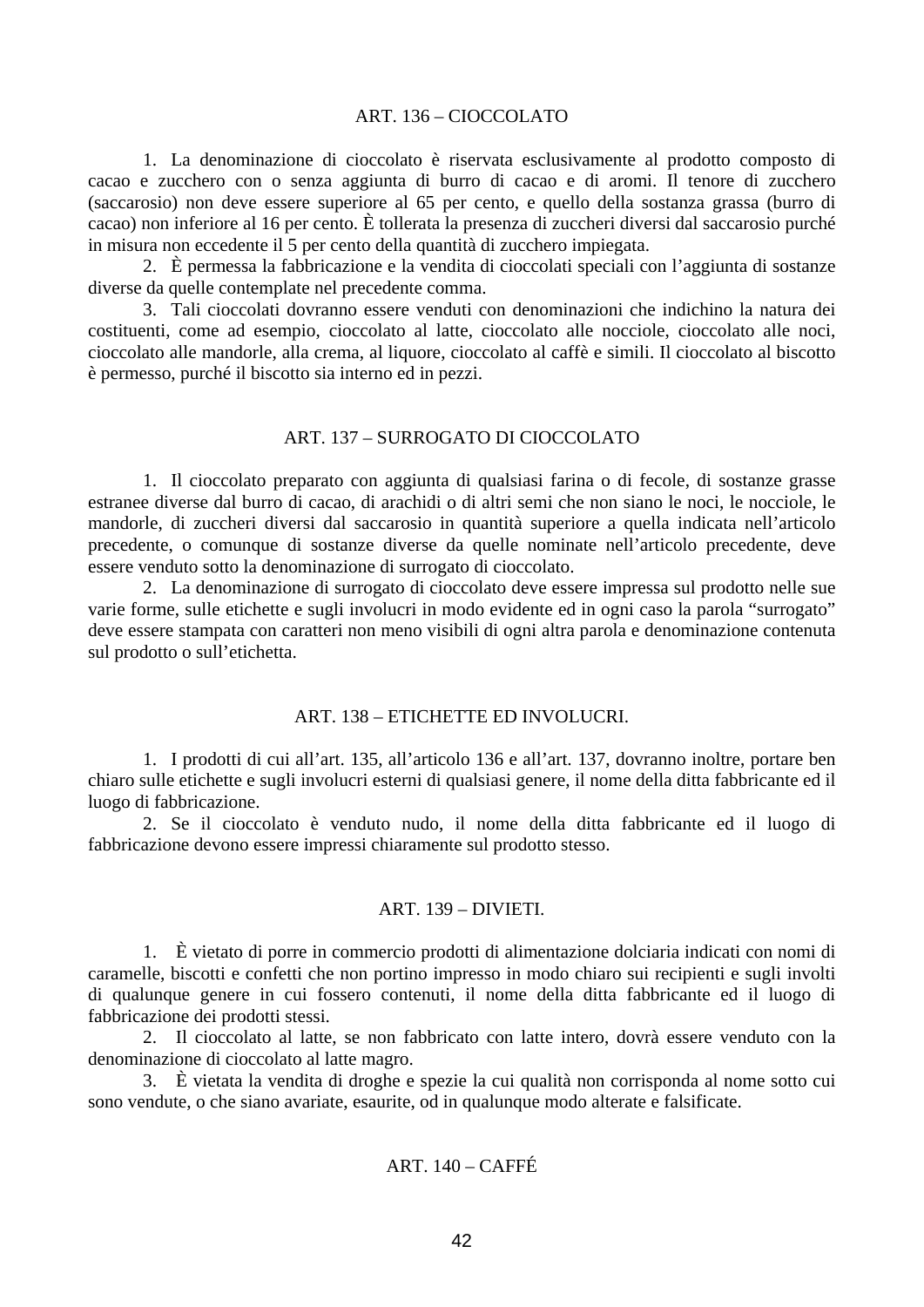1. È proibito di dare il nome di caffè o di vendere con questa designazione una sostanza in grano o in polvere non costituita esclusivamente dal prodotto dell'albero del caffè.

2. È pure proibita la vendita:

a. del caffè crudo in grani colorati con sostanze nocive;

b. del caffè torrefatto o macinato, che sia avariato o misto con polvere di caffè esaurito o con polveri estranee.

3. È proibito impiegare nella torrefazione del caffè a scopo di vendita, ed in operazioni successive a tale torrefazione qualsiasi materia estranea al detto prodotto.

4. È proibito nella torrefazione del caffè l'impiego di olio di vasellina avente i requisiti prescritti dalla farmacopea ufficiale della Repubblica, in misura tale che il caffè torrefatto non contenga, in peso più dello 0,5 per cento dell'olio predetto.

5. È proibito altresì aggiungere acqua al caffè torrefatto, allo scopo di aumentare il peso.

## ART. 141 – SUCCEDANEI

1. I succedanei del caffè e le miscele di questi col caffè non devono contenere sostanze nocive, e possono essere messi in vendita solo con scritte indicanti la natura degli ingredienti adoperati per la loro preparazione, e non mai con la forma dei semi di caffè. Tali indicazioni dovranno essere ripetute sui libri, fatture, polizze di carico, ecc.

2. Il caffè in bevanda, venduto negli esercizi pubblici, prodotto con caffè coloniale e surrogati del caffè, dovrà essere pure annunciato come tale al consumatore.

# ART. 142 – THÉ

1. È proibita la vendita di thé colorato artificialmente, sofisticato con foglie estranee o con materie minerali, di thé anche parzialmente esaurito od avariato e la vendita col nome di thé di foglie di altre piante.

2. I recipienti per preparare e le stagnole per avvolgere il thé devono essere conformi alle prescrizioni dell'art. 154.

## ART. 143 – ZAFFERANO

1. Il nome di zafferano è riservato alla parte speciale dello stilo, con gli stimi, del "crocus sativus L.".

2. È vietata la vendita e la somministrazione sotto la denominazione di zafferano, di sostanze diverse da quelle cui spetta la suddetta denominazione e di zafferano sia in filamenti che in polvere, mescolato con una qualsiasi sostanza estranea.

3. Lo zafferano in polvere deve essere venduto in involucri sigillati, recanti, oltre alla indicazione prescritta dal seguente comma, quella del peso netto e del nome e della sede della ditta preparatrice. Tale disposizione non si applica allo zafferano venduto nelle farmacie a dosi terapeutiche.

4. La denominazione di zafferano deve essere segnata sugli imballaggi che lo contengono, nonché nelle fatture, nelle polizze di carico, nelle lettere di porto ed in ogni altro documento destinato a comprovare la vendita e la somministrazione.

# ART. 144 – SUCCO DI FRUTTA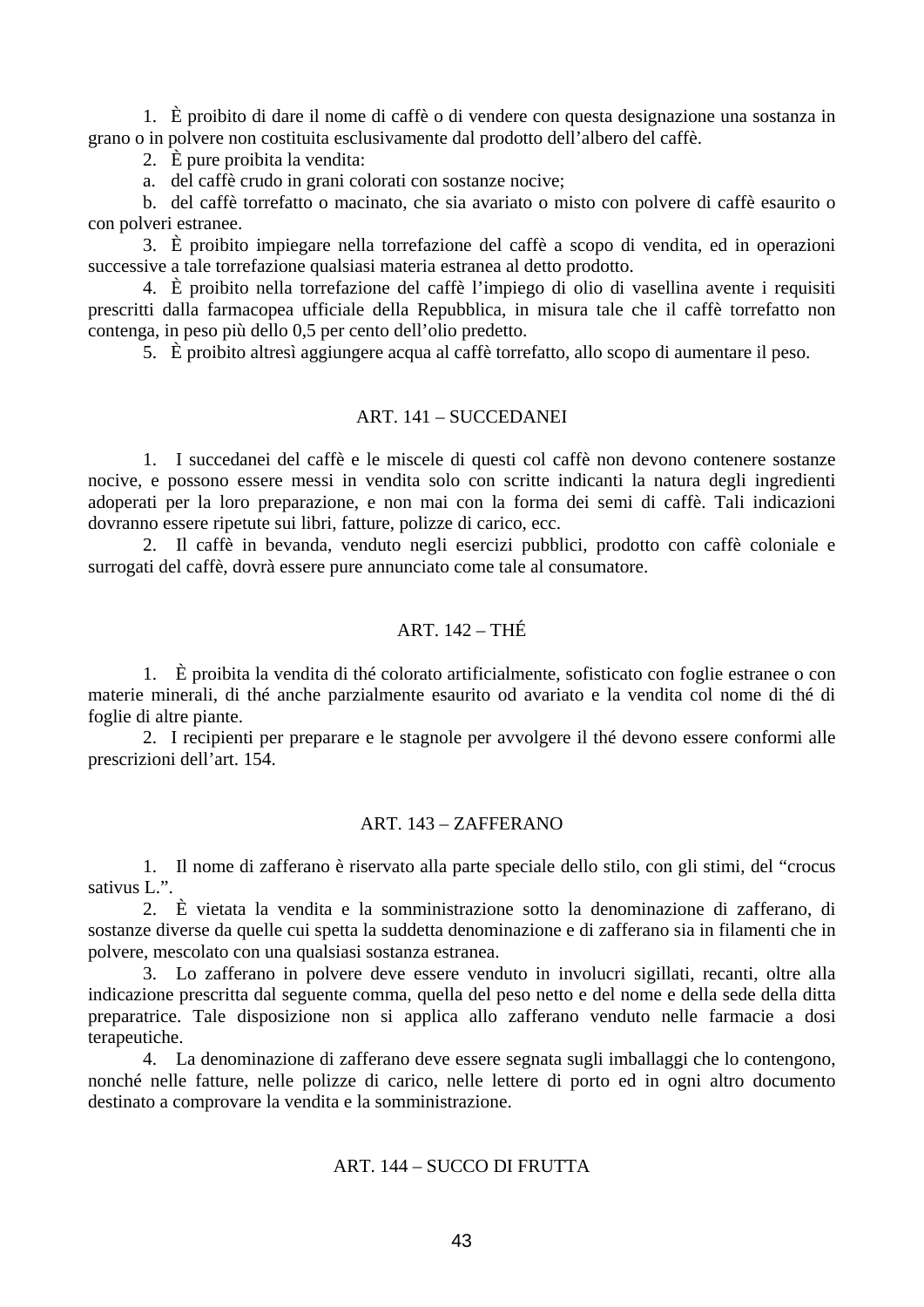1. Il nome di "succo", "mosto" e simili di un dato frutto è riservato esclusivamente al liquido ottenuto per la spremitura del frutto nominato, con o senza concentrazione.

2. Il nome di "sciroppo" è riservato alla soluzione acquosa del saccarosio. Il nome di "sciroppo" seguito dalla indicazione di una data pianta è riservato alle soluzioni di saccarosio con aggiunta di estratti o tinture ricavati da frutta, semi anche tostati, cortecce e bucce, radici, foglie, fiori o altre parti della pianta nominata.

3. I nomi di "conserva", di "marmellata" e di "gelatina" di un dato frutto sono vietati ai prodotti ottenuti per concentrazione delle polpe e dei succhi del frutto nominato, con o senza aggiunta di saccarosio, fino alla consistenza pastosa o fino a che in prodotto si rapprenda o solidifichi per raffreddamento.

4. È vietato vendere con nome di succo o mosto e simili di un dato frutto, di sciroppo seguito dall'indicazione del frutto o della pianta, di conserva, di marmellata o di gelatina di un dato frutto prodotti di frutta o di altre parti di piante diversi dal frutto o dalla pianta nominati. Quando i prodotti contemplati nel presente articolo sono preparati con l'impiego di frutta o di parte di piante appartenenti a più specie, queste debbono essere indicate nella denominazione dei prodotti stessi. È vietato produrre e detenere per la vendita, vendere o mettere comunque in commercio, sciroppi composti, in tutto od in parte, con essenze sintetiche o comunque non rispondenti alle definizioni di cui ai commi precedenti.

5. Nella preparazione degli sciroppi, escluso quello di cui al secondo comma, è ammessa:

a. l'aggiunta di glucosio, sempre quando la preparazione non superi il 25 per cento della richezza zuccherina totale, e purché lo sciroppo che ne deriva sia venduto con la dichiarazione "contenente glucosio" oppure "sciroppo glucosiato" da applicarsi in modo chiaro e ben leggibile sui recipienti che lo contengono;

b. l'aggiunta di sostanze coloranti ritenute innocue a norma del r.d. 30 ottobre 1924, n. 1938, destinate a ravvivare il colore, purché sia posta sui recipienti in modo chiaro e ben leggibile l'indicazione "colorato con colori consentiti dalle disposizioni sanitarie". Questa disposizione non si applica ai succhi di uva.

### ART. 145 – DIVIETI

1. È vietata la vendita di sciroppi, conserve, marmellate e gelatine di frutta che contengono organismi animali o siano invasi da organismi vegetali o comunque aventi colore, sapore ed odore sensibilmente disgustosi ed anormali.

2. È vietata la preparazione e la vendita di conserve di pomodoro ed in genere di conserve, marmellate e gelatine di frutta, le quali derivino da frutti immaturi ed alterati.

3. Nella preparazione di conserve di pomodoro è vietato l'uso di colori estranei anche non nocivi. È pure vietato usare cloruro sodico in quantità superiore al 5 per cento.

### ART. 146 – ACQUE GASSOSE

1. Sono considerate acque gassose:

a. Le comuni acque potabili contenenti acido carbonico disciolto sotto pressione (acqua di seltz);

b. Le comuni acque di soda contenenti bicarbonato di soda ed acido carbonico sotto pressione;

c. Quelle gassate come sopra, edulcorate con zucchero, con sciroppi, con essenze aromatiche ed acidi organici non nocivi, e contenenti almeno l'8 per cento di residuo secco.

2. Per la fabbricazione di acque gassose si debbono usare acque potabili sicuramente garantite da possibili inquinamenti.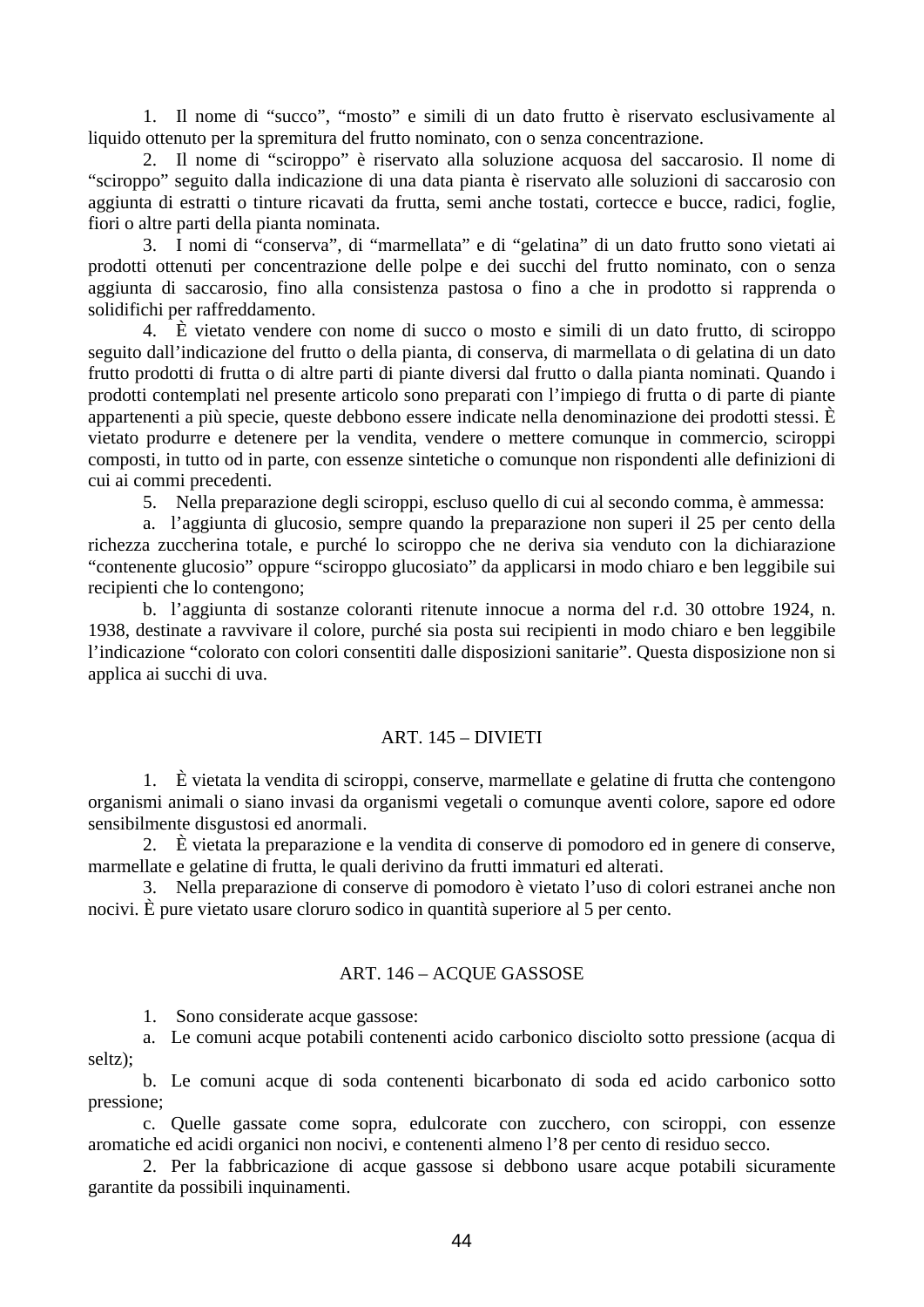3. È vietato vendere acque gassose alterate, guaste, contenenti corpi estranei in sospensione e contenute in bottiglie non perfettamente pulite.

### ART. 147 – ACQUE GASSOSE SCIROPPATE

1. Le acque gassose vendute sotto il nome di un determinato frutto, devono essere esclusivamente preparate con lo sciroppo di detto frutto e non essere colorate con colori artificiali.

2. Non adoperandosi esclusivamente sciroppi naturali di frutta, le acque gassose sciroppate non possono portare la indicazione del frutto, ma devono essere vendute con nome di fantasia dello sciroppo usato, oppure con indicazione "aromatizzata", ad es. alla fragola, alla granatina, ecc. Se lo sciroppo è preparato con glucosio, o sostituendo almeno il 10 per cento di zucchero con glucosio, o con zucchero invertito, la gassosa deve essere venduta con la indicazione "gassosa al glucosio" unitamente alle indicazioni volute dal comma precedente.

## ART. 148 – BOTTIGLIE E SIFONI

1. Le bottiglie ed i sifoni per le acque gassose devono portare scritto in modo indelebile, almeno sul tappo e sulle chiusure metalliche, il nome o la ragione sociale del fabbricante, o del suo immediato predecessore, od un marchio che valga ad identificare la fabbrica.

2. Le bottiglie a pallottola sono vietate.

3. È in ogni modo proibito al produttore di acque gassose di adoperare bottiglie e sifoni di altre fabbriche per immettervi prodotti da lui confezionati.

### ART. 149 – PERSONALE

1. Il personale adibito alle fabbriche di acque gassose deve essere di sana costituzione ed esente da malattie trasmissibili. Per l'accertamento di tali condizioni deve subire una visita medica da parte dell'Ufficiale Sanitario, il quale ne rilascerà apposito certificato.

2. La visita sanitaria sarà ripetuta periodicamente ed almeno ogni quattro mesi a cura degli esercenti le fabbriche, i quali dovranno curare la conservazione dei referti, e presentarli ad ogni richiesta dell'autorità sanitaria.

#### ART. 150 – FABBRICHE DI ACQUE GASSOSE

1. Chiunque intenda aprire una fabbrica di acque gassose o portare modificazioni a quelle esistenti, deve farne domanda al Sindaco del Comune nel quale sorge la fabbrica.

2. Eguale domanda deve essere fatta da chi intende impiantare apparecchi da banco.

### $ART$ . 151 – BIRRA

1. Nella fabbricazione della birra non deve essere adoperata altra materia prima, che non sia il malto d'orzo o di altri cereali, il luppolo ed il lievito.

2. Per la chiarificazione della birra debbono impiegarsi soltanto mezzi meccanici e sostanze innocue come: trucioli di faggio o di quercia, il legno di noce avellana, la colla di pesce, la gelosa (agar agar), l'allumina, il fosfato di calce.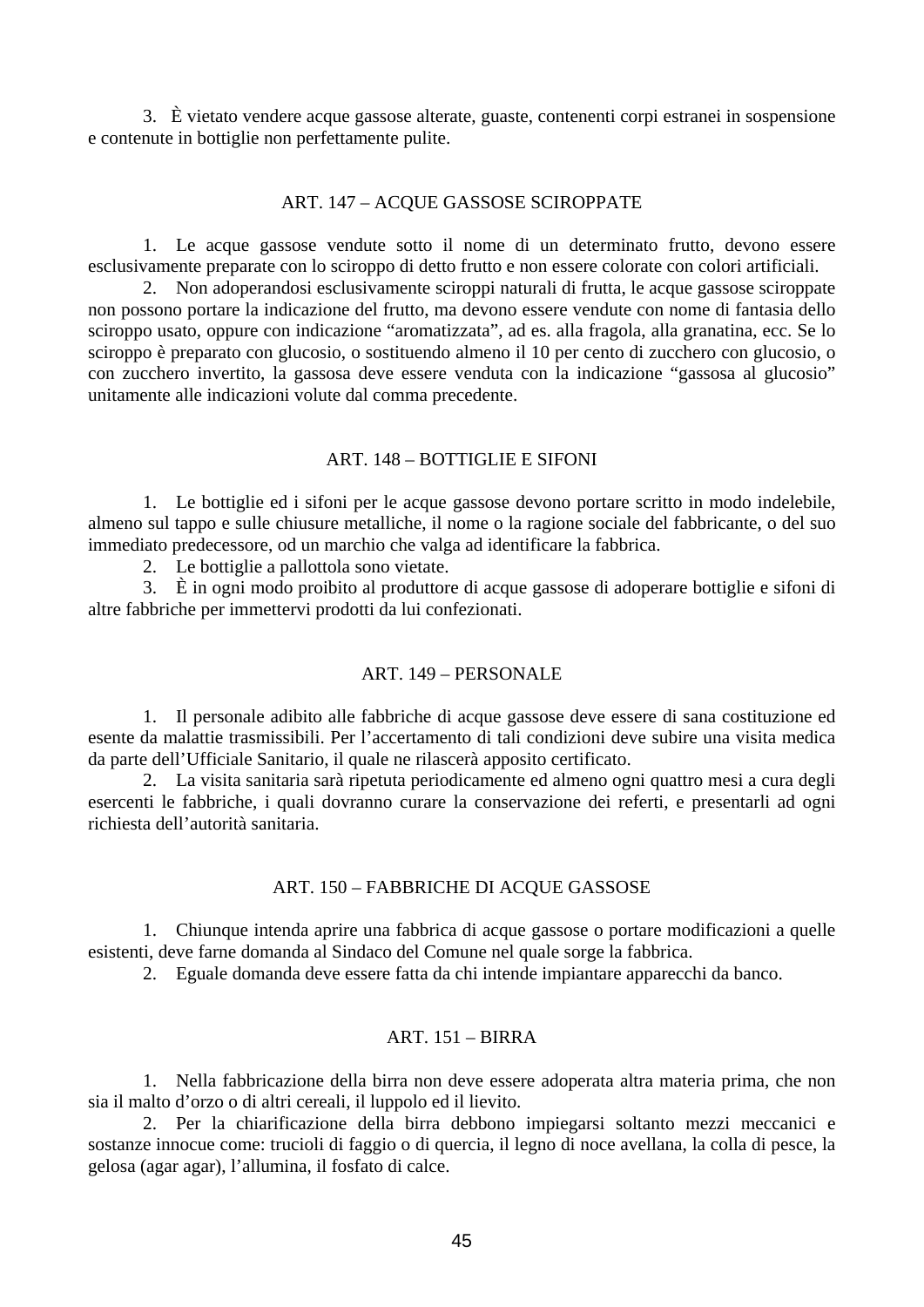3. Per la colorazione della birra non deve impiegarsi altro che la materia colorante proveniente dal malto torrefatto.

## ART. 152 – DIVIETI

1. Non è permessa l'aggiunta della birra di sostanze estranee (come per esempio solfiti, acido salicilico, acido borico, acido assalico, glicerine, ecc.) sia allo scopo di conservazione che ad altro scopo.

2. È vietata la vendita di birra sensibilmente affetta dalle malattie dell'inacidimento, della vischiosità ecc. o comunque avariata.

#### ART. 153 – TRASPORTI DI BIRRA

1. Per il trasporto della birra si debbono impiegare solo recipienti di legno, di vetro oscuro, non piombifero, o di altro materiale opaco non attaccabile dalla birra stessa.

## **CAPO VIII**

# **SUPPELLETTILI DA CUCINA E DA TAVOLA – GIOCATTOLI – POPPATOI – GHIACCIO E FRIGORIFERI – GELATI – CARTA DA INVOLGERE GENERI ALIMENTARI – COLORI NOCIVI.**

### ART. 154 – DIVIETI

1. È vietato di vendere o di tenere per vendere ed usare:

1.1 I suppellettili da cucina e da tavola e qualsiasi altro oggetto destinato a porsi in contatto diretto con sostanze alimentari e bevande che siano:

a. fatti di piombo o zinco con leghe contenenti più del dieci per cento di piombo, ad accezione dei tubi per l'acqua potabile;

b. stagnati internamente con stagno contenente piombo al disopra dell'uno per cento;

c. rivestiti interamente di uno strato vetrificato o smaltato che messo a contatto per ventiquattro ore con una soluzione dell'uno per cento di acido acetico alla temperatura ordinaria, ceda piombo al liquido;

d. fatti di rame ed ottone e non rivestiti interamente di stagnatura integra o saldati con lega di stagno e piombo contenente di quest'ultimo più del dieci per cento; la stagnatura deve essere estesa a tutta la superficie per i tubi che devono essere immersi, in liquidi o sostanze alimentari;

1.2 gli oggetti di gomma o cautchou, per uso di giocattoli, poppatoi, anelli per dentizione, tiralatte e simili, contenenti piombo o zinco o antimonio od arsenico od altri metalli nocivi;

1.3 stagnole o fogli metallici contenenti piombo al disopra del limite dell'uno per cento e destinati a porsi in diretto contatto con sostanze alimentari.

## ART. 155 – POPPATOI

1. È vietato importare, fabbricare, vendere e comunque tenere per vendere:

a) Poppatoi a tubo, nonché i singoli pezzi staccati destinati a comporre i poppatoi stessi;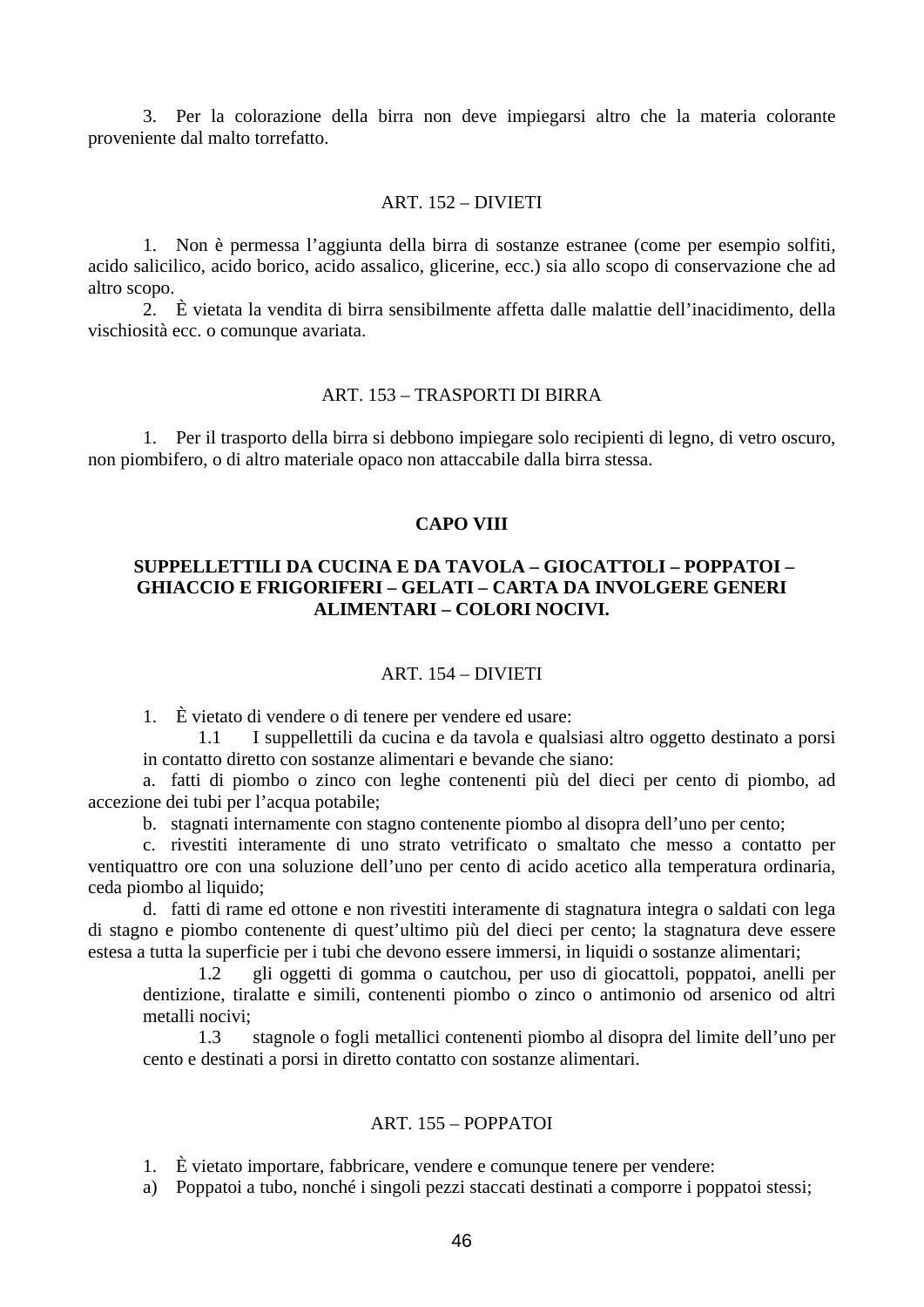b) Succhietti o succini per bambini, che non siano di gomma elastica piena.

2. La gomma elastica vulcanizzata di cui sono formati i capezzoli da applicarsi alle bottiglie-poppatoio senza tubo, le tettarelle, gli anelli per dentizione, i copri capezzoli, i tiralatte, i succhietti e simili, siano essi fabbricati nella Repubblica o importati, non devono contenere piombo, zinco, antimonio, arsenico od altre sostanze nocive.

3. Gli oggetti di gomma di cui al comma precedente, devono portare la indicazione indelebile della rispettiva fabbrica.

#### ART. 156 – GHIACCIO

1. Si ammettono due qualità di ghiaccio: l'industriale e l'alimentare. L'alimentare deve essere artificiale e provenire da fabbriche debitamente autorizzate e notoriamente soggette a vigilanza sanitaria.

2. Negli spacci il ghiaccio industriale dovrà essere posto in luogo separato da quello alimentare e dovrà portare, ben visibile, l'indicazione dell'uso cui è destinato. Anche il trasporto dei due tipi di ghiaccio dovrà essere fatto a mezzo veicoli distinti.

3. L'impiego del ghiaccio naturale e della neve potrà consentirsi soltanto per uso refrigerante ed industriale con le modalità prescritte dall'art. 12 del regolamento generale sanitario 3 febbraio 1901, n. 45, e dall'Ufficiale Sanitario.

## ART. 157 – FRIGORIFERI

1. I frigoriferi per la conservazione delle sostanze alimentari dovranno avere i locali, l'arredamento e le suppellettili tenuti con la massima pulizia, i locali di magazzino con pavimenti a superficie liscia, unita ed impermeabile con opportuna pendenza verso bocche di scarico e presentare in ogni loro particolare, le più complete garanzie igieniche.

### ART. 158 – CARTA DA INVOLGERE GENERI ALIMENTARI

1. La carta destinata all'involucro dei generi alimentari in genere ed in ispecie quelli da consumarsi crudi (salami, formaggi, dolciumi, ecc.) deve essere conservata la riparo dalla polvere, e dai contatti del pubblico e dell'esercente.

2. Detta carta non deve essere tenuta ammassata in angoli o sul banco di vendita, ma custodita entro appositi armadietti o apparecchi, che ne assicurino la protezione e ne evitino l'insudiciamento sia diretto che indiretto.

3. È vietato negli spacci di sostanze alimentari, di avvolgere queste sostanze con carta usata, stampata o preparata con gesso, allume, barite od altra materia che si presti a frode nel peso, ovvero colorata con sostanze nocive e che ceda facilmente il colore.

4. Detta carta non deve essere pesante e superare il peso di grammi uno ogni decimetro quadrato. È vietato soffiare sulla carta per staccarla.

# ART. 159 – GELATI

1. Col nome di gelato di panna non può essere messo in commercio che quello ottenuto gelando una crema formata esclusivamente col latte, saccarosio, uova e sostanze aromatiche.

2. I gelati di cioccolato non possono essere preparati che usando latte, saccarosio e polvere di cioccolato o di cacao.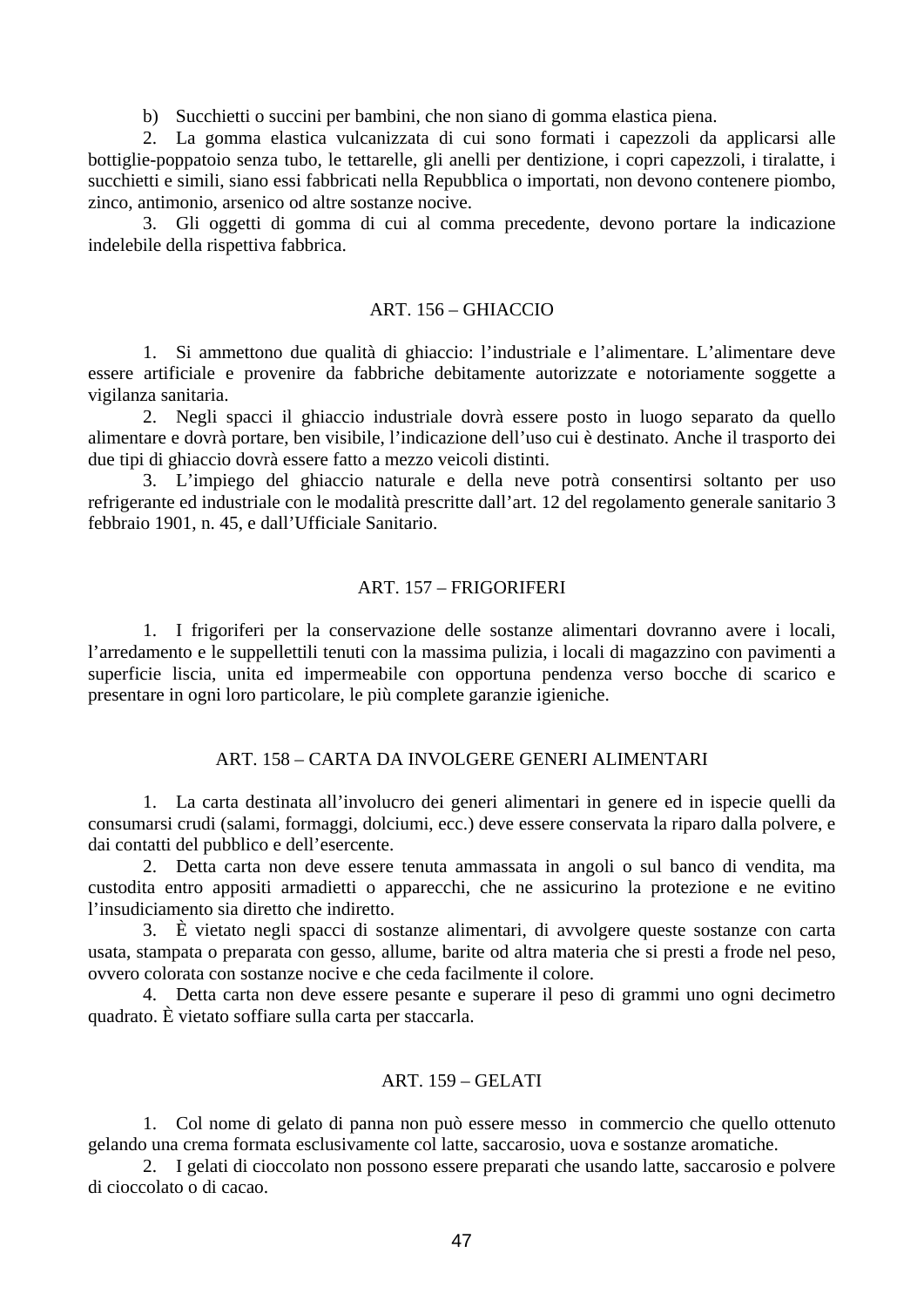3. Nella preparazione dei gelati di frutta, è proibito l'impiego di essenze sintetiche e di coloranti artificiali anche innocui ed edulcoranti diversi dal saccarosio.

4. È permessa la produzione e la vendita di gelati contenenti fecolacei, gelatine e colori artificiali non proibiti a condizione che siano dichiarati "gelati ottenuti con prodotti artificiali" e segnalati con cartelli ben visibili al pubblico, esposti negli esercizi di vendita in caratteri di almeno cm. 5 di altezza.

5. I gelati di crema di panna e quelli nei quali entra in combinazione il latte, devono essere preparati con latte bollito e pastorizzato, oppure con latte da potersi consumare crudo.

(Si richiama il seguente art. 162, n. 7)

### ART. 160 – VENDITA AMBULANTE DI GELATI, DI DOLCIUMI E DI BIBITE

1. È assolutamente vietata la vendita ambulante del gelato di crema e di panna o comunque preparato con l'impiego del latte.

2. I venditori ambulanti di gelato diversamente confezionato devono chiedere ed ottenere dal Sindaco una speciale autorizzazione la quale, sentito l'Ufficiale Sanitario, potrà essere concessa dietro regolare domanda indicante:

a. La qualità o composizione del gelato posto in vendita;

b. Il luogo di produzione del gelato ed il nome del produttore.

3. Per la vendita ambulante, il mezzo di trasporto (triciclo, carretto, ecc.) deve essere esteticamente decoroso, pulito ed approvato dall'autorità sanitaria comunale.

4. I venditori ambulanti di gelato dovranno disporre di idoneo locale per il deposito di tutto quanto occorre al loro commercio.

5. Per la vendita ambulante di gelati, bibite e dolciumi dovranno essere osservate le prescrizioni seguenti.

6. È fatto assoluto divieto ai singoli rivenditori ambulanti di fabbricare direttamente i gelati.

7. I rivenditori ambulanti di gelati, di bibite e dolciumi debbono rifornirsi esclusivamente presso esercizi di gelaterie, pasticcerie o stabilimenti di produzione debitamente autorizzati e controllati dall'autorità sanitaria.

8. I dolciumi venduti in forma ambulante debbono essere offerti al pubblico in involucri confezionati e chiusi direttamente dal fabbricante.

9. I veicoli destinati alla vendita ambulante devono essere idonei allo scopo e tenuti ben puliti e, oltre a permettere la conservazione del prodotto a bassa temperatura, debbono possedere i recipienti per gelati ed i coni di sfoglia muniti di chiusura che li protegga dalle mosche, dalla polvere e da qualsiasi contatto fino al momento della vendita.

10. Dovrà esserci inoltre un adatto strumento metallico per prelevare i gelati senza che abbiano contatto con le mani del rivenditore; anche gli strumenti per il prelevamento del gelato debbono essere conservati fuori del contatto con le mosche e dalla polvere ed essere di forma e di lunghezza tali che la loro impugnatura non possa venire a contatto con l'orlo del recipiente contenente il gelato.

11. L'igiene dei recipienti contenenti il gelato destinato alla vendita ambulante, deve essere curata direttamente dall'esercizio di gelateria o dallo stabilimento di produzione che fornisce il singolo rivenditore ambulante.

12. Le bibite da somministrare in bicchieri di vetro potranno essere vendute soltanto presso chioschi muniti di presa diretta di acqua corrente, mentre i rivenditori ambulanti dovranno limitarsi a vendere solo bibite già confezionate in bottiglie chiuse.

13. Il personale sia fisso che provvisorio, addetto alla confezione ed alla vendita dei dolciumi, gelati e bibite, deve avere subito la prescritta visita sanitaria ai sensi dell'art. 262 del t.u.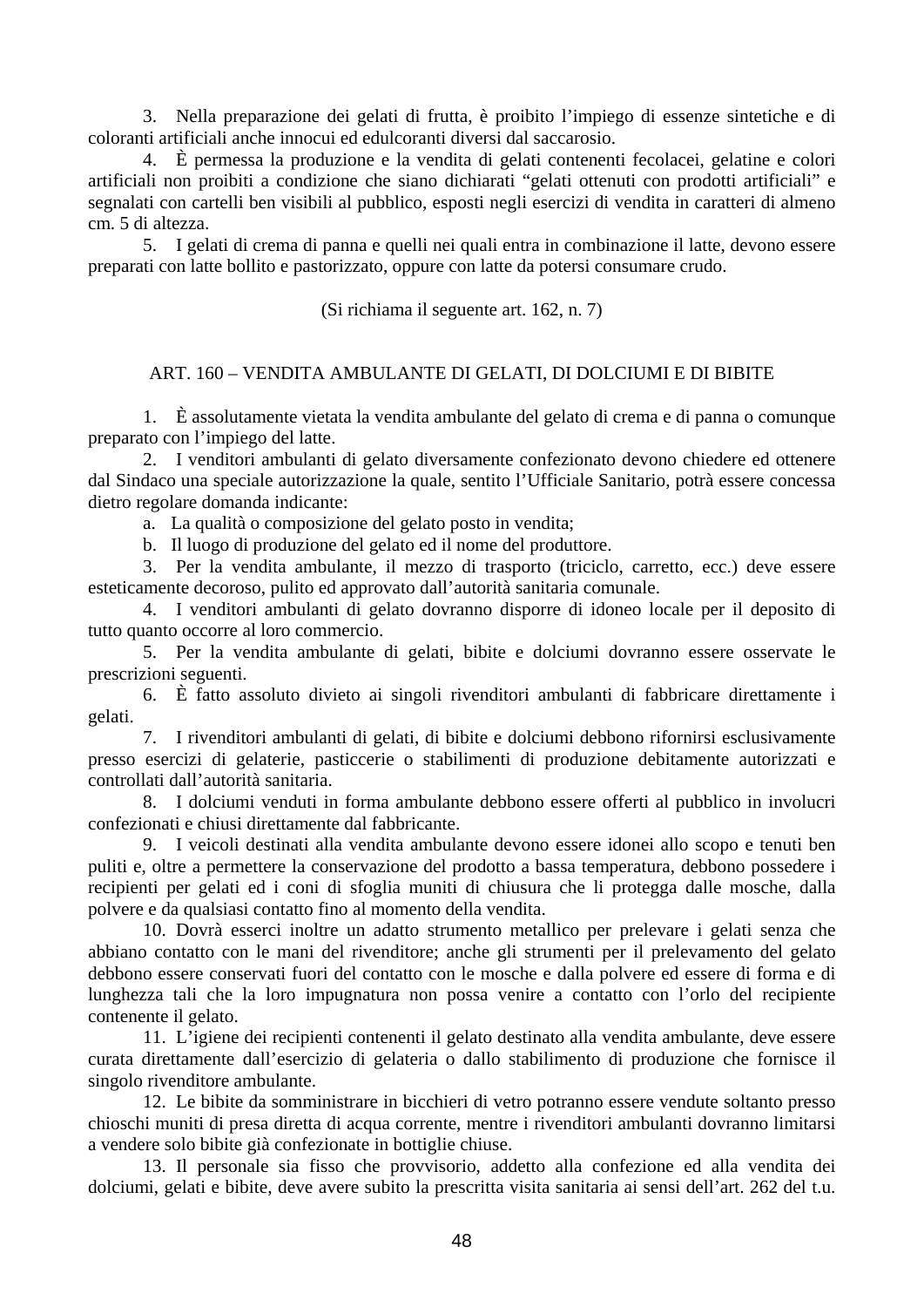delle leggi sanitarie ed essere sottoposto alla vaccinazione antivaiolosa ed alla vaccinazione antitifica.

14. Si procederà contro i trasgressori delle suddette norme con l'immediato ritiro della licenza, nonché con le sanzioni previste dal t.u. delle leggi sanitarie e dal presente regolamento.

(Si richiama il seguente art. 162, n. 7)

#### ART. 161 – COLORI NOCIVI

1. Per la preparazione di sostanze alimentari, di bevande, per la colorazione della stoffe, tappezzate, giocattoli, carte destinate ad involgere sostanze alimentari ed altri oggetti di uso personale e domestico, non possono essere impiegati colori nocivi alla salute, come alle disposizioni di legge indicate nel successivo art. 162, lettera f) e nell'art. 250 del t.u. leggi sanitarie.

### **CAPO IX**

## **DISPOSIZIONI COMUNI AI CAPI PRECEDENTI**

### ART. 162 – NORME INTEGRATIVE

1. Per quanto non è previsto nel presente titolo si applicano, oltre le disposizioni del t.u. delle leggi sanitarie, anche:

1.1. Il r.d. 20 dicembre 1928, n. 3289, per la vigilanza sanitaria sulle carni; il r.d.l. 26 settembre 1930, n. 1458, recante modifiche al r.d.l. 15 maggio 1917, n. 868, per la vendita delle carni fresche e congelate;

1.2. Il r.d. 30 gennaio 1936, n. 398, contenente norme per l'attuazione della legge 15 giugno 1935, n. 1350, per la disciplina della produzione e del commercio degli estratti alimentari; il r.d. 15 gennaio 1931, n. 117, per la protezione della selvaggina e per l'esercizio della caccia; il t.u. 8 ottobre 1931, n. 1604, sulla pesca, il regolamento sulla pesca 22 novembre 1914, n. 1486; le disposizioni, in quanto applicabili, anche per il prelevamento dei campioni e dei controlli, del r.d. 17 marzo 1932, n. 368, per i tipi di farina e di pane e della legge 22 giugno 1933, n. 874, sulle paste alimentari; le norme dell'Alto Commissariato per l'Alimentazione, circa le caratteristiche degli sfarinati del pane e della pasta emanate in esecuzione della legge 2 agosto 1948, n. 1036. Fino a quando non sia diversamente stabilito, le caratteristiche degli sfarinati, del pane e della pasta sono quelle indicate nel decreto del suddetto Alto Commissariato 26 luglio 1948, (G.U. n. 177, del 4 agosto 1949).

1.3. Il regolamento 3 agosto 1890, n. 7045 per la vigilanza igienica sugli alimenti, bevande e sugli oggetti di uso domestico; il regolamento 9 maggio 1929, n. 994, 1647, sulla vigilanza igienica del latte destinato al consumo diretto; il d.l. 29 ottobre 1947, n. 1172, circa la nuova destinazione lattiero-casearia; la legge 4 luglio 1929, n. 1315-1976, sulla coltivazione ed il commercio dei molluschi eduli; sui prodotti della pesca: le leggi 13 aprile 1933; n. 397, e 20 giugno 1935, n. 1279; il r.d.l. 7 luglio 1927, n. 1548, ed il r.d.l. 27 giugno 1929, n. 1427.

1.4. Il r.d.l. 15 ottobre 1925, n. 2033, per la repressione delle frodi nella preparazione e nel commercio di sostanze di uso agrario e di prodotti agrari; il regolamento relativo approvato con r.d. 1° luglio 1926, n. 1361, (circa i prelevamenti di campioni e le analisi, ivi art. 97 e segg.); il r.d. 2 settembre 1932, n. 1225, per la difesa economica della viticoltura.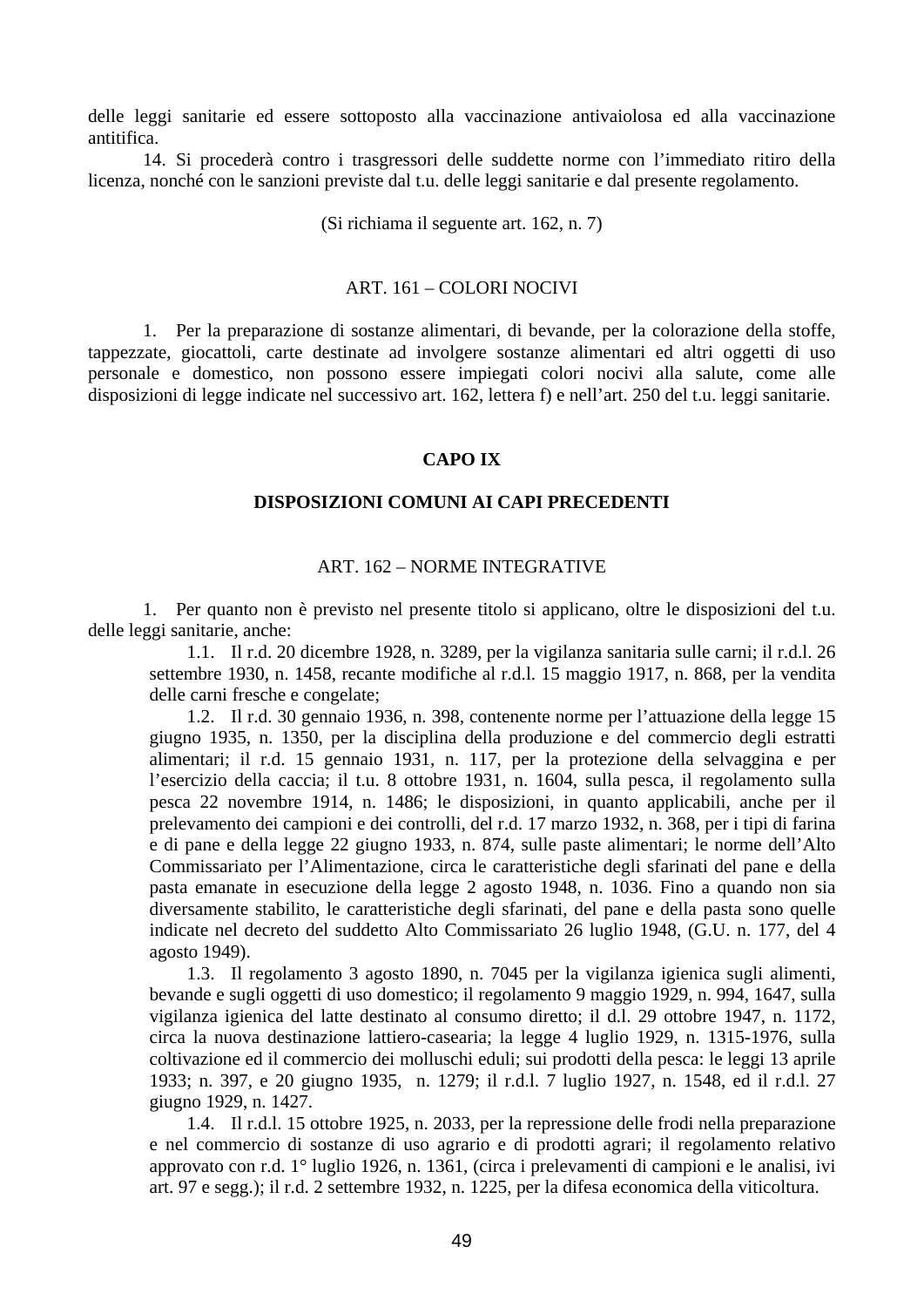1.5. Il r.d. 6 aprile 1933, n. 381, per la vendita di burro e succedanei; il r.d. 15 febbraio 1934, n. 290, sulla limitazione dell'impiego della margarina per usi alimentari; il r.d. 17 maggio 1938, n. 1177, con disposizioni integrative circa la produzione e vendita dei formaggi.

1.6. Per le conserve alimentari il r.d. 8 febbraio 1923, n. 501, il r.d. 14 ottobre 1926, n. 1957; il r.d.l. 25 agosto 1932, n.1260; per il cacao e cioccolato, la legge 9 aprile 1931, n. 916; per lo zafferano il r.d.l. 12 novembre 1936, n. 2217; per le acque gassose il r.d. 20 ottobre 1931, n. 1601; per il caffè il r.d. 15 ottobre 1925, n. 1925, ed il r.d. 19 dicembre 1926, n. 2415; per l'elenco dei colori nocivi il r.d. 30 ottobre 1924, n. 1938; per i vermouth il r.d.l. 4 novembre 1933, n.1646 e 19 aprile 1934, n. 773

1.7. Per la fabbricazione e vendita dei gelati si richiama la circolare n. 20900.II.AG/22177 del 30 giugno 1949 dell'Alto Commissariato per l'Igiene e la Sanità pubblica.

### **TITOLO IV**

### **LOTTA CONTRO LE MOSCHE**

### **CAPO I**

# **DISPOSIZIONI GENERALI – RACCOLTA ED ESPORTAZIONE MATERIE PUTRESCIBILI**

## ART. 163 – NETTEZZA URBANA IN GENERE

1. La raccolta e la esportazione delle immondizie e delle materie putrescibili nonché la costituzione dei depositi di detti materiali sono disciplinate dalle norme contenute negli articoli che seguono (D. Capo del Governo del 20 maggio 1928).

### ART. 164 – RACCOLTA DI IMMONDIZIE E DELLE MATERIE PUTRESCIBILI

1. Le immondizie e le materie putrescibili provenienti dalle case, dagli esercizi pubblici, ed in genere, dagli spacci di vendita al pubblico, devono essere tenute, fino alla loro asportazione, in recipienti coperti.

2. Sono vietati il gettito delle immondizie e di materie putrescibili od il loro deposito, anche temporaneo, nelle pubbliche vie e nei terreni pubblici e privati.

3. Le aree scoperte entro i fabbricati o interposte ad essi, come pure le strade praticabili, sia private, sia consorziali, ed i tratti di spiaggia annessi a stabilimenti di bagni devono essere tenuti sgombri, a cura dei proprietari, amministratori o conduttori, da immondizie e da materie putrescibili.

4. Le ordinarie immondizie e le materie putrescibili provenienti da stabilimenti industriali debbono essere raccolte in apposita fossa costruita in cemento con gli angoli arrotondati, coperta in maniera completa da lastra metallica, di capacità non superiore al metro cubo salvo le concessioni che, caso per caso, potranno essere accordate, a giudizio dell'Ufficio di Igiene, secondo l'entità di certe lavorazioni. La fossa deve essere munita di canna di ventilazione prolungata in alto, fino sopra il tetto della vicina costruzione e fornita di cappello.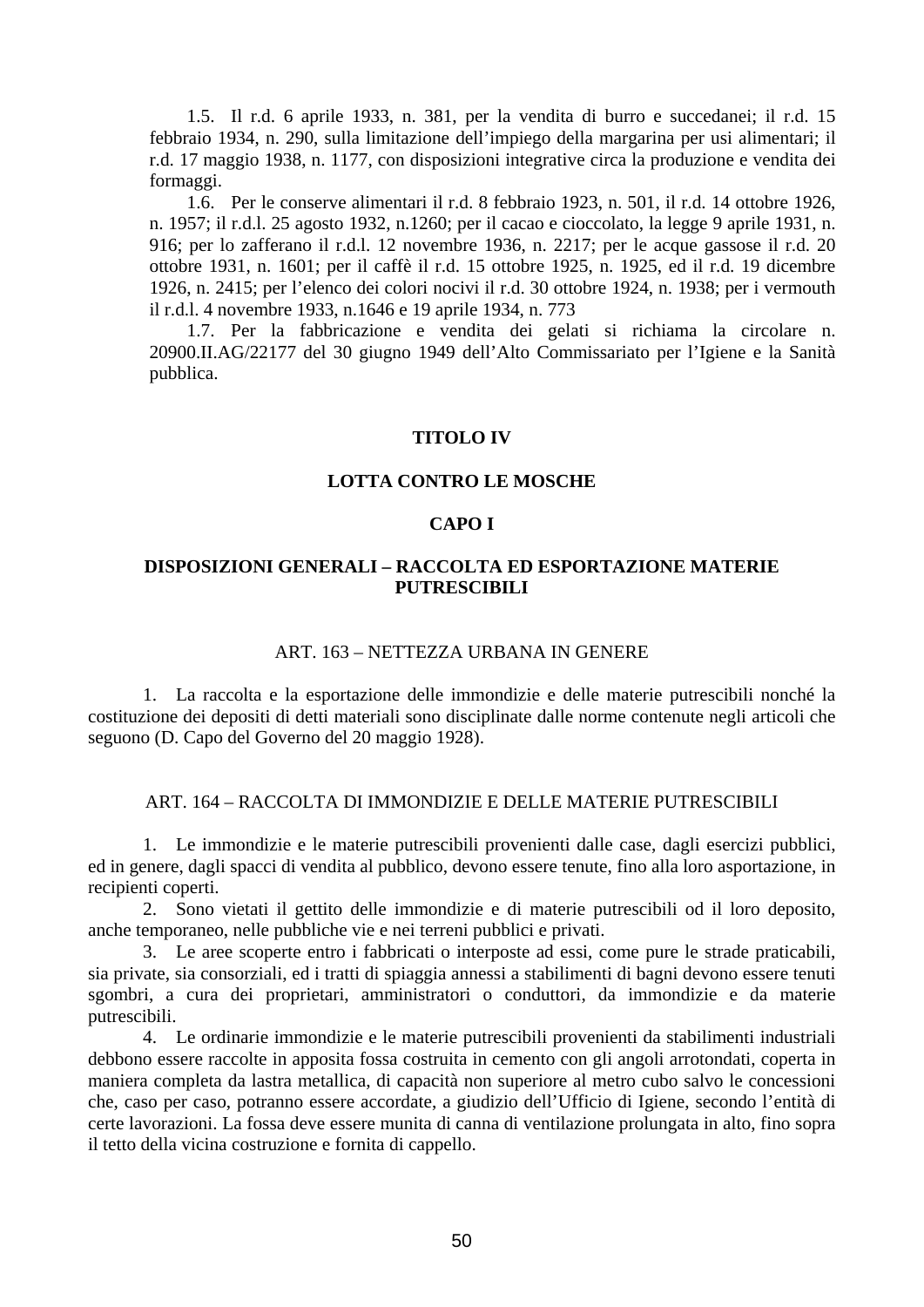### ART. 165 – ASPORTAZIONE DELLE IMMONDIZIE E DELLE MATERIE PUTRESCIBILI

1. L'asportazione delle materie di cui al precedente articolo deve essere fatta con recipienti che non permettano disperdimenti.

2. L'allontanamento delle immondizie e delle materie putrescibili dai centri di popolazione agglomerata deve essere fatto giornalmente.

3. I carri destinati al trasporto di detti materiali devono avere i requisiti determinati dall'autorità locale, od essere costruiti secondo un modello approvato dal Sindaco, sentito l'Ufficiale Sanitario.

4. È vietata nell'abitato la sosta dei carri, carichi di detti materiali, oltre il tempo necessario per la loro raccolta.

5. Nel caso in cui il trasporto dei suindicati materiali avvenga per ferrovia, o tramvia o per via d'acqua, è obbligatorio il loro trattamento contro le mosche da effettuarsi con mezzi atti ad ostacolarne la invasione e la moltiplicazione.

#### ART. 166 – DEPOSITI DI IMMONDIZIE E DI MATERIE PUTRESCIBILI

1. Le aree destinate a deposito dei materiali di cui ai precedenti articoli sono designate dal Sindaco, sentito l'Ufficiale Sanitario, e devono distare dal centro di popolazione agglomerata non meno di 500 metri. I depositi, compresi quelli annessi a scali ferroviari, tramviari o portuali, devono essere costruiti per modo che sia possibile il trattamento contro le mosche, da effettuarsi obbligatoriamente, a regola d'arte, con mezzi diretti ad ostacolarne la invasione e la moltiplicazione.

2. La cernita e la utilizzazione industriale o agricola delle immondizie e delle materie putrescibili di cui ai precedenti articoli devono essere eseguite nelle aree e con le norme che saranno stabilite dal Sindaco, sentito l'Ufficiale Sanitario.

# ART. 167 – GIARDINI URBANI E TERRENI COLTIVATI NEL CENTRO DI POPOLAZIONE AGGLOMERATA

1. Il Sindaco, sentito l'Ufficiale Sanitario, potrà permettere la costituzione di depositi dei materiali di cui agli articoli precedenti, per la loro utilizzazione come fertilizzanti, nella misura strettamente necessaria alle coltivazioni, nei giardini urbani ed in terreni coltivati siti a distanza minore di 500 metri dal centro di popolazione agglomerata. Per detti depositi si dovranno osservare le prescrizioni di cui all'articolo precedente e quelle altre maggiori che il Sindaco, sentito l'Ufficiale Sanitario, ritenga di dover prescrivere ai fini di un più efficace trattamento contro le mosche.

## **CAPO II**

#### **DISPOSIZIONI GENERALI**

## ART. 168 – SCUDERIE E STALLE

1. Le scuderie e le stalle in genere, nei casi in cui queste si trovino nel centro di popolazione agglomerata, devono essere mantenute pulite ed avere le aperture esterne munite di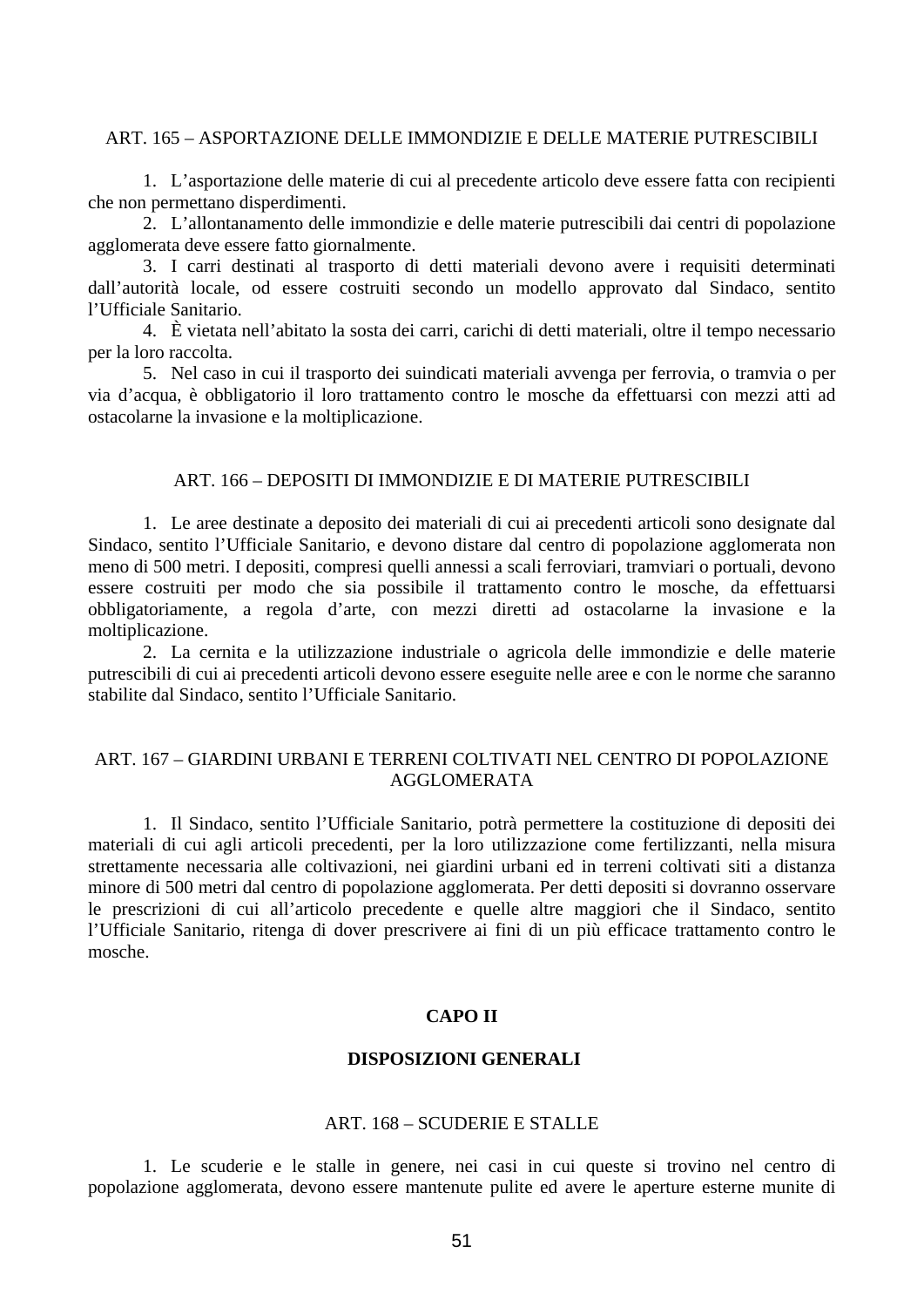dispositivi atti alla protezione contro le mosche, conformi alle prescrizioni emanate dal Sindaco, sentito l'Ufficiale Sanitario. Per il trasporto del letame, si osservano le disposizioni contenute nell'art. 165.

### ART. 169 – DEPOSITI DI POLLAME

1. Il Sindaco, sentito l'Ufficiale Sanitario, concede la licenza di tenere depositi di pollame vivo o di altri piccoli animali, a scopo di industria e commercio, nel centro di popolazione agglomerata, sempre previo accertamento che detti depositi siano in condizioni da potervisi attuare costantemente le norme che, caso per caso, saranno ritenute necessarie ai fini del trattamento contro le mosche.

2. Nei confronti di detti depositi si attuano le disposizioni di cui ai precedenti articoli 164 e 165.

## ART. 170 – FIERE – FESTE – MERCATI

1. Chiunque, in occasione di fiere, di feste o di mercati, intenda aprire o condurre scuderie o stallaggi, o tenere stalle o depositi di sosta per animali equini, bovini, ovini o suini deve darne partecipazione, sette giorni prima al Sindaco, per i provvedimenti che questi è tenuto ad emanare, sentito l'Ufficiale Sanitario, ai fini dell'opportuno trattamento contro le mosche.

2. È vietato, di regola, di tenere fiere, feste o mercati nelle immediate vicinanze di istituti pubblici di ricovero e di cura.

## ART. 171 – ESERCIZI PUBBLICI

1. Negli esercizi pubblici di cui al t.u. delle leggi di pubblica sicurezza, comprese le latterie, oltre alle prescrizioni contenute nel presente regolamento, devono osservarsi le seguenti norme:

- 1.1. I locali nei quali si tengono, conservano o preparano i cibi e le bevande devono avere le aperture esterne munite di mezzi di protezione contro le mosche, conformi alle prescrizioni date dal Sindaco sentito l'Ufficiale Sanitario. Ugualmente protetti contro le mosche e con mezzi conformi alle prescrizioni stesse, devono essere i cibi in genere e le bevande preparate che si espongono in mostra.
- 1.2. Le stoviglie e, in genere, gli accessori da tavola, devono essere tenuti al riparo dalle mosche;
- 1.3. I locali tutti, compresi i retrobottega, devono essere mantenuti puliti; i rifiuti e le spazzature devono essere raccolti a norma dell'art. 164; le biancherie sudicie devono essere tenute in recipienti chiusi.

# ART. 172 – SPACCI DI GENERI ALIMENTARI

1. Negli spacci di vendita al pubblico di generi alimentari, all'ingrosso od al minuto, oltre alle prescrizioni contenute nel presente regolamento, si dovranno osservare le seguenti norme:

1.1. I preparati di carne, il pane, le paste, i dolciumi, la frutta, le conserve, le verdure e, in genere, qualsiasi sostanza alimentare che si consumi senza previa cottura, o lavaggio, o dipellamento, o simile, devono essere protetti contro l'inquinamento ad opera delle mosche, con l'impiego di uno dei mezzi, come retine metalliche, campane di vetro, veli, carte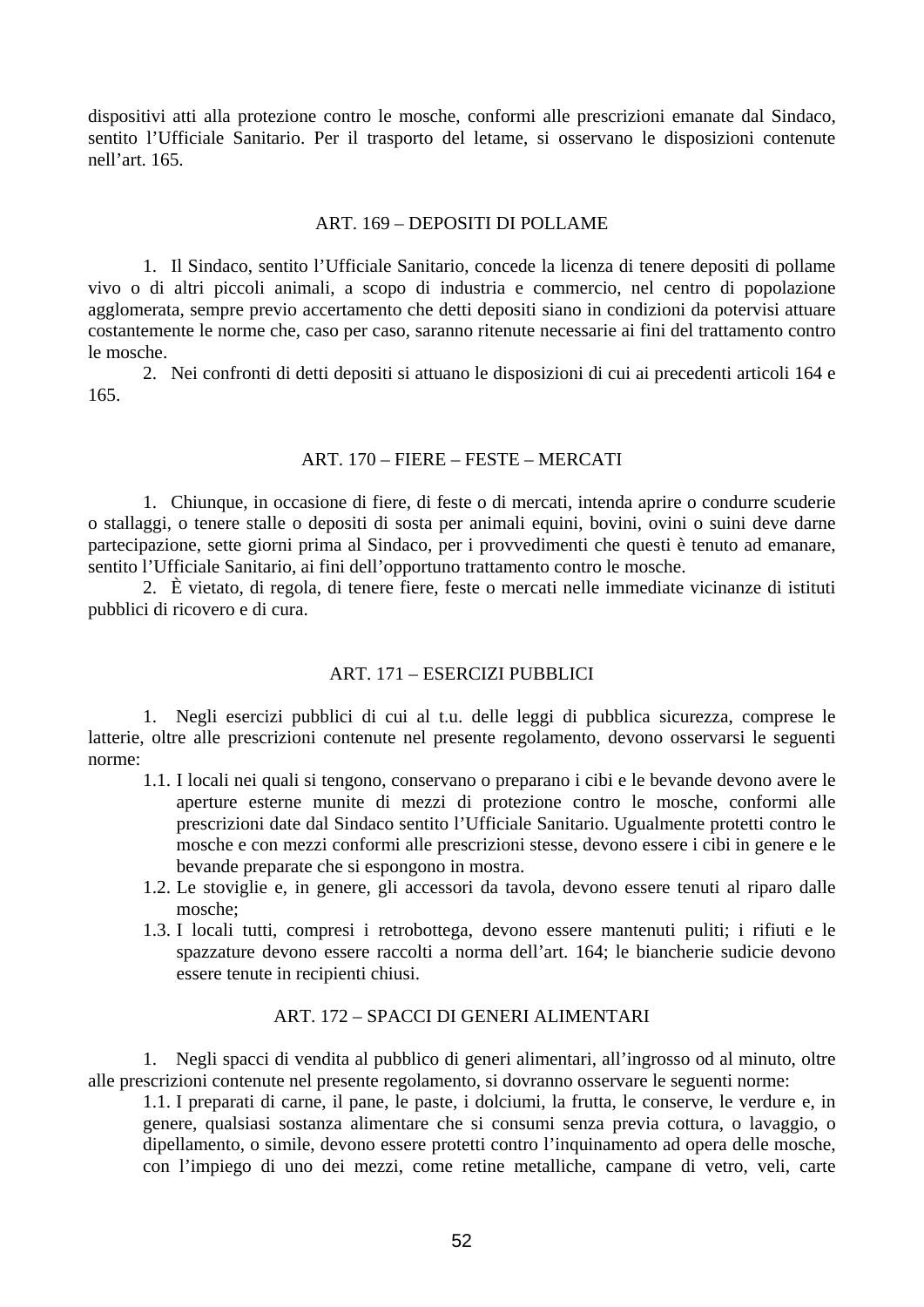moschicide, ventilatori od altri congegni adatti allo scopo, stabiliti, caso per caso, dal Sindaco, sentito l'Ufficiale Sanitario;

1.2. È vietata l'esposizione all'aperto dello spaccio, delle sostanze di cui al precedente n. 1.1;

1.3. I locali tutti adibiti alla vendita ed i rispettivi retrobottega devono essere mantenuti puliti ed i rifiuti e le spazzature raccolti a norma dell'art. 164.

2. Le prescrizioni del presente articolo si applicano anche nei confronti delle macellerie e degli altri spacci che vendano comunque carni fresche.

### ART. 173 – VENDITORI AMBULANTI

1. I venditori dei generi alimentari indicati nell'articolo precedente, siano essi ambulanti, od a posto fisso, o in chioschi, o in banchette, o simili, devono uniformarsi alle norme contenute nel n. 1.1 dell'art. 172, per quanto concerne la protezione dei generi alimentari, ivi contemplati, contro inquinamenti ad opera di mosche.

2. I locali nei quali detti venditori ripongono e confezionano la loro merce devono rispondere ai requisiti di cui al n. 1.3 dello stesso articolo.

### ART. 174 – STABILIMENTI DI SOSTANZE ALIMENTARI

1. Negli stabilimenti per la produzione, lavorazione o preparazione di sostanze alimentari, in tutti i locali adibiti alla raccolta ed alla lavorazione delle materie prime ed in quelli di deposito delle materie in corso di lavorazione o già lavorate, oltre alle prescrizioni contenute nel regolamento o in regolamenti speciali, devono osservarsi le seguenti norme:

a. Le aperture esterne devono essere protette contro la penetrazione delle mosche;

b. I depositi dei rifiuti delle lavorazioni e dei residui suscettibili di ulteriore lavorazione, che non sia possibile di asportare giornalmente, devono essere protetti dalla invasione delle mosche. I mezzi da impiegarsi, caso per caso, per il trattamento contro le mosche, come idonee coperture delle materie stesse, carte od altre sostanze moschicide sopra o presso le materie in deposito, o di altri congegni adatti allo scopo, sono indicati dal Sindaco, sentito l'Ufficiale Sanitario.

2. La disposizione che precede si applica anche nei confronti dei mattatoi, delle sardigne e dei depositi di pelli fresche e di residui animali.

## ART. 175 – ISTITUTI DI RICOVERO E DI CURA – COLLETTIVITÀ

1. Gli istituti di ricovero e di cura pubblici e privati, nonché le collettività in genere, devono:

a. Proteggere contro ogni inquinamento ad opera delle mosche: le dispense, le cucine, i locali comunque destinati alla preparazione od alla distribuzione degli alimenti, delle bevande e dei medicamenti; i mezzi di trasporto interni delle bevande e degli alimenti;

b. Difendere contro ogni inquinamento ad opera delle mosche le bevande, gli alimenti ed i medicamenti, nei locali destinati a ricovero e cura di infermi per malattie comuni;

c. Proteggere meccanicamente contro le mosche le latrine, le camere mortuarie, nonché i locali destinati a ricovero e cura di malati di malattie infettive;

d. Attuare il trattamento contro le mosche nei confronti dei depositi delle immondizie, delle materie putrescibili e dei rifiuti di qualsiasi genere.

2. Il prefetto, sentito il parere provinciale, stabilisce:

a. I mezzi da impiegarsi per l'attuazione di quanto sopra;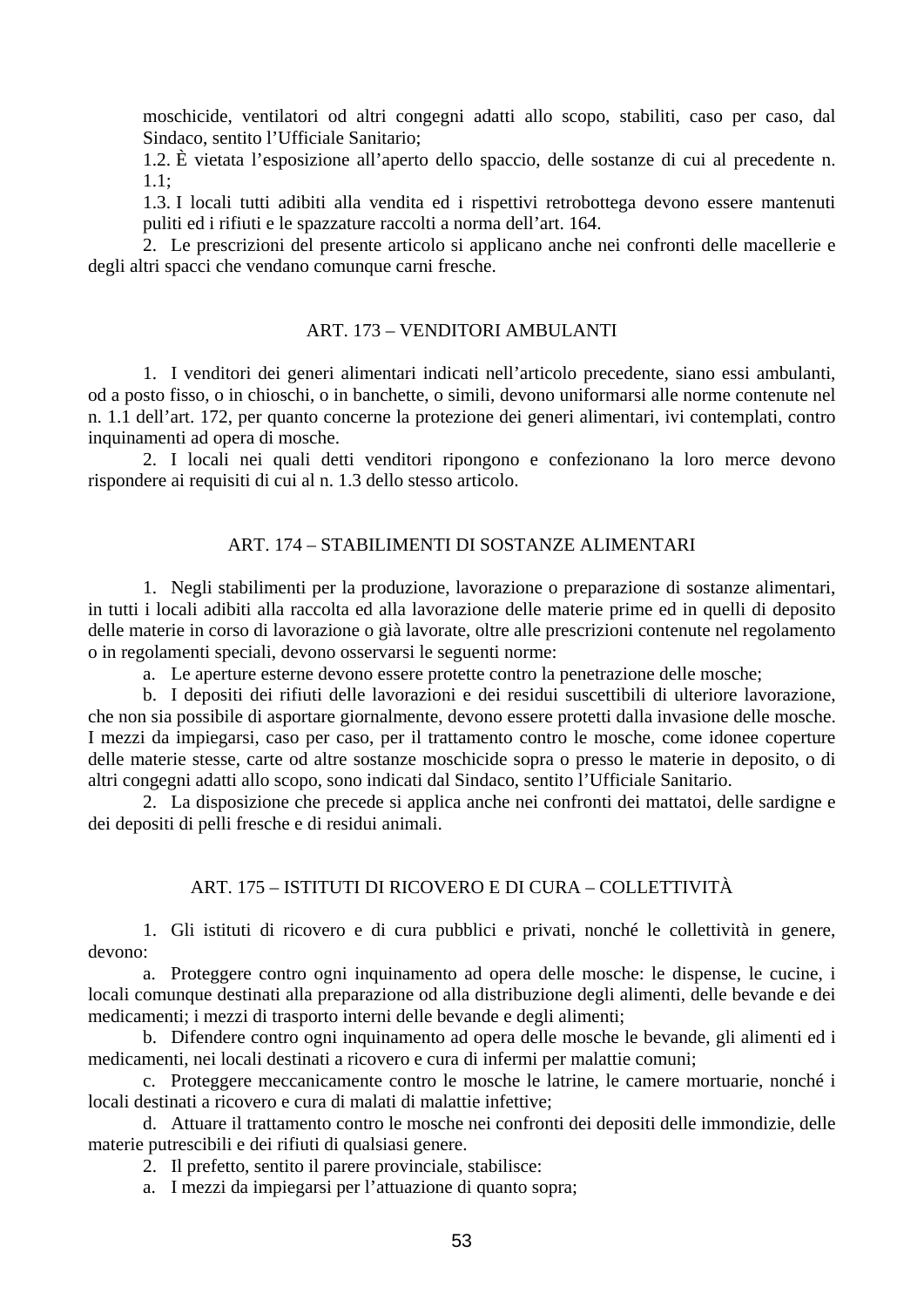b. Le norme obbligatorie per la raccolta, la rimozione e la distruzione o l'eventuale recupero, dei materiali di medicatura usati.

c. Tutte le scuole primarie, pubbliche e private, debbono essere fornite, in ogni aula, di un esemplare del cartello di propaganda per la lotta contro le mosche, edito a cura del Ministero delle Finanze (Provveditorato Generale dello Stato).

### **CAPO III**

#### **DISPOSIZIONE FINALE**

### ART. 176 – NORME INTEGRATIVE

1. Per quanto non è previsto nel presente titolo, si richiamano la legge 24 marzo 1928, n. 858, l'art. 263 del T.U. delle leggi sanitarie, il decreto del Capo del Governo 20 maggio 1928 e le successive circolari ministeriali per la lotta contro le mosche.

### **TITOLO V**

# **MISURE CONTRO LE MALATTIE INFETTIVE E DIFFUSIVE DELL'UOMO E DEGLI ANIMALI**

#### **CAPO I**

## **MALATTIE INFETTIVE DELL'UOMO**

#### ART. 177 – MALATTIE INFETTIVE DIFFUSIVE

1. Ai sensi e per gli effetti degli articoli 253 e 254 del T. U. delle leggi sanitarie e del D. L. 23 aprile 1940 (G.U. 22 maggio 1940) le malattie infettive e diffusive che danno luogo alla adozione di provvedimenti sanitari sono:

a. Peste, colera, febbre gialla, lebbra, tifo petecchiale e forme dermotifosimili, vaiuolo e vaiuloide, alastrim, varicella, morbillo, scarlattina, parotite epidermica, febbre tifoide e infezioni da paratifi, enterite coleiforme (cholera nostras), dissenteria baccellare, dissenteria amebica e amebiasi, brucellosi (febbre ondulante), reumatismo poliarticolare acuto, infezione puerperale, difterite, pertosse, meningite cerebro spinale, influenza, poliomelite anteriore acuta, encefalite letargica, psittacosi, tularemia, leishmaniosi, febbre ricorrente, spirochetosi ittero infettiva, malaria, pustola maligna, morva nell'uomo, rabbia nell'uomo e morsicature dell'uomo da animali rabiodi o sospetti di esserlo, anchilostomiasi, trichinosi, oftalmoblenorrea dei neonati, sifilide da baliatico;

b. Tubercolosi polmonare, tubercolosi cutanea ulcerosa, tubercolosi ossea e glandolare con seni fistolosi;

c. Malattie veneree, tracoma e qualsiasi forma di congiuntivite contagiosa;

- d. Vulvovaginiti;
- e. Linfogranulomatosi inguinale, forme ulcerative dei genitali femminili;
- f. Tigna, scabbia;

g. I casi di gozzo endemico, di pellagra, di scorbuto infantile, di rachitismo nei bambini sotto i tre anni, di gastroenterite dell'infanzia nei bambini sotto i due anni.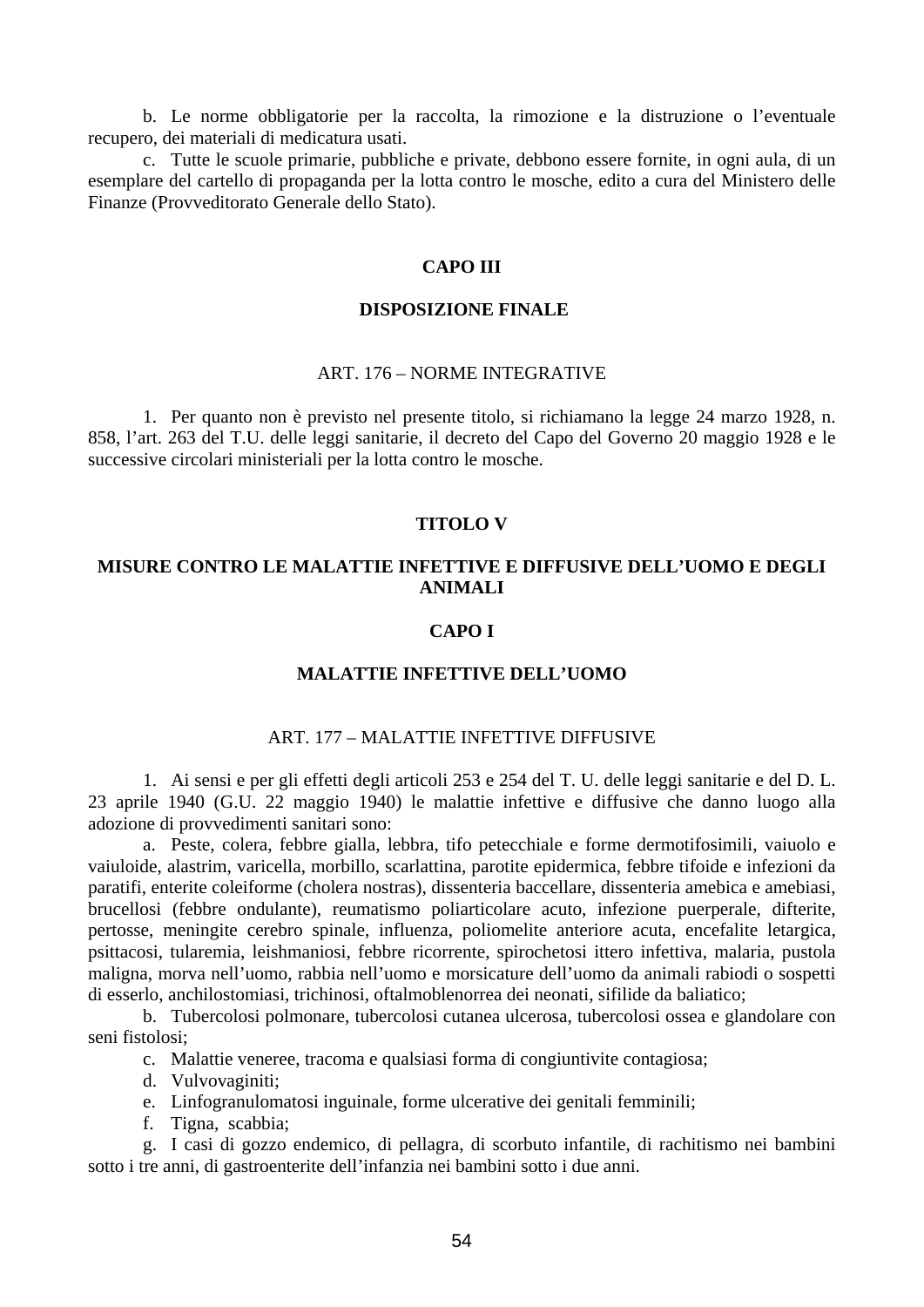# ART. 178 – DENUNCIA MALATTIE INFETTIVE E DIFFUSIVE

1. La denunzia da parte dei medici prevista dall'art. 254 del T.U. delle leggi sanitarie, deve essere fatta immediatamente al Sindaco ed all'Ufficiale Sanitario (che ne informano, rispettivamente, il Prefetto ed il Medico Provinciale) per ciascuna malattia infettiva e diffusiva specificata al precedente articolo, nei casi appresso indicati, sugli appositi moduli forniti gratuitamente dal Comune.

2. Per le malattie infettive e diffusive specificate alla lettera a): in tutti i casi accertati o sospettati.

3. Per le malattie infettive e diffusive specificate alla lettera b): nei casi di tubercolosi accertati:

a. Nelle persone comprese nella tutela assicurativa, in virtù delle disposizioni in vigore, concernenti l'assicurazione obbligatoria contro la tubercolosi; nel personale addetto alle vaccherie ed agli stabilimenti di preparazione, manipolazione e vendita di alimenti e bevande;

b. Nel personale degli alberghi e delle pensioni ed in quello addetto ai pubblici esercizi per la pulizia, l'igiene e l'estetica della persona;

c. Nelle persone addette ai servizi domestici ed all'assistenza all'infanzia e nelle balie;

d. Negli ospedali civili e militari e nelle case di cura; negli istituti di cura o di assistenza medico chirurgica od ostetrica, quali ambulatori, dispensari, asili nido, ecc.;

e. Nei locali di meretricio e nelle meretrici soggette a vigilanza;

f. Nei componenti di qualsiasi collettività di persone abitualmente conviventi.

4. Oltre alla denunzia fatta all'atto dell'accertamento della malattia, deve essere fatta denunzia a parte in tutti i casi di tubercolosi a seguito di cambiamento di domicilio del malato o del suo trasporto all'ospedale o in altro istituto di cura ed anche dopo il decesso.

5. Per le malattie infettive e diffusive specificate alla lettera c): nei casi accertati:

a. Negli ospedali civili e militari e nelle case di cura;

b. Negli istituti di cura od assistenza medico-chirurgica od ostetrica, quali ambulatori, dispensari, asili nido, ecc.;

c. Negli ospizi o asili di mendicità e negli istituti di ricovero in genere;

d. Negli opifici, nei cantieri, negli stabilimenti industriali ed in genere in tutti gli ambienti di lavoro collettivo;

e. In qualsiasi collettività di persone abitualmente conviventi;

f. Nei locali di meretricio e nelle meretrici soggette a vigilanza;

g. Nel personale degli alberghi e delle pensioni ed in quello addetto ai pubblici esercizi per la pulizia, l'igiene e l'estetica della persona.

6. Per le malattie infettive e diffusive specificate alla lettera d), nei casi accertati in qualsiasi collettività femminile.

7. Per le malattie infettive e diffusive specificate alla lettera e), nei casi accertati nei locali di meretricio e nelle meretrici soggette a vigilanza.

8. Per le malattie infettive e diffusive specificate alla lettera f), nei casi accertati:

a. Nelle persone che frequentino a qualsiasi titolo le istituzioni prescolastiche; le scuole primarie e medie e le istituzioni ad esse assimilate, ovvero che siano raccolte in istituti, collegi o convitti di educazione;

- b. Negli ospedali civili e militari e nelle case di cura;
- c. Negli ospedali o asili di mendicità e negli istituti di ricovero in genere;

d. Nel personale degli alberghi e delle pensioni ed in quello addetto ai pubblici esercizi per la pulizia, l'igiene e l'estetica della persona;

e. Nei locali di meretricio e nelle meretrici soggette a vigilanza;

f. Negli opifici, cantieri, negli stabilimenti industriali ed in genere in tutti gli ambienti di lavoro collettivo;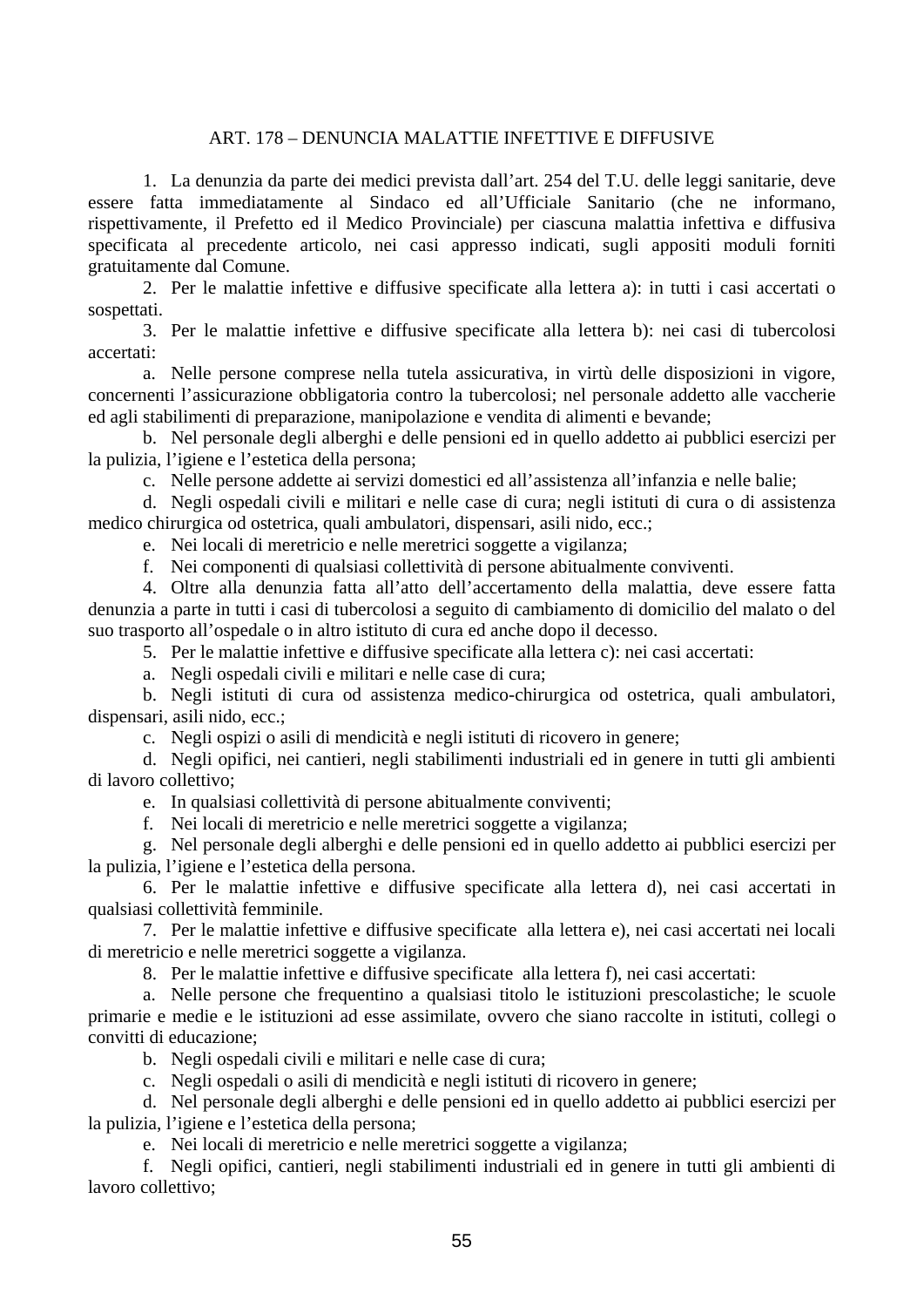# g. In qualsiasi collettività di persone abitualmente conviventi. ART. 179 – ALTRI CASI DI MALATTIE INFETTIVE

1. Il Ministro per l'Interno, sentito il Consiglio Superiore di Sanità, può estendere l'obbligo della denunzia ad altre malattie o ad altre circostanze.

# ART. 180 – NORME INTEGRATIVE – DISINFEZIONI – LOCALI DI ISOLAMENTO

1. Le misure da attuarsi contro la diffusione delle malattie diffusive sono indicate nel titolo V, Capo I, del T. U. delle leggi sanitarie.

2. È fatto obbligo inoltre ai sanitari di denunziare, nel più breve tempo, al Sindaco ed all'Ufficiale Sanitario, qualunque manifestazione di malattia infettiva, non considerata nell'art. 177, che per la sua natura ed il numero di casi constatati possa costituire un pericolo di diffusione epidemica.

3. È pure obbligatoria la disinfezione delle abitazioni dei malati di malattie infettive. Essa è limitata alla camera del malato o anche estesa a tutta l'abitazione, secondo che l'autorità sanitaria sarà per prescrivere.

4. Il trasporto degli oggetti infetti allo stabilimento di disinfezione dovrà farsi con carri o recipienti speciali adibiti esclusivamente a questo uso, chiusi e facilmente disinfettabili, forniti dal Comune.

5. Gli oggetti da trasportarsi saranno in tutti i casi avvolti in panni bagnati in una soluzione disinfettante.

6. Se, in via eccezionale, si usassero carri comuni, questi dovranno, dopo il trasporto, essere disinfettati.

7. Tanto il trasporto degli oggetti, quanto la disinfezione degli oggetti e delle case, ordinati dall'autorità, saranno gratuiti.

8. Quando siano richiesti dai privati il Comune potrà farsi rimborsare, in base ad una tariffa stabilita, le spese incontrate per questa operazione, sempre che non si tratti di persone iscritte nell'elenco dei poveri.

9. Sarà permesso agli interessati di eseguire i trasporti e le disinfezioni direttamente a loro cura e spese, ma sotto la direzione e sorveglianza dell'Ufficiale Sanitario.

10. Il Comune, da sé, o unito in consorzio con i Comuni vicini, provvede ai servizi di profilassi, assistenza e disinfezione per le malattie contagiose a termini del T.U. delle leggi sanitarie.

# ART. 181 – VACCINAZIONE ANTIVAIOLOSA

1. La vaccinazione antivaiolosa è obbligatoria entro il primo semestre del secondo anno dalla nascita e deve essere ripetuta nel semestre successivo quando abbia avuto esito negativo. Sono esclusi da tale obbligo i bambini che da certificato medico risultino in condizioni di salute da non poter subire la vaccinazione la quale dovrà però essere eseguita nel semestre successivo od appena cessino le ragioni della controindicazione.

2. È inoltre obbligatoria la rivaccinazione all'ottavo anno di età, ed ogniqualvolta sia ritenuto necessario dall'autorità sanitaria nel periodo di diffusione del vaiolo.

3. Si applicano le disposizioni del regolamento sulla vaccinazione obbligatoria 31 marzo 1892, n. 328.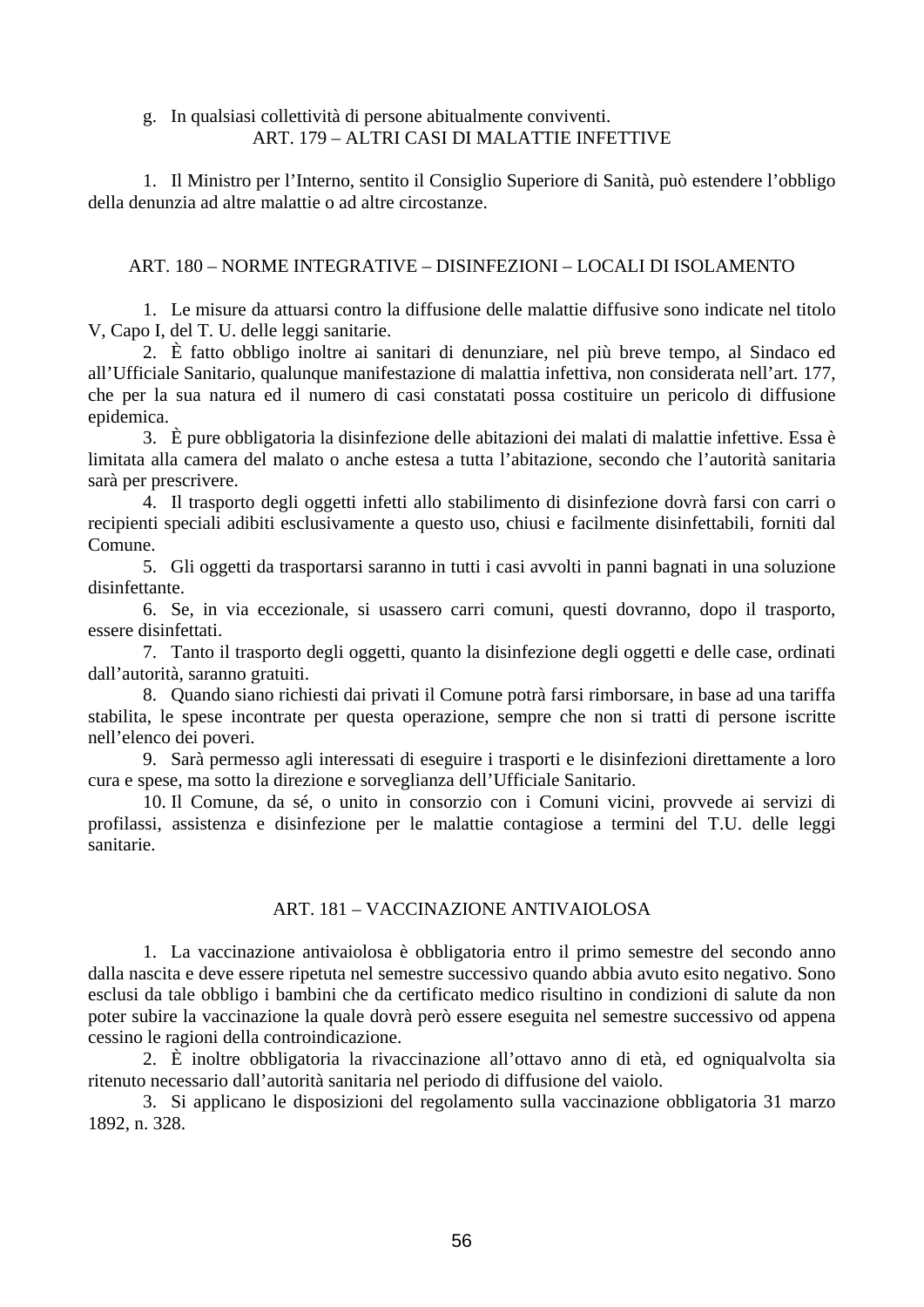### ART. 182 – VACCINAZIONE ANTITIFICA

1. La vaccinazione antitifica è obbligatoria ai sensi del decreto del Capo del Governo 2 dicembre 1926 (G.U. 25 novembre 1926):

a. Per il personale di assistenza e per quello addetto ai servizi di cucina, di disinfezione, di lavanderia e di pulizia degli ospedali, ed in genere delle case di cura sia pubblici che privati, orfanotrofi, collegi, pensionati, mense, spacci di generi alimentari, alberghi, locande;

b. Per le persone addette ai servizi di disinfezione, alle lavanderie pubbliche ed al trasporto dei malati, anche se dipendenti da istituzioni private;

c. Per il personale addetto ai servizi di approvigionamento idrico, alla raccolta ed allo smercio del latte;

d. I familiari di addetti a spacci alimentari, alberghi, locande e di ammalati di recente di ileotifo;

e. Negli altri casi di necessità di cui all'art. 2 di detto decreto.

2. La vaccinazione antitifica ipodermica deve essere ripetuta ogni 18 mesi, quella per via orale ogni sei mesi. Sono dispensati dall'obbligo della vaccinazione, a giudizio dell'Ufficiale Sanitario, le persone che abbiano sofferto di tifo e quelle di salute malferma.

3. I medici vaccinatori rimetteranno all'Ufficiale Sanitario regolare dichiarazione dell'avvenuta vaccinazione.

4. Devono altresì indirsi apposite sessioni ordinarie e straordinarie di vaccinazione antidifterica dei bambini che siano stati in precedenza già vaccinati contro il vaiuolo.

5. Sono esenti dalle vaccinazioni, a giudizio dell'Ufficiale Sanitario, i bambini deboli, linfatici e tubercolotici, nefritici, affetti da diatesi essudativa, cardiaci e quelli che abbiano già sofferto la difterite o subita la vaccinazione antidifterica.

## ART.184 – PROFILASSI DELLA FEBBRE PUERPERALE

1. L'ostetrica condotta e le altre ostetriche che esercitano nel Comune sono obbligate ad attenersi scrupolosamente a quanto prescrivono le istruzioni sull'esercizio ostetrico approvate con r.d. 26 maggio 1940, n. 1364, e del d.m. 11 ottobre 1940.

2. L'Ufficiale Sanitario è tenuto a sorvegliare che tali disposizioni siano pienamente osservate, come pure a denunciare l'esercizio abusivo dell'arte ostetrica.

3. Quando si sviluppi nel Comune un caso di febbre puerperale, l'Ufficiale Sanitario provvederà, con i mezzi che la scienza suggerisce, ad impedire ogni possibile contagio.

4. Ai sensi del D. M. 17 maggio 1930, per i provvedimenti da prendere in caso anche semplicemente sospetto di infezione puerperale, l'ostetrica dovrà tassativamente attenersi alle disposizioni del regolamento sull'esercizio ostetrico. Il più piccolo elevamento della temperatura ascellare della puerpera, misurata ogni giorno, deve provocare l'immediata chiamata del medico. Così la puerpera deve essere visitata dal medico per ogni altra irregolarità (dolori uterini eccessivi e altri; scarsità oppure dolore grave nei lochi, metrorragie in puerperio, ecc. ).

## ART. 185 – PROFILASSI NEGLI ESERCIZI DI BARBIERI E PARRUCCHIERI

1. I barbieri e parrucchieri dovranno tenere la loro bottega e suppellettili del loro esercizio con la più scrupolosa nettezza. Devono sterilizzare il rasoio con prolungate immersioni nell'acqua bollente od in una soluzione disinfettante.

2. Per spargere la cipria dovranno usare polverizzatori a secco o batuffoli di cotone da distruggere volta per volta.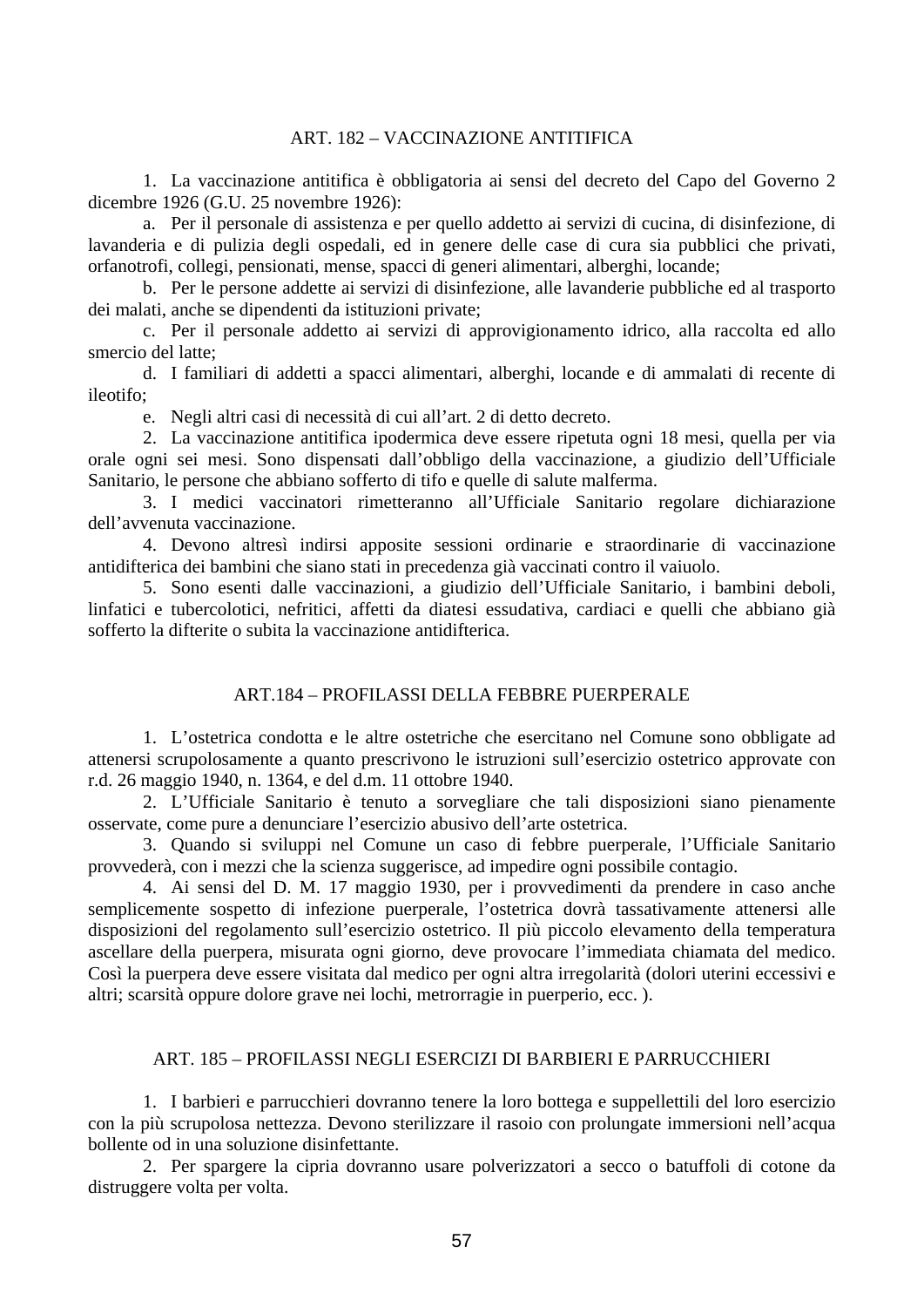3. L'apertura di un esercizio da barbiere e parrucchiere per signora deve essere subordinata all'autorizzazione del Sindaco che la rilascia dietro parere favorevole dell'Ufficiale Sanitario.

- 4. I barbieri ed i parrucchieri dovranno inoltre osservare le seguenti prescrizioni:
- a. durante il servizio indosseranno un camiciotto o giubba bianchi e di bucato;
- b. prima di ogni servizio dovranno lavarsi le mani;
- c. gli asciugatoi e la biancheria saranno di bucato;

d. i pettini, le spazzole, i pennelli e gli altri arnesi dovranno essere sempre puliti e disinfettati;

e. succedendo taglio, scalfittura, abrasione alla pelle del cliente, dovrà essere subito praticata disinfezione con cotone antisettico imbevuto in alcool, senza fare uso di cipria e di detersivi;

f. almeno una volta al mese dovrà essere eseguita un'accurata lavatura e disinfezione del pavimento ed una volta all'anno l'imbiancatura delle pareti del locale dell'esercizio.

# **CAPO II**

## **MALATTIE INFETTIVE DEGLI ANIMALI**

### ART.186 – OBBLIGO DENUNCIA DI MALATTIE INFETTIVE

1. I veterinari, i proprietari o detentori a qualunque titolo di animali domestici, nonché gli albergatori e conduttori di stalle di sosta, devono denunciare immediatamente al Sindaco, qualunque caso di malattia infettiva diffusiva del bestiame accertata o sospetta, e qualunque caso di morte improvvisa di animale, non riferibile a malattia comune accertata.

2. Le malattie infettive di cui è obbligatoria la denuncia sono: afta epizootica, carbonchio ematico, carbonchio sintomatico, barbone bufalino, rabbia, tubercolosi clinicamente diagnosticabile, peste bovina, pleuro-polmonite essudativa, morva, farcino criptococcico, morbo coitale maligno, vaiolo ovino, agalassia contagiosa delle pecore e delle capre, malattie infettive dei suini, aborto epizootico, diarrea dei vitelli, malattie infettive dei polli, influenza del cavallo, rogna nelle pecore e nelle capre, rogna negli equini, vaginite granulosa, setticemia emorragica dei bovini, difterite aviaria, laringotracheite dei polli, e le altre malattie infettive e diffusive sospette di essere tali, indicate con speciale ordinanza del Ministero dell'Interno.

### ART. 187 – CASI D'INTERVENTO DEL PREFETTO

1. Nei casi di peste bovina, di pleuro-polmonite contagiosa e di morva, il Prefetto, previa visita e parere del Veterinario Provinciale, può, con suo decreto, ordinare l'abbattimento e la distruzione degli animali riconosciuti infetti, quando ciò sia necessario ad impedire la diffusione della malattia.

2. In tali casi è concessa ai proprietari un'indennità, come dall'art. 265 del t.u. leggi sanitarie, per ogni capo di bestiame.

- 3. L'importo dell'indennità è a carico dello Stato e della Provincia in parti uguali.
- 4. Il provvedimento del Prefetto è definitivo.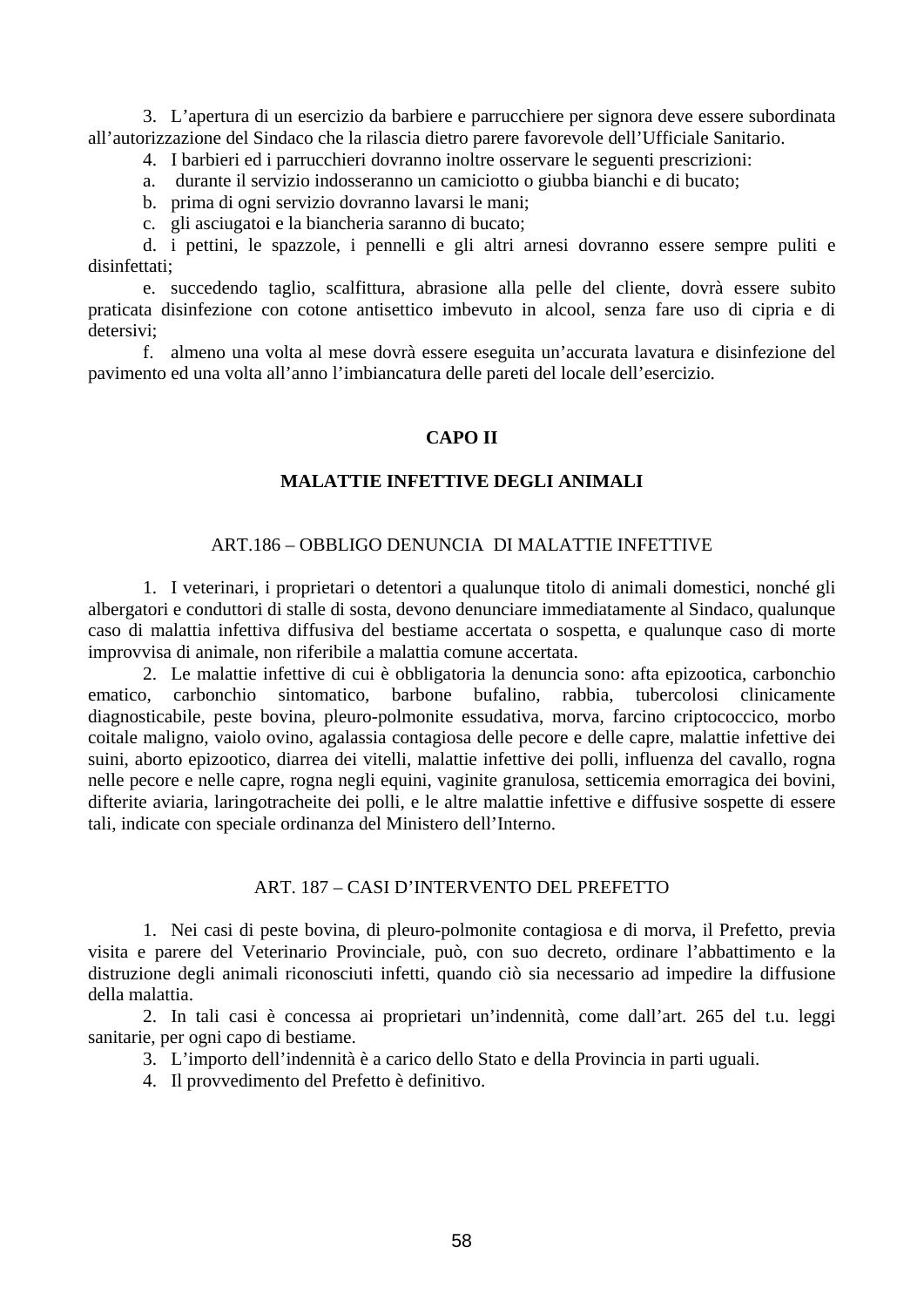## ART. 188 – REGISTRAZIONE DEI CANI - MUSOLIERA

1. I cani esistenti nell'ambito del territorio comunale devono essere notificati dai detentori all'Ufficio comunale per la registrazione, entro cinque giorni dall'avvenuto possesso.

2. Nelle vie ed in qualunque altro luogo aperto al pubblico, i cani, quando non siano condotti al guinzaglio, debbono portare la musoliera che impedisca loro di mordere. Possono essere tenuti senza la prescritta musoliera i cani da guardia, soltanto però entro il limite dei luoghi da sorvegliarsi, i cani da pastore ed i cani da caccia quando vengono rispettivamente utilizzati per la guardia delle greggi e per la caccia.

## ART. 189 – RABBIA

1. Ogni proprietario, detentore o custode di animale morsicato da altro animale idrofobo o sospetto di esserlo, dovrà denunciarlo all'autorità comunale a sottostare alle prescrizioni di isolamento, sorveglianza o abbattimento del medesimo, secondo le circostanze lo richiedano.

2. È pure fatto obbligo di denunciare lo sviluppo della rabbia tanto nel cane quanto in qualsiasi altro animale domestico od agricolo, ed anche i casi semplicemente sospetti.

3. Chiunque ha il diritto ed il dovere di denunciare un animale idrofobo o sospetto.

### ART. 190 – MISURE IN CASO DI RABBIA

1. Quando un animale idrofobo o sospetto di esserlo avesse già morsicato persone od animali, si procurerà di conservarlo in vita, legato nell'apposito canile comunale, in locale chiuso ed appartato, per giudicare il decorso ed esito della sua malattia, se trattasi di idrofobia certa. Qualora vi sia in ciò pericolo e l'animale venga ucciso, se ne manderà la testa ed il collo, convenientemente raccolti con le norme suggerite dall'Ufficiale Sanitario o dal veterinario comunale, al laboratorio provinciale di igiene, sezione batteriologica. Le persone morsicate verranno inviate ad un istituto antirabbico per la cura, mentre gli animali morsicati verranno abbattuti o tenuti in osservazione secondo le prescrizioni del veterinario condotto o dell'Ufficiale Sanitario.

2. La cura iniziata presso l'istituto antirabbico potrà essere continuata a domicilio quando il medico curante ne assuma la responsabilità e lo dichiari per iscritto, con l'obbligo di comunicare tempestivamente all'Ufficio Sanitario, ciò che di anormale si verificasse durante la cura stessa.

#### ART. 191 – DISTRUZIONE DI ANIMALI MORTI

1. La distruzione degli animali morti di malattia contagiosa sarà eseguita nelle apposite sardigne.

2. L'ufficio di igiene stabilirà le modalità e le precauzioni da usare per l'interramento.

3. Si applica il precedente art. 34.

#### ART. 192 – MISURE PER IMPEDIRE IL DIFFONDERSI DI MALATTIE DEL BESTIAME

1. Quando vi sia minaccia di epizoozia o quando si verificasse in un comune confinante un'epizoozia notevole, il Sindaco potrà ordinare tutte quelle misure che saranno ritenute convenienti ad impedirne, arrestarne o circoscriverne lo sviluppo.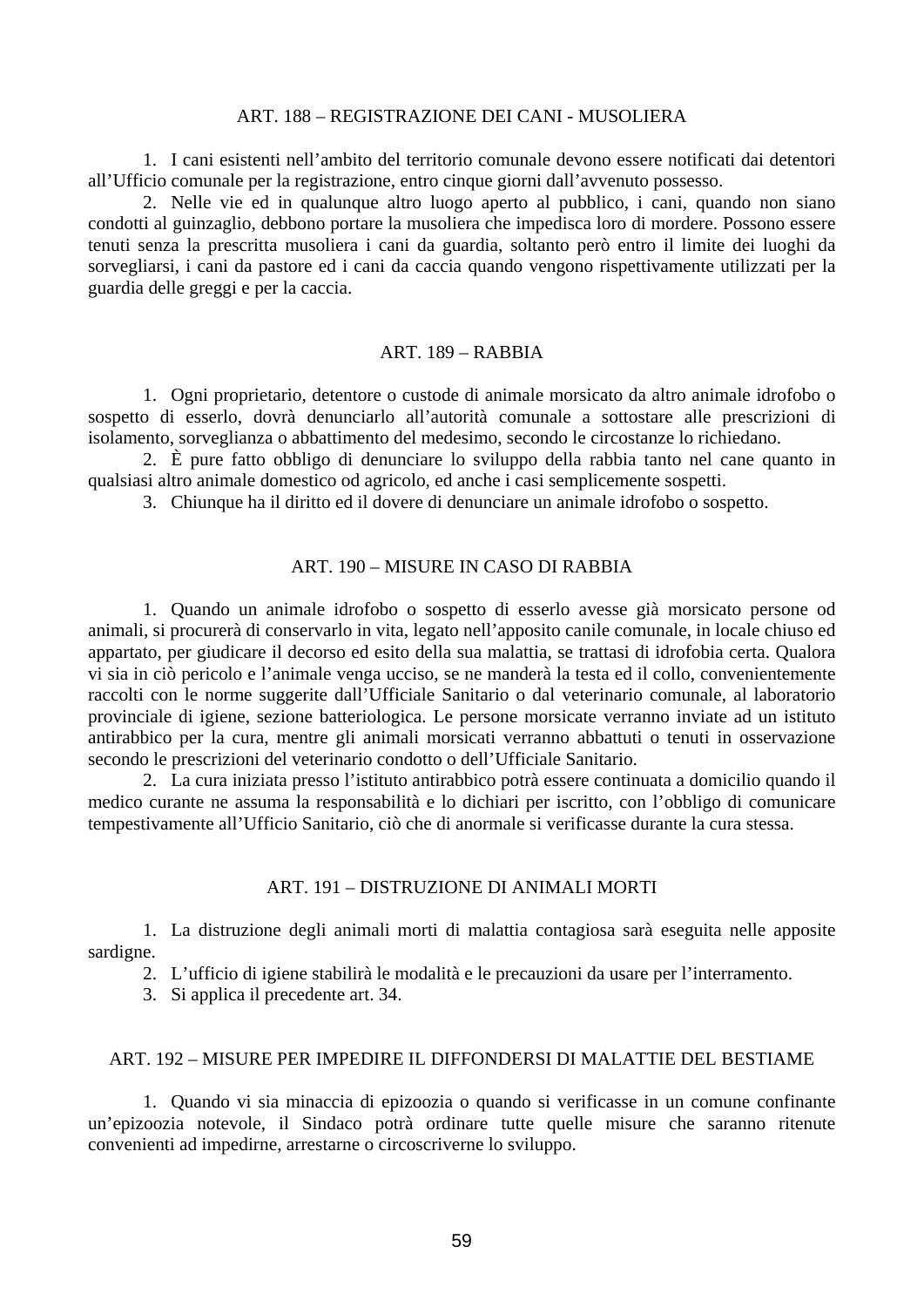## ART. 193 – CASI DI FARCINO, MOCCIO O CIMURRO

1. Gli animali equini od altri, malati o sospetti di farcino, moccio o cimurro, saranno sottoposti alla prova della malleina; e se questa sarà positiva si dovrà subito procedere alla uccisione dell'animale ed alla disinfezione della stalla e degli attrezzi che servirono ad animali infetti.

2. Gli animali sospetti di farcino saranno tenuti sotto sequestro rigoroso, e sorvegliati da persona istruita del pericolo al quale si esporrebbe, se trascurasse le istruzioni che l'Ufficiale Sanitario dovrà impartirle.

## ART. 194 – TUBERCOLOSI MAMMARIA

1. Gli animali bovini affetti da tubercolosi mammaria devono essere sottratti alla fornitura del latte per qualsiasi uso.

2. Gli animali bovini che sono adibiti alla produzione del latte a scopo alimentare come tale, si dovranno previamente sottoporre a visita, ed eventualmente alla prova della tubercolina.

## ART. 195 – DISINFEZIONE CARRI TRASPORTO

1. Il veterinario comunale sorveglierà la disinfezione dei carri ferroviari ed altri, che abbiano servito a trasportare animali malati o morti per malattia contagiosa.

### ART. 196 – VIGILANZA SU FIERE, MERCATI, STALLE DI SOSTA E DI DEPOSITO

1. Il veterinario condotto esercita un'accurata vigilanza sulle fiere, mercati, sulle stalle di sosta e di deposito dove si tengono temporaneamente gli animali.

# **TITOLO VI**

### **POLIZIA MORTUARIA**

# **CAPO I**

### **DENUNCIA DELLE CAUSE DI MORTE E ACCERTAMENTI DI DECESSI**

### ART. 197 – DENUNCIA DELLA CAUSA DI MORTE

1. Ferme restando le disposizioni sulla dichiarazione di morte contenute nel titolo VI del r.d. 9 luglio 1939, n. 1238, sull'ordinamento dello stato civile, gli esercenti la professione di medico-chirurgo, a norma dell'art. 103 lettera a) del t.u. leggi sanitarie 27 luglio 1934, n. 1265, debbono per ogni caso di morte di persona, da essi assistita, denunziare al Sindaco la malattia che, a loro giudizio, ne sarebbe stata la causa. Nel caso di decesso senza assistenza medica la denuncia della presunta causa di morte deve essere fatta dal medico necroscopo.

2. L'obbligo della denuncia della causa di morte è fatto anche ai medici incaricati di eseguire autopsie dell'autorità giudiziaria o che comunque eseguono autopsie o riscontri diagnostici.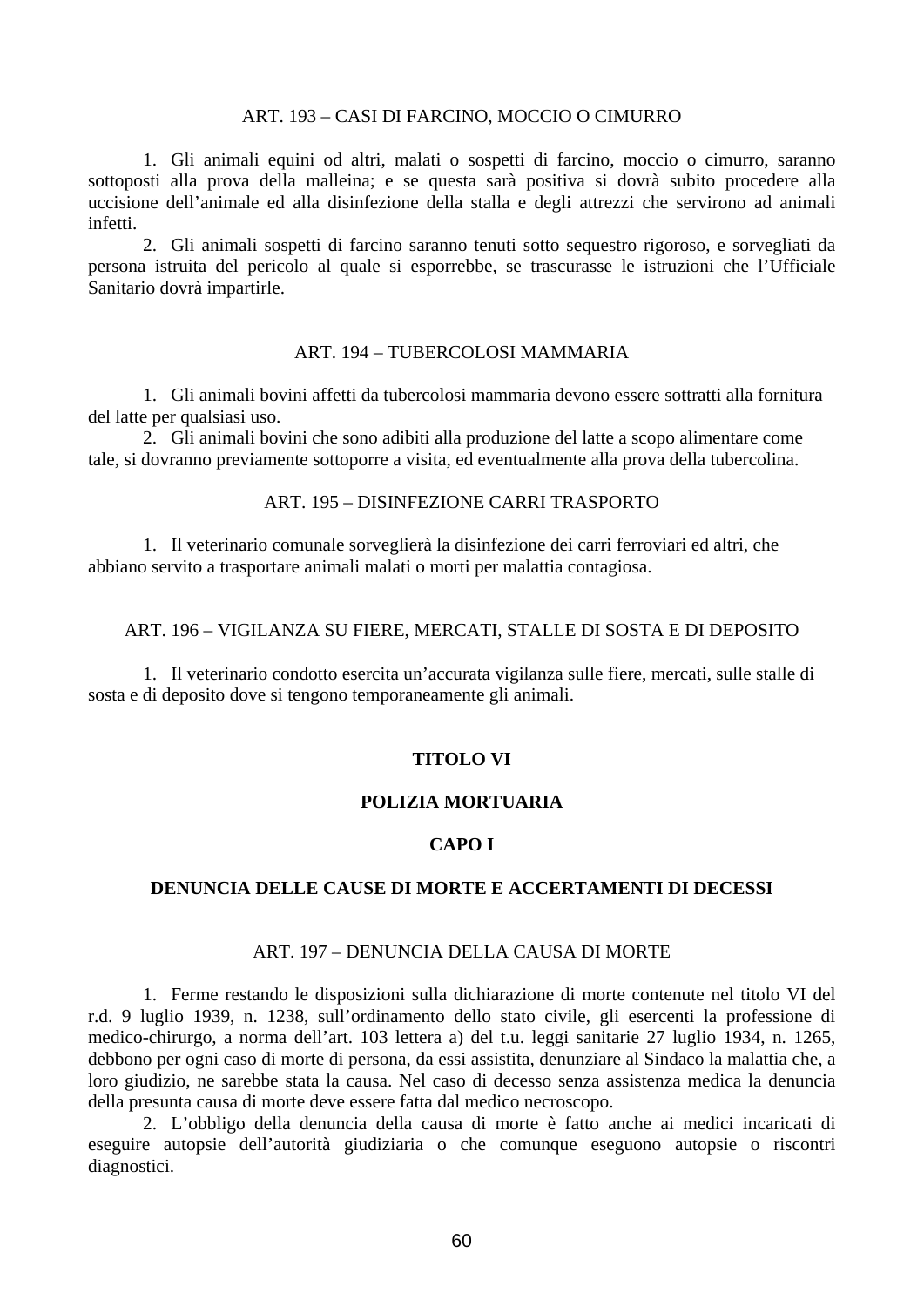3. La denuncia della causa di morte, di cui ai commi precedenti, deve essere fatta entro le ventiquattro ore dall'accertamento del decesso su apposita scheda di morte stabilita del Ministero dell'Interno d'intesa con l'istituto centrale di statistica.

4. La scheda di morte ha finalità esclusivamente sanitario-statistiche.

## ART. 198 – SOSPETTI DI REATO

1. Ove dalla scheda di morte risulti e sorga il sospetto che la morte sia dovuta a reato, il Sindaco deve darne immediatamente comunicazione all'autorità giudiziaria ed a quella di pubblica sicurezza.

## ART. 199 - AUTOPSIE

1. Le autopsie, anche se ordinate dall'autorità giudiziaria a norma dell'art. 16 delle disposizioni di attuazione del Codice di procedura penale, pubblicate con r.d. 28 maggio 1931, n. 602, devono essere eseguite da medici legalmente abilitati all'esercizio professionale.

2. I risultati delle autopsie devono essere comunicati al Sindaco per la eventuale rettifica, da parte dell'Ufficiale Sanitario, della scheda di morte contemplata nell'art. 197.

3. Quando come causa di morte risulta una malattia infettiva diffusiva, la comunicazione deve essere fatta d'urgenza ed essa vale come denuncia ai sensi dell'art. 254 del t.u. delle leggi sanitarie 27 luglio 1934, n. 1265. Quando, nel caso di autopsia non ordinata dall'autorità giudiziaria, si abbia il sospetto che la morte sia dovuta a reato, il settore deve sospendere le operazioni e darne immediata comunicazione all'autorità giudiziaria.

# ART. 200 – RISCONTRO DIAGNOSTICO

1. I cadaveri delle persone decedute negli ospedali e di quelle che, decedute altrove senza assistenza sanitaria, sono trasportate ad un ospedale o ad un deposito di osservazione od un obitorio, sono sottoposti al riscontro diagnostico contemplato nell'art. 32 del t.u. delle leggi sulla istruzione superiore 31 agosto 1933, n. 1592, e dell'art. 85 dell'ordinamento ospedaliero 30 settembre 1938, n. 1631.

2. Il riscontro diagnostico viene eseguito dall'anatomo-patologo universitario ed ospedaliero ovvero da altro sanitario competente incaricato del servizio, i quali devono evitare mutilazioni e dissezioni non necessarie a raggiungere l'accertamento della causa di morte.

3. Eseguito il riscontro diagnostico, il cadavere deve essere ricomposto con la maggior cura.

4. Sono esclusi dal riscontro diagnostico:

a. i cadaveri dei militari deceduti nelle cliniche universitarie o negli ospedali civili, quando il ricovero sia avvenuto per ordine dell'autorità militare;

b. i cadaveri delle persone che sono state ricoverate nei reparti a pagamento delle cliniche universitarie e degli ospedali civili e che sono ivi decedute, quando la famiglia ne faccia esplicita opposizione.

5. I risultati dei riscontri diagnostici, fermo restando quanto prescrivono i commi 2° e 3° dell'art. 85 delle citate norme sull'ordinamento ospedaliero, devono essere comunicati al Sindaco per la eventuale rettifica, da parte dell'Ufficiale Sanitario, della scheda di morte contemplata all'art. 197 del presente regolamento.

6. Quando come causa di morte risulti una malattia infettiva diffusiva, la comunicazione deve essere fatta d'urgenza ed essa vale come denuncia ai sensi dell'art. 254 del t.u. delle leggi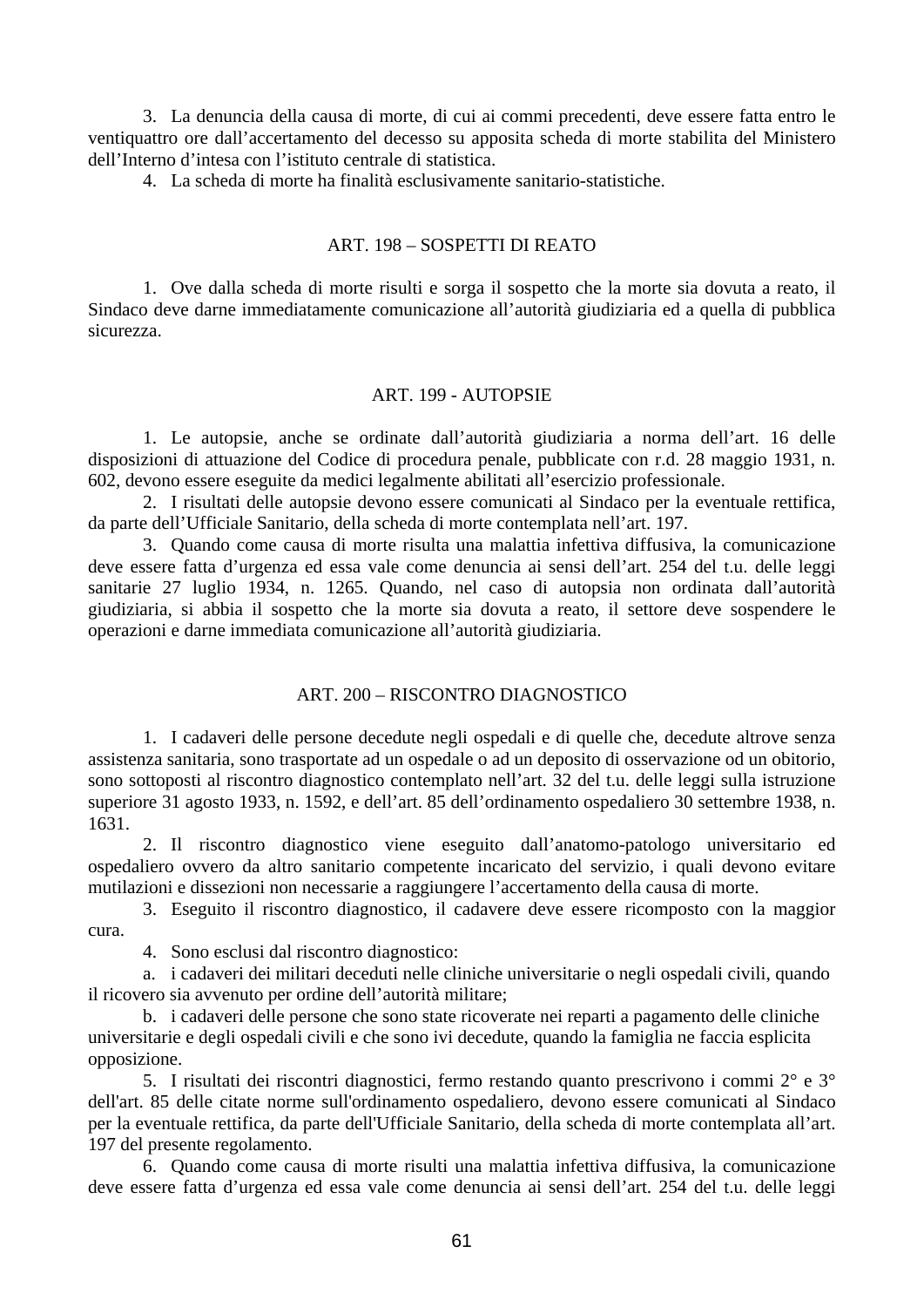sanitarie precitato. Quando si abbia il sospetto che la morte sia dovuta a reato il settore deve sospendere le operazioni e darne immediata comunicazione all'autorità giudiziaria.

## ART. 201 – FUNZIONI DI MEDICO NECROSCOPO

1. Le funzioni di medico necroscopo, di cui all'art. 141 sull'ordinamento dello stato civile, sono esercitate dal medico condotto o da altro sanitario incaricato dal Sindaco, salvo che il servizio necroscopico non sia affidato ad un medico speciale.

2. Il medico necroscopo dipende dall'Ufficiale Sanitario ed a questi riferisce nell'espletamento del proprio servizio.

3. Il medico necroscopo ha il compito di accertare la morte, redigendo l'apposito certificato scritto, previsto dall'art. 141 sull'ordinamento dello stato civile. La visita del medico necroscopo deve essere effettuate non prima di quindici ore dal decesso.

## ART. 202 – RINVENIMENTO RESTI UMANI

1. Nel caso di rinvenimento di membra o di pezzi di cadavere umano, o soltanto di ossa umane, chi ne fa la scoperta deve informarne immediatamente il Sindaco il quale ne dà subito comunicazione all'autorità giudiziaria ed a quella di pubblica sicurezza.

2. Il Sindaco incarica dell'esame delle parti rinvenute il medico necroscopo e comunica i risultati degli accertamenti eseguiti all'autorità giudiziaria perché questa rilasci il nulla osta per la sepoltura.

## ART. 203 – PERMESSO DI SEPOLTURA

1. L'autorizzazione per la sepoltura nel Cimitero è rilasciata a norma dell'art. 141 sull'ordinamento dello stato civile dall'ufficiale di stato civile.

2. La medesima autorizzazione è necessaria per la sepoltura nel cimitero delle membra, pezzi di cadavere ed ossa umane contemplate nell'art. 202. L'incaricato del trasporto di un cadavere deve essere munito di apposita autorizzazione del Sindaco che deve essere consegnata al custode del Cimitero.

#### **CAPO II**

## **DISPOSIZIONI TECNICHE**

### ART. 204 – PERIODO DI OSSERVAZIONE

1. Nessun cadavere può essere chiuso in cassa, né essere sottoposto ad autopsia, ad imbalsamazione, e trattamenti conservativi, congelazione o conservazione in frigorifero, né essere inumato, tumulato, cremato prima che siano trascorse 24 ore dal momento del decesso, salvo i casi di decapitazione, maciullamenti ed altri con note tanatologiche assolutamente sicure, accertate dal medico necroscopo.

2. Nei casi di morte improvvisa ed in quelli in cui si abbiano dubbi di morte apparente, l'osservazione deve essere protratta fino a 48 ore, salvo che il medico necroscopo non accerti prima sicuri segni di iniziale putrefazione del cadavere.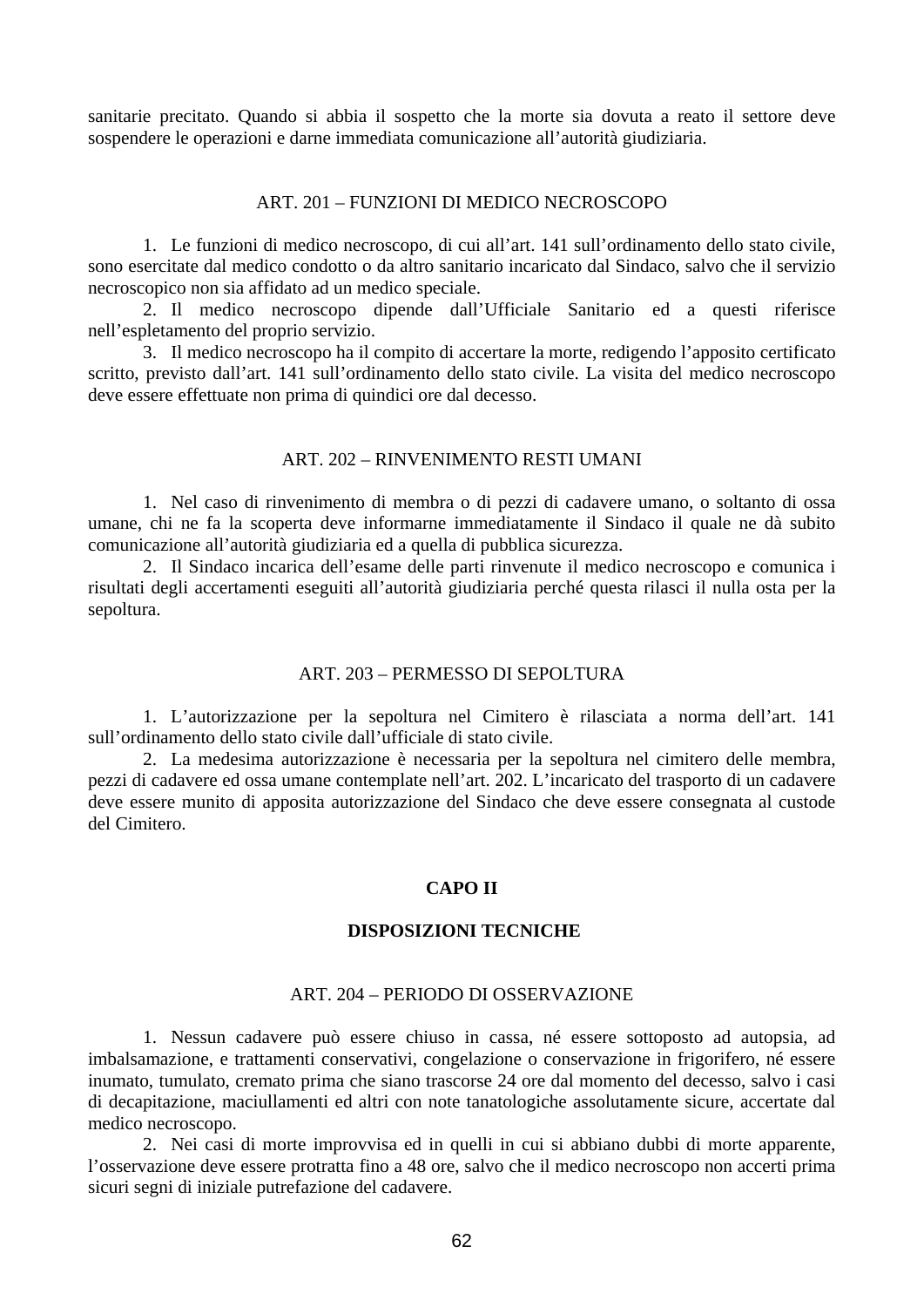3. Nei casi in cui la morte sia dovuta a malattia infettiva-diffusiva o il cadavere presenti segni di iniziata putrefazione, o quando altre ragioni speciali lo richiedano, su proposta dell'Ufficiale Sanitario, il Sindaco può ridurre il periodo di osservazione a meno di 24 ore.

4. Durante il periodo di osservazione il cadavere deve essere posto in condizioni tali che non ostacolino manifestazioni di vita. Inoltre i cadaveri di deceduti per malattia infettiva-diffusiva devono essere protetti, mediante opportuni veli, dalle mosche e da altri insetti e devono essere adottate altresì misure cautelative speciali, prescritte dall'Ufficiale Sanitario, per evitare ogni contatto diretto o indiretto.

### ART. 205 – DEPOSITI DI OSSERVAZIONE

1. Il Comune deve avere, nell'ambito del Cimitero, un locale, distinto dalla camera mortuaria, per ricevere e tenere in osservazione, per il periodo prescritto, le salme di persone:

a. morte in abitazioni anguste e povere che siano inadatte e nelle quali sia pericoloso il mantenerle per il prescritto periodo di osservazione;

b. morte in seguito a qualsiasi accidente sulla pubblica via o in luogo pubblico;

c. ignote, di cui debba darsi esposizione al pubblico per il riconoscimento.

2. Il deposito di osservazione può essere istituito dal Comune anche presso ospedali od altri istituti sanitari ovvero può essere istituito in particolare edificio ben rispondente allo scopo per ubicazione e requisiti igienici.

3. I depositi di osservazione di cui ai precedenti commi devono essere tali da rendere possibile l'assistenza e la sorveglianza. Tali depositi devono, inoltre, essere tali da far avvertire agevolmente dal custode ogni eventuale manifestazione di vita.

## ART. 206 – CAMERA MORTUARIA

1. Il cimitero deve avere una camera mortuaria per l'eventuale sosta dei feretri prima del seppellimento.

2. Essa deve essere costruita in prossimità dell'abitazione del custode e deve essere provveduta di arredi per la deposizione dei feretri e di mezzi idonei per avvertire eventuali manifestazioni di vita.

3. La camera mortuaria, in mancanza del deposito di osservazioni previsto dall'art. 204, funzionerà come tale, purché sia posta nelle condizioni indicate dall'art. 205.

4. La camera mortuaria deve essere illuminata e ventilata per mezzo di ampie finestre, aperte direttamente verso la superficie scoperta del Cimitero. Le pareti di essa, fino all'altezza di metri 1,50 devono essere rivestite di lastre di marmo o di altra pietra naturale od artificiale ben levigata, ovvero essere intonacate a cemento ricoperto da vernice a smalto o con altro materiale liscio, impermeabile e bene unito. Deve essere, inoltre, disposto in modo da assicurare il facile scolo delle acque di lavaggio, di cui deve anche essere assicurato il facile ed innocuo smaltimento.

### ART. 207 – SALA PER AUTOPSIE

1. La sala per le autopsie deve rispondere ai medesimi requisiti prescritti per la camera mortuaria.

2. Nel posto meglio illuminato ed adatto della sala stessa vi deve essere un tavolo anatomico, in gres ceramico, in marmo o in ardesia o in pietra artificiale ben levigata o in metallo, provvisto di adatta canalizzazione per l'allontanamento dei liquidi cadaverici e delle acque di lavaggio, e di mezzi per il loro rapido ed innocuo smaltimento.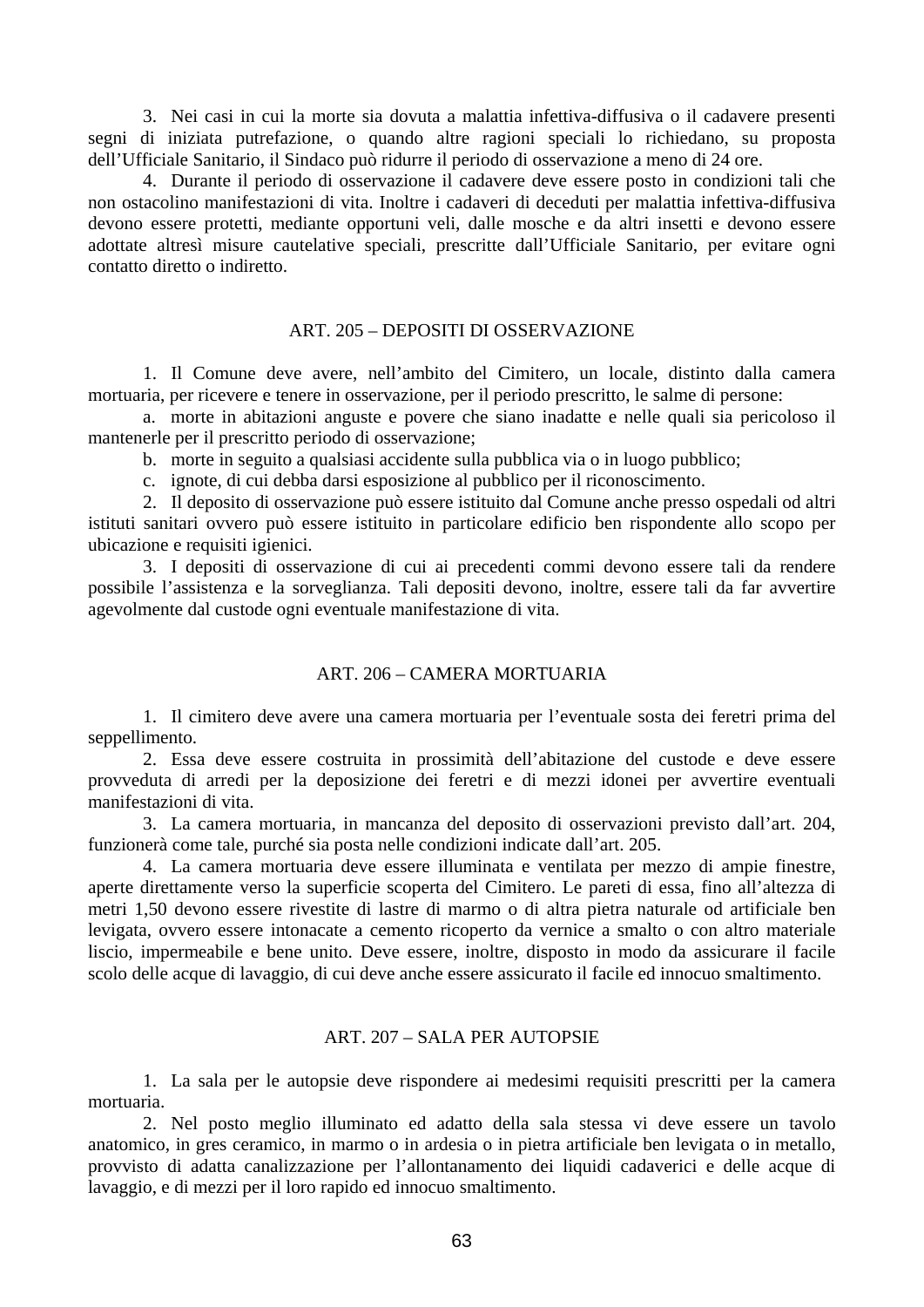### ART. 208 - OSSARIO

1. L'ossario deve consistere in una cripta sotterranea destinata a raccogliere le ossa provenienti dalle esumazioni, costruito in modo che le ossa siano sottratte alla vista del pubblico.

#### **CAPO III**

#### **TRASPORTO DEI CADAVERI**

### ART. 209 – TARIFFE TRASPORTI FUNEBRI

1. Il trasporto dei cadaveri è:

a. A carico del Comune quando la famiglia non richieda servizi e carri speciali ed il trasporto sia fatto nella forma ordinaria più semplice;

b. A pagamento, secondo la tariffa stabilita dal Consiglio Comunale, quando la famiglia richieda servizi o trattamenti speciali. Detta tariffa è allegata al presente regolamento.

#### ART. 210 – TRASPORTO PRIMA DEL PERIODO DI OSSERVAZIONE

Il trasporto dei cadaveri al deposito di osservazione, prima che sia trascorso il prescritto periodo di osservazione, deve essere eseguito in condizioni tali da non ostacolare eventuali manifestazioni di vita.

## ART. 211 – CASI DI MALATTIE INFETTIVE-DIFFUSIVE

1. Quando la morte è dovuta ad una delle malattie infettive-diffusive comprese nell'apposito elenco pubblicato dal Ministero dell'Interno (art. 177) il cadavere, trascorso il periodo di osservazione, deve essere deposto nella cassa con gli indumenti di cui è rivestito ed avvolto in un lenzuolo imbevuto di soluzione disinfettante.

2. E' consentito di rendere al defunto le estreme onoranze, osservando le prescrizioni dell'Autorità sanitaria salvo che il Prefetto non lo vieti nella contingenza di manifestazione epidemica della malattia che ha causato la morte.

# ART. 212 – MODALITÀ DEI TRASPORTI

1. Il trasporto dei cadaveri dal luogo del decesso al deposito di osservazione, alla sala di autopsia o al cimitero, si esegue a cura del Comune, preferibilmente in carro chiuso, sempre che non sia richiesto dagli interessati di servirsi degli altri mezzi speciali di trasporto previsti dall'art. 209, lett. B).

2. Nel caso previsto dall'art. 209 lett. B), ove il servizio dei trasporti con mezzi speciali sia esercitato dal Comune a mezzo di azienda municipalizzata con diritto di privativa, il Comune, per i trasporti funebri che in via eccezionale sono eseguiti da terzi nel territorio comunale, e sempre che non si tratti di trasporti eseguiti da confraternite con mezzi propri, impone il pagamento di un diritto fisso la cui entità corrisponda a quella stabilita per i trasporti di ultima categoria nello stesso art. 209. Sono esenti da qualsiasi diritto comunale, i trasporti di salme di militari eseguiti dalle amministrazioni militari con mezzi propri.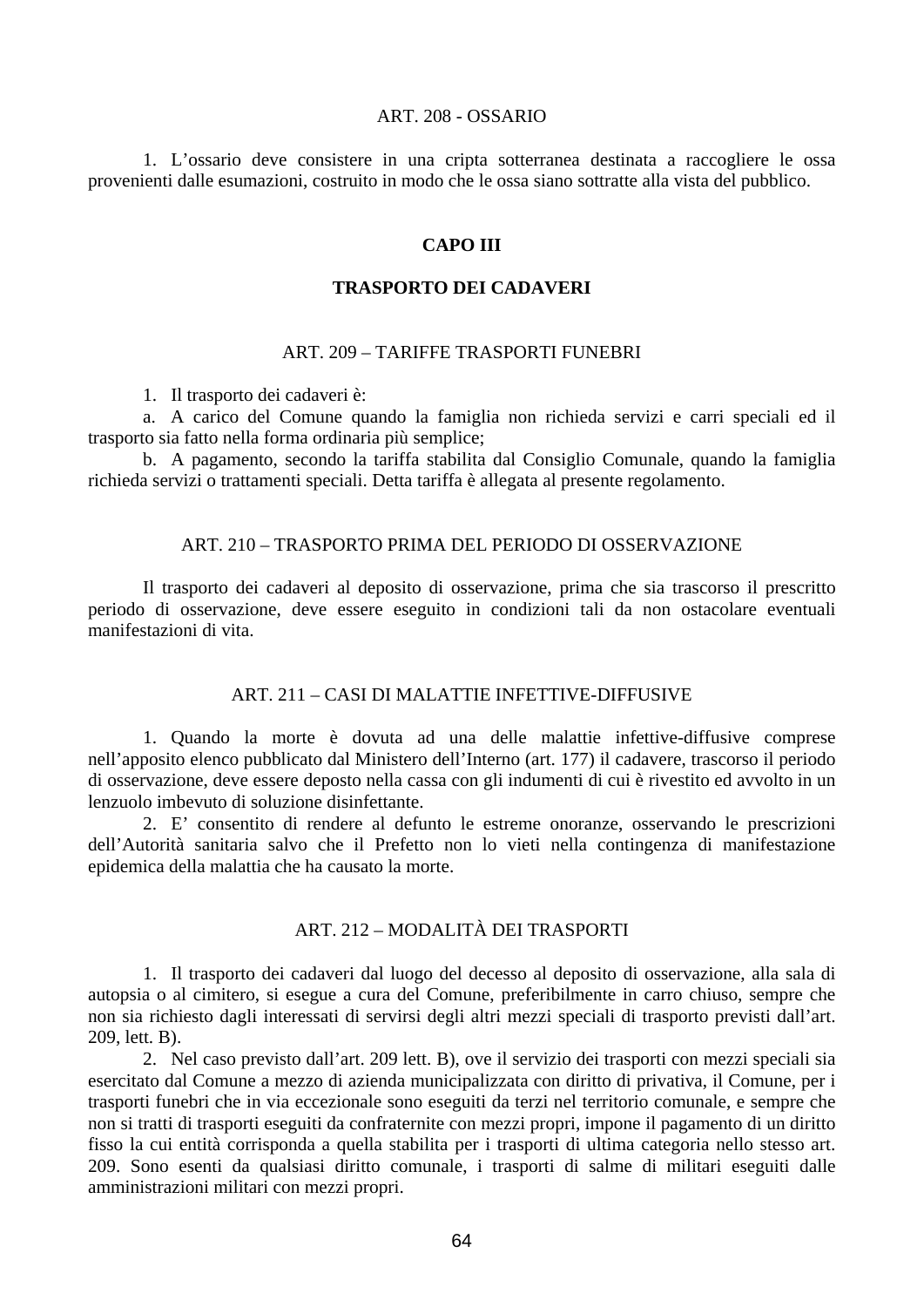## ART. 213 - CARRI

1. I carri destinati al trasporto dei cadaveri su strade ordinarie debbono essere internamente rivestiti di lamiera metallica e facilmente lavabile. Detti carri possono essere posti in servizio solo dopo che siano stati riconosciuti idonei dall'Ufficiale Sanitario il quale deve controllarne, almeno una volta all'anno, lo stato di manutenzione.

#### ART. 214 - RIMESSE

1. Le rimesse dei carri funebri debbono essere ubicate in località appartata, fuori dell'abitato e debbono essere provviste dei mezzi per la pulizia e la eventuale disinfezione.

2. L'esercizio di dette rimesse è autorizzato dal Sindaco previo riconoscimento di idoneità da parte dell'Ufficiale Sanitario

### ART. 215 – ORARI E PERCORSI

1. Il Sindaco determina l'orario per il trasporto di cadaveri, le modalità ed i percorsi consentiti.

# ART. 216 – TRASPORTI FUORI DEL COMUNE

1. Il trasporto di un cadavere entro l'ambito del Comune in luogo diverso dal Cimitero o fuori del Comune, o fuori della Provincia, deve essere autorizzato dal Prefetto.

2. L'autorizzazione è subordinata al pagamento della tassa di concessione governativa, di cui all'art. 342 del t.u. delle leggi sanitarie 27 luglio 1934, n. 1265, ed all'osservanza di tutte le prescrizioni stabilite dagli articoli seguenti. Il decreto di autorizzazione è comunicato al Sindaco del Comune in cui deve avvenire il seppellimento ovvero, quando trattasi di trasporto in Comune di altra provincia, al rispettivo Prefetto.

3. Circa il trasporto per le cremazioni ed all'estero o dall'estero si applicano le disposizioni di cui al Regolamento generale di polizia mortuaria 21 dicembre 1942, n. 1880.

4. Per il trasporto all'estero o dall'estero, o da Comune a Comune, la salma deve essere chiusa in duplice cassa, l'una di legno, l'altra di metallo.

5. La cassa metallica, o che racchiuda quella di legno o che sia da questa racchiusa, deve essere saldata a fuoco e tra le due casse, al fondo, deve essere interposto uno strato di torba polverizzata o di segatura di legno o di altro materiale assorbente riconosciuto idoneo.

6. Lo spessore delle pareti della cassa metallica non deve essere inferiore a 7/10 di mm., se è di zinco; a 1,5 mm. se è di piombo.

7. Lo spessore delle pareti della cassa di legno non deve essere minore di cm. 4, e le tavole devono essere di un solo pezzo.

8. Le intersecazioni delle diverse facce della cassa debbono essere riunite con un intaglio a coda di rondine.

9. Le congiunture debbono essere, inoltre, saldate con buon mastice e assicurare mediante chiodi a vite disposti di 20 in 20 cm.

10. La cassa deve essere cerchiata con liste di lamiera di ferro, larghe non meno di cm. 2 e distanti l'una dall'altra non più di 50 cm.

11. Per il trasporto da un Comune ad un altro Comune che disti non più di 25 km., salvo il caso previsto dall'art. 22 del r.d. 21 dicembre 1942, n. 1880, e sempre che il trasporto stesso, dal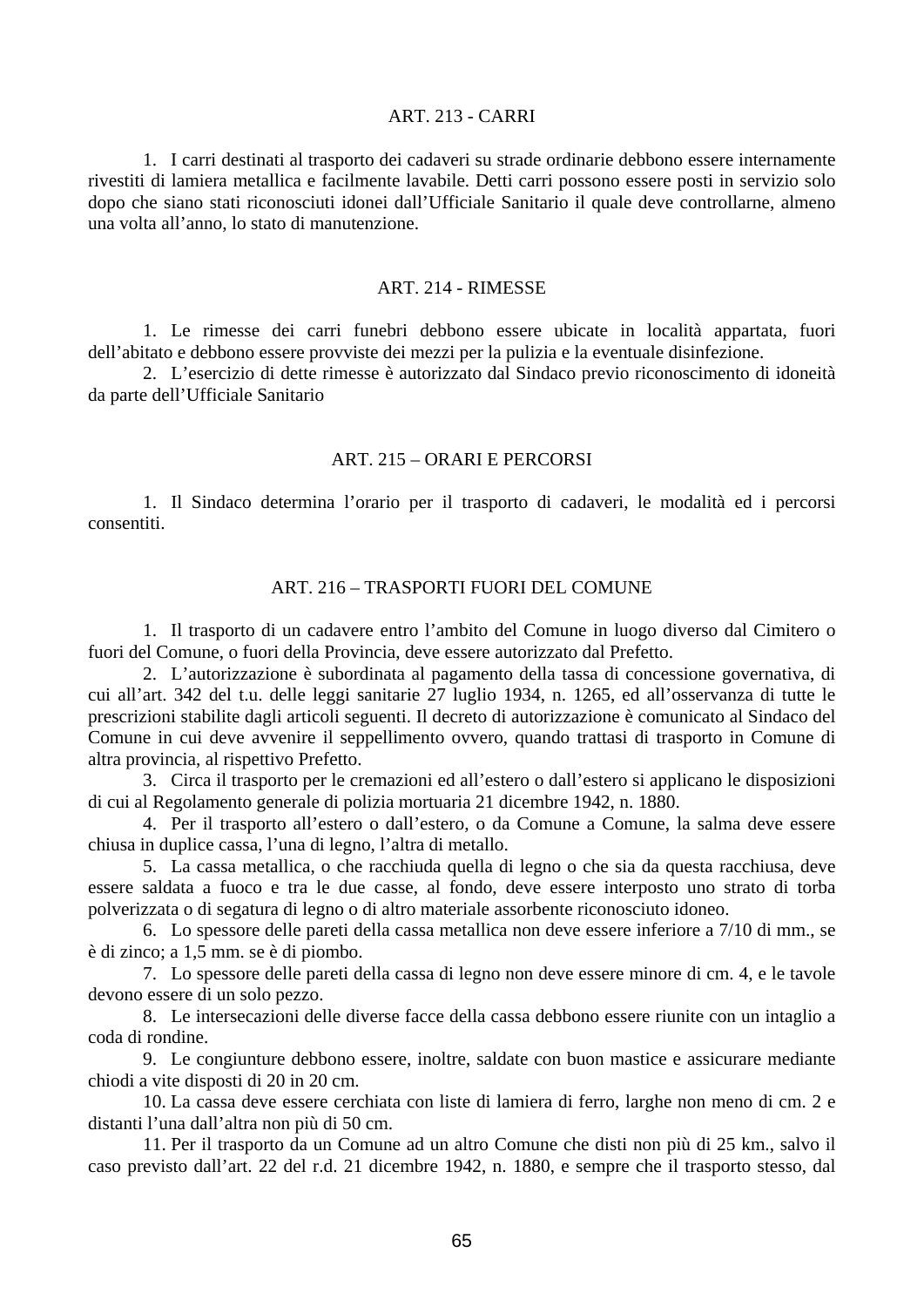luogo di deposito della salma al Cimitero possa farsi direttamente e con idoneo carro mortuario, non si applicano le prescrizioni di cui al comma 4 del presente articolo.

12. Per i trasporti di cui al comma 4 del presente articolo nei mesi di maggio, giugno, luglio, agosto e settembre, le salme devono essere iniettate nel torace e nella cavità addominale di almeno un litro di soluzione di sublimato corrosivo al tre per mille o di acido fenico al 5 per cento o di formalina al 30 per cento, e devono essere avvolti in un lenzuolo imbevuto di soluzione di acido fenico al 5 per cento o di altra soluzione disinfettante.

13. Negli altri mesi dell'anno tale prescrizione si applica solo per le salme che devono essere trasportate in località che, col mezzo di trasporto prescelto, si raggiunga dopo 24 ore di tempo.

14. Le prescrizioni del presente articolo non si applicano quando si tratti di cadaveri sottoposti ai procedimenti conservativi di cui all'art. 41 del regolamento di polizia mortuaria 21 dicembre 1942, n. 1880.

15. L'incaricato del trasporto di un cadavere fuori del Comune deve essere munito del decreto prefettizio di autorizzazione.

16. Se il trasporto della salma avviene per ferrovia, su nave o per aereo, il decreto anzidetto deve restare in consegna al vettore.

# **CAPO IV**

### **DISPOSIZIONI GENERALI SUL SERVIZIO DEL CIMITERO**

# ART. 217 – CIMITERI – CUSTODE - REGISTRI

1. A norma dell'art. 337 del t.u. delle leggi sanitarie 27 luglio 1934, n. 1265, il Comune deve avere almeno un Cimitero a sistema di inumazione. Il Cimitero deve essere cinto completamente da muro alto non meno di m. 2,50 dal piano esterno di campagna.

2. Nel Cimitero comunale devono essere ricevuti:

a. i cadaveri delle persone morte nel territorio del Comune, qualunque ne fosse in vita la residenza;

b. i cadaveri delle persone morte fuori del Comune ma aventi in esso, in vita, la residenza;

c. i cadaveri delle persone non domiciliate in vita nel Comune e morte fuori di esso, ma aventi diritto al seppellimento in una sepoltura privilegiata esistente nel Cimitero del Comune;

d. i nati morti ed i prodotti del concepimento dopo il quarto mese;

3. La manutenzione, l'ordine e la vigilanza sanitaria del cimitero spettano al Sindaco.

4. L'Ufficiale Sanitario vigila e controlla il funzionamento dei cimiteri e propone al Sindaco i provvedimenti necessari per assicurarne il regolare esercizio.

5. I cimiteri devono avere almeno un custode. Il custode, per ogni cadavere ricevuto, ritira e conserva presso di sé l'autorizzazione di cui all'art. 203; egli inoltre iscrive giornalmente sopra apposito registro in doppio esemplare:

a. le inumazioni che vengono eseguite, precisando il nome, cognome, paternità, età, luogo di nascita del defunto, secondo quanto risulta dall'atto di autorizzazione di cui all'art. 203, l'anno, il giorno e l'ora della inumazione, il numero arabico portato dal cippo ed il numero d'ordine della bolletta di seppellimento;

b. le generalità, come sopra, delle persone i cui cadaveri vengono tumulati, con l'indicazione del sito ove sono stati deposti;

c. le generalità, come sopra, delle persone i cui cadaveri vengono cremati, con l'indicazione del luogo di deposito delle ceneri nel cimitero o del luogo in cui sono state trasportate, se fuori del cimitero, secondo quanto risulta dall'autorizzazione prefettizia;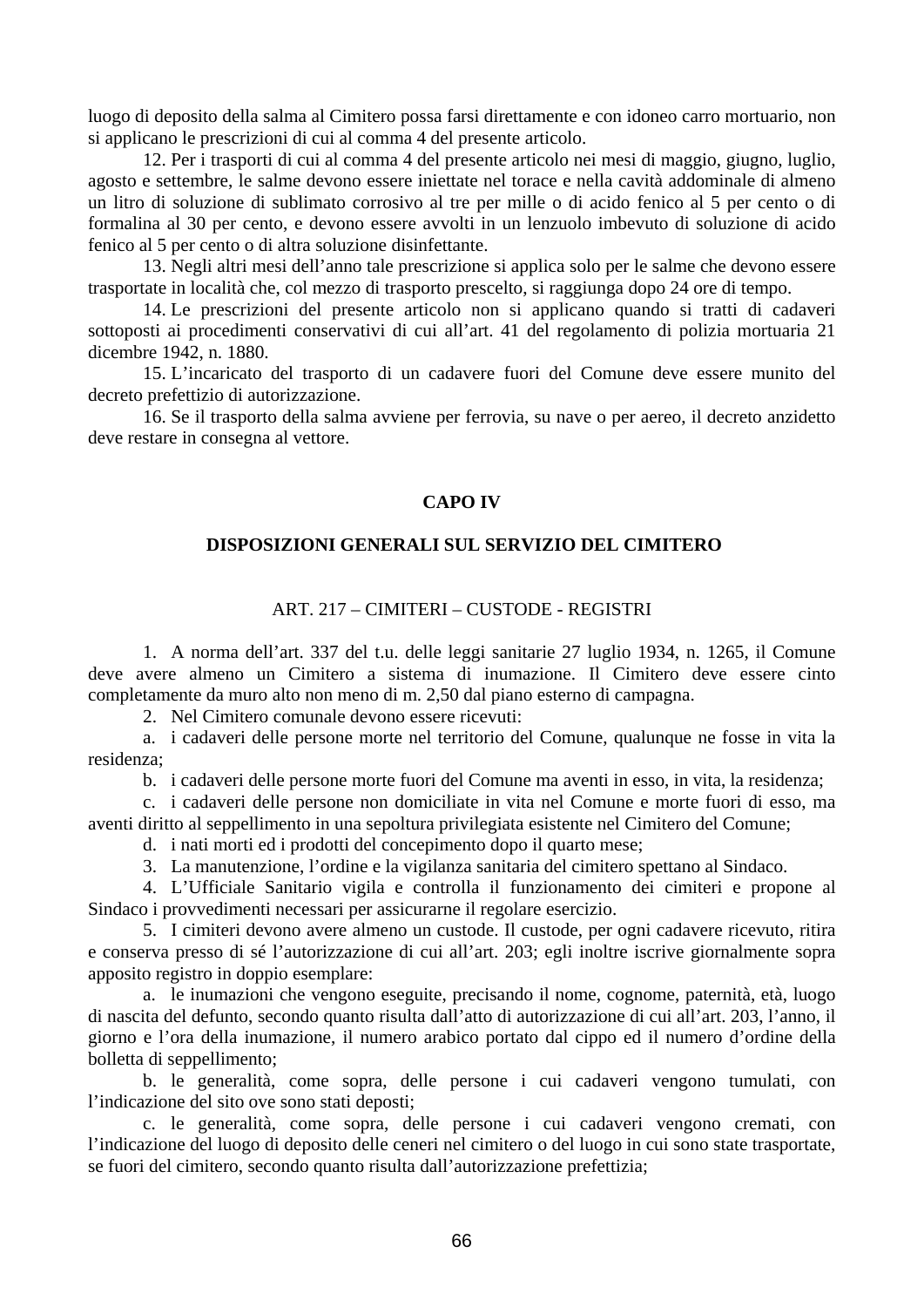d. qualsiasi variazione avvenuta in seguito per esumazione, estumulazione, trasporto di cadaveri o di ceneri ecc.

6. I registri suddetti debbono essere presentati ad ogni richiesta degli uffici comunali o governativi.

7. Un esemplare dei medesimi deve essere consegnato ad ogni fine di anno al Comune, per essere conservato negli archivi restando l'altro presso il custode.

### ART. 218 – INUMAZIONE

1. Il Cimitero deve avere campi comuni destinati alla sepoltura per inumazione, scelti tenendo conto della loro idoneità in rapporto alla struttura meccanica e fisica del suolo ed alla distanza dalla falda freatica. Nei singoli campi comuni devono preventivamente designarsi i posti delle fosse individuali in base ad apposito piano distributore, dividendole in riquadri proporzionali al numero delle inumazioni in un anno ed al previsto periodo di rotazione in modo che una fossa sia accanto all'altra in file continuate, simmetricamente ai muri di cinta ed ai viali interni di comunicazione.

2. Lo spazio necessario per un anno deve calcolarsi sulla media annuale dei morti durante l'ultimo decennio. È da ritenersi sufficiente il rapporto di 73 morti di età oltre i 10 anni e di 27 di età al di sotto di dieci anni, per ogni cento morti, salvo che il Ministero per l'interno non disponga diversamente in rapporto a variazione del coefficiente di mortalità per età.

3. L'utilizzazione delle fosse deve farsi cominciando da una estremità di ciascun riquadro e successivamente, fila per fila, procedendo in ciascuna di esse in modo alternato. Compiuto un primo giro di occupazione dei posti dispari di uno dei riquadri indicati nel piano distributore, si ricomincerà con lo stesso ordine ad usufruire dei posti pari rimasti liberi.

4. Ogni fossa nei campi comuni deve essere contraddistinta da un cippo costituito da materiale resistente all'azione disgregatrice degli agenti atmosferici e portante un numero progressivo e la indicazione dell'anno di seppellimento.

5. Ciascuna fossa per l'inumazione deve essere scavata fino a due metri di profondità dal piano di superficie del Cimitero e, dopo avervi deposto il feretro, deve essere colmata in modo che la terra scavata alla superficie sia messa attorno al feretro e quella affiorata dalla profondità venga alla superficie.

6. Le fosse per inumazione di cadaveri di persone aventi oltre dieci anni di età debbono avere, nella loro parte più profonda, (a metri due) la lunghezza di m.1,80 e la larghezza di m. 0,80 e debbono distare l'una dall'altra m. 0,60 almeno ogni lato. Si deve calcolare, perciò, per ogni posto, una superficie di area di metri quadrati 3,50.

7. Le fosse per inumazione di cadaveri di fanciulli di età sotto i dieci anni debbono avere, nella parte più profonda (a m. 2), una lunghezza media di m. 1,50, una larghezza di m. 0,50 e debbono distare almeno m. 0,50 da ogni lato. Si deve, perciò, calcolare in media una superficie di mq. 2 per ogni inumazione.

8. Ogni cadavere destinato all'inumazione deve essere chiuso in cassa di legno ed essere sepolto in fossa separata dalle altre; soltanto madre e neonato, morti nell'atto del parto, possono essere chiusi in una stessa cassa e sepolti nella stessa fossa.

9. Per le inumazioni non è consentito l'uso di casse di metallo o di altro materiale non facilmente decomponibile.

### ART. 219 - TUMULAZIONE

1. Nella tumulazione è vietato sovrapporre un feretro all'altro. Ogni feretro deve essere posto in loculo o nicchia separati, scavati in roccia compatta o costruiti con buona opera muraria,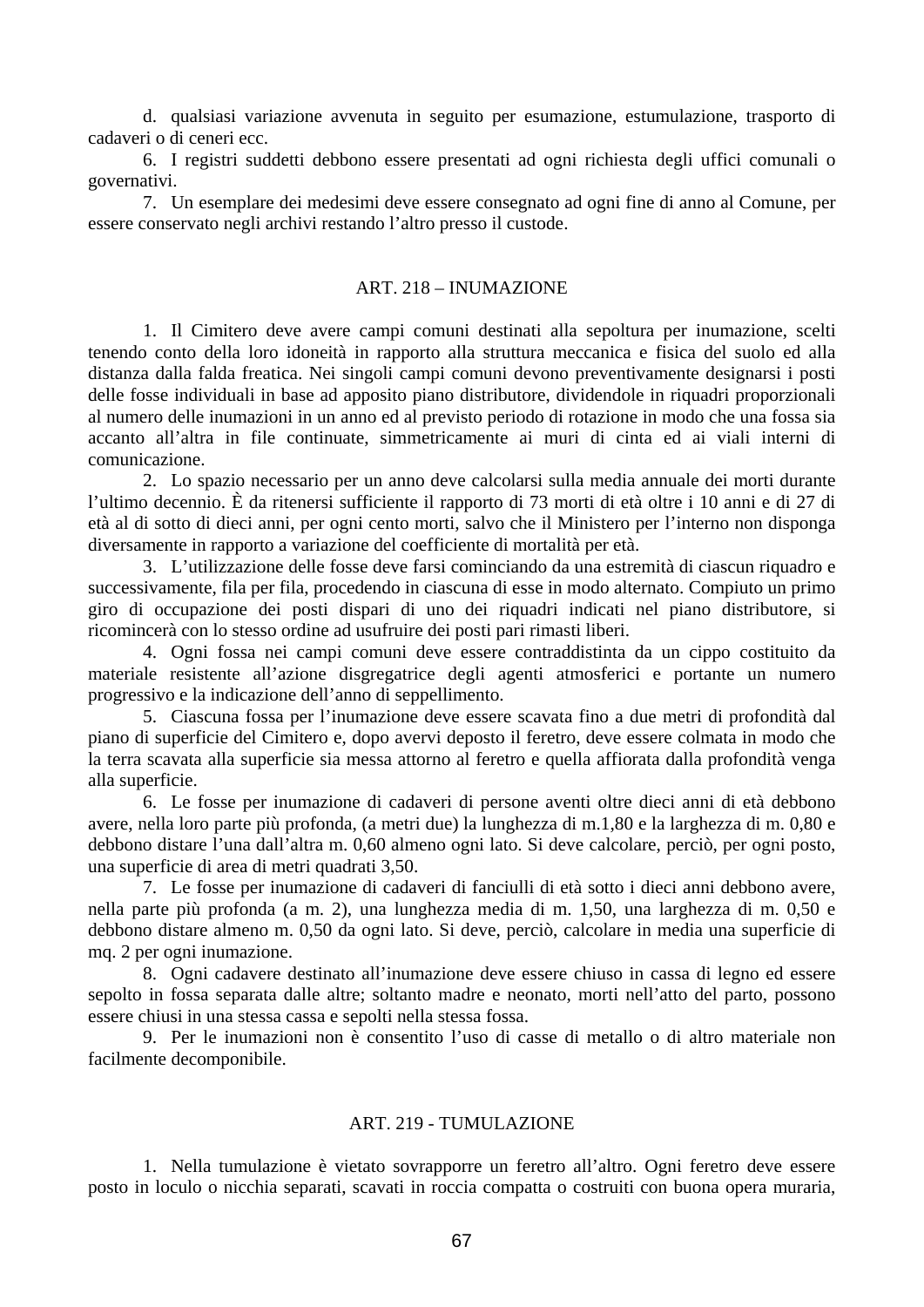intonacati all'interno con cemento e chiusi ermeticamente con muratura o lastra di pietra. Le nicchie ed i loculi possono essere a più piani sovrapposti corrispondenti ad un vestibolo.

2. Lo spessore delle pareti delle nicchie e dei loculi deve essere di almeno cm. 40, tranne che non si impieghino lastre di pietra compatta unite fra loro con saldatura di piombo, o costruiti in cemento armato. In quest'ultimo caso tanto le solette che i tramezzi debbono avere lo spessore non inferiore a cm. 10 e debbono essere adottati i sistemi necessari per rendere la struttura impermeabile ai liquidi ed ai gas. Le salme destinate alla tumulazione devono essere racchiuse in duplice cassa, l'una di legno, l'altra di metallo, corrispondenti entrambe ai requisiti di cui all'art.216.

### ART. 220 – ESUMAZIONI ED ESTUMULAZIONI

1. Le esumazioni ordinaria si eseguono dopo un decennio dalla inumazione. Le fosse, liberate dai resti del feretro, si utilizzano per nuove inumazioni. Il turno di rotazione decennale delle inumazioni rappresenta la norma per tutti i cimiteri. Quando, però, si dimostrasse che nel cimitero, col turno di rotazione decennale, la mineralizzazione dei cadaveri è incompleta, si dovrà prolungare il turno di rotazione e, se anche con tale provvedimento lo scopo non si sia raggiunto, si dovrà o correggere la struttura fisica del terreno o trasferire il cimitero in area più idonea. Quando si sia accertato, per lunga esperienza, che in un cimitero, per particolari condizioni di composizione e di struttura del terreno, la mineralizzazione di cadaveri si compie in un periodo più breve, il Ministero dell'Interno, sentito il Consiglio superiore di sanità, può autorizzare l'abbreviazione del turno di rotazione.

2. Le esumazioni ordinarie vengono regolare dal custode.

#### ART. 221 – ESUMAZIONI STRAORDINARIE

1. Le salme possono essere esumate prima del prescritto turno di rotazione dietro l'ordine dell'autorità giudiziaria per indagini nell'interesse della giustizia, o dietro l'autorizzazione del Sindaco, per trasportarle in altre sepolture o per cremarle.

2. Per le esumazioni straordinarie ordinate dall'autorità giudiziaria, le salme debbono essere trasportate nella sala delle autopsie con l'osservanza delle norme da detta autorità eventualmente suggerite.

3. Tali esumazioni debbono essere eseguite alla presenza dell'Ufficiale Sanitario e del custode.

4. Salvo i casi ordinati dall'autorità giudiziaria non possono essere eseguite esumazioni straordinarie:

a. nei mesi di maggio, giugno, luglio, agosto e settembre;

b. quando trattasi della salma di persona morta di malattia infettiva contagiosa, a meno che non siano già trascorsi due anni dalla morte e che l'Ufficiale Sanitario dichiari che essa può essere eseguita senza alcun pregiudizio per la pubblica salute.

### ART. 222 – RINVENIMENTI DI OSSA

1. Le ossa che si rinvengano in occasione delle esumazioni ordinarie devono essere diligentemente raccolte e depositate nell'ossario comune, a meno che coloro che vi abbiano interesse non facciano domanda di raccogliere le ossa stesse per deporle in cellette o colombari posti entro il recinto del cimitero e da essi avuti in concessione.

2. Gli avanzi degli indumenti, casse, ecc. debbono essere inceneriti nell'interno del cimitero.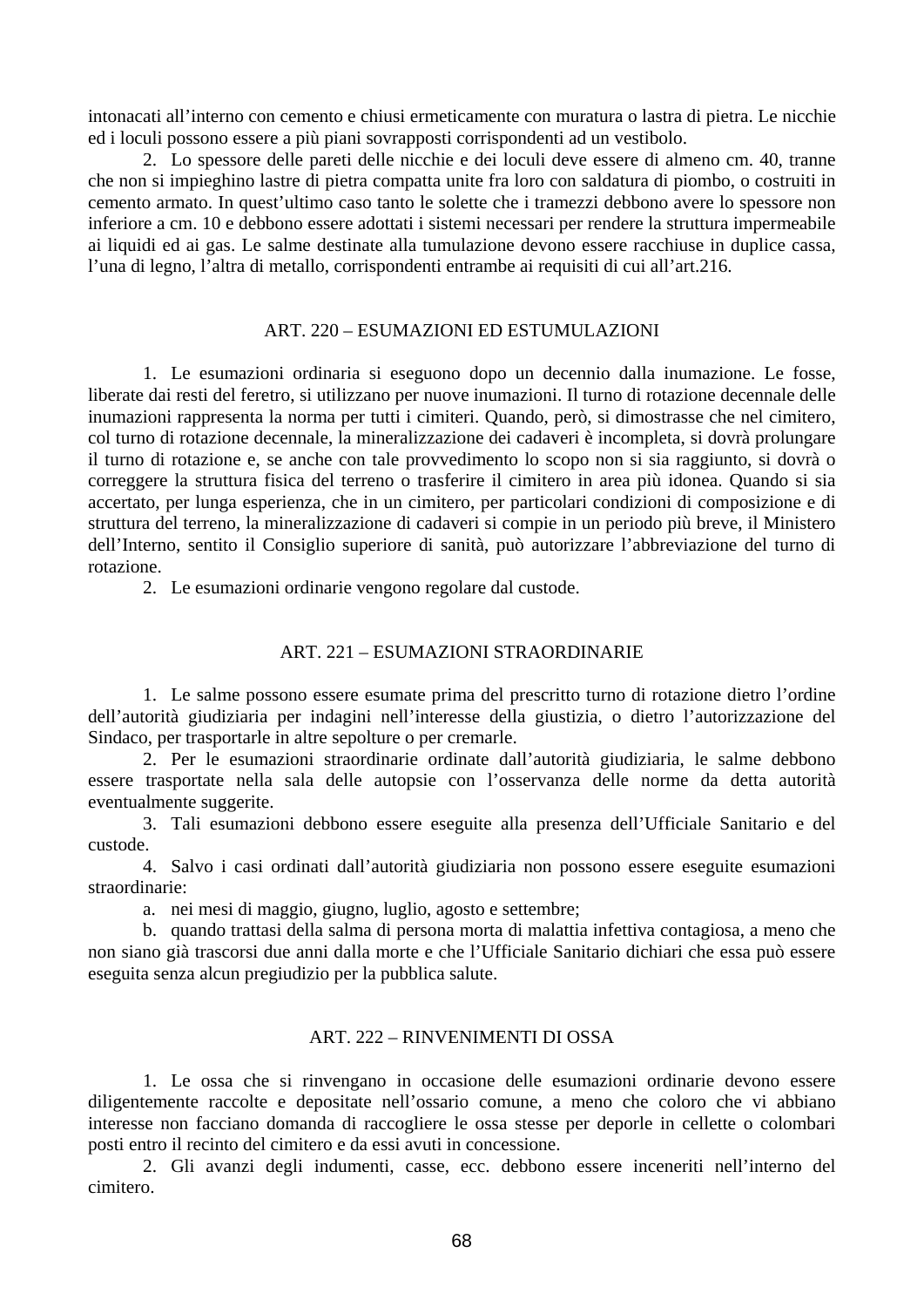### ART. 223 - ESTUMULAZIONI

1. Le estumulazioni, quando non si tratti di salme tumulate in sepolture private a concessione perpetua, si eseguono allo scadere del periodo della concessione ed esse sono regolate dal custode.

2. I feretri estumulati, compresi quelli delle sepolture private a concessione perpetua, devono essere inumati dopo aver praticato nella cassa metallica un'opportuna apertura al fine di consentire la ripresa del processo di mineralizzazione del cadavere.

3. Il Sindaco può autorizzare dopo qualsiasi periodo di tempo ed in qualunque mese dell'anno l'estumulazione dei feretri destinati ad essere trasportati in altra sede a condizione che, aperta la sepoltura, l'Ufficiale Sanitario constati la perfetta tenuta del feretro e dichiari che il suo trasferimento in altra sede può farsi senza alcun pregiudizio per la salute pubblica.

4. Si applicano per le estumulazioni le disposizioni previste per le esumazioni dagli art. 221, secondo comma, della lettera b) dello stesso articolo e dell'art. 222.

### **CAPO V**

### **SEPOLTURE PRIVATE NEI CIMITERI**

### ART. 224 – CONCESSIONI CIMITERIALI

1. Dopo aver provveduto alla delimitazione delle aree per i campi comuni di inumazione, secondo i criteri stabiliti dall'art. 218, ove rimanga nel cimitero spazio disponibile, il Comune può concedere a privati o ad Enti l'uso di aree per la costruzione di sepolture a sistema di tumulazione individuali, familiari o collettive.

2. Nelle aree avute in concessione i privati e gli Enti possono impiantare, in luogo di sepoltura a sistema di tumulazione, campi di inumazione familiari o collettivi, purché tali campi siano dotati ciascuno di adeguato ossario.

3. Alle sepolture private contemplate nel presente articolo, si applicano a seconda che esse siano a sistema di tumulazione od a sistema di inumazione, le disposizioni generali stabilite dal presente regolamento sia per tumulazioni e inumazioni, sia per le estumulazioni ed esumazioni.

4. Le concessioni del Comune di cui ai precedenti commi sono subordinate al nulla osta del Prefetto.

5. A tale scopo il Comune deve corredare la relativa deliberazione del Consiglio Comunale, dei seguenti documenti: piano regolatore del cimitero, dal quale risulti quale sia l'area per i campi comuni di inumazione e quale quella che si intende riservare per le sepolture private; dati sulla mortalità annuale media accertata nel Comune durante l'ultimo decennio, calcolo del presuntivo aumento annuo della popolazione.

## ART. 225 – CONCESSIONI TEMPORANEE E PERPETUE

1. Le concessioni anzidette si distinguono in temporanee, ossia per un tempo determinato, e perpetue. Nel caso di soppressione del cimitero si applicano le disposizioni dell'art. 76 e 77 del r.d. 25 dicembre 1942, n. 1880.

2. Con l'atto della concessione, il Comune può imporre al concessionario determinati obblighi, tra cui quello di costruire la sepoltura entro un tempo determinato pena la decadenza della concessione.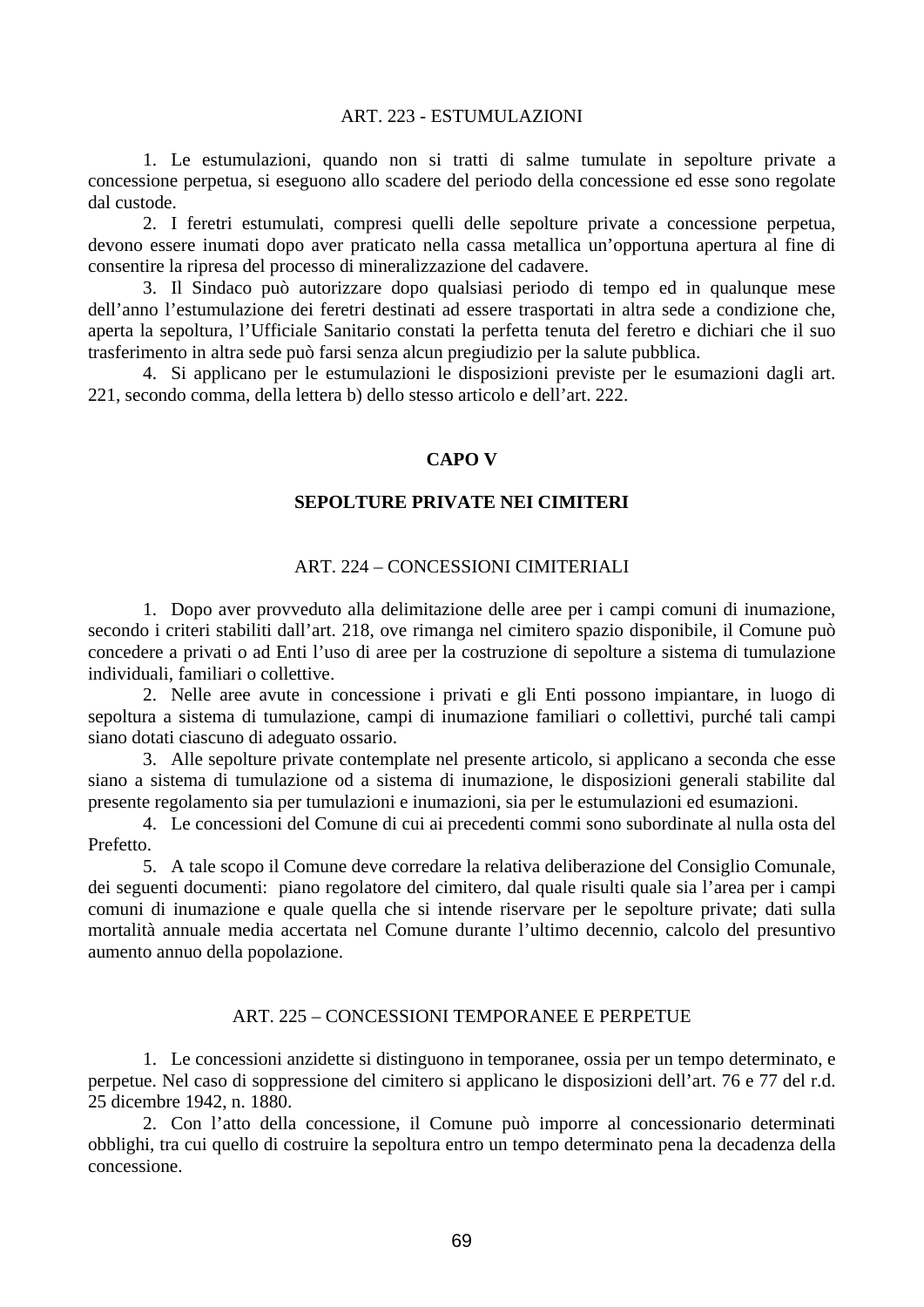3. Non può essere fatta concessione di aree per sepolture private a persone od enti che mirino a farne oggetto di lucro o di speculazione.

### ART. 226 – TRASMISSIBILITÀ

1. Il diritto di uso delle sepolture private è riservato alla persona del concessionario ed a quelle della propria famiglia ovvero alle persone regolarmente iscritte all'ente concessionario.

2. Il diritto di uso di cui al comma precedente, sia totalmente che parzialmente, può essere ceduto ovvero trasmesso, tanto per atto tra i vivi quanto per atto di ultima volontà, a terzi, salvo che la cedibilità o la trasmissibilità, in tutto od in parte, non sia incompatibile con il carattere del sepolcro secondo il diritto civile e sempre che i singoli atti di concessione non dispongano altrimenti.

3. La cessione o trasmissione lascia inalterati gli obblighi imposti dal Comune all'originario titolare della concessione.

4. In ogni caso ove sussistano ragioni di pubblico interesse il Comune può non riconoscere come nuovo concessionario l'avente causa del titolare della concessione. A tal fine gli interessati devono preventivamente notificare ogni atto di cessione o trasmissione al Comune, il quale, entro il termine perentorio di un mese, potrà dichiarare il proprio voto alla cessione ed alla trasmissione.

## ART. 227 – PROGETTI – MONUMENTI E LAPIDI – ABBANDONO DI SEPOLTURE PRIVATE

1. I progetti di costruzione di sepolture private debbono essere approvati dal Sindaco, sentita la Commissione comunale per l'edilizia.

2. In ogni caso le sepolture private non debbono mai avere comunicazione con l'esterno del cimitero.

3. Anche per i monumenti e per le lapidi occorre la preventiva approvazione della Commissione Edilizia. Spetta ai concessionari di mantenere a loro spese, per tutto il tempo della concessione, in solido e decoroso stato, i manufatti ed i monumenti di loro proprietà. Nel caso di sepoltura privata abbandonata per incuria o per morte degli aventi diritto, il Comune può provvedere alla remozione dei monumenti pericolanti, previa diffida ai componenti della famiglia del concessionario, da farsi ove occorra anche per pubbliche affissioni.

### ART. 228 – CIMITERO CONSORZIALE

1. Quando il cimitero è consorziale, i Comuni consorziati si ripartiscono il provento delle concessioni delle aree per le sepolture private in ragione delle spese sostenute da ciascun comune per l'impianto del cimitero.

## ART. 229 – TARIFFA CONCESSIONI CIMITERIALI

1. La tariffa delle concessioni cimiteriali di qualsiasi natura è allegata al presente regolamento.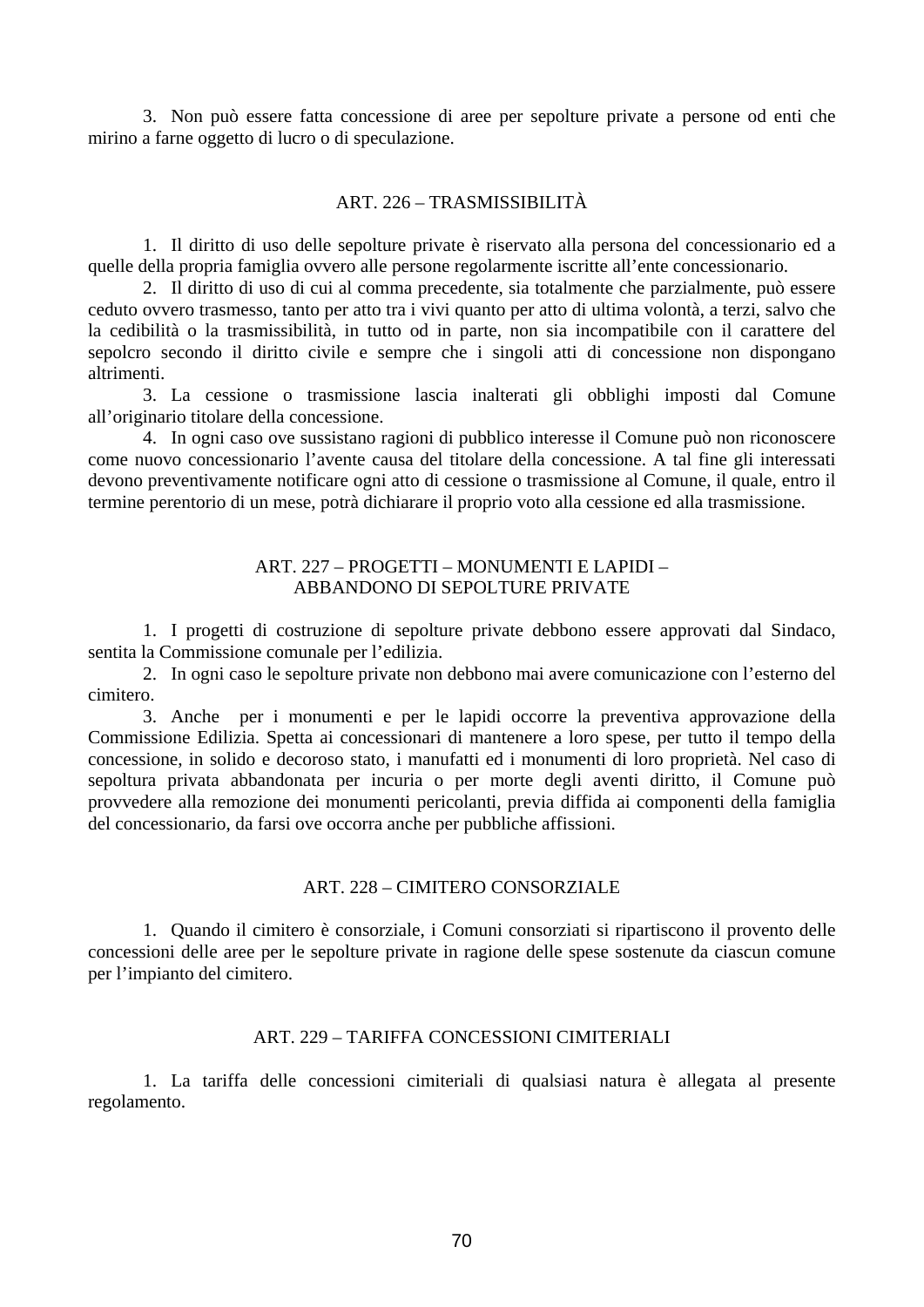# ART. 230 – REPARTI SPECIALI ENTRO I CIMITERI E SEPOLTURE PRIVATE FUORI DEI **CIMITERI**

1. Il Comune, previa autorizzazione del Prefetto, può stabilire nel cimitero comunale reparti speciali e separati per il seppellimento dei cadaveri di persone professanti un culto diverso da quello cattolico. Alle comunità straniere, che fanno domanda di avere un reparto proprio per la deposizione delle salme dei loro connazionali, può parimenti essere data in concessione un'area adeguata nel cimitero stesso.

### ART. 231 – CAPPELLE PRIVATE FUORI DEL CIMITERO

1. Per la costruzione delle cappelle private e gentilizie fuori del cimitero, contemplate dall'articolo 340 del T.U. delle leggi sanitarie 27 luglio 1934, n. 1265, occorre l'autorizzazione del Prefetto, che la rilascia dopo aver sentito il Sindaco ed il Consiglio Provinciale Sanitario ed aver fatto eseguire, a spese del richiedente, apposita ispezione tecnica della Commissione prevista dall'art. 84 del R.D. 21 dicembre 1942, n. 1880.

2. Le norme di cui al comma precedente si applicano anche quando viene chiesto il riconoscimento giuridico di cappelle private e gentilizie di cui ai commi precedenti, oltre l'autorizzazione di cui all'art. 203, occorre il nulla osta del Sindaco che lo rilascia dopo aver accertato che il defunto aveva diritto a ricevere sepoltura nella cappella.

## ART. 232 – REQUISITI PER LE CAPPELLE PRIVATE FUORI DEL CIMITERO

1. Il Comune non può per alcun motivo imporre tasse di concessione per la deposizione di salme nelle cappelle private o gentilizie.

2. Le cappelle private e gentilizie costruite fuori del cimitero devono rispondere a tutti i requisiti prescritti dal presente regolamento per le sepolture private esistenti nel cimitero.

3. La loro costruzione ed il loro uso sono consentiti soltanto quando siano attorniate per un raggio di metri 200 da fondi di proprietà degli enti e delle famiglie che ne chiedono la concessione e sui quali gli stessi acquistino il diritto di non lasciarvi costruire abitazioni, opifici od altri edifici destinati a riunioni di persone.

4. Venendo meno le condizioni di fatto previste nel precedente comma, i titolari della concessone decadono dal diritto di uso delle cappelle. Le cappelle private e gentilizie costruite fuori del cimitero, nonché i cimiteri particolari preesistenti all'entrata in vigore del T.U: delle leggi sanitarie 27 luglio 1934, n. 1265, sono soggetti come i cimiteri comunali, alla vigilanza dell'autorità comunale.

5. A norma dell'art. 341 del T. U. delle leggi sanitarie 27 luglio 1934, n. 1265, il Ministro per l'Interno può autorizzare, con apposito decreto, la tumulazione di cadaveri, con l'osservanza delle norme stabilite nel presente regolamento, in località differenti dal cimitero. Detta tumulazione costituisce speciale onoranza per la memoria di chi abbia acquistato in vita eccezionali benemerenze.

### ART. 233 – DIVIETI DI COSTRUZIONE

1. I cimiteri debbono essere collocati alla distanza di almeno duecento metri dai centri abitati. È vietato di costruire intorno agli stessi nuovi edifici e di ampliare quelli preesistenti entro il raggio di duecento metri.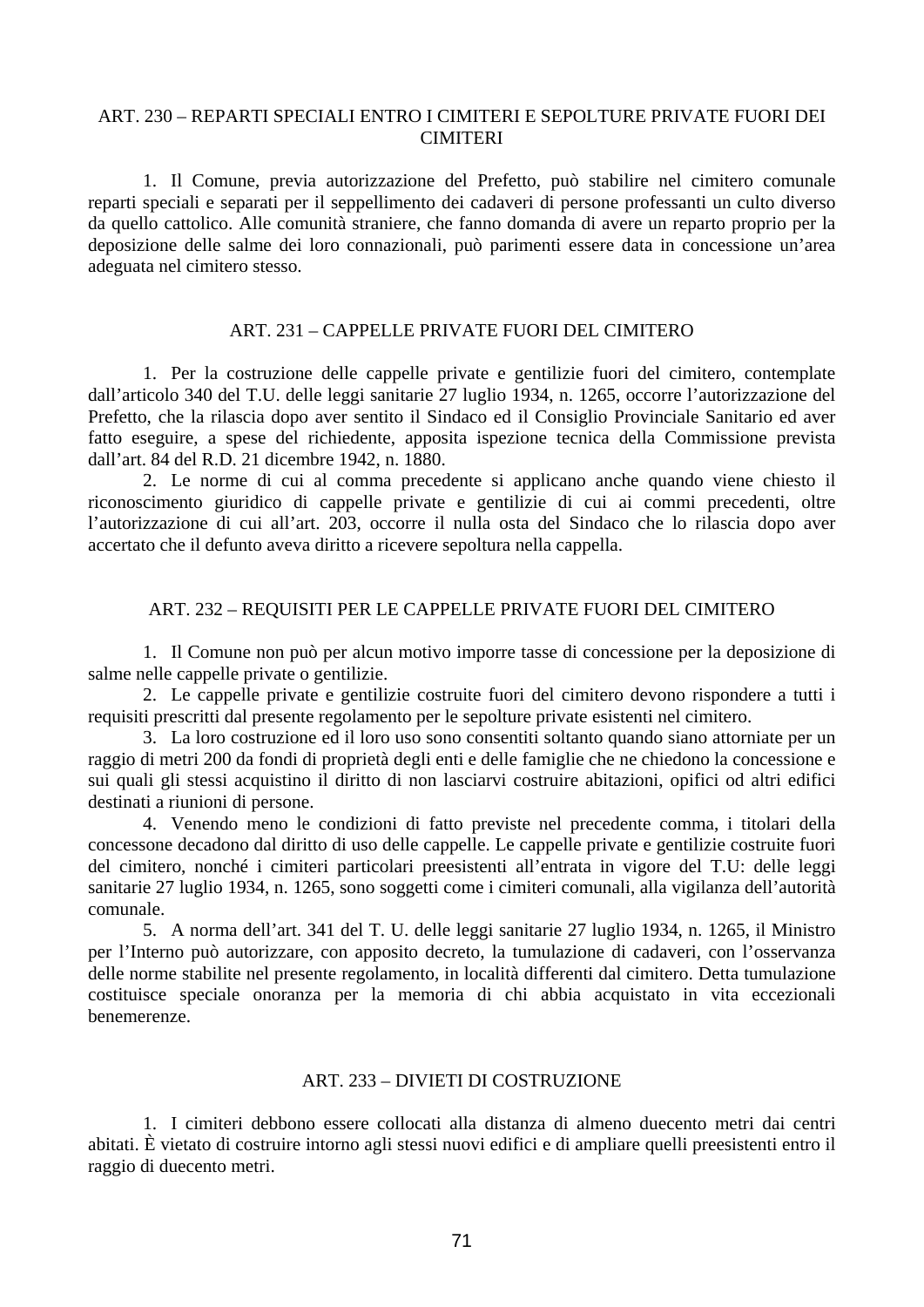2. Il contravventore è punito con l'ammenda fino a lire mille e deve inoltre, a sue spese, demolire l'edificio o la parte di nuova costruzione, salvi i provvedimenti di ufficio in caso di inadempienza ai sensi dell'art. 338 T.U. leggi sanitarie.

3. Il Prefetto, quando abbia accertato che a causa di speciali condizioni locali non è possibile provvedere altrimenti, può permettere la costruzione e l'ampliamento dei cimiteri a distanza minore di duecento metri dai centri abitati.

4. Il Prefetto, inoltre, sentito il medico provinciale ed il sindaco, per gravi e giustificabili motivi e quando per le condizioni locali non si oppongano ragioni igieniche, può autorizzare, di volta in volta, l'ampliamento degli edifici preesistenti nella zona di rispetto dei cimiteri.

5. I provvedimenti del Prefetto sono pubblicati nell'albo pretorio per otto giorni consecutivi e possono essere impugnati dagli interessati nel termine di trenta giorni.

6. Il Ministro per l'Interno decide sui ricorsi, sentito il Consiglio di Stato.

## **CAPO VI**

# **DISPOSIZIONI INTEGRATIVE E TRANSITORIE DEL TITOLO IV**

## ART. 234 – SANZIONI

1. I contravventori alle disposizioni contenute nel presente titolo salvo che il fatto non costituisca reato più grave, sono puniti con l'ammenda stabilita dall'art. 358 del T.U. delle leggi sanitarie 27 luglio 1934, n. 1265.

## ART. 235 – NORME INTEGRATIVE

1. Rimangono ferme le disposizioni contenute nel R. D. L. 9 dicembre 1926, n. 2389, convertito nella legge 15 marzo 1928, n. 833, e nel relativo regolamento, approvato con decreto ministeriale 15 dicembre 1927 per quanto riguarda la polizia mortuaria in caso di disastri tellurici o di altra natura, in cui la direzione dei servizi di pronto soccorso sia assunta dal Ministero per i Lavori Pubblici.

2. Per quanto non è previsto nel presente regolamento si applicano le disposizioni di cui al regolamento generale di polizia mortuaria approvato con r.d. 21 dicembre 1942, n. 1880.

## ART. 236 – DISPOSIZIONI TRANSITORIE

1. Per le concessioni effettuate dal Comune per sepolture private di cui al Capo V del presente titolo, che non abbiano ancora avuta esecuzione, il Comune potrà con apposita deliberazione, prescrivere un congruo termine per l'esecuzione, trascorso inutilmente il quale, le concessioni si intendono improduttive ad ogni effetto, per decadenza.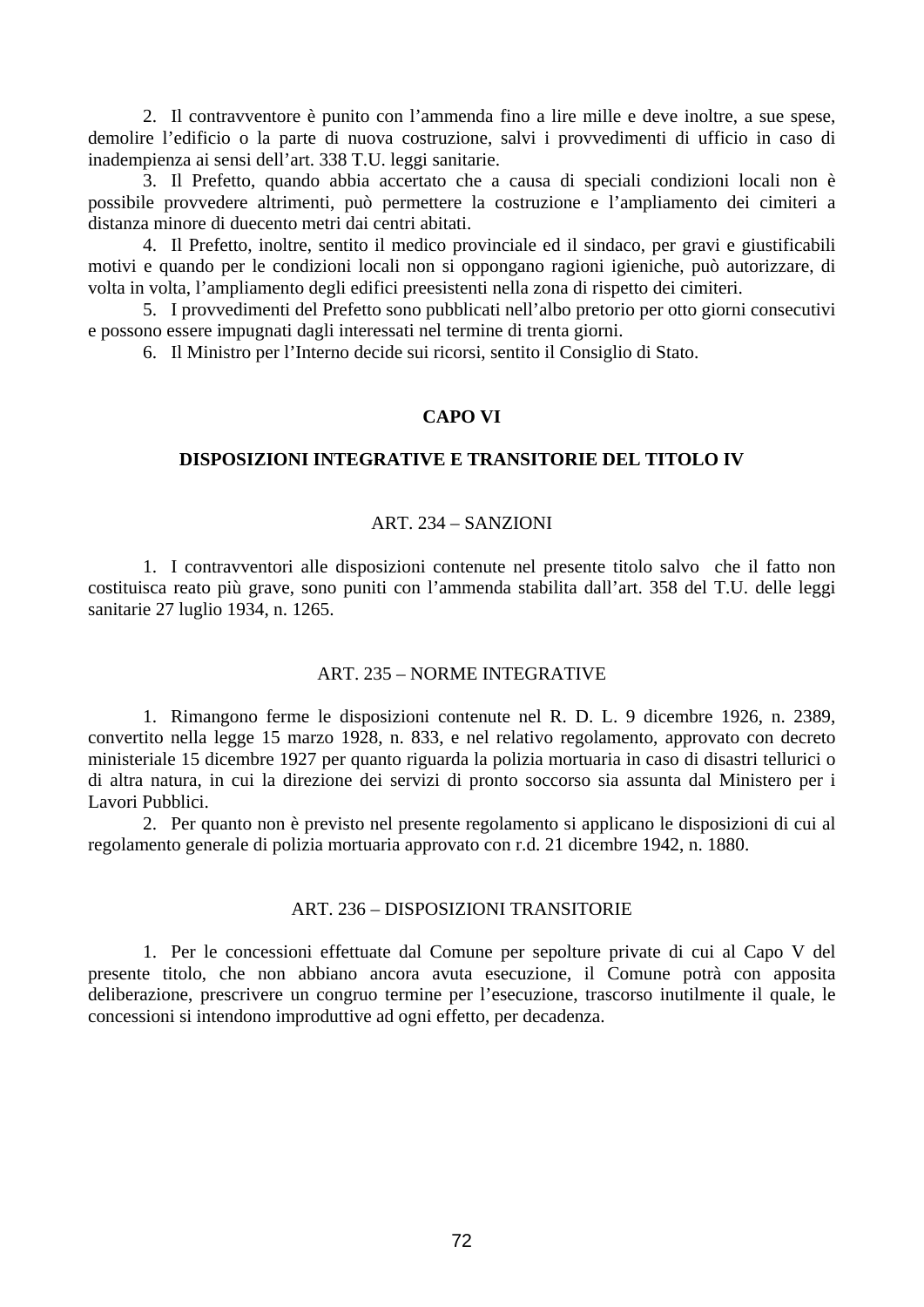### **TITOLO VII**

# **DISPOSIZIONI GENERALI FINALI E TRANSITORIE**

#### ART. 237 – DONATORI DI SANGUE

1. I donatori di sangue debbono essere di tipo costituzionale sano ed esenti da lue, tubercolosi, malaria ed altre malattie trasmissibili.

2. La prestazione di sangue a scopo di trasfusione terapeutica e di pronto soccorso deve essere data da individuo idoneo che appartenga ad un gruppo sanguigno compatibile con quello dell'individuo ricevente. Il riconoscimento di tale idoneità deve risultare da rigorosi esami clinici e di laboratorio, come da D.M. 3 giugno 1935, riguardante le trasfusioni del sangue.

3. I datori volontari o professionali di sangue devono essere iscritti in uno speciale registro da conservarsi presso l'Ufficio Sanitario del Comune. L'Ufficiale Sanitario dispone la iscrizione dopo accurata visita medica e dopo averne accertato la iscrizione all'Associazione Nazionale Datori di Sangue di cui al D.M. 20 agosto 1936.

## ART. 238 – AUTORIZZAZIONI – DIVIETI – PENALITÀ

1. Tutte le attività aventi riflessi nel campo igienico sanitario devono essere permesse od autorizzate dal Sindaco, sentito l'Ufficiale Sanitario e, nei congrui casi, anche il veterinario condotto. Il sindaco può limitare o vietare per motivi igienico sanitari di pubblico interesse qualsiasi tipo di dette attività.

2. Le contravvenzioni al presente regolamento sono punite, quando non esista un'apposita sanzione nelle varie leggi, con l'ammenda fino a £. 5000 ai sensi dell'art. 106 del T.U. della legge comunale e provinciale 3 marzo 1934, n. 383, modificato dall'art. 9 della legge 9 giugno 1947, n. 530.

### ART. 239 – VERBALI DI CONTRAVVENZIONE

1. Chi eleva la contravvenzione deve redigere apposito verbale da sottoscriversi anche dal contravventore. Nei verbali viene indicato il motivo per cui, eventualmente, il contravventore si rifiuti di firmare.

# ART. 240 – SEQUESTRI PER CONTRAVVENZIONI – PRELIEVO DI CAMPIONI

1. Nel verbale di contravvenzione si fa menzione delle cose sequestrate che vengono sigillate e conservate, salvo che si tratti di sostanze la cui conservazione possa comunque riuscire nociva. In tal caso il sindaco, con ordinanza d'urgenza, ai sensi dell'art. 55 del T.U. della legge comunale e provinciale del 3 marzo 1934, n. 383, ne ordina la distruzione.

2. Quando non subentri la competenza dell'autorità giudiziaria il Sindaco può ordinare, nei congrui casi, la distribuzione delle cose sequestrate ad Istituti di beneficenza.

3. Nel verbale suddetto vengono descritte anche le sostanze sospette di essere nocive che, sottoposte a sequestro provvisorio, chiuse e suggellate, vengano prelevate in campioni, ai sensi delle leggi e disposizioni relative per essere analizzate od esaminate dal laboratorio provinciale di igiene e profilassi.